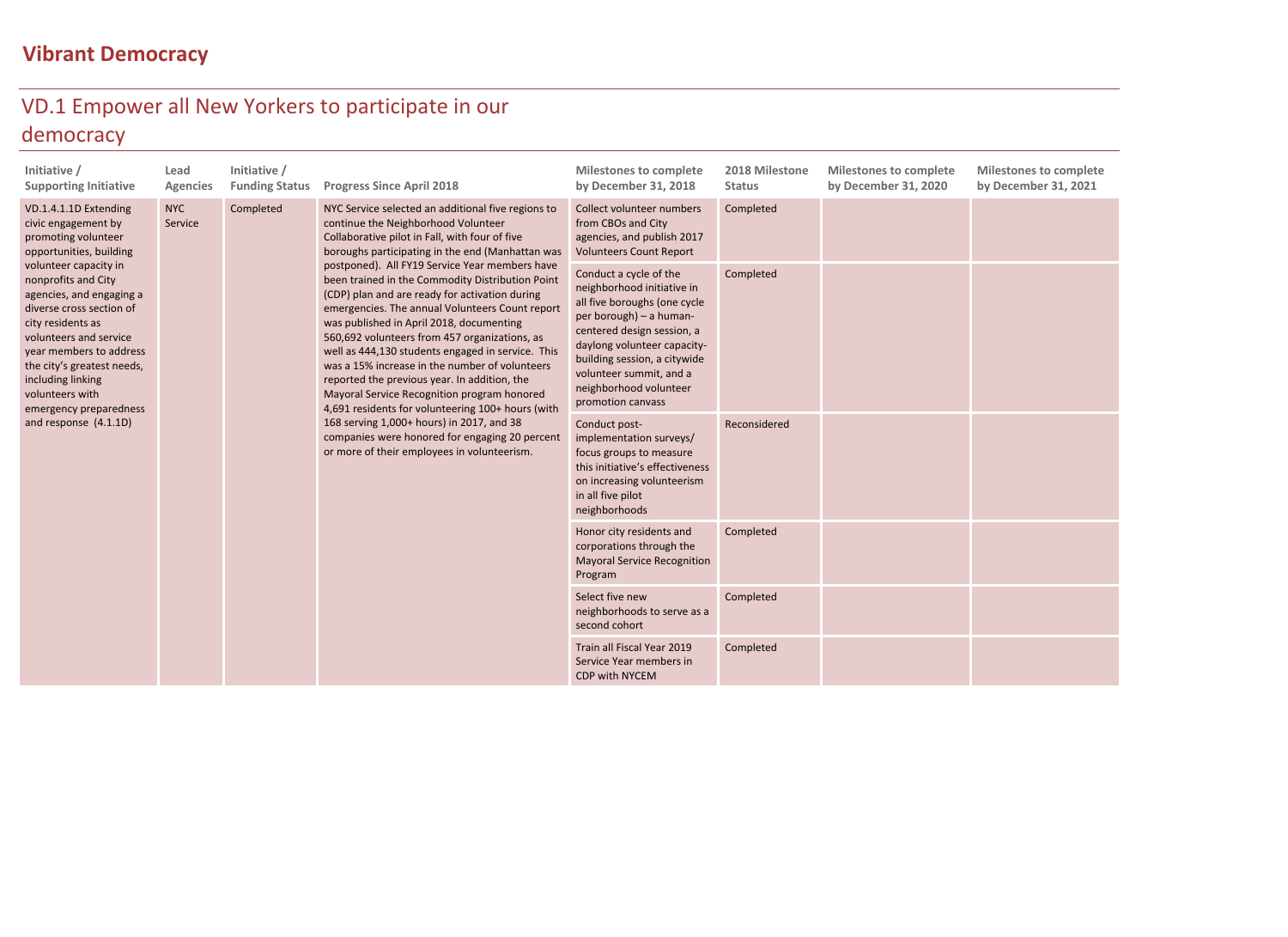#### **Vibrant Democracy**

# VD.3 Promote justice and equal rights, and build trust between New Yorkers and government

| Initiative /<br><b>Supporting Initiative</b>                                                                                          | Lead<br><b>Agencies</b> | Initiative /<br><b>Funding Status</b> | <b>Progress Since April 2018</b>                                                                                                                                                                                                                                                                                                                                                                                                                                                                                                                                                                                       | <b>Milestones to complete</b><br>by December 31, 2018 | 2018 Milestone<br><b>Status</b> | <b>Milestones to complete</b><br>by December 31, 2020                                       | <b>Milestones to complete</b><br>by December 31, 2021 |
|---------------------------------------------------------------------------------------------------------------------------------------|-------------------------|---------------------------------------|------------------------------------------------------------------------------------------------------------------------------------------------------------------------------------------------------------------------------------------------------------------------------------------------------------------------------------------------------------------------------------------------------------------------------------------------------------------------------------------------------------------------------------------------------------------------------------------------------------------------|-------------------------------------------------------|---------------------------------|---------------------------------------------------------------------------------------------|-------------------------------------------------------|
| <b>VD.3.2.5.2A Create</b><br>neighborhood CompStats<br>with residents and City<br>agencies in high-distress<br>neighborhoods (2.5.2A) | <b>MOCJ</b>             | Completed                             | The Mayor's Action Plan for Neighborhood Safety<br>(MAP) team rolled out Local NeighborhoodStat<br>(NStat) in all 15 MAP communities. NStat is a<br>problem identification and solving process that<br>brings together government, residents, nonprofits<br>and others. It is the central component of MAP,<br>originally operated solely at a borough-wide level.<br>By operating at the local level as well, NStat<br>ensures more residents have the opportunity to<br>have their voices heard. Local NStat meetings are<br>led by community teams made up of residents<br>and partners from over 10 city agencies. |                                                       |                                 |                                                                                             |                                                       |
| VD.3.2.5.3B Build crime-<br>and-incarceration-<br>reduction strategic tools<br>(2.5.3B)                                               | <b>MOCJ</b>             | Completed                             | A central coordinating committee conducted<br>weekly analysis and held regular research<br>meetings to review findings on case processing<br>times. Data analysis on case processing delays by<br>borough was completed and a baseline was<br>established. MOCJ built a centralized case<br>processing tool to show aggregate and individual<br>case delay that will be used internally.                                                                                                                                                                                                                               |                                                       |                                 |                                                                                             |                                                       |
| VD.3.2.5.2B Implement a<br>regular citywide method<br>of surveying resident<br>sentiment (2.5.2B)                                     | <b>MOCJ</b>             | In Progress /<br>Funded               | MOCJ has started conducting household surveys<br>as part of the evaluation of MAP. MOCJ is<br>examining how to conduct surveys sustainably<br>and at the appropriate scale for MAP<br>developments, and is considering hybrid<br>approaches such as panel surveys in conjunction<br>with machine-assisted techniques. Surveys will<br>measure resident sentiment (i.e., opinions,<br>attitudes, and feelings) towards government and<br>City initiatives within MAP developments.                                                                                                                                      |                                                       |                                 | Continue to collect relevant<br>data and incorporate an<br>additional survey<br>methodology |                                                       |
| VD.3.2.5.1C Enable crime<br>prevention through<br>environmental design<br>(2.5.1C)                                                    | <b>MOCJ</b>             | Completed                             | MAP NeighborhoodStat stakeholder teams were<br>trained in CPTED principles and conducted audits                                                                                                                                                                                                                                                                                                                                                                                                                                                                                                                        |                                                       |                                 |                                                                                             |                                                       |
|                                                                                                                                       |                         |                                       | at their respective sites. Recommendations for<br>project-based solutions (e.g., for low- and no-cost<br>changes to buildings, parks, and other features of<br>the built environment that could reduce crime)<br>have been developed and reviewed, and<br>implementation is occuring on a phased basis.                                                                                                                                                                                                                                                                                                                |                                                       |                                 |                                                                                             |                                                       |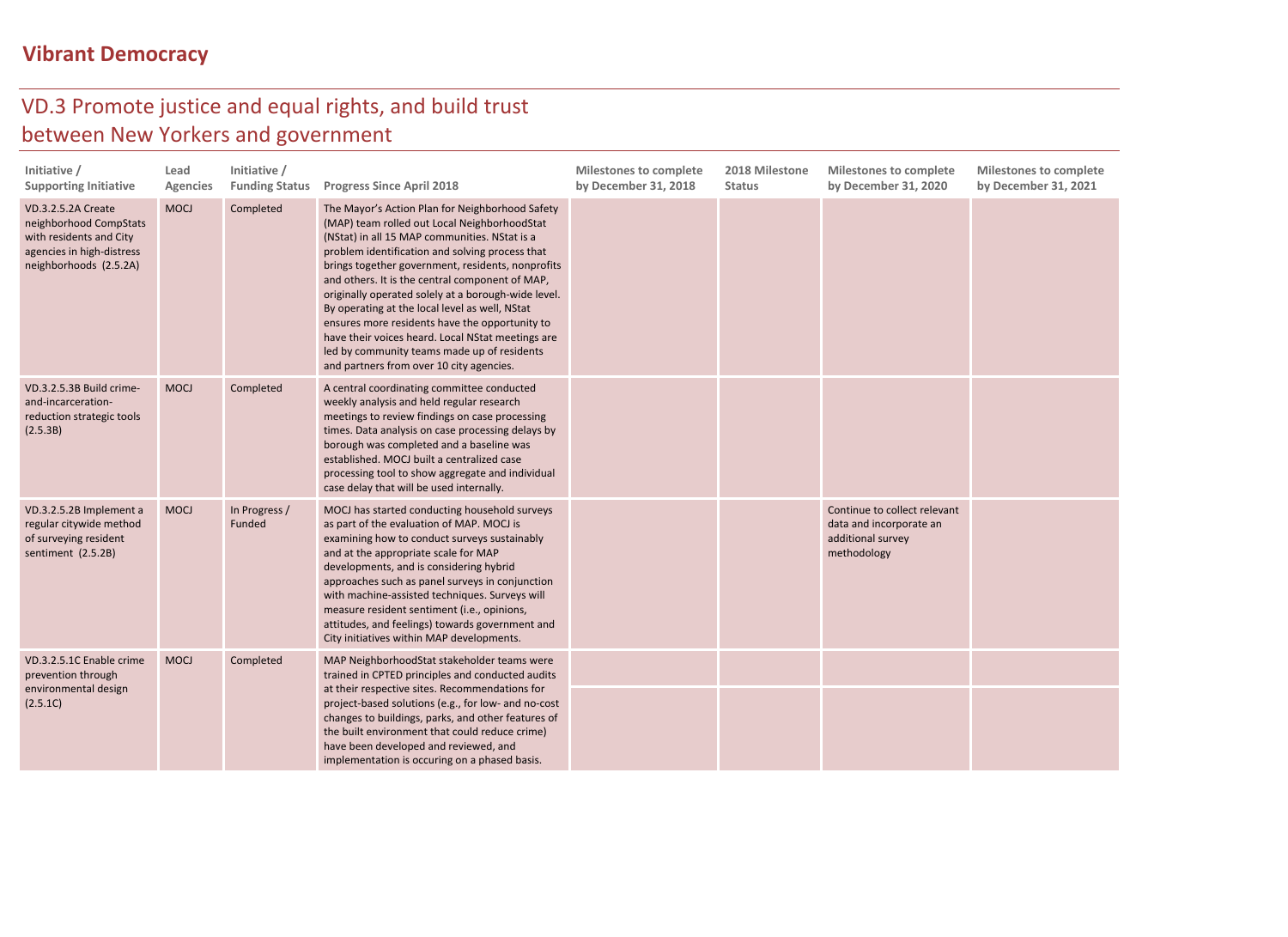#### **Vibrant Democracy**

# VD.4 Promote democracy and civic innovation on the global stage

| Initiative /<br><b>Supporting Initiative</b>                                                                            | Lead<br><b>Agencies</b> | Initiative /<br><b>Funding Status</b> | <b>Progress Since April 2018</b>                                                                                                                                                                                                                                                                            | <b>Milestones to complete</b><br>by December 31, 2018 | 2018 Milestone<br><b>Status</b> | <b>Milestones to complete</b><br>by December 31, 2020                   | <b>Milestones to complete</b><br>by December 31, 2021 |
|-------------------------------------------------------------------------------------------------------------------------|-------------------------|---------------------------------------|-------------------------------------------------------------------------------------------------------------------------------------------------------------------------------------------------------------------------------------------------------------------------------------------------------------|-------------------------------------------------------|---------------------------------|-------------------------------------------------------------------------|-------------------------------------------------------|
| VD.4.2.5.1A Use advanced<br>technology and integrated<br>data to accurately and<br>effectively reduce crime<br>(2.5.1A) | <b>MOCJ</b>             | In Progress /<br>Funded               | The City is nearing completion of a build of the<br>Justice Provider System, an integrated data<br>platform intending to facilitate cross-agency<br>coordination of programs to interventions. Data<br>use agreements are still being negotiated with<br>various parties. Implementation will be phased in. |                                                       |                                 | Continue phased roll-out<br>and execution of data<br>sharing agreements |                                                       |
| VD.4.2.5.1D Reduce<br>incarceration by<br>examining risk, needs,<br>programming, and system<br>flow $(2.5.1D)$          | <b>MOCJ</b>             | In Progress /<br>Funded               | A release recommendation tool for judges to<br>assist with their assessment of a defendant's<br>likelihood of returning for scheduled court<br>appearances will be operational in 2020.                                                                                                                     |                                                       |                                 | Complete the launch of the<br>release recommendation<br>tool            |                                                       |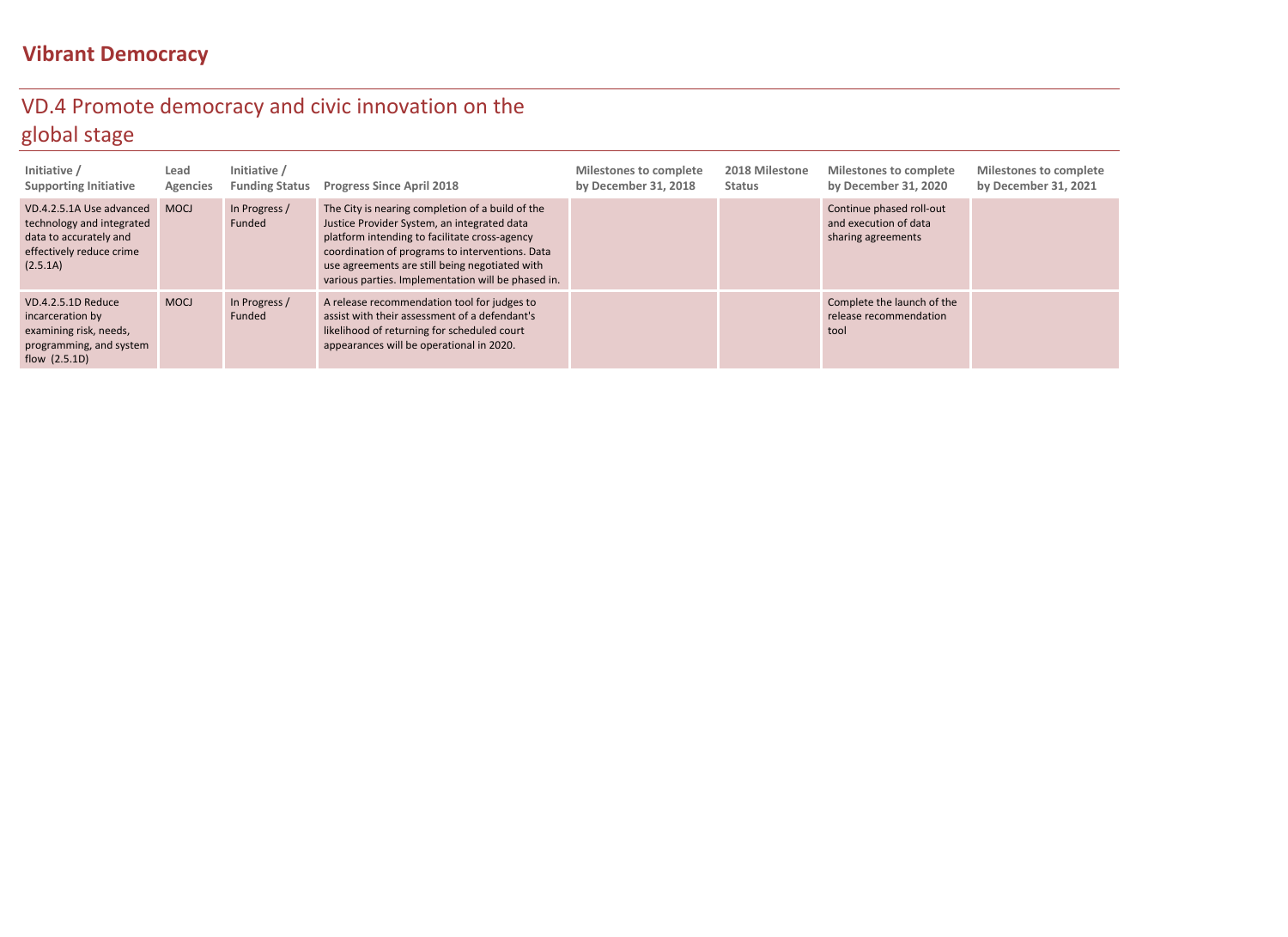| Initiative $/$<br><b>Supporting Initiative</b>                                                          | Lead<br><b>Agencies</b> | Initiative /<br><b>Funding Status</b> | <b>Progress Since April 2018</b>                                                                                                                                                                                                                                                                                                                                                                                                                                                                                                                                                                                                                 | <b>Milestones to complete</b><br>by December 31, 2018                                                                                                    | 2018 Milestone<br><b>Status</b> | <b>Milestones to complete</b><br>by December 31, 2020 | <b>Milestones to complete</b><br>by December 31, 2021 |
|---------------------------------------------------------------------------------------------------------|-------------------------|---------------------------------------|--------------------------------------------------------------------------------------------------------------------------------------------------------------------------------------------------------------------------------------------------------------------------------------------------------------------------------------------------------------------------------------------------------------------------------------------------------------------------------------------------------------------------------------------------------------------------------------------------------------------------------------------------|----------------------------------------------------------------------------------------------------------------------------------------------------------|---------------------------------|-------------------------------------------------------|-------------------------------------------------------|
| IE.5.1.2.3A Significantly<br>expand access to<br>computer<br>science/technology<br>education across New | <b>DOE</b>              | Superseded by<br>IE.5.1               | 134,000 students have participated in CS at more<br>than 500 schools in the 2017-2018 school year.<br>700 schools have at least one trained teacher in<br>CS. More than 5,000 took a CS exam in 2018.                                                                                                                                                                                                                                                                                                                                                                                                                                            | Continue providing<br>professional development<br>and coaching to cohort 2 in<br>the AP Computer Science<br>Principles course                            | Completed                       |                                                       |                                                       |
| York City public schools by<br>2020 (1.2.3A)                                                            |                         |                                       |                                                                                                                                                                                                                                                                                                                                                                                                                                                                                                                                                                                                                                                  | Continue providing<br>professional development<br>and coaching to cohort 2 in<br>the Software Engineering<br>Program                                     | Completed                       |                                                       |                                                       |
|                                                                                                         |                         |                                       |                                                                                                                                                                                                                                                                                                                                                                                                                                                                                                                                                                                                                                                  |                                                                                                                                                          |                                 |                                                       |                                                       |
|                                                                                                         |                         |                                       |                                                                                                                                                                                                                                                                                                                                                                                                                                                                                                                                                                                                                                                  |                                                                                                                                                          |                                 |                                                       |                                                       |
| IE.5.1.2.1A Establish and<br>expand Industry<br>Partnerships (1.2.1A)                                   | <b>WKDEV</b>            | Superseded by<br>IE.5.1               | Capture learnings from the StageNYC model,<br>evaluate the efficacy and begin to refine the<br>model. Continue to develop and refine training<br>models in Tech and Health Care as appropriate.<br>Manufacturing and Industrial Industry Partnership<br>developed first model for ApprenticeNYC for CNC<br>Machinist.                                                                                                                                                                                                                                                                                                                            | Establish a Retail Industry<br>Partnership                                                                                                               | Reconsidered                    |                                                       |                                                       |
|                                                                                                         |                         |                                       |                                                                                                                                                                                                                                                                                                                                                                                                                                                                                                                                                                                                                                                  | SBS will launch the first<br>cohort of participants in<br>ApprenticeNYC, led and<br>designed by the<br>Manufacturing/Industrial<br>Industry Partnership. | Completed                       |                                                       |                                                       |
| IE.5.1.1.1A Maintain and<br>grow New York City's<br>traditional economic                                | DMHED,<br>EDC, SBS      | Superseded by<br>IE.5.1               | The hardware incubator, Futureworks Incubator,<br>along with the network of fabrication facilities,<br>Futureworks Shops, were both extended for<br>second cohorts, with operator SecondMuse, after<br>successfully generating a combined 120 jobs in<br>advanced manufacturing. Ops21, which helps<br>traditional manufacturers adopt new<br>technologies, launched its workshop series, client<br>project grants, and deep dives, in collaboration<br>with academic partners NYU, Cornell, and RIT,<br>managed by ITAC. A new operator was chosen for<br>the advanced manufacturing center at BAT,<br>Makerspace NYC, launching in March 2019. | <b>Extend Futureworks</b><br>Incubator and Futureworks<br>Shops contracts                                                                                | <b>Partially Complete</b>       |                                                       |                                                       |
| sectors $(1.1.1A)$                                                                                      |                         |                                       |                                                                                                                                                                                                                                                                                                                                                                                                                                                                                                                                                                                                                                                  | Launch Ops21 programming                                                                                                                                 | Completed                       |                                                       |                                                       |
|                                                                                                         |                         |                                       |                                                                                                                                                                                                                                                                                                                                                                                                                                                                                                                                                                                                                                                  | Select new operator for<br><b>Advanced Manufacturing</b><br>Center                                                                                       | Completed                       |                                                       |                                                       |
| IE.5.1.1.2A Support a<br>state-of-the-art food                                                          | DMHED,<br>EDC           | Superseded by<br>IE.5.1               | The City is partnering with GrowNYC to develop a<br>regional Food Hub in Hunts Point, and design and                                                                                                                                                                                                                                                                                                                                                                                                                                                                                                                                             | Commence construction on<br>rail to Building D                                                                                                           | Delayed                         |                                                       |                                                       |
| production and<br>distribution industry<br>(1.1.2A)                                                     |                         |                                       | environmental review are underway. The<br>Redevelopment discussions for Produce Market,<br>which could entail high-cube warehousing with                                                                                                                                                                                                                                                                                                                                                                                                                                                                                                         | Issue REI and select<br>developer for AOU2 site                                                                                                          | <b>Partially Complete</b>       |                                                       |                                                       |
|                                                                                                         |                         |                                       | third party logistics solution, are underway.<br>Reducing footprint of market is controversial. At                                                                                                                                                                                                                                                                                                                                                                                                                                                                                                                                               |                                                                                                                                                          |                                 |                                                       |                                                       |
|                                                                                                         |                         |                                       | Meat Market, we are considering avenues to<br>move parking off-site, which would free space for<br>expansion of cooperators in modern facilities.                                                                                                                                                                                                                                                                                                                                                                                                                                                                                                |                                                                                                                                                          |                                 |                                                       |                                                       |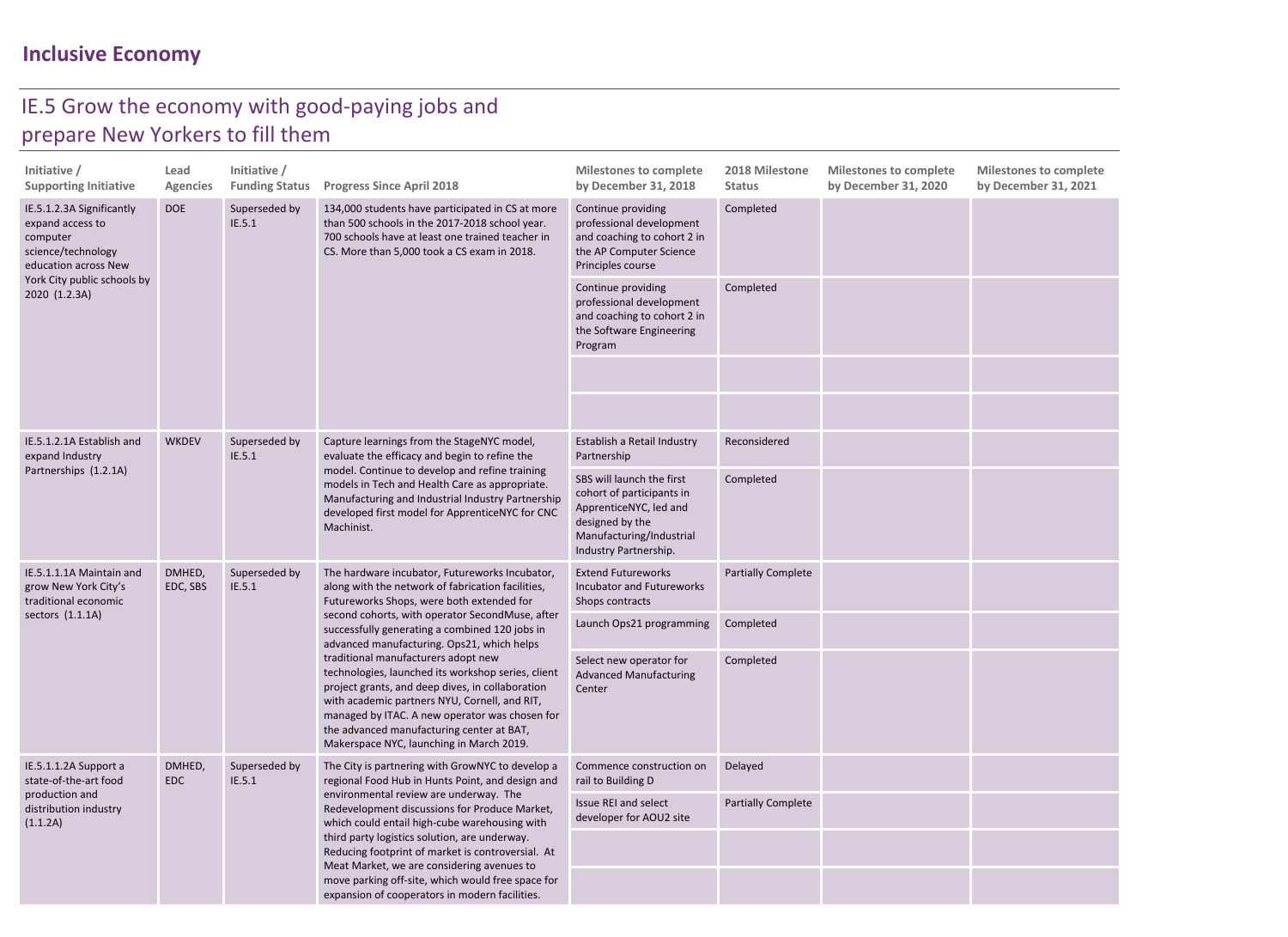| Initiative /<br><b>Supporting Initiative</b>                                                                                                           | Lead<br><b>Agencies</b> | Initiative /<br><b>Funding Status</b> | <b>Progress Since April 2018</b>                                                                                                                                                                                                                                                                                                                                                                                                                                                                                                                                                  | <b>Milestones to complete</b><br>by December 31, 2018                                                                                             | 2018 Milestone<br><b>Status</b> | <b>Milestones to complete</b><br>by December 31, 2020             | <b>Milestones to complete</b><br>by December 31, 2021                |
|--------------------------------------------------------------------------------------------------------------------------------------------------------|-------------------------|---------------------------------------|-----------------------------------------------------------------------------------------------------------------------------------------------------------------------------------------------------------------------------------------------------------------------------------------------------------------------------------------------------------------------------------------------------------------------------------------------------------------------------------------------------------------------------------------------------------------------------------|---------------------------------------------------------------------------------------------------------------------------------------------------|---------------------------------|-------------------------------------------------------------------|----------------------------------------------------------------------|
| IE.5.1.2.2A Leverage City<br>investments to create jobs<br>and training opportunities<br>for New Yorkers, and<br>encourage targeted hiring<br>(1.2.2A) | <b>WKDEV</b>            | Superseded by<br>IE.5.3               | Since January, the Mayor's Office of Workforce<br>Development (WKDEV) has taken steps in<br>collaboration with various stakeholders to<br>increase the number of hires, including the launch<br>of quarterly meetings with participating City<br>agencies. Additionally, WKDEV increased its<br>communication and engagement with providers,<br>including hosting four information sessions on<br>recent changes to the HireNYC: Human Services<br>requirement in partnership with Business Link, a<br>free employment service provided by the Human<br>Resources Administration. | Increase percentage of<br>providers participating in<br><b>HireNYC Human Services.</b>                                                            | Completed                       |                                                                   |                                                                      |
|                                                                                                                                                        |                         |                                       |                                                                                                                                                                                                                                                                                                                                                                                                                                                                                                                                                                                   |                                                                                                                                                   |                                 |                                                                   |                                                                      |
| IE.5.4.S.4.1 Economic<br>Recovery<br>1. Launch Business<br><b>Recovery and Resiliency</b><br>Programs (4.S.4.1)                                        | SBS                     | In Progress /<br>Funded               | Continued to offer workshops and webinars on a<br>regular basis, provide on-site risk assessments<br>and grants for businesses that were impacted by<br>Superstorm Sandy. The goal is to serve 520<br>businesses by the fall of 2019.<br>Completed a final report with recommendations<br>for the development of online resources.                                                                                                                                                                                                                                                | Complete analysis of<br>business need (for web-<br>based preparedness<br>resources) and release RFP<br>for development of new<br>online resources | Completed                       | Develop online business<br>resiliency resources                   | Integrate business resiliency<br>best practices into SBS<br>services |
|                                                                                                                                                        |                         |                                       |                                                                                                                                                                                                                                                                                                                                                                                                                                                                                                                                                                                   |                                                                                                                                                   |                                 | <b>Establish Business Resiliency</b><br><b>Steering Committee</b> | Launch web-based business<br>resiliency toolkit                      |
| IE.5.1.1.2B Activate the<br>City's industrial assets to                                                                                                | EDC                     | Superseded by<br>IE.5.1               | NYCEDC did ribbon cutting on BAT Phase V in May<br>2018, and the 500,000 SF space is over 50%                                                                                                                                                                                                                                                                                                                                                                                                                                                                                     | Leasing of BAT Phase V<br>space and Annex Food Hub                                                                                                | <b>Partially Complete</b>       |                                                                   |                                                                      |
| support the creation of<br>quality jobs (1.1.2B)                                                                                                       |                         |                                       | leased. NYCEDC released an RFP for an Urban<br>Distribution Center on underutilized land at BAT,<br>and is currently negotiating with developers on                                                                                                                                                                                                                                                                                                                                                                                                                               |                                                                                                                                                   |                                 |                                                                   |                                                                      |
|                                                                                                                                                        |                         |                                       | potential projects to support FreightNYC. NYCEDC<br>will begin construction on the Made in NY<br>Campus at Bush Terminal in Fall 2019, with<br>completion of the Garment Hub on track for 2021.                                                                                                                                                                                                                                                                                                                                                                                   |                                                                                                                                                   |                                 |                                                                   |                                                                      |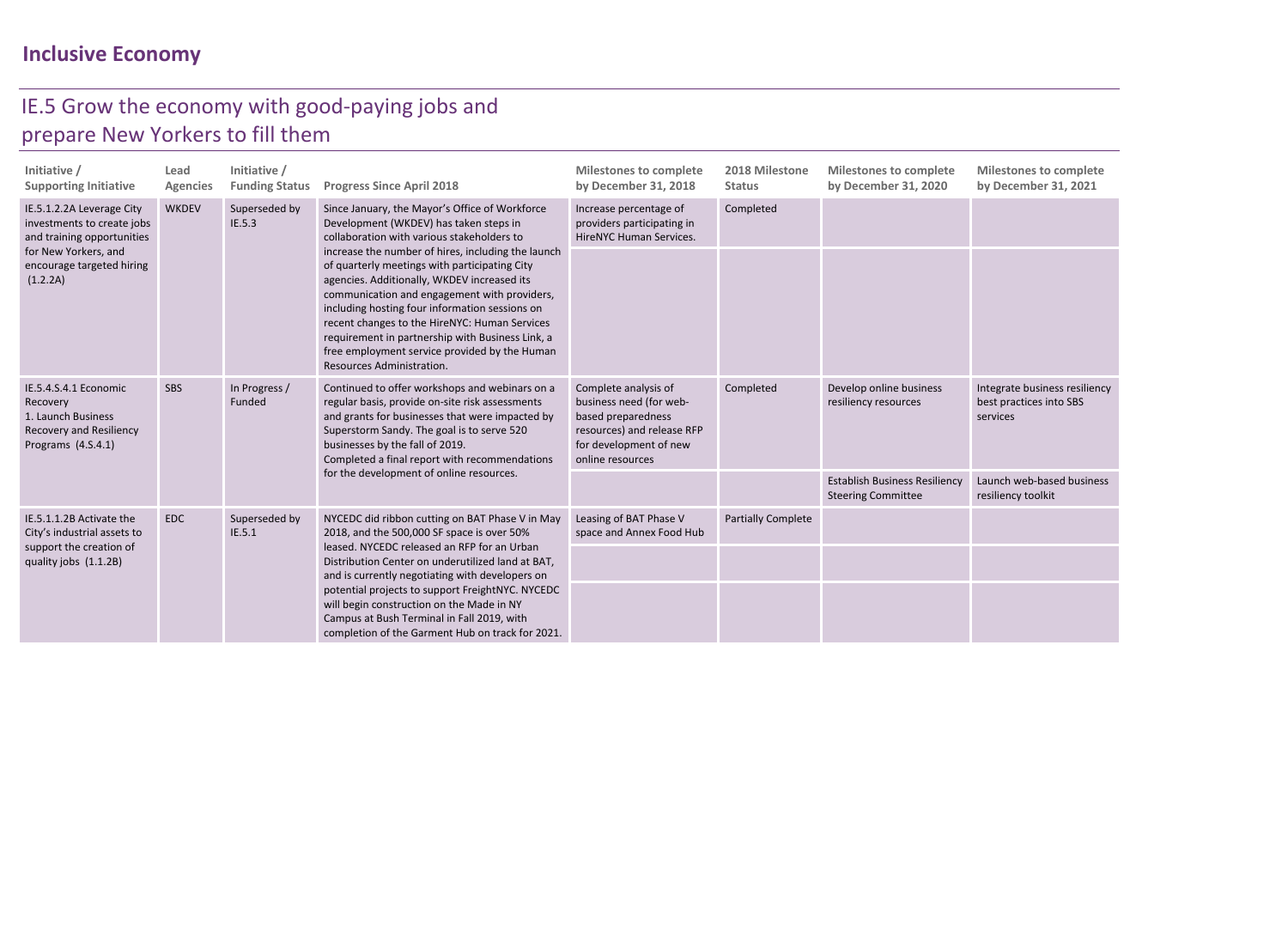| Initiative /<br><b>Supporting Initiative</b>                                                                                                                                 | Lead<br><b>Agencies</b> | Initiative /<br><b>Funding Status</b> | <b>Progress Since April 2018</b>                                                                                                                                                                                                                                                                                                                                                                                                                         | <b>Milestones to complete</b><br>by December 31, 2018                                                  | 2018 Milestone<br><b>Status</b> | <b>Milestones to complete</b><br>by December 31, 2020 | <b>Milestones to complete</b><br>by December 31, 2021 |
|------------------------------------------------------------------------------------------------------------------------------------------------------------------------------|-------------------------|---------------------------------------|----------------------------------------------------------------------------------------------------------------------------------------------------------------------------------------------------------------------------------------------------------------------------------------------------------------------------------------------------------------------------------------------------------------------------------------------------------|--------------------------------------------------------------------------------------------------------|---------------------------------|-------------------------------------------------------|-------------------------------------------------------|
| IE.5.1.1.1B Ensure that<br>businesses in emerging<br>sectors are able to find<br>and fit out the space they<br>need to start, grow, and<br>scale their companies<br>(1.1.1B) | DMHED,<br>EDC           | Superseded by<br>IE.5.1               | All project approval were completed for the 14th<br>St Tech Training Center and the transaction was<br>closed on March 29th. It is anticipated to lead to<br>the creation of 555 permanent jobs and 636<br>construction jobs. The project includes 44K SF of<br>workforce development space where it is                                                                                                                                                  | Complete all project<br>approvals for 124 E. 14<br>Street                                              |                                 |                                                       |                                                       |
|                                                                                                                                                                              |                         |                                       | anticipated that 50,000 people will receive low-<br>cost tech training annually for the duration of the<br>99-year use & rent restriction. Another 44K SF is                                                                                                                                                                                                                                                                                             |                                                                                                        |                                 |                                                       |                                                       |
|                                                                                                                                                                              |                         |                                       | dedicated to non-profit civic-tech uses for 25<br>years.<br>VR/AR Lab: 300 people have participated in                                                                                                                                                                                                                                                                                                                                                   |                                                                                                        |                                 |                                                       |                                                       |
|                                                                                                                                                                              |                         |                                       | workforce development workshops at Lehman;<br>CUNY School of Journalism partnership has<br>yielded hundreds of participants in workforce                                                                                                                                                                                                                                                                                                                 |                                                                                                        |                                 |                                                       |                                                       |
|                                                                                                                                                                              |                         |                                       | development programs, including trainings such<br>as 360 Video for Small Newsrooms and Intro to<br>AR Journalism; through first accelerator-4<br>companies formed with total 12 team members;<br>ten Macaulay undergraduate fellows in NYC                                                                                                                                                                                                               |                                                                                                        |                                 |                                                       |                                                       |
| IE.5.1.2.3B Strengthen and                                                                                                                                                   | <b>DOE</b>              | Superseded by                         | companies.<br>In November 2018, the NYC Department of<br>Education (DOE), opened the Queens Transition<br>and College Access Center (TCAC). The fourth of<br>its kind, this center joins the Bronx, Brooklyn, and<br>Staten Island centers' charge to support students                                                                                                                                                                                   | Launch final cohort of new                                                                             | Completed                       |                                                       |                                                       |
| expand Career and<br><b>Technical Education</b><br>programs (1.2.3B)                                                                                                         |                         | IE.5.2                                |                                                                                                                                                                                                                                                                                                                                                                                                                                                          | CTE programs. Report out<br>number of students<br>participating in work-based<br>learning internships. |                                 |                                                       |                                                       |
|                                                                                                                                                                              |                         |                                       | with disabilities and their families through the<br>transition from school to adult life.                                                                                                                                                                                                                                                                                                                                                                |                                                                                                        |                                 |                                                       |                                                       |
|                                                                                                                                                                              |                         |                                       | Launched in 2017, these centers demonstrate the<br>Mayor's commitment, along with the DOE, to<br>improve postsecondary outcomes for students<br>with disabilities by 2020. While these centers are<br>still fairly new, they continue to make a<br>meaningful impact. As of March 2019, the centers<br>provided over 250 workshops citywide, a 10%<br>increase from the previous year. There are also<br>over 5,000 students participating in work-based |                                                                                                        |                                 |                                                       |                                                       |
|                                                                                                                                                                              |                         |                                       |                                                                                                                                                                                                                                                                                                                                                                                                                                                          |                                                                                                        |                                 |                                                       |                                                       |
|                                                                                                                                                                              |                         |                                       | learning programs.<br>The DOE will continue to expand this work by<br>opening the final TCAC in Manhattan in the fall of<br>2019                                                                                                                                                                                                                                                                                                                         |                                                                                                        |                                 |                                                       |                                                       |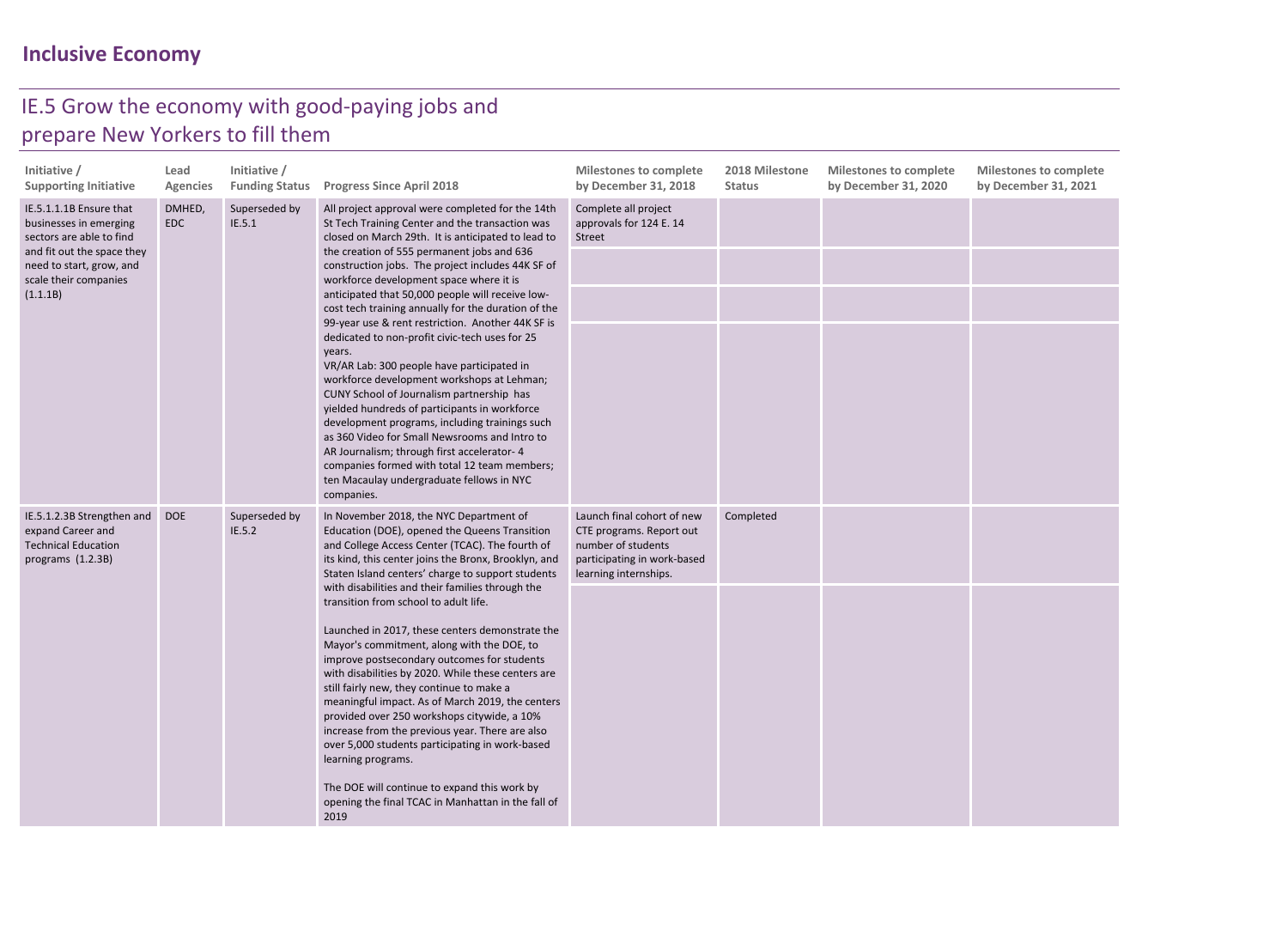| Initiative /<br><b>Supporting Initiative</b>                                                                                                                                                  | Lead<br><b>Agencies</b>                  | Initiative /<br><b>Funding Status</b>                                                        | <b>Progress Since April 2018</b>                                                                                                                                                                                                                                                                                                                                                                                                                                                                                                                     | <b>Milestones to complete</b><br>by December 31, 2018                                                                                                          | 2018 Milestone<br><b>Status</b> | <b>Milestones to complete</b><br>by December 31, 2020 | <b>Milestones to complete</b><br>by December 31, 2021 |
|-----------------------------------------------------------------------------------------------------------------------------------------------------------------------------------------------|------------------------------------------|----------------------------------------------------------------------------------------------|------------------------------------------------------------------------------------------------------------------------------------------------------------------------------------------------------------------------------------------------------------------------------------------------------------------------------------------------------------------------------------------------------------------------------------------------------------------------------------------------------------------------------------------------------|----------------------------------------------------------------------------------------------------------------------------------------------------------------|---------------------------------|-------------------------------------------------------|-------------------------------------------------------|
| IE.5.1.2.1B Use Common<br>Metrics for workforce<br>programs (1.2.1B)                                                                                                                          | WKDEV                                    | Superseded by<br>IE.5.3                                                                      | WKDEV and NYC Opportunity continued<br>engagement with Phase I agencies. NYC<br>Opportunity began building the technical<br>infrastructure and online portal for the release of<br>the integrated workforce data system, which is<br>expected in the beginning of calendar year 2019.<br>NYC Opportunity also continued to work with the<br>Department of Information Technology and<br>Telecommunications to develop the foundations<br>of a new technology platform to integrate<br>workforce data from City agencies into a single<br>repository. |                                                                                                                                                                |                                 |                                                       |                                                       |
| IE.5.1.2.2B Capitalize on<br>the Career Pathways                                                                                                                                              | SBS,<br>Superseded by<br>WKDEV<br>IE.5.3 | Continue supporting pre-training to help NYCHA<br>residents begin Electrical Apprenticeships | 4 cohorts of training have<br>completed                                                                                                                                                                                                                                                                                                                                                                                                                                                                                                              | <b>Partially Complete</b>                                                                                                                                      |                                 |                                                       |                                                       |
| <b>Construction Industry</b><br>Partnership to create and<br>expand construction<br>training and employment<br>opportunities for<br>traditionally<br>underrepresented New<br>Yorkers (1.2.2B) |                                          |                                                                                              |                                                                                                                                                                                                                                                                                                                                                                                                                                                                                                                                                      | Update culinary training<br>model                                                                                                                              | Completed                       |                                                       |                                                       |
| IE.5.1.2.3C Expand<br><b>Transition Coordination</b><br>Centers to every borough<br>by 2020 to improve<br>postsecondary outcomes<br>for students with<br>disabilities (1.2.3C)                | <b>DOE</b>                               | Superseded by<br>IE.5.2                                                                      | As of March 2019, the centers provided over 250<br>workshops citywide, a 10% increase from the<br>previous year. There are also over 5,000 students<br>participating in work-based learning programs.                                                                                                                                                                                                                                                                                                                                                | Continue to provide<br>professional learning<br>opportunities to students,<br>families, and communities<br>partners.                                           | Completed                       |                                                       |                                                       |
|                                                                                                                                                                                               |                                          |                                                                                              |                                                                                                                                                                                                                                                                                                                                                                                                                                                                                                                                                      | Identify a location for the<br>fourth TCAC and continue to<br>develop long-term space<br>plan                                                                  | Completed                       |                                                       |                                                       |
|                                                                                                                                                                                               |                                          |                                                                                              |                                                                                                                                                                                                                                                                                                                                                                                                                                                                                                                                                      | Open up third Transition<br>and College Access Center                                                                                                          | Completed                       |                                                       |                                                       |
|                                                                                                                                                                                               |                                          |                                                                                              |                                                                                                                                                                                                                                                                                                                                                                                                                                                                                                                                                      | The third Transition and<br>College Access Center will<br>be fully staffed and<br>employees will be reporting<br>to an identified fully<br>accessible location | Completed                       |                                                       |                                                       |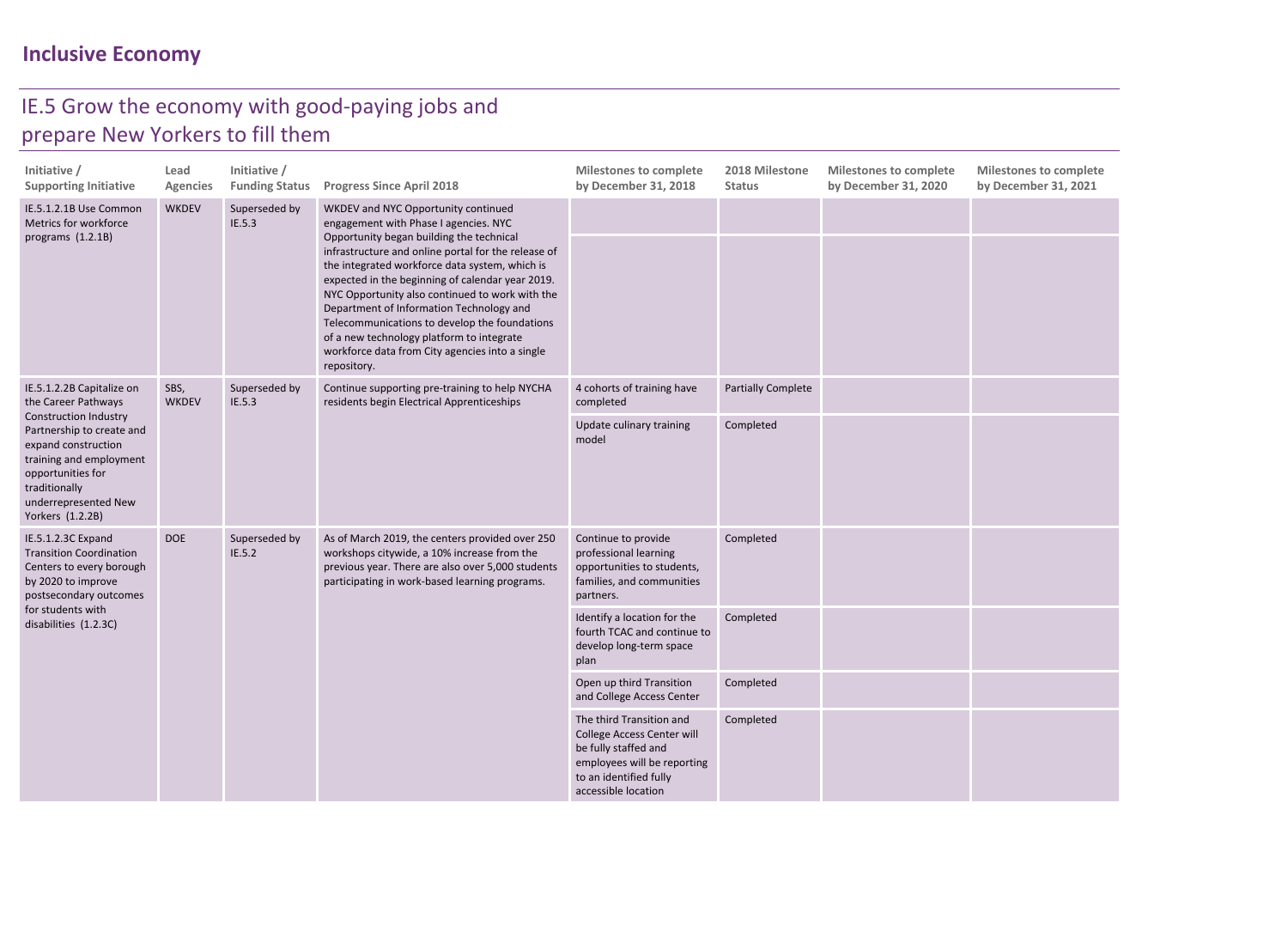| Initiative /<br><b>Supporting Initiative</b>                                                                                                                             | Lead<br><b>Agencies</b> | Initiative /<br><b>Funding Status</b> | <b>Progress Since April 2018</b>                                                                                                                                                                                                                                                                                                                                                                                                                                                                                                                    | <b>Milestones to complete</b><br>by December 31, 2018                                                                                                                                                                                                                                                                         | 2018 Milestone<br><b>Status</b> | <b>Milestones to complete</b><br>by December 31, 2020                                                                                | <b>Milestones to complete</b><br>by December 31, 2021                                                                                     |
|--------------------------------------------------------------------------------------------------------------------------------------------------------------------------|-------------------------|---------------------------------------|-----------------------------------------------------------------------------------------------------------------------------------------------------------------------------------------------------------------------------------------------------------------------------------------------------------------------------------------------------------------------------------------------------------------------------------------------------------------------------------------------------------------------------------------------------|-------------------------------------------------------------------------------------------------------------------------------------------------------------------------------------------------------------------------------------------------------------------------------------------------------------------------------|---------------------------------|--------------------------------------------------------------------------------------------------------------------------------------|-------------------------------------------------------------------------------------------------------------------------------------------|
| IE.5.4.S.4.3 Economic<br>Recovery<br>3. Launch Neighborhood<br>Retail Recovery Program<br>(4.5.4.3)                                                                      | EDC                     | Superseded by<br>IE.5.4               | EDC Board of Directors approved the<br>Neighborhood Credit Fund Program at the May<br>2017 Executive Committee Meeting for total<br>funding of \$2.5 million. The Board also approved<br>the WeGrowth sub-program under the<br>Neighborhood Credit Fund at the December 2017<br>Executive Committee Meeting. EDC is currently in<br>talks with all six community development<br>financial institutions (CDFIs) to sign the<br>Participation Agreement. All CDFIs are in the<br>PassPort approval stage, pending submission and<br>needed documents. | Officially launch the<br>Neighborhood Credit<br>Program and have all six<br>CDFIs sign the Participation<br>Agreement. Begin to<br>process claims and disburse<br>funds to CDFIs                                                                                                                                              |                                 |                                                                                                                                      |                                                                                                                                           |
| IE.5.4.S.4.4 Economic<br>Recovery<br>4. Support local<br>merchants in improving<br>and promoting local<br>commercial corridors<br>(4.5.4.4)                              | SBS                     | Superseded by<br>IE.5.4               | In Fiscal 2018, SBS awarded 10 community-based<br>organizations (CBOs) nearly \$8.5 million to<br>revitalize commercial corridors in six<br>neighborhoods across the five boroughs through<br>the Neighborhood 360° initiative. Also the Avenue<br>NYC Program has provided more than \$1.02<br>million in grant awards to community-based<br>development organizations (CBDOs) to boost<br>underserved neighborhoods through community<br>development projects.                                                                                    | Provide commercial district<br>needs assessment planning<br>assistance and grant funding<br>through Avenue NYC and<br>Neighborhood 360 to<br>support merchant<br>organizing, placemaking,<br>business attraction and<br>retention, district<br>marketing, and business<br>assistance in corridors<br>across all five boroughs | Completed                       |                                                                                                                                      |                                                                                                                                           |
| IE.5.4.S.15.5 Food Supply<br>5. Continue to support the<br>FRESH program to<br>increase the number of<br>full-line grocers in<br>underserved<br>neighborhoods (4.S.15.5) | <b>EDC</b>              | In Progress /<br>Funded               | One project was approved for and received FRESH<br>incentives, representing 15,708 sqft of new<br>grocery space in the Bronx. Besides this store, 4<br>new stores were approved for FRESH financial<br>incentives, representing 120,181 square feet of<br>new or renovated grocery space in the Bronx,<br>Manhattan and Brooklyn. Five stores that<br>received FRESH financial incentives commenced<br>operations, representing 154,918 square feet new<br>or renovated grocery space and 712 new jobs in<br>the Bronx, Manhattan and Brooklyn.     | Approve additional projects<br>for FRESH benefits and open<br>approved stores                                                                                                                                                                                                                                                 | Completed                       | Approve additional projects<br>for FRESH benefits and open<br>approved stores, and close<br>on a first ASTEP for food<br>retail deal | Approve additional projects<br>for FRESH benefits and open<br>approved stores, and<br>continue to close on ASTEP<br>for food retail deals |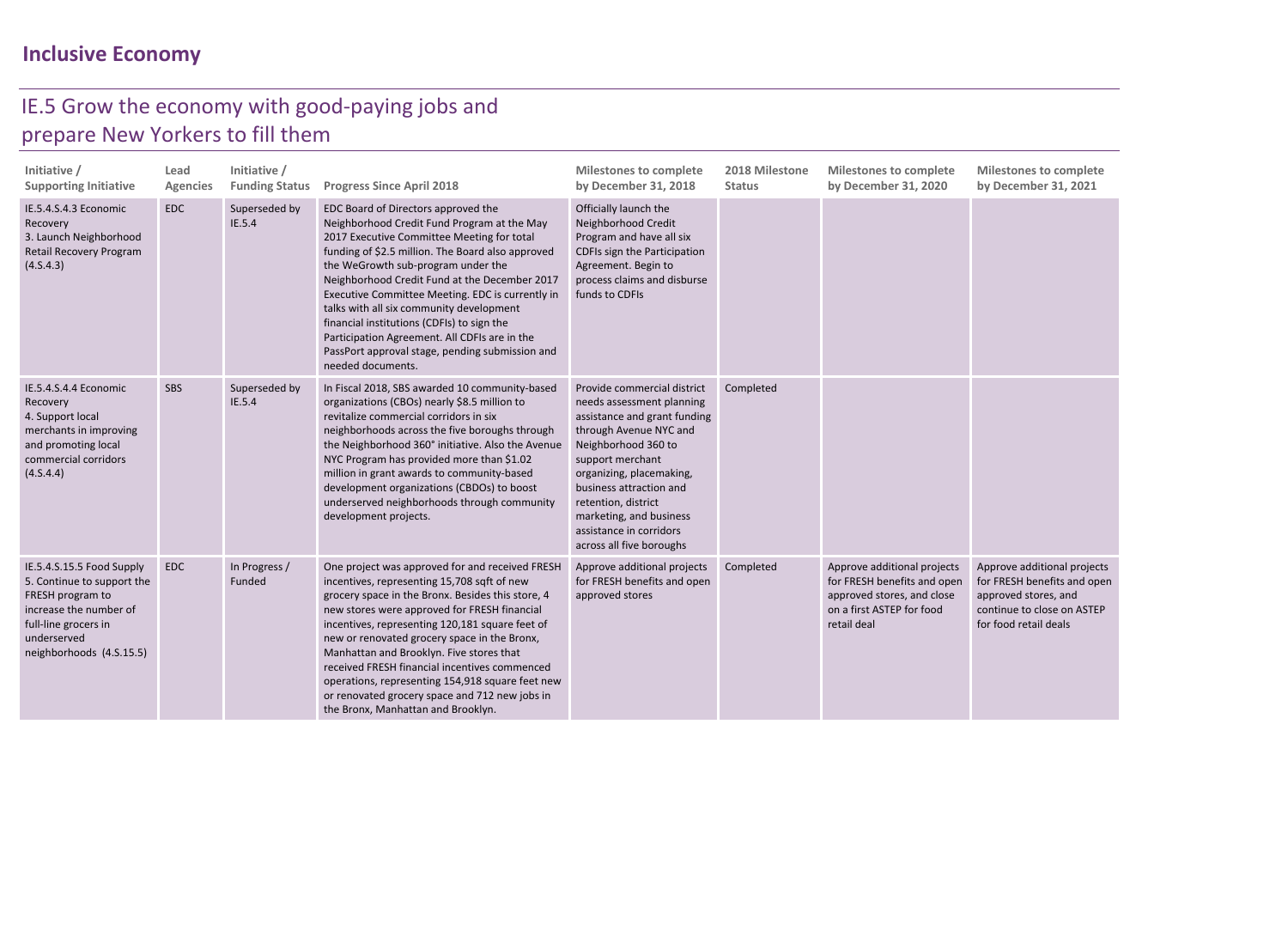### IE.7 Expand the voice, ownership, and decision-making power of workers and communities

| Initiative /<br><b>Supporting Initiative</b>                                                                                                                                                                                                                        | Lead<br><b>Agencies</b> | Initiative /<br><b>Funding Status</b> | <b>Progress Since April 2018</b>                                                                                                                                                                                                                                                                                                                                                                                                                                                                                                                                                                                                                                                                                                                                                                                                                                                                                                                                                                                                                                                                                                                                           | <b>Milestones to complete</b><br>by December 31, 2018                                                                  | 2018 Milestone<br><b>Status</b> | <b>Milestones to complete</b><br>by December 31, 2020 | <b>Milestones to complete</b><br>by December 31, 2021 |
|---------------------------------------------------------------------------------------------------------------------------------------------------------------------------------------------------------------------------------------------------------------------|-------------------------|---------------------------------------|----------------------------------------------------------------------------------------------------------------------------------------------------------------------------------------------------------------------------------------------------------------------------------------------------------------------------------------------------------------------------------------------------------------------------------------------------------------------------------------------------------------------------------------------------------------------------------------------------------------------------------------------------------------------------------------------------------------------------------------------------------------------------------------------------------------------------------------------------------------------------------------------------------------------------------------------------------------------------------------------------------------------------------------------------------------------------------------------------------------------------------------------------------------------------|------------------------------------------------------------------------------------------------------------------------|---------------------------------|-------------------------------------------------------|-------------------------------------------------------|
| IE.7.4.1.4A Adopt<br>standardized language for<br>all procurement<br>documents and contracts<br>for resiliency-related work<br>to require contractors and<br>consultants to report on<br>efforts and outcomes<br>related to local hiring and<br>training $(4.1.4A)$ | MOR,<br><b>WKDEV</b>    | Superseded by<br>IE.5.3               | The HireNYC Goods and Services rider continues<br>to be included with relevant solicitations and<br>contracts that are subject to the program.<br>Adopting language that requires use of the City's<br>electronic certified payroll and workforce<br>reporting system in procurement documents is<br>contingent on implementation of the Labor<br>Compliance Management solution.                                                                                                                                                                                                                                                                                                                                                                                                                                                                                                                                                                                                                                                                                                                                                                                          | Adopt language that<br>requires use of the City's<br>electronic certified payroll<br>and workforce reporting<br>system |                                 |                                                       |                                                       |
| SBS<br>IE.7.1.1.3A Reduce the<br>regulatory burden on<br>small businesses through<br>the Small Business First<br>plan (1.1.3A)                                                                                                                                      |                         | Superseded by<br>IE.5.4               | Since April 2018, the City's Small Business First<br>initiative has continued to reduce the regulatory<br>burden on small businesses and provide them<br>with tools and information to understand and<br>comply with City regulations. The NYC Business<br>Portal now allows users to track the status of their<br>transactions, such as licenses, permits,<br>complaints, and violations, with various City<br>agencies. Businesses can also utilize the portal's<br>events calendar, share business profiles, and sign<br>up to receive text and email notifications in 11<br>languages. The Fire Department, Department of                                                                                                                                                                                                                                                                                                                                                                                                                                                                                                                                              | Complete bi-yearly review<br>of business licenses and<br>permits for potential repeal<br>or consolidation              | Completed                       |                                                       |                                                       |
|                                                                                                                                                                                                                                                                     |                         |                                       |                                                                                                                                                                                                                                                                                                                                                                                                                                                                                                                                                                                                                                                                                                                                                                                                                                                                                                                                                                                                                                                                                                                                                                            | Complete next release for<br>the online business portal,<br>including additional features<br>and more agency data      | Completed                       |                                                       |                                                       |
|                                                                                                                                                                                                                                                                     |                         |                                       |                                                                                                                                                                                                                                                                                                                                                                                                                                                                                                                                                                                                                                                                                                                                                                                                                                                                                                                                                                                                                                                                                                                                                                            | Continue to educate<br>business owners on ways to<br>avoid fines and violations                                        | <b>Partially Complete</b>       |                                                       |                                                       |
|                                                                                                                                                                                                                                                                     |                         |                                       | Buildings, and SBS worked with City Council to<br>pass Local Law 195, which transfers filings and<br>approvals for fire suppression systems, fire alarm<br>systems, and fire protection plans under the Fire<br>Department, a change anticipated to save time<br>and money for businesses. In partnership with the<br>Mayor's Office of Data Analytics, SBS launched a<br>data-driven educational outreach campaign to<br>lower the rate of common health violations<br>received by food establishments. The City also<br>incorporated as-of-right zoning for physical<br>culture establishments (PCEs) as part of East<br>Harlem, Inwood, and Jerome Corridor rezonings,<br>which eliminates the requirement for PCEs (e.g.,<br>gyms and martial arts studios) to obtain a Special<br>Permit from the NYC Board of Standards and<br>Appeals.<br>Beyond the 30 commitments of SB1,<br>opportunities exist to continue improving the<br>regulatory environment for small businesses.<br>Following the principles of SB1, partner agencies<br>continue to work together on an on-going basis to<br>make it easier to start, operate, and grow a<br>business in New York City |                                                                                                                        |                                 |                                                       |                                                       |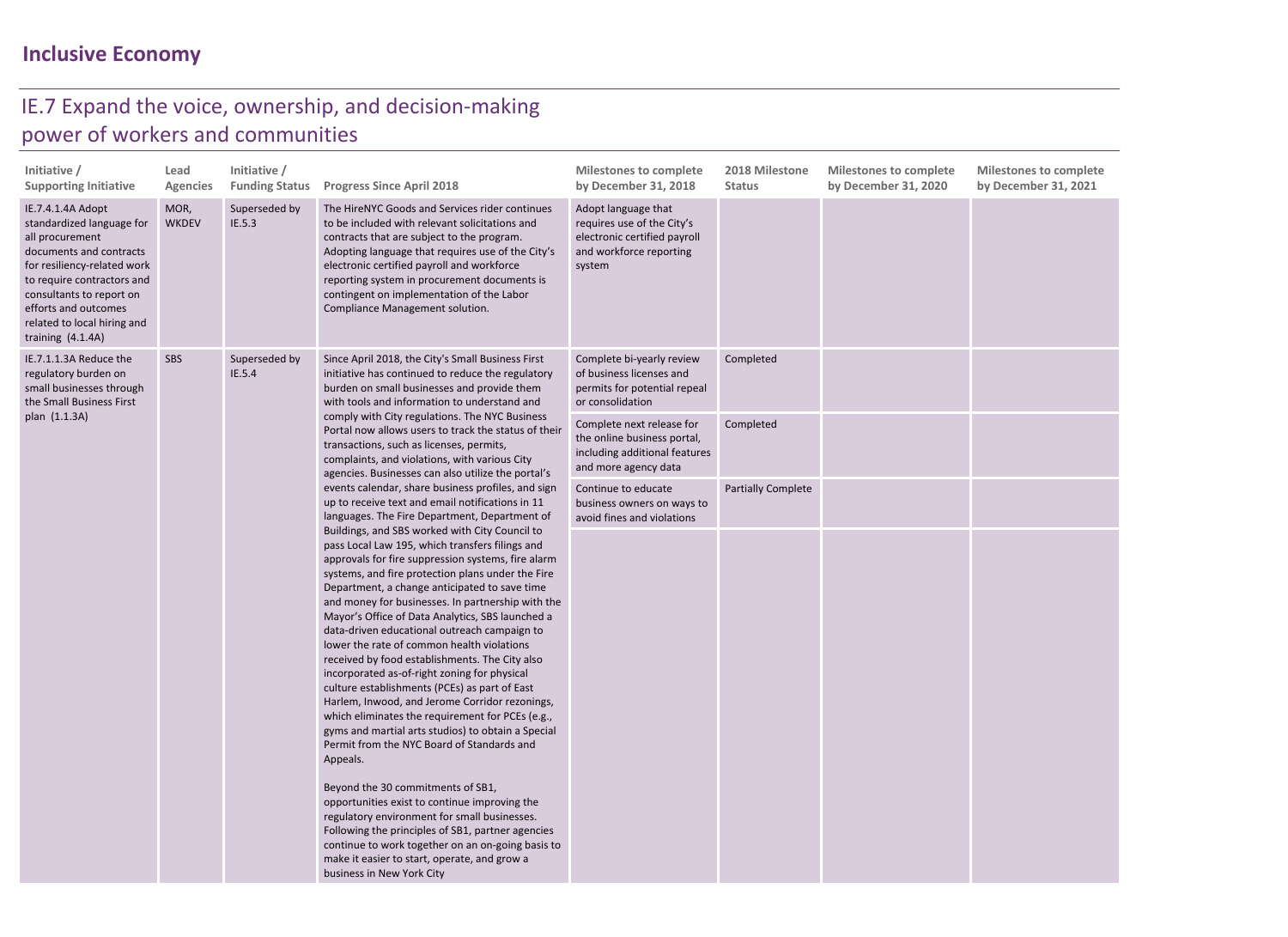### IE.7 Expand the voice, ownership, and decision-making power of workers and communities

| Initiative /<br><b>Supporting Initiative</b>                                                                                                                                                             | Lead<br><b>Agencies</b> | Initiative /<br><b>Funding Status</b> | <b>Progress Since April 2018</b>                                                                                                                                                                                                                                                                                                                                                                                                                                                                                                                                    | <b>Milestones to complete</b><br>by December 31, 2018                                                                                    | 2018 Milestone<br><b>Status</b> | <b>Milestones to complete</b><br>by December 31, 2020 | <b>Milestones to complete</b><br>by December 31, 2021 |
|----------------------------------------------------------------------------------------------------------------------------------------------------------------------------------------------------------|-------------------------|---------------------------------------|---------------------------------------------------------------------------------------------------------------------------------------------------------------------------------------------------------------------------------------------------------------------------------------------------------------------------------------------------------------------------------------------------------------------------------------------------------------------------------------------------------------------------------------------------------------------|------------------------------------------------------------------------------------------------------------------------------------------|---------------------------------|-------------------------------------------------------|-------------------------------------------------------|
| IE.7.5.2.1 Increase the<br>number of certified<br>M/WBEs (5.2.1)                                                                                                                                         | SBS                     | Superseded by<br>IE.7.1               | By the end of October 2018, there were 7,312<br>certified M/WBEs in the program.                                                                                                                                                                                                                                                                                                                                                                                                                                                                                    | Further increase the total<br>number of certified M/WBEs                                                                                 | <b>Partially Complete</b>       |                                                       |                                                       |
|                                                                                                                                                                                                          |                         |                                       |                                                                                                                                                                                                                                                                                                                                                                                                                                                                                                                                                                     |                                                                                                                                          |                                 |                                                       |                                                       |
|                                                                                                                                                                                                          |                         |                                       |                                                                                                                                                                                                                                                                                                                                                                                                                                                                                                                                                                     |                                                                                                                                          |                                 |                                                       |                                                       |
| <b>MOCS</b><br>IE.7.5.2.2 Increase the<br>rates at which agencies<br>utilize those M/WBEs<br>(5.2.2)                                                                                                     |                         | Superseded by<br>IE.7.1               | Pursuant to Local Law 1 of 2013, in Fiscal Year<br>2018, the City awarded over \$1 billion in<br>combined prime and subcontract awards to City-<br>certified M/WBE vendors.<br>The City published all quarterly and final 2018<br>fiscal year-end compliance report, as required by<br>Local Law 1 of 2013. The City also delivered all<br>quarterly and fiscal year-end compliance reports<br>to City Council, as required by Local Law 1 of<br>2013. The City also published a final year-end<br>OneNYC M/WBE report for Fiscal Year 2018 on<br>the MOCS website. | Deliver all quarterly<br>compliance reports to City<br>Council, as required by Local<br>Law 1 of 2013                                    | Completed                       |                                                       |                                                       |
|                                                                                                                                                                                                          |                         |                                       |                                                                                                                                                                                                                                                                                                                                                                                                                                                                                                                                                                     | Publish final 2018 fiscal<br>year-end compliance report<br>as required by Local Law 1<br>of 2013                                         | Completed                       |                                                       |                                                       |
|                                                                                                                                                                                                          |                         |                                       |                                                                                                                                                                                                                                                                                                                                                                                                                                                                                                                                                                     | Publish final year-end<br>OneNYC M/WBE report for<br>Fiscal Year 2018 on MOCS<br>website                                                 | Completed                       |                                                       |                                                       |
| IE.7.5.2.3 Expand legal<br>tools to induce greater<br>usage of M/WBEs (5.2.3)                                                                                                                            | <b>MWBE</b><br>IE.7.1   | Superseded by                         | The 2015 Citywide Renovation, DEP and New<br>Construction PLAs are set to expire by the end of<br>2018. City team working to renegotiate and<br>execute a new set of PLAs.<br>The renegotiation of the PLAs are in progress, and<br>the expiration dates were extended during this<br>period.                                                                                                                                                                                                                                                                       | City team/Construction<br>Committee on track to<br>renegotiate and execute<br>new set of PLAs by no later<br>than December 31, 2018      | Partially Complete              |                                                       |                                                       |
|                                                                                                                                                                                                          |                         |                                       |                                                                                                                                                                                                                                                                                                                                                                                                                                                                                                                                                                     | This legislative session, the<br>City will seek the authority<br>to establish a mentorship<br>program for M/WBEs and<br>small businesses |                                 |                                                       |                                                       |
| IE.7.5.3.1 Issue and<br>executive order requiring<br>regular compilation and                                                                                                                             | OPS                     | Completed                             |                                                                                                                                                                                                                                                                                                                                                                                                                                                                                                                                                                     |                                                                                                                                          |                                 |                                                       |                                                       |
| use of equity metrics<br>(5.3.1)                                                                                                                                                                         |                         |                                       |                                                                                                                                                                                                                                                                                                                                                                                                                                                                                                                                                                     |                                                                                                                                          |                                 |                                                       |                                                       |
| IE.7.4.1.4B Develop a<br>centralized tool for<br>tracking and reporting on<br>jobs data with the goal of<br>improving the hiring of<br>Sandy-impacted residents<br>and low-income<br>applicants (4.1.4B) | <b>MOCS</b>             | Reconsidered /                        | In 2017, the City / DDC selected a vendor and<br>procured a Labor Compliance Management<br>solution. The contract was for registered in<br>November 2017.<br>DDC awarded a one-year contract for access to a<br>Labor Compliance Management solution.                                                                                                                                                                                                                                                                                                               |                                                                                                                                          |                                 |                                                       |                                                       |
| IE.7.1.2.2C Support the<br>creation of, and training<br>for, green jobs (1.2.2C)                                                                                                                         | DEP, MOS                | Superseded by<br>IE.5.1               | In early 2019, DEP hired 38 seasonal park<br>workers, in addition to the 21 full-time green<br>infrastructure maintenance workforce.                                                                                                                                                                                                                                                                                                                                                                                                                                | Hire an additional 86 staff                                                                                                              | <b>Partially Complete</b>       |                                                       |                                                       |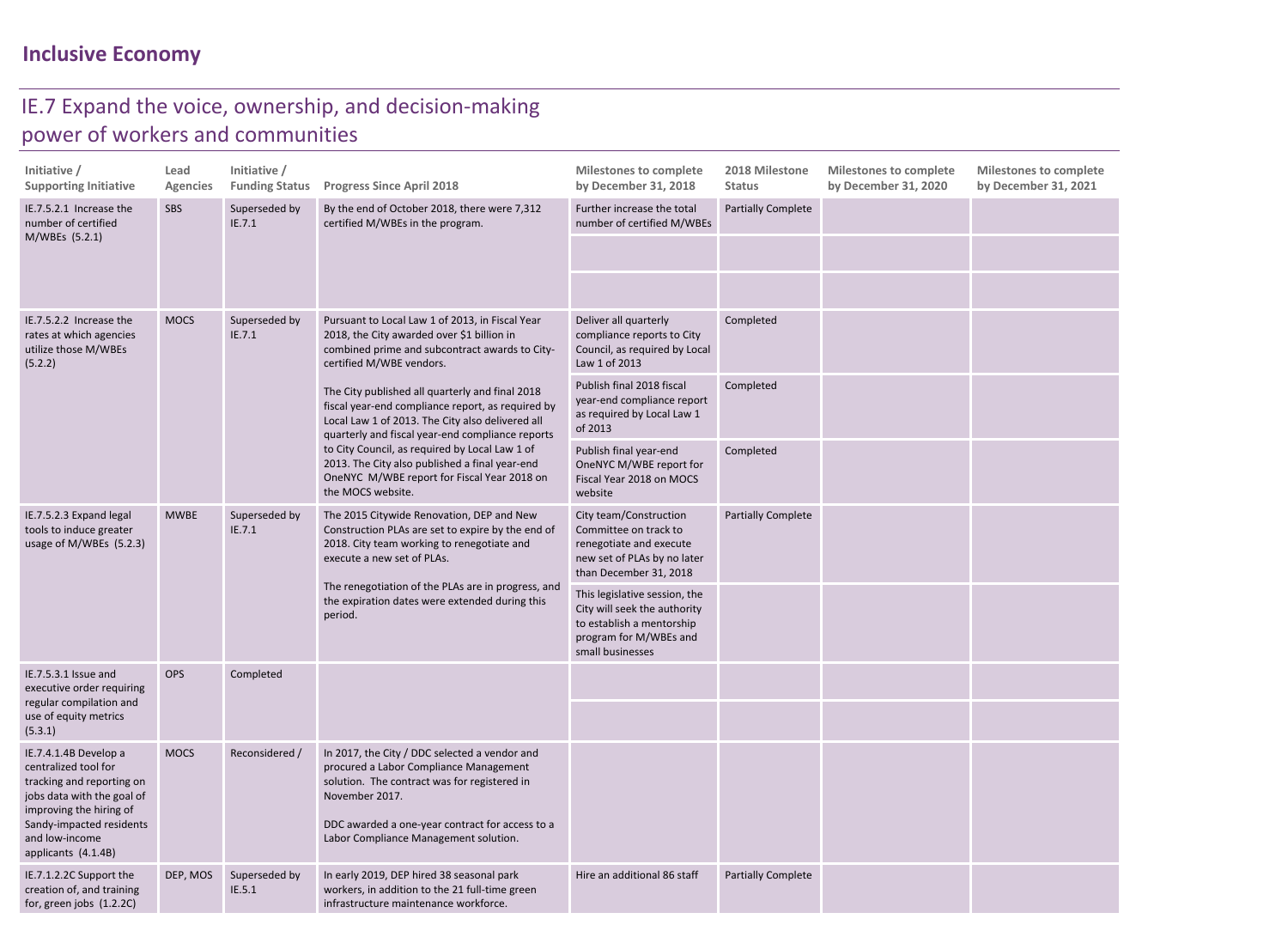#### IE.7 Expand the voice, ownership, and decision-making power of workers and communities

| Initiative /                                                                           | Lead            | Initiative /          | <b>Progress Since April 2018</b>                                                                                                                                                                                                                                                                                                                                                                                                                                                                                                                                                                                                                                                                                                                                                                                                                                                                                                                                                                                                                                                                                                                                                                                                                                                                                                                                                                                                                                                                                                                                                                                                                                                                                                                                                                                                                                                                                                                                                                                                                                                                                                                                                                                                                                                                                                                               | <b>Milestones to complete</b> | 2018 Milestone | <b>Milestones to complete</b> | <b>Milestones to complete</b> |
|----------------------------------------------------------------------------------------|-----------------|-----------------------|----------------------------------------------------------------------------------------------------------------------------------------------------------------------------------------------------------------------------------------------------------------------------------------------------------------------------------------------------------------------------------------------------------------------------------------------------------------------------------------------------------------------------------------------------------------------------------------------------------------------------------------------------------------------------------------------------------------------------------------------------------------------------------------------------------------------------------------------------------------------------------------------------------------------------------------------------------------------------------------------------------------------------------------------------------------------------------------------------------------------------------------------------------------------------------------------------------------------------------------------------------------------------------------------------------------------------------------------------------------------------------------------------------------------------------------------------------------------------------------------------------------------------------------------------------------------------------------------------------------------------------------------------------------------------------------------------------------------------------------------------------------------------------------------------------------------------------------------------------------------------------------------------------------------------------------------------------------------------------------------------------------------------------------------------------------------------------------------------------------------------------------------------------------------------------------------------------------------------------------------------------------------------------------------------------------------------------------------------------------|-------------------------------|----------------|-------------------------------|-------------------------------|
| <b>Supporting Initiative</b>                                                           | <b>Agencies</b> | <b>Funding Status</b> |                                                                                                                                                                                                                                                                                                                                                                                                                                                                                                                                                                                                                                                                                                                                                                                                                                                                                                                                                                                                                                                                                                                                                                                                                                                                                                                                                                                                                                                                                                                                                                                                                                                                                                                                                                                                                                                                                                                                                                                                                                                                                                                                                                                                                                                                                                                                                                | by December 31, 2018          | <b>Status</b>  | by December 31, 2020          | by December 31, 2021          |
| IE.7.1.2.1D Ease path to<br>employment for formerly<br>incarcerated people<br>(1.2.1D) | <b>CCHR</b>     | Completed             | In 2018, the Commission filed 48 new complaints,<br>resolved 72 cases with filed complaints, and had<br>10 successful pre-complaint interventions related<br>to discrimination on the basis of arrest or<br>conviction record. The Commission also tested<br>274 employers to determine whether they were<br>in compliance with the Fair Chance Act. The<br>Commission settled 22 cases involving arrest and<br>criminal record discrimination and secured<br>substantial payments for penalties and damages.<br>For example, a temp agency paid \$22,500;<br>Breather.com, a company that provides<br>temporary office spaces, paid \$7,500; Triangle<br>Services, a facilities management company, paid<br>\$30,000; Varonis Systems, a cybersecurity firm,<br>paid \$65,000; a cleaning services company paid<br>\$62,000; ABM, a facilities management provider,<br>paid \$47,500. In all of the previous cases, the<br>Commission required some form of substantial<br>affirmative relief, including training employees,<br>revising employment policies, requiring the<br>company to partner with re-entry organizations<br>to hire people with criminal records and/or<br>posting legal notices. In addition, following<br>Commission investigations, the department store<br>TJX, the hospital Mount Sinai, and the pharmacy<br>CVS changed their policies to conform with the<br>Fair Chance Act.<br>To educate New Yorkers about the Fair Chance<br>Act, the Commission's Community Relations<br>Bureau conducted 233 outreach and educational<br>activities for 9,198 people with our Human Rights<br>Law and Protections in Employment: The Fair<br>Chance Act and Credit History Discrimination<br>workshop since April 2018. This included hosting a<br>Fair Chance Act youth town hall and a Career Fair<br>in Queens which had 30 vendors/employers who<br>wanted to make sure that New Yorkers knew<br>regardless of potential criminal history, they were<br>looking to hire them. The Career Fair was<br>attended by more than 300 job seekers. The<br>Commission has also engaged colleges such as<br>Hostos Community College, Medgar Evers<br>College, and others to provide resources and<br>conduct workshops to the student populations<br>about their rights and protections under the Fair<br>Chance Act and City Human Rights Law. |                               |                |                               |                               |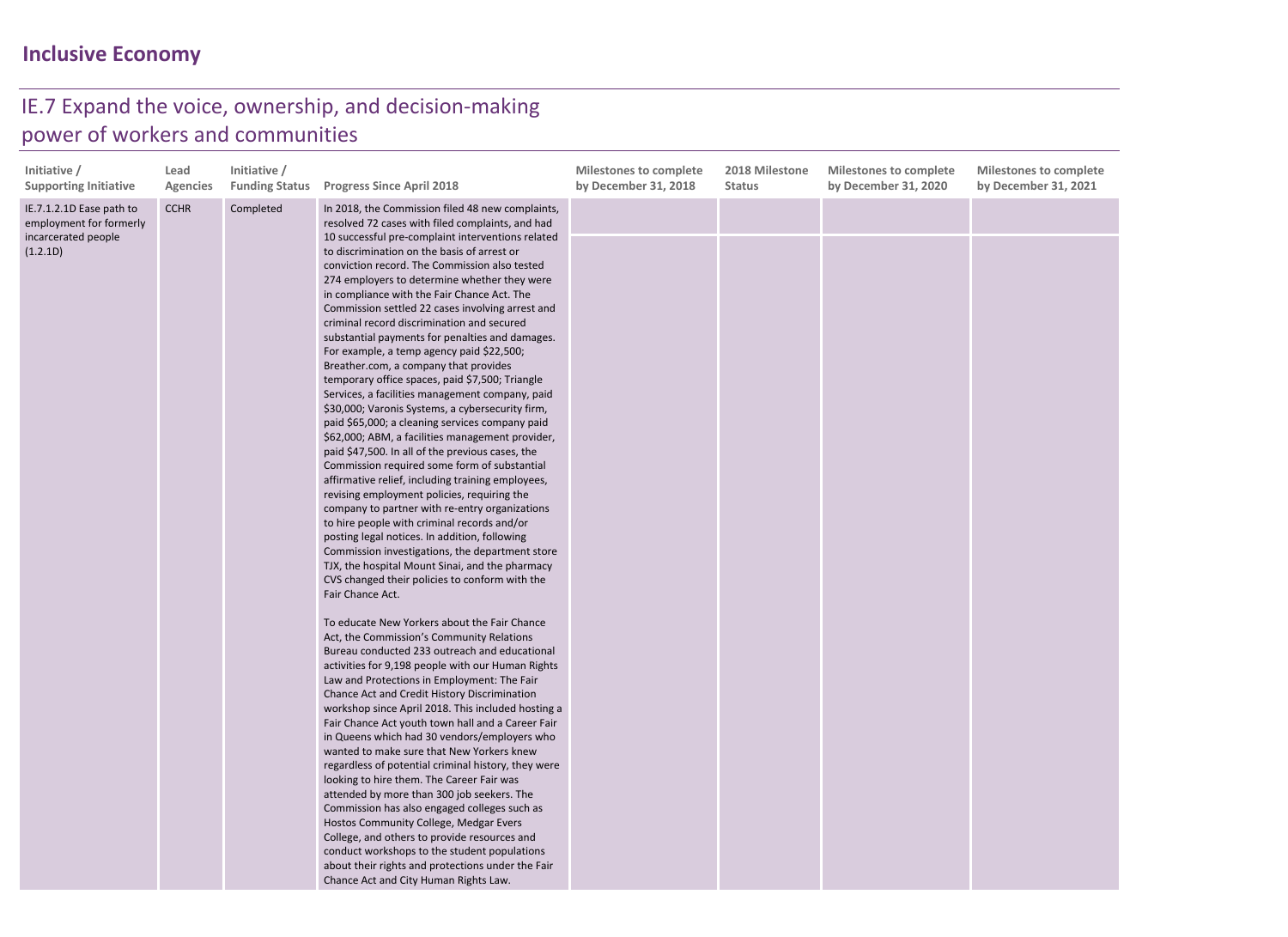#### IE.7 Expand the voice, ownership, and decision-making power of workers and communities

| Initiative /                                                                                                                                                       | Lead       | Initiative /                           | <b>Progress Since April 2018</b>                                                                                                                                                                                                      | <b>Milestones to complete</b>                                                                                                                                                                    | 2018 Milestone | <b>Milestones to complete</b>                 | <b>Milestones to complete</b>                                                      |
|--------------------------------------------------------------------------------------------------------------------------------------------------------------------|------------|----------------------------------------|---------------------------------------------------------------------------------------------------------------------------------------------------------------------------------------------------------------------------------------|--------------------------------------------------------------------------------------------------------------------------------------------------------------------------------------------------|----------------|-----------------------------------------------|------------------------------------------------------------------------------------|
| <b>Supporting Initiative</b>                                                                                                                                       | Agencies   | <b>Funding Status</b>                  |                                                                                                                                                                                                                                       | by December 31, 2018                                                                                                                                                                             | <b>Status</b>  | by December 31, 2020                          | by December 31, 2021                                                               |
| IE.7.1 Expand<br>opportunities for<br>minority- and women-<br>owned enterprises and<br>expand the pool of<br>developers building<br>affordable housing<br>(1.3.1D) | <b>HPD</b> | In Progress /<br><b>Budget Neutral</b> | HPD has continued to work with M/WBE<br>developers to build capacity. HPD also continues<br>to support pre-development work with M/WBE<br>RFP awardees. HPD plans to issue a second RFP<br>targeted to M/WBE developers in late 2019. | Work with M/WBE<br>awardees on project<br>feasibility and development.<br>Achieve ULURP certification<br>for all sites and proceed<br>through process, with<br>approval for most by year<br>end. | Completed      | Issue another M/WBE RFP<br>for targeted sites | Designate awardees and<br>work with them on project<br>feasibility and development |

| Initiative /<br><b>Supporting Initiative</b>                                                                                                                                                                                    | Lead<br><b>Agencies</b> | Initiative /<br><b>Funding Status</b>                                                                                                           | <b>Progress Since April 2018</b>                                                                                                                                                                  | <b>Milestones to complete</b><br>by December 31, 2018                                                        | 2018 Milestone<br><b>Status</b> | <b>Milestones to complete</b><br>by December 31, 2020 | <b>Milestones to complete</b><br>by December 31, 2021 |
|---------------------------------------------------------------------------------------------------------------------------------------------------------------------------------------------------------------------------------|-------------------------|-------------------------------------------------------------------------------------------------------------------------------------------------|---------------------------------------------------------------------------------------------------------------------------------------------------------------------------------------------------|--------------------------------------------------------------------------------------------------------------|---------------------------------|-------------------------------------------------------|-------------------------------------------------------|
| <b>DPR</b><br>TN.10.3.6.2 Parks Without<br>Borders is an NYC Parks<br>initiative to make parks<br>more open, welcoming,<br>and beautiful by focusing<br>on improving entrances,<br>edges, and park-adjacent<br>spaces $(3.6.2)$ |                         | Superseded by<br>TN.10.1                                                                                                                        | Two Parks Without Border showcase sites have<br>started construction and an additional two sites<br>will begin construction by early Spring 2019. The<br>remaining four sites are in procurement. | Complete procurement for<br>the eight Parks Without<br>Borders showcase sites                                | <b>Partially Complete</b>       |                                                       |                                                       |
|                                                                                                                                                                                                                                 |                         |                                                                                                                                                 |                                                                                                                                                                                                   |                                                                                                              |                                 |                                                       |                                                       |
| TN.10.1.3.3PlaNYC.2<br>HPD,<br>Develop new<br><b>NYCHA</b><br>neighborhoods on<br>underutilized sites<br>$(1.3.3P$ laNYC.2)                                                                                                     | Superseded by<br>TN.9.1 | NYCHA now has 996 units of new housing<br>completed or under construction and 3,756 in the<br>development pipeline. Progress over the last year | Advance HNY 2.0 initiatives<br>and build pipeline for<br>Housing+                                                                                                                                 | <b>Partially Complete</b>                                                                                    |                                 |                                                       |                                                       |
|                                                                                                                                                                                                                                 |                         |                                                                                                                                                 | includes the selection of development teams at<br>three affordable housing sites and the start of<br>construction of 180 units of affordable housing at<br>Van Dyke Houses.                       |                                                                                                              |                                 |                                                       |                                                       |
| TN.10.4.S.1.6 Climate<br>Analysis<br>6. Launch a pilot program<br>to identify and test<br>strategies for protecting<br>vulnerable neighborhoods<br>from extreme heat health<br>impacts (4.S.1.6)                                | <b>MOR</b>              | Completed                                                                                                                                       | The "Be a Buddy" program has launched in target<br>neighborhoods.                                                                                                                                 | Implement Be A Buddy<br>Program in Central<br>Brooklyn, Northern<br>Manhattan, and the South<br><b>Bronx</b> | Completed                       |                                                       |                                                       |
| TN.10.2.5.4 Establish<br>community-based Family                                                                                                                                                                                 | DHS, HRA                | Completed                                                                                                                                       | All 300 emergency beds have been awarded.                                                                                                                                                         |                                                                                                              |                                 |                                                       |                                                       |
| Justice Centers (2.5.4)                                                                                                                                                                                                         |                         |                                                                                                                                                 | As of 12/2018 HRA has awarded 163 transitional<br>units.                                                                                                                                          |                                                                                                              |                                 |                                                       |                                                       |
|                                                                                                                                                                                                                                 |                         |                                                                                                                                                 |                                                                                                                                                                                                   |                                                                                                              |                                 |                                                       |                                                       |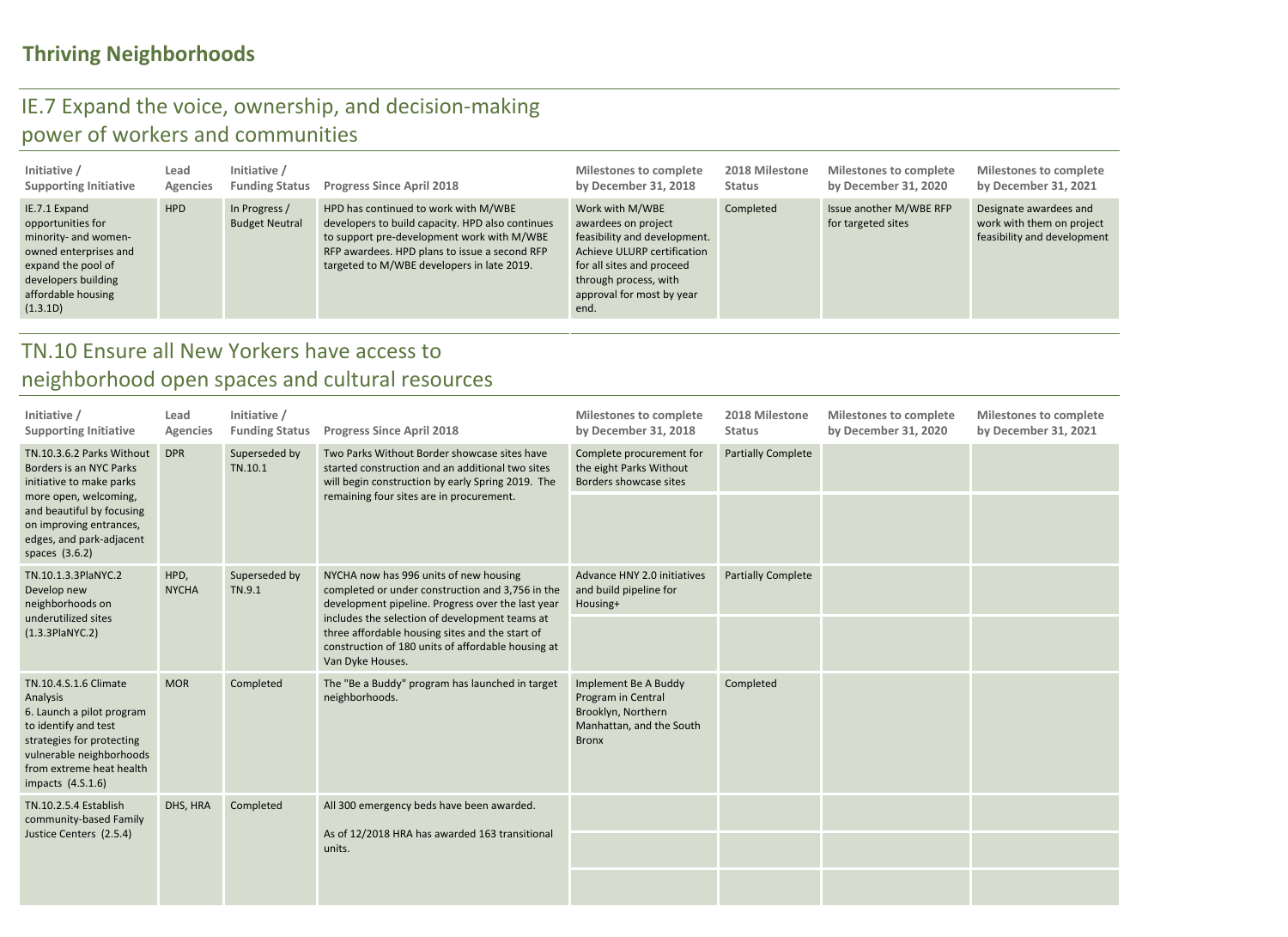| Initiative $/$<br><b>Supporting Initiative</b>                                                                                           | Lead<br><b>Agencies</b> | Initiative /<br><b>Funding Status</b>    | <b>Progress Since April 2018</b>                                                                                                                                                                                                                                                                                                                                                                                                                                                                                                               | <b>Milestones to complete</b><br>by December 31, 2018                                                                                                                                                                | 2018 Milestone<br><b>Status</b> | <b>Milestones to complete</b><br>by December 31, 2020                                | <b>Milestones to complete</b><br>by December 31, 2021                        |
|------------------------------------------------------------------------------------------------------------------------------------------|-------------------------|------------------------------------------|------------------------------------------------------------------------------------------------------------------------------------------------------------------------------------------------------------------------------------------------------------------------------------------------------------------------------------------------------------------------------------------------------------------------------------------------------------------------------------------------------------------------------------------------|----------------------------------------------------------------------------------------------------------------------------------------------------------------------------------------------------------------------|---------------------------------|--------------------------------------------------------------------------------------|------------------------------------------------------------------------------|
| TN.10.4.S.9.1 Community<br>Preparedness<br>1. Launch pilot program to<br>identify and address gaps<br>in community capacity<br>(4.5.9.1) | <b>MOR</b>              | Completed                                | The third report of the NPCC will be released in<br>March of 2019.                                                                                                                                                                                                                                                                                                                                                                                                                                                                             | Publish the third report of<br>the NPCC, including case<br>studies on climate<br>adaptation planning at<br>community-based<br>organizations in Sunset Park<br>(Brooklyn), the South Bronx,<br>and Northern Manhattan | Completed                       |                                                                                      |                                                                              |
| TN.10.2.5.3A Introduce<br>strategic tools for health<br>and neighborhood safety<br>(2.5.3A)                                              | <b>MOCJ</b>             | Completed                                | The City has implemented interlocking public<br>health and public safety tools and strategies<br>through the Mayor's Action Plan on Behavioral<br>Health and the Criminal Justice System, including<br>reducing arrests and increasing diversion to<br>treatment where appropriate. These strategies<br>ensure that those who enter the criminal justice<br>system are treated in a therapeutic way, and that<br>the City provides support for individuals to live<br>stable lives in their communities and prevent<br>future returns to jail. |                                                                                                                                                                                                                      |                                 |                                                                                      |                                                                              |
| TN.10.3.6.4 NYC is<br>committed to opening up<br>streets for safe                                                                        | <b>DOT</b>              | In Progress /<br><b>Partially Funded</b> | The City continued its popular Summer Streets<br>program, opening up 7 miles of streets to<br>activities on three Saturdays in August, with over<br>334,390 attendees during the 2018 season, a 23%<br>increase from 2017. In addition, the City<br>continued its newer car-free program, Car Free<br>Earth Day, for the third year in partnership with<br>Councilmember Ydanis Rodriguez along Broadway<br>from Times Square to Union Square.                                                                                                 | Complete design and<br>implement improvements at<br>six El Space locations                                                                                                                                           | Completed                       | Commence El-Space<br>Planning Framework for<br><b>Bronx</b>                          | Complete Phase 3 pilots                                                      |
| recreational events<br>(3.6.4)                                                                                                           |                         |                                          |                                                                                                                                                                                                                                                                                                                                                                                                                                                                                                                                                |                                                                                                                                                                                                                      |                                 | <b>Complete EI-Space Planning</b><br>Framework for Brooklyn                          | <b>Continue El-Space Planning</b><br>Framework and Inventory<br>citywide     |
|                                                                                                                                          |                         |                                          |                                                                                                                                                                                                                                                                                                                                                                                                                                                                                                                                                |                                                                                                                                                                                                                      |                                 | Complete online El-Space<br>Toolkit                                                  | Secure additional staff<br>resources and interagency<br>programmatic support |
|                                                                                                                                          |                         |                                          | In 2018, DOT's Weekend Walks delivered 14 miles<br>of locally programmed car-free streets to<br>neighborhoods across all 5 boroughs. For 2019,                                                                                                                                                                                                                                                                                                                                                                                                 |                                                                                                                                                                                                                      |                                 | Continue citywide inventory                                                          |                                                                              |
|                                                                                                                                          |                         |                                          | Weekend Walks is on track to provide 16+ miles<br>of car-free programming through 136 events in<br>collaboration with 56 community based<br>organizations.                                                                                                                                                                                                                                                                                                                                                                                     |                                                                                                                                                                                                                      |                                 | Continue work on Phase 3<br>pilot sites in Brooklyn,<br>Staten Island, and the Bronx |                                                                              |
|                                                                                                                                          |                         |                                          | In 2018, DOT implemented El-Space pilots in<br>Manhattan (Brooklyn Bridge Arches), Brooklyn<br>(Sunset Park), the Bronx (Jerome Avenue) and<br>Queens (Far Rockaway). DOT also completed<br>mapping El-Space citywide. For 2019, DOT<br>anticipates the full implementation of the Dutch<br>Kills Street El-Space and the installation of the<br>CityEl prototype at Jerome Avenue (Bronx); the<br>Livonia Avenue (Brownsville, Brooklyn) lighting<br>pilots are slated for Fall 2019.                                                         |                                                                                                                                                                                                                      |                                 |                                                                                      |                                                                              |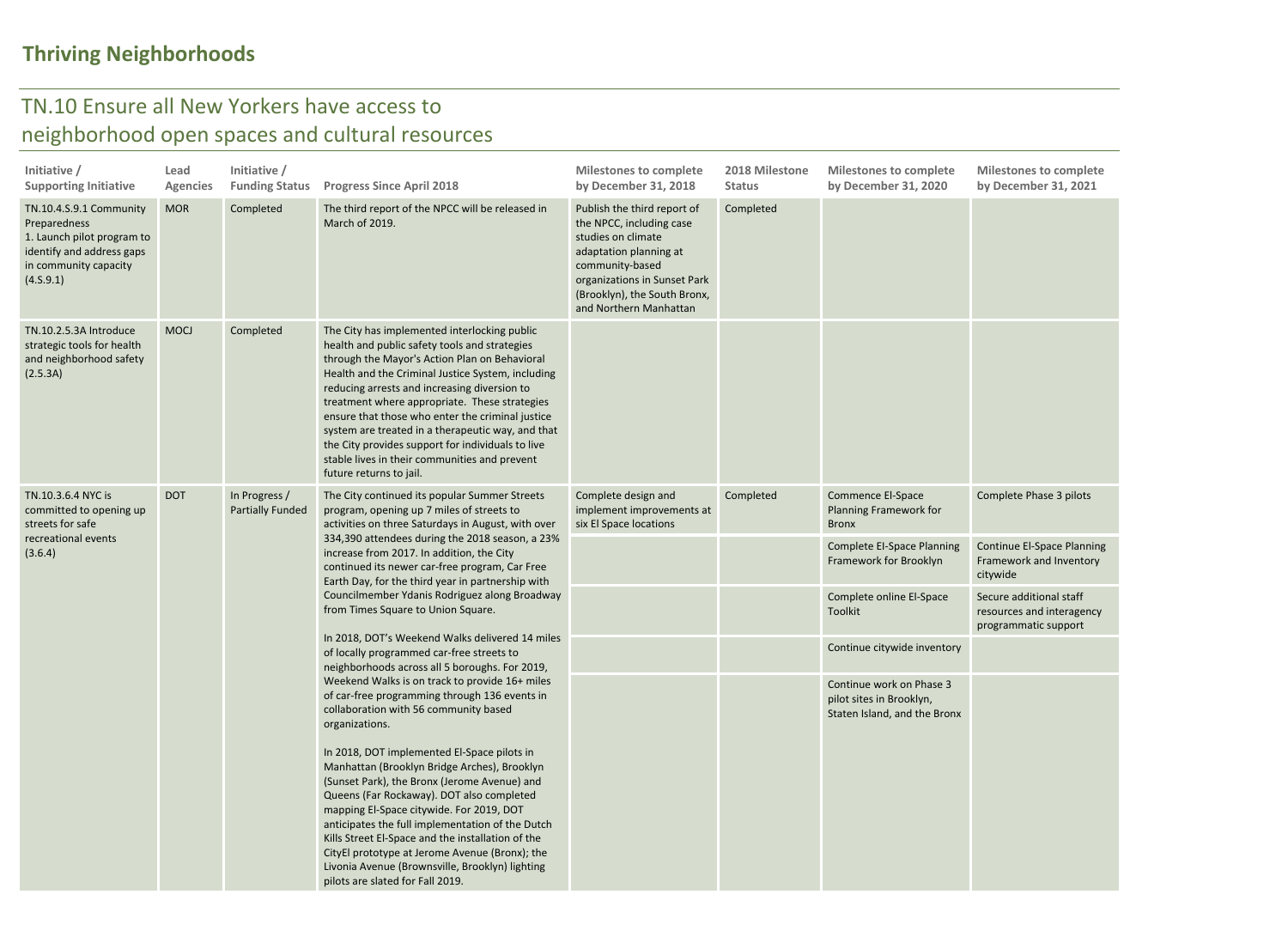| Initiative /<br><b>Supporting Initiative</b>                                                                                                     | Lead<br><b>Agencies</b> | Initiative /<br><b>Funding Status</b>                                                                                                                                                                                                                      | <b>Progress Since April 2018</b>                                                                                                                                                                                                                                                                                                                                                                                                                                                   | <b>Milestones to complete</b><br>by December 31, 2018                                                     | 2018 Milestone<br><b>Status</b>                                                                              | <b>Milestones to complete</b><br>by December 31, 2020                                                                        | <b>Milestones to complete</b><br>by December 31, 2021                                                                                                    |
|--------------------------------------------------------------------------------------------------------------------------------------------------|-------------------------|------------------------------------------------------------------------------------------------------------------------------------------------------------------------------------------------------------------------------------------------------------|------------------------------------------------------------------------------------------------------------------------------------------------------------------------------------------------------------------------------------------------------------------------------------------------------------------------------------------------------------------------------------------------------------------------------------------------------------------------------------|-----------------------------------------------------------------------------------------------------------|--------------------------------------------------------------------------------------------------------------|------------------------------------------------------------------------------------------------------------------------------|----------------------------------------------------------------------------------------------------------------------------------------------------------|
| TN.10.3.6.5 The City is<br>investing in new street<br>trees and other plantings,<br>benches, wayfinding signs,<br>and other amenities<br>(3.6.5) | <b>DOT</b>              | In Progress /<br>In 2018, DOT's Street Furniture programs installed<br><b>Partially Funded</b><br>over 1,500 assets bring the total to over 30,000<br>throughout the 5 boroughs. This also includes the<br>transformation of 80 parking spaces into Public | <b>Add Citibenches</b>                                                                                                                                                                                                                                                                                                                                                                                                                                                             | Completed                                                                                                 | DOT will continue to install<br>wayfinding signs, benches<br>and other street amenities<br>as funding allows | DOT will continue to install<br>wayfinding signs, benches<br>and other street amenities<br>as funding allows                 |                                                                                                                                                          |
|                                                                                                                                                  |                         |                                                                                                                                                                                                                                                            | Space through our StreetSeat and BikeCorral<br>programs with the assistance of community based<br>organizations and local businesses. DOT also<br>installed 67 WalkNYC signs, 70 footings (WalkNYC<br>locations awaiting signs), wayfinding maps on 33<br>new Citibike stations, and 11 wall-mounted maps<br>and signs.                                                                                                                                                            | Install an additional 99<br>wayfinding signs                                                              | Completed                                                                                                    | Maintenance on Grand<br>Concourse from 161-175,<br>Webster Ave and Atlantic<br>Ave Phase 1 likely to begin<br>by end of 2020 | Grand Concourse (up to<br>Fordham Rd), Atlantic Ave<br>Phase 2, 4th Ave Phase 1,<br>and Queens Blvd Segment 1<br>will likely begin by the end<br>of 2021 |
|                                                                                                                                                  |                         |                                                                                                                                                                                                                                                            | For 2019, DOT is on track to install an additional<br>1,500 Bike Racks, CityBenches & LeaningBars and<br>create an additional 10 public spaces while also<br>focusing our efforts on safety, access and<br>maintenance.                                                                                                                                                                                                                                                            | Scale up the median<br>maintenance program in<br>other boroughs as<br>additional medians are<br>completed | Delayed                                                                                                      |                                                                                                                              |                                                                                                                                                          |
|                                                                                                                                                  |                         |                                                                                                                                                                                                                                                            | DOT continues to manage a landscape<br>maintenance contract for sites within the Bronx,<br>specifically the Grand Concourse from 161st<br>Street to 171st Street. Approximately 30,000<br>square feet of green space is currently maintained<br>under this program and it's successful<br>implementation has allowed for the planning and<br>design of close to 350,000 square feet (or over 8<br>acres) of new green space as part of upcoming<br>Great Streets capital projects. |                                                                                                           |                                                                                                              |                                                                                                                              |                                                                                                                                                          |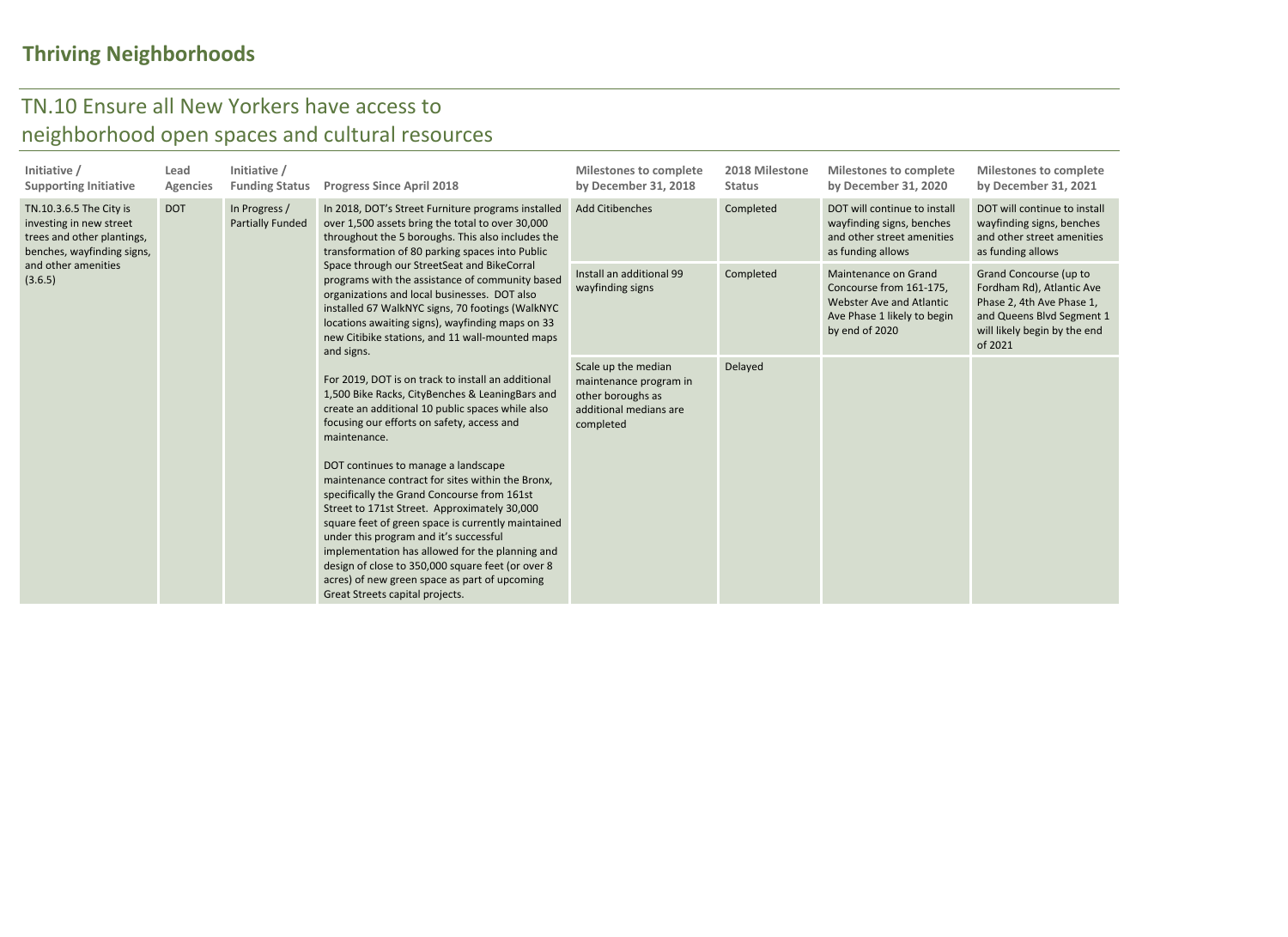| Initiative /<br><b>Supporting Initiative</b>                                                                                                                         | Lead<br><b>Agencies</b> | Initiative /<br><b>Funding Status</b> | <b>Progress Since April 2018</b>                                                                                                                                                                                             | <b>Milestones to complete</b><br>by December 31, 2018                                                                                      | 2018 Milestone<br><b>Status</b> | <b>Milestones to complete</b><br>by December 31, 2020                                                              | <b>Milestones to complete</b><br>by December 31, 2021                                                                                                                            |
|----------------------------------------------------------------------------------------------------------------------------------------------------------------------|-------------------------|---------------------------------------|------------------------------------------------------------------------------------------------------------------------------------------------------------------------------------------------------------------------------|--------------------------------------------------------------------------------------------------------------------------------------------|---------------------------------|--------------------------------------------------------------------------------------------------------------------|----------------------------------------------------------------------------------------------------------------------------------------------------------------------------------|
| TN.10.3.6.6 To protect,<br>maintain, and enhance<br>the city's green canopy,<br>NYC Parks will continue to                                                           | <b>DPR</b>              | Completed                             | Canarsie West Trail Connector was completed.<br>Parkland Green infrastructure projects and Belt<br>Phase 2 in Gerritson are both in procurement.<br>The Green Neighborhoods program was                                      | Begin procurement for the<br>first phase of Parkland<br>Green Infrastructure<br>projects                                                   | Completed                       |                                                                                                                    |                                                                                                                                                                                  |
| plant new trees in parks<br>and neighborhoods<br>citywide (3.6.6)                                                                                                    |                         |                                       | expanded to Edenwald, Bronx; Sunset Park,<br>Brooklyn; and Bayside, Queens. The Stewardship<br>team hosted 361 volunteer events in 2018. NYC<br>Parks re-launched the mini-grants program.                                   | <b>Bring Green Neighborhoods</b><br>Program to three new<br>neighborhoods                                                                  | Completed                       |                                                                                                                    |                                                                                                                                                                                  |
|                                                                                                                                                                      |                         |                                       |                                                                                                                                                                                                                              | Complete design contract<br>preparation for Belt 2G<br>(Gerritsen) and complete<br>construction of Canarsie<br><b>West Trail Connector</b> | Completed                       |                                                                                                                    |                                                                                                                                                                                  |
|                                                                                                                                                                      |                         |                                       |                                                                                                                                                                                                                              | Host 150 stewardship<br>volunteer events                                                                                                   | Completed                       |                                                                                                                    |                                                                                                                                                                                  |
|                                                                                                                                                                      |                         |                                       |                                                                                                                                                                                                                              | Relaunch mini-grants<br>program to support Super<br>Stewards.                                                                              | Completed                       |                                                                                                                    |                                                                                                                                                                                  |
|                                                                                                                                                                      |                         |                                       |                                                                                                                                                                                                                              |                                                                                                                                            |                                 |                                                                                                                    |                                                                                                                                                                                  |
| TN.10.2.5.1B Reduce<br>crime through changes to<br>criminal justice facilities<br>that will promote<br>concepts of fairness and<br>confidence in the law<br>(2.5.1B) | <b>MOCJ</b>             | Completed                             | Procedural justice-based research and<br>interventions focusing on changes in the physical<br>design of court infrastructure and staff<br>interactions with the public were completed by<br>the Center for Court Innovation. |                                                                                                                                            |                                 |                                                                                                                    |                                                                                                                                                                                  |
| TN.10.4.S.9.2 Community<br>Preparedness<br>2. Continue and expand<br><b>NYCEM's Community</b><br><b>Emergency Response</b><br>Teams (CERT) (4.S.9.2)                 | <b>NYCEM</b>            | In Progress /<br>Funded               | CERT training held at NYCHA in November 2018.<br>Commodity Distribution Point field staff training<br>was offered twice having 30 CERT volunteers<br>participate.                                                            | Continue to offer CERT<br>trainings to NYCHA residents                                                                                     | Completed                       | Continue to work with<br>NYCEM Logistics division to<br>offer CDP field staff training<br>twice annually           | Continue to work with<br>agency partners and other<br>professionals to offer<br>multiple volunteer<br>leadership training<br>opportunities several times<br>throughout the year. |
|                                                                                                                                                                      |                         |                                       |                                                                                                                                                                                                                              | Continue to offer leadership  Delayed<br>trainings to CERT volunteers                                                                      |                                 | Work with agency partners<br>and other professionals to<br>develop specialized<br>volunteer leadership<br>training | Continue to work with<br>NYCEM Logistics division to<br>offer CDP field staff training<br>twice annually                                                                         |
|                                                                                                                                                                      |                         |                                       |                                                                                                                                                                                                                              | Train CERT volunteers and<br>the NYC Service,<br>AmeriCorps, and<br>CitizensCorp cohort in CDP<br>field staff operations                   | Completed                       |                                                                                                                    |                                                                                                                                                                                  |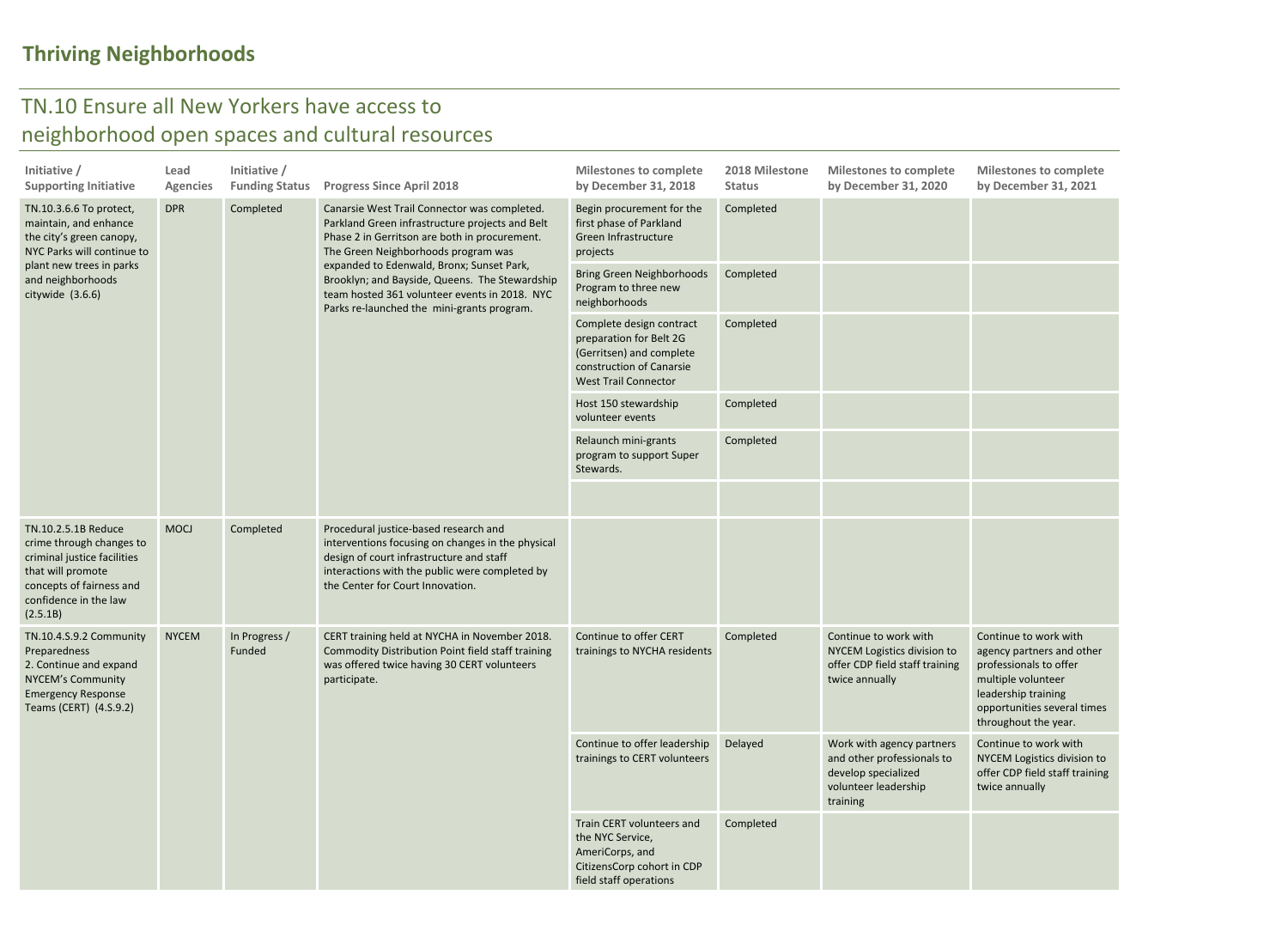| Initiative /<br><b>Supporting Initiative</b>                                                                                                                                  | Lead<br><b>Agencies</b> | Initiative /<br><b>Funding Status</b>  | <b>Progress Since April 2018</b>                                                                                                                                                                                                                                                                                                                                                                                                                                                                                                                                                                                                                                                                                                                                                                                                                                                                                                                                                                                                                                                                                                                                                                                                                                                                    | <b>Milestones to complete</b><br>by December 31, 2018 | 2018 Milestone<br><b>Status</b> | <b>Milestones to complete</b><br>by December 31, 2020 | <b>Milestones to complete</b><br>by December 31, 2021 |
|-------------------------------------------------------------------------------------------------------------------------------------------------------------------------------|-------------------------|----------------------------------------|-----------------------------------------------------------------------------------------------------------------------------------------------------------------------------------------------------------------------------------------------------------------------------------------------------------------------------------------------------------------------------------------------------------------------------------------------------------------------------------------------------------------------------------------------------------------------------------------------------------------------------------------------------------------------------------------------------------------------------------------------------------------------------------------------------------------------------------------------------------------------------------------------------------------------------------------------------------------------------------------------------------------------------------------------------------------------------------------------------------------------------------------------------------------------------------------------------------------------------------------------------------------------------------------------------|-------------------------------------------------------|---------------------------------|-------------------------------------------------------|-------------------------------------------------------|
| TN.10.1.5.1D Increase use<br>of parks and public spaces<br>by expanding cultural,<br>educational, and civic<br>engagement programming<br>available to the public.<br>(1.5.1D) | <b>DCLA</b>             | Reconsidered /                         | While DCLA did not receive funding for this<br>initiative as planned, many efforts broadly<br>support additional public programming in public<br>spaces. One such effort is CreateNYC/Cultural<br>Planning work, enabled by the largest Cultural<br>Development Fund allocation ever granted.<br>Programming includes the October 2017 launch of<br>the Mayor's Grant for Cultural Impact under<br>CreateNYC, which allocated \$100,000 for two<br>programs in public spaces; MOCJ and the Bronx<br>Documentary Center teaming up to create the<br>Claremont Illuminated Pilot, a series of nocturnal<br>artworks and programming seeking to promote<br>community safety and connections in Claremont<br>Village; and DCP and Arts East NY developing a<br>public space activation pilot, CivLab, at ENY<br>Success Garden.<br>There has also been robust public discourse<br>around the City's public monuments and markers,<br>including town halls hosted in all five boroughs.<br>DCLA has raised awareness about the City's art in<br>public spaces through the new "Instatours" effort<br>for Percent for Art at the Brooklyn Public Library,<br>the Staten Island Ferry Terminal, Frederick<br>Douglass Circle at 110th Street, and the Battery<br>Park City/West Side Highway Pier A Plaza. |                                                       |                                 |                                                       |                                                       |
| TN.10.4.2.12.14 Parks<br>14. Quantify the benefits<br>of the city's ecosystems<br>and green infrastructure<br>(4.2.12.14)                                                     | <b>DPR</b>              | In Progress /<br><b>Budget Neutral</b> | Collected field data for trees in non-forested<br>areas of NYC parkland, which will help inform<br>Nature Stats. Obtained new LiDAR data for future<br>analysis and incorporation into Nature Stats.                                                                                                                                                                                                                                                                                                                                                                                                                                                                                                                                                                                                                                                                                                                                                                                                                                                                                                                                                                                                                                                                                                | Complete first edition of<br><b>Nature Stats</b>      | <b>Partially Complete</b>       | Complete first iteration of<br><b>Nature Stats</b>    |                                                       |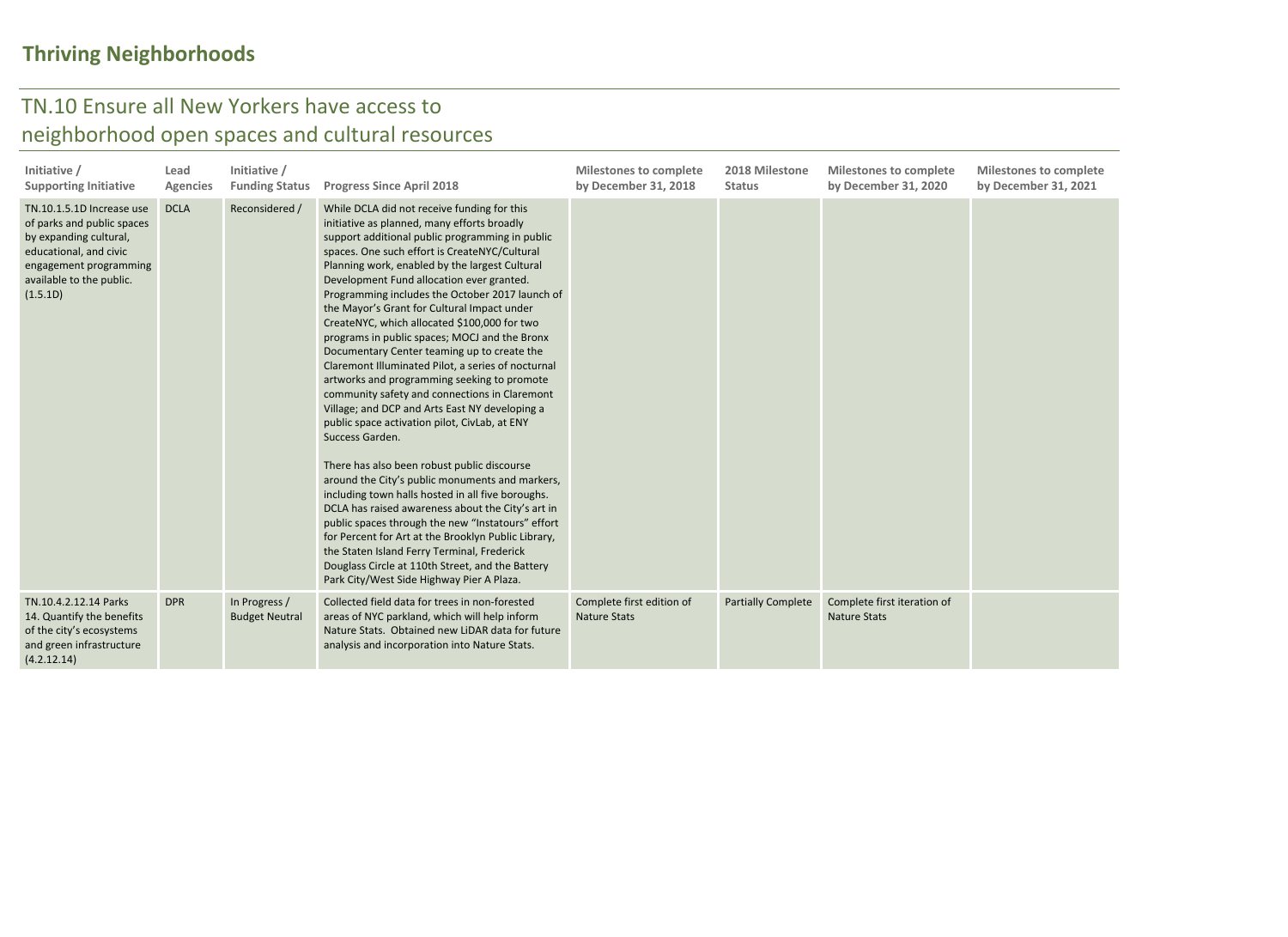#### TN.11 Advance shared responsibility for community safety and promote neighborhood policing

| Initiative /<br><b>Supporting Initiative</b>                                                                  | Lead<br>Agencies | Initiative /<br><b>Funding Status</b> | <b>Progress Since April 2018</b>                                                                                                            | Milestones to complete<br>by December 31, 2018                                                                                  | 2018 Milestone<br><b>Status</b> | <b>Milestones to complete</b><br>by December 31, 2020                                               | Milestones to complete<br>by December 31, 2021 |
|---------------------------------------------------------------------------------------------------------------|------------------|---------------------------------------|---------------------------------------------------------------------------------------------------------------------------------------------|---------------------------------------------------------------------------------------------------------------------------------|---------------------------------|-----------------------------------------------------------------------------------------------------|------------------------------------------------|
| TN.11.4.2.12.4 Parks<br>4. Expand the City's<br>greenstreets plan,<br>including for Jamaica Bay<br>(4.2.12.4) | <b>DPR</b>       | In Progress /<br>Funded               | DPR refined design for the Brighton Beach<br>stormwater greenstreets to capture runoff and<br>mitigate flooding. Project is in procurement. | Begin construction for<br>Brighton Beach (DOI NFWF<br><b>Coney Island Coastal</b><br><b>Resilience Greenstreets</b><br>Project) | <b>Partially Complete</b>       | Complete construction of<br>Brighton Beach greenstreets<br>project to improve coastal<br>resiliency |                                                |
|                                                                                                               |                  |                                       |                                                                                                                                             | Begin procurement for the<br>first phase of Parkland<br>Green Infrastructure<br>projects                                        | Completed                       |                                                                                                     |                                                |

### TN.12 Promote place-based community planning and strategies

| Initiative /<br><b>Supporting Initiative</b>                                                                                                                                   | Lead<br><b>Agencies</b> | Initiative /<br><b>Funding Status</b> | <b>Progress Since April 2018</b>                                                                                                                                                                                                                                                                           | <b>Milestones to complete</b><br>by December 31, 2018                                                                                                                                              | 2018 Milestone<br><b>Status</b> | <b>Milestones to complete</b><br>by December 31, 2020 | <b>Milestones to complete</b><br>by December 31, 2021 |
|--------------------------------------------------------------------------------------------------------------------------------------------------------------------------------|-------------------------|---------------------------------------|------------------------------------------------------------------------------------------------------------------------------------------------------------------------------------------------------------------------------------------------------------------------------------------------------------|----------------------------------------------------------------------------------------------------------------------------------------------------------------------------------------------------|---------------------------------|-------------------------------------------------------|-------------------------------------------------------|
| TN.12.3.6.1 The<br><b>Community Parks</b>                                                                                                                                      | <b>DPR</b>              | Superseded by<br>TN.10.1              | Through the Community Parks Initiative (CPI), the<br>City is reconstructing 67 neighborhood parks                                                                                                                                                                                                          | Complete 25 additional<br>targeted improvement sites                                                                                                                                               | Completed                       |                                                       |                                                       |
| Initiative is a citywide<br>program to improve<br>historically under-funded<br>parks in densely                                                                                |                         |                                       | across the city, working closely with community<br>members to understand park needs. All 35 of the<br>CPI Phase 1 projects are now in construction or<br>complete $-31$ sites have already opened to the                                                                                                   | Complete design of 10<br>Phase 2 Capital<br>Improvement sites                                                                                                                                      | Completed                       |                                                       |                                                       |
| populated and growing<br>neighborhoods with<br>higher-than-average                                                                                                             |                         |                                       | public, with more to be complete in 2019. NYC<br>Parks is undergoing capital projects in 32 CPI<br>Phase 2 sites.                                                                                                                                                                                          | Open all Phase 1 sites                                                                                                                                                                             | <b>Partially Complete</b>       |                                                       |                                                       |
| concentrations of poverty<br>(3.6.1)                                                                                                                                           |                         |                                       |                                                                                                                                                                                                                                                                                                            |                                                                                                                                                                                                    |                                 |                                                       |                                                       |
| TN.12.1.4.2 Make<br>strategic investments for<br>livable neighborhoods.<br>[Align infrastructure<br>investments and services<br>in neighborhoods slated<br>for growth] (1.4.2) | <b>DCP</b>              | Superseded by<br>TN.12.1              | Since April 2017, commitments have been made<br>for more than \$700 million in infrastructure and<br>community resource investments, including \$300<br>million from the Neighborhood Development<br>Fund, for projects in Jerome Avenue, East Harlem,<br>and Downtown Far Rockaway Neighborhood<br>Plans. | Continue tracking and<br>review of commitments<br>made under approved<br>Neighborhood Plans, and<br>subsequent<br>recommendations for future<br>neighborhoods included in<br>the PLACES initiative | <b>Partially Complete</b>       |                                                       |                                                       |
|                                                                                                                                                                                |                         |                                       |                                                                                                                                                                                                                                                                                                            |                                                                                                                                                                                                    |                                 |                                                       |                                                       |
| <b>TN.12.1.4.1B Maximize</b><br>the use of available<br>financing tools that assist<br>the commercial<br>components of mixed-use                                               | <b>SBS</b>              | In Progress /<br>Funded               | Since 2106 three cohorts of Neighborhood 360°<br>Fellows have helped launch neighborhood<br>revitalization projects through since 2016 across<br>the City.                                                                                                                                                 | A fourth cohort will begin in<br>June 2019 and work with<br>the following CBOs to<br>enhance their respective<br>neighborhoods                                                                     | <b>Partially Complete</b>       | Launch additional cohort of<br>Neighborhood 360       | Launch additional cohort of<br>Neighborhood 360       |
| projects to support<br>vibrant mixed-use<br>neighborhoods. (1.4.1B)                                                                                                            |                         |                                       |                                                                                                                                                                                                                                                                                                            |                                                                                                                                                                                                    |                                 |                                                       |                                                       |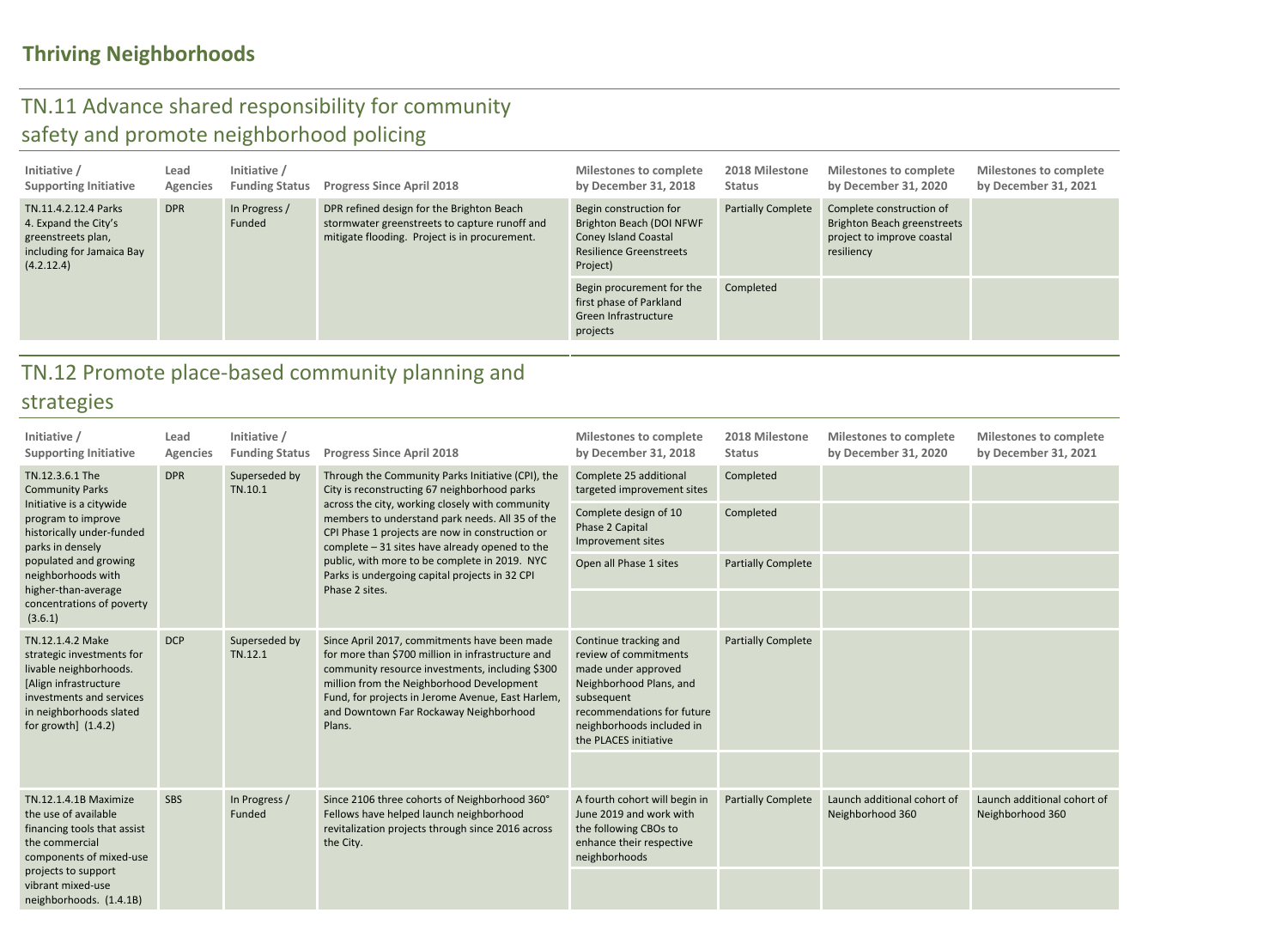# TN.12 Promote place-based community planning and strategies

| Initiative /<br><b>Supporting Initiative</b>                                                                                                                                                                  | Lead<br><b>Agencies</b> | Initiative /<br><b>Funding Status</b>  | <b>Progress Since April 2018</b>                                                                                                                               | <b>Milestones to complete</b><br>by December 31, 2018                            | 2018 Milestone<br><b>Status</b> | <b>Milestones to complete</b><br>by December 31, 2020   | <b>Milestones to complete</b><br>by December 31, 2021  |
|---------------------------------------------------------------------------------------------------------------------------------------------------------------------------------------------------------------|-------------------------|----------------------------------------|----------------------------------------------------------------------------------------------------------------------------------------------------------------|----------------------------------------------------------------------------------|---------------------------------|---------------------------------------------------------|--------------------------------------------------------|
| TN.12.4.S.17.10 Brooklyn-<br><b>Queens Waterfront</b><br>10. Create and implement<br>a revitalization strategy<br>for targeted retail and<br>community spaces within<br><b>Red Hook Houses</b><br>(4.5.17.10) | <b>NYCHA</b>            | In Progress /<br>Funded                | The project is moving forward to do minor<br>renovations on a space to hold retail that had<br>been unusable in the past. It will be completed in<br>mid-2018. | Complete renovation                                                              |                                 |                                                         |                                                        |
| TN.12.4.S.21.9 South<br>Queens<br>9. Develop a revitalization<br>strategy for the Beach<br>108th Street corridor<br>(4.5.21.9)                                                                                | <b>DOT</b>              | In Progress /<br>Funded                | Schematic Geometric Design completed, final<br>design started.                                                                                                 | Complete final design                                                            | <b>Partially Complete</b>       | Complete final design, and<br>begin construction        | Continue construction                                  |
| TN.12.4.S.21.11 South<br>Queens<br>11. Develop a commercial<br>revitalization strategy for<br>Far Rockaway, potentially<br>involving repositioning of<br>City- and MTA-controlled<br>sites (4.S.21.11)        | <b>EDC</b>              | In Progress /<br><b>Budget Neutral</b> | Selected The Community Builders, Inc. as the<br>developer for the Beach 21st Street RFP site in<br>June 2018 and working towards closing.                      | Select developer for Beach<br>21st Street site                                   | Completed                       | Commence construction on<br>Beach 21st Street project   | Continued construction on<br>Beach 21st Street project |
| TN.12.4.S.18.15 Southern<br>Brooklyn<br>15. Support area recovery<br>through the rebuilding<br>and expansion of the<br>entertainment district<br>(4.5.18.15)                                                  | <b>EDC</b>              | In Progress /<br><b>Budget Neutral</b> | Construction is on-going on the infrastructure<br>project.                                                                                                     | Reach 50 percent<br>construction completion for<br>first phase of infrastructure | <b>Partially Complete</b>       | Complete phase 1 and 2 of<br>infrastrcture construction |                                                        |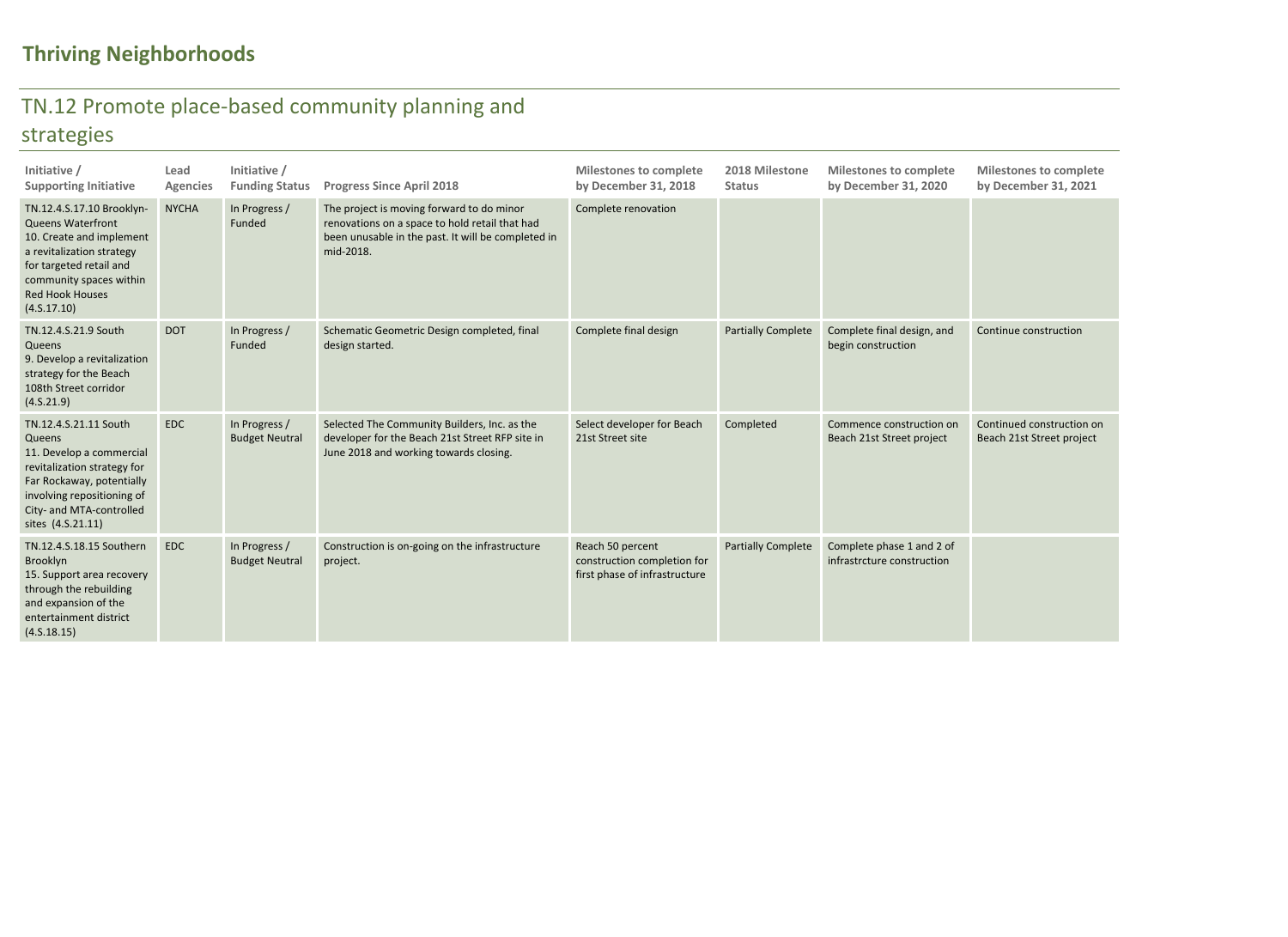| Initiative /<br><b>Supporting Initiative</b>                                                                                                         | Lead<br><b>Agencies</b>            | Initiative /<br><b>Funding Status</b>                                                                                                                                                         | <b>Progress Since April 2018</b>                                                                                                                                                                                                                                                                                                                                                                                                                                                                                                                 | <b>Milestones to complete</b><br>by December 31, 2018               | 2018 Milestone<br><b>Status</b> | <b>Milestones to complete</b><br>by December 31, 2020                               | <b>Milestones to complete</b><br>by December 31, 2021                               |
|------------------------------------------------------------------------------------------------------------------------------------------------------|------------------------------------|-----------------------------------------------------------------------------------------------------------------------------------------------------------------------------------------------|--------------------------------------------------------------------------------------------------------------------------------------------------------------------------------------------------------------------------------------------------------------------------------------------------------------------------------------------------------------------------------------------------------------------------------------------------------------------------------------------------------------------------------------------------|---------------------------------------------------------------------|---------------------------------|-------------------------------------------------------------------------------------|-------------------------------------------------------------------------------------|
| TN.9.1.3.3PlaNYC.1<br>Explore additional areas<br>for new development                                                                                | DCAS,<br>DCP, HPD,<br><b>NYCHA</b> | In Progress /<br><b>Partially Funded</b>                                                                                                                                                      | NYCHA now has 996 units of new housing<br>completed or under construction and 3,756 in the<br>development pipeline. Progress over the last year                                                                                                                                                                                                                                                                                                                                                                                                  | Developer selection for 5<br>100% affordable sites                  | <b>Partially Complete</b>       | Developer Selection for 6<br>additonal affordable and<br>mixed-income housing sites | Developer Selection for 6<br>additonal affordable and<br>mixed-income housing sites |
| $(1.3.3P$ laNYC.1)                                                                                                                                   |                                    |                                                                                                                                                                                               | includes the selection of development teams at<br>three affordable housing sites and the start of<br>construction of 180 units of affordable housing at<br>Van Dyke Houses.                                                                                                                                                                                                                                                                                                                                                                      | Financial closing for 1 NGN<br>site and 2 100% affordable<br>site   | <b>Partially Complete</b>       | Financial closing for 6<br>additonal affordable and<br>mixed-income housing sites   | Financial closing for 6<br>additonal affordable and<br>mixed-income housing sites   |
|                                                                                                                                                      |                                    |                                                                                                                                                                                               |                                                                                                                                                                                                                                                                                                                                                                                                                                                                                                                                                  | Release RFPs for 4 100%<br>affordable site                          | Delayed                         | Release of RFPs for 6<br>additonal affordable and<br>mixed-income housing sites     | Release of RFPs for 6<br>additonal affordable and<br>mixed-income housing sites     |
|                                                                                                                                                      |                                    |                                                                                                                                                                                               |                                                                                                                                                                                                                                                                                                                                                                                                                                                                                                                                                  |                                                                     |                                 |                                                                                     |                                                                                     |
| OER<br>TN.9.3.4.2 Support<br>community engagement<br>by establishing Place-<br><b>Based Community</b><br><b>Brownfield Planning Areas</b><br>(3.4.2) | Superseded by<br>TN.9.2            | The City has completed oversight of cleanup and<br>redevelopment of 415 tax lots in low- and<br>moderate-income communities since 2014 and<br>has achieved its OneNYC goal two years ahead of | Designate and support 10<br>new Place-Based<br><b>Community Brownfield</b><br><b>Planning Areas</b>                                                                                                                                                                                                                                                                                                                                                                                                                                              | <b>Partially Complete</b>                                           |                                 |                                                                                     |                                                                                     |
|                                                                                                                                                      |                                    |                                                                                                                                                                                               | schedule.<br>Significant progress for this initiative includes<br>designation of six new place-based community<br>vacant land planning areas. Grants have been<br>made to community organizations that have<br>selected strategic vacant properties within these<br>areas for community development. The grants<br>have helped community organizations perform<br>early studies for market analyses, building design,<br>and environmental analyses as an important step<br>toward revitalization of land consistent with a<br>community vision. |                                                                     |                                 |                                                                                     |                                                                                     |
|                                                                                                                                                      |                                    |                                                                                                                                                                                               |                                                                                                                                                                                                                                                                                                                                                                                                                                                                                                                                                  |                                                                     |                                 |                                                                                     |                                                                                     |
| TN.9.1.3.1A Maximize the<br>use of City-owned land for<br>new housing (1.3.1A)                                                                       | HPD,<br><b>NYCHA</b>               | Superseded by<br>TN.9.2                                                                                                                                                                       | Since April 2018, HPD, NYCHA and EDC have<br>released 5 RFPs and RFEIs. The City has<br>designated 9 sites with 2,200 affordable units.                                                                                                                                                                                                                                                                                                                                                                                                          | Continue to work on and<br>release RFPs for publicly<br>owned sites | Completed                       |                                                                                     |                                                                                     |
|                                                                                                                                                      |                                    |                                                                                                                                                                                               | HPD released five RFPs have been released in<br>2018 to date. In 2018, HPD has designated the<br>100% affordable Morrisania Air Rights site in<br>partnership with NYCHA, Beach 21st Street in<br>partnership with NYCEDC, Brownsville RFP,<br>Greenpoint Hospital RFEI, the Modular RFEI, and<br>two of the Seniors First RFPs - Sotomayor and<br><b>Bushwick II.</b>                                                                                                                                                                           | Designate 3 RFP sites for<br><b>Seniors First</b>                   | <b>Partially Complete</b>       |                                                                                     |                                                                                     |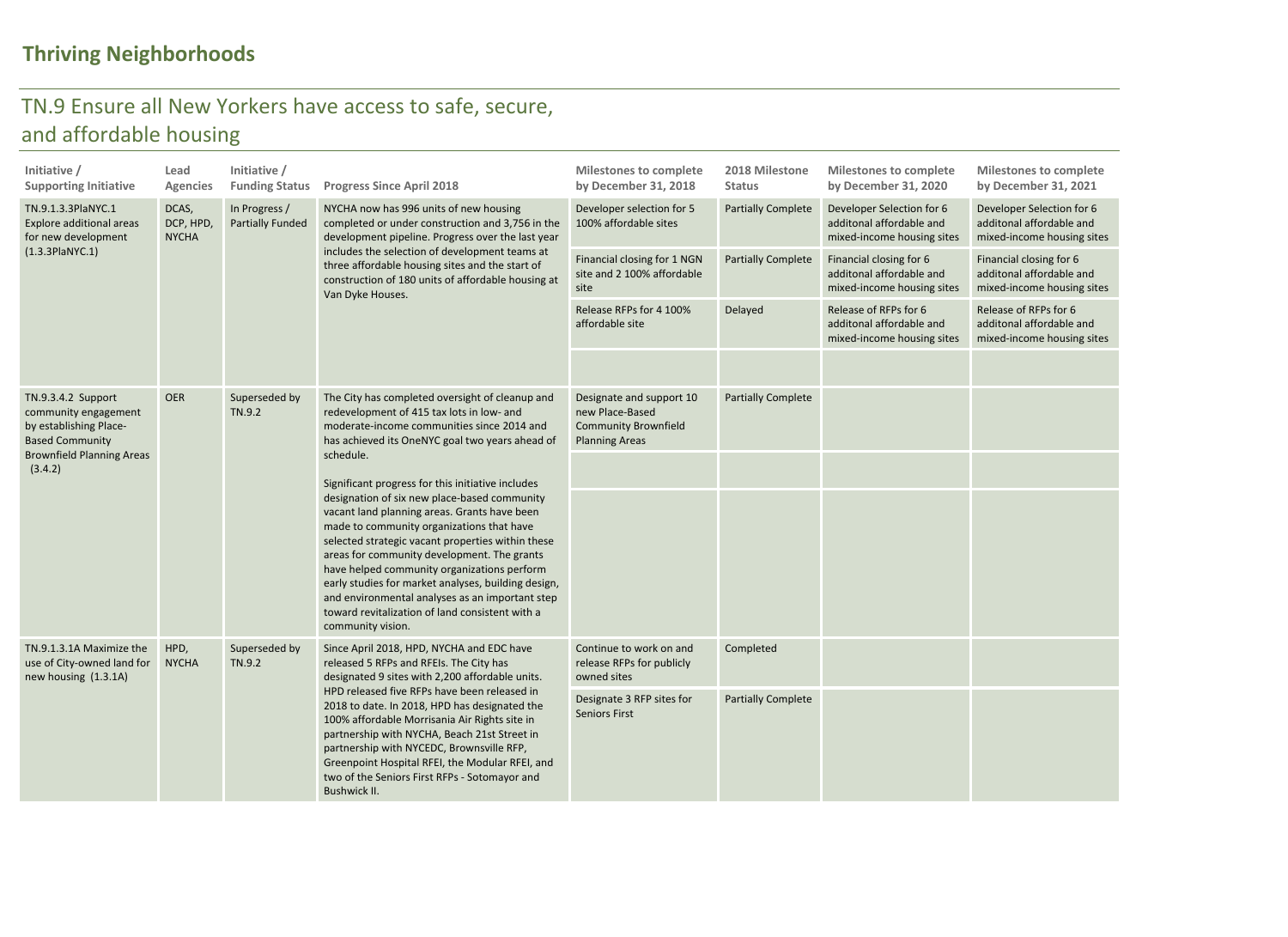| Initiative /<br><b>Supporting Initiative</b>                                                                                                                                                                                         | Lead<br><b>Agencies</b> | Initiative /<br><b>Funding Status</b> | <b>Progress Since April 2018</b>                                                                                                                                                                                                                                                                                                                                                                                                                                                                                                                                                                                                                                                                                                                                                                                                                                                                                                                                                                                                                                                                       | <b>Milestones to complete</b><br>by December 31, 2018                                                                                                                                                                                                                                                           | 2018 Milestone<br><b>Status</b> | <b>Milestones to complete</b><br>by December 31, 2020 | <b>Milestones to complete</b><br>by December 31, 2021                                                                                                                            |
|--------------------------------------------------------------------------------------------------------------------------------------------------------------------------------------------------------------------------------------|-------------------------|---------------------------------------|--------------------------------------------------------------------------------------------------------------------------------------------------------------------------------------------------------------------------------------------------------------------------------------------------------------------------------------------------------------------------------------------------------------------------------------------------------------------------------------------------------------------------------------------------------------------------------------------------------------------------------------------------------------------------------------------------------------------------------------------------------------------------------------------------------------------------------------------------------------------------------------------------------------------------------------------------------------------------------------------------------------------------------------------------------------------------------------------------------|-----------------------------------------------------------------------------------------------------------------------------------------------------------------------------------------------------------------------------------------------------------------------------------------------------------------|---------------------------------|-------------------------------------------------------|----------------------------------------------------------------------------------------------------------------------------------------------------------------------------------|
| TN.9.1.3.3A Strengthen<br>community-based<br>homelessness prevention<br>systems $(1.3.3A)$                                                                                                                                           | <b>HRA</b>              | Completed                             | Citywide, residential evictions by City marshals<br>declined by 14% in 2018 compared to 2017, and<br>dropped by 37% since 2013. Since 2013, more<br>than 100,000 New Yorkers who might otherwise<br>have faced evictions have been able to stay in<br>their homes. In Fiscal Year 2018, 33,000<br>households including 87,400 New Yorkers<br>received legal representation and advice,<br>including over 25,000 households / 69,000 New<br>Yorkers facing eviction in Housing Court. In Fiscal<br>Year 2018, 27,752 families were served by<br>Homebase. As of October 2018, over 90% of<br>households who received Homebase prevention<br>services, remained in their communities and<br>avoided shelter entry within the 12 months<br>following the service.<br>In FY14, the City paid more than \$121 million in<br>rent arrears to prevent eviction of over 41,500<br>households, growing to \$238 million in FY18 to<br>serve over 57,800 households. To date, this<br>Administration has provided emergency one-time<br>rent arrears assistance to 264,600 households<br>from FY14 through FY18. |                                                                                                                                                                                                                                                                                                                 |                                 |                                                       |                                                                                                                                                                                  |
| TN.9.1.3.2A Collaborate<br>with regional<br>municipalities and housing<br>agencies on shared<br>priorities. [DCP to create a<br>Regional Unit] (1.3.2A)                                                                              | <b>DCP</b>              | Superseded by<br>TN.9.5               | The City continues to build and meet with a<br>network of NYC metro region planning leadership<br>and practitioners. Since 2016, NYC convenes the<br>group biannually to discuss local and regional<br>planning issues such as housing and<br>infrastructure. The City also continues to regularly<br>meet with neighboring governments and regional<br>stakeholders to explore shared strategies for<br>addressing the region's housing needs.                                                                                                                                                                                                                                                                                                                                                                                                                                                                                                                                                                                                                                                        | Continue building the City's<br>ability to understand and<br>affect regional-scaled<br>planning issues by<br>connecting with planning<br>professionals and regional<br>stakeholders, building out<br>the City's data capacity and<br>expertise, and advocating<br>for regional policy and<br>capital priorities | <b>Partially Complete</b>       |                                                       |                                                                                                                                                                                  |
| <b>TN.9.1.4.1A Pursue</b><br>neighborhood planning<br>strategies that expand<br>opportunities for mixed-<br>use development, and<br>especially for attraction of<br>retail and services to<br>underserved<br>neighborhoods. (1.4.1A) | DCP, SBS                | In Progress /<br>Funded               | DCP released the North Brooklyn Industry &<br>Innovation Plan, the largest study of an industrial<br>area DCP has conducted in decades, in November<br>2018 and is currently in the midst of a<br>neighborhood planning process with the aims of<br>retaining areas that can support and grow<br>industrial/manufacturing jobs, increasing job<br>density in growing office sectors such as tech and<br>advertising in other areas, improving the quality<br>of life for workers and residents in the area and<br>identifying potential transportation and<br>infrastructure improvements.                                                                                                                                                                                                                                                                                                                                                                                                                                                                                                             | Release of final report,<br>including North Brooklyn IBZ<br>Study strategies and land<br>use recommendations                                                                                                                                                                                                    | <b>Partially Complete</b>       |                                                       | Continue to track<br>commitments made<br>through previous<br>neighborhood study areas<br>and invest in infrastructure<br>in additional neighborhood<br>study areas as they arise |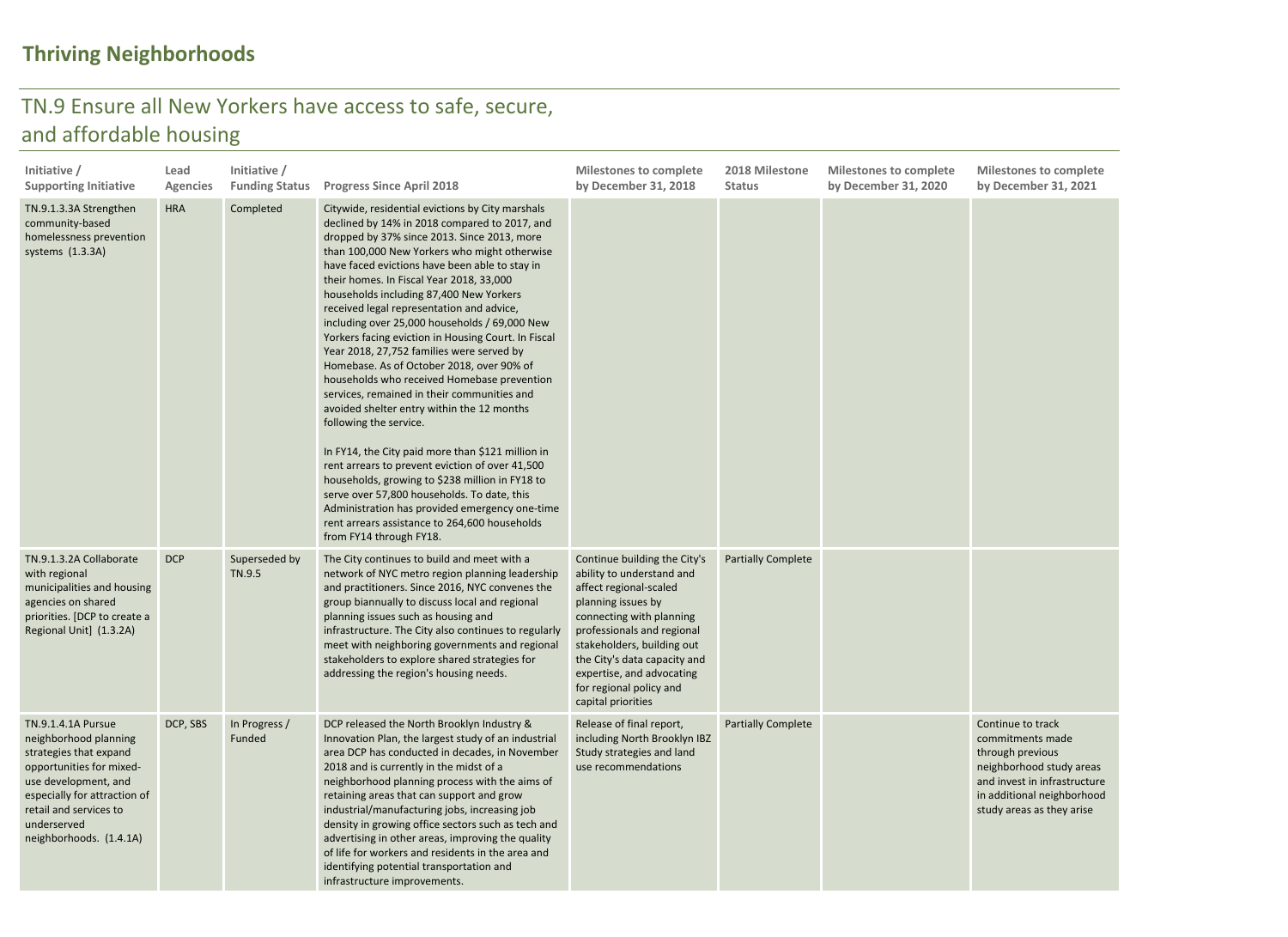| Initiative /<br><b>Supporting Initiative</b>                                                                                                                                                          | Lead<br><b>Agencies</b> | Initiative /<br><b>Funding Status</b>                                                                                                                                                                            | <b>Progress Since April 2018</b>                                                                                                                                                                                                                                                                                                                                                                                                             | <b>Milestones to complete</b><br>by December 31, 2018                                                                                                                                | 2018 Milestone<br><b>Status</b>                                                                                                                                                      | <b>Milestones to complete</b><br>by December 31, 2020                                                                                                         | <b>Milestones to complete</b><br>by December 31, 2021                                                                                                                                                                                          |
|-------------------------------------------------------------------------------------------------------------------------------------------------------------------------------------------------------|-------------------------|------------------------------------------------------------------------------------------------------------------------------------------------------------------------------------------------------------------|----------------------------------------------------------------------------------------------------------------------------------------------------------------------------------------------------------------------------------------------------------------------------------------------------------------------------------------------------------------------------------------------------------------------------------------------|--------------------------------------------------------------------------------------------------------------------------------------------------------------------------------------|--------------------------------------------------------------------------------------------------------------------------------------------------------------------------------------|---------------------------------------------------------------------------------------------------------------------------------------------------------------|------------------------------------------------------------------------------------------------------------------------------------------------------------------------------------------------------------------------------------------------|
| TN.9.1.3.1B Conduct<br>DCP, HPD<br>collaborative, holistic<br>neighborhood planning to<br>support new mixed-<br>income housing creation<br>with supporting<br>infrastructure and services<br>(1.3.1B) |                         | In Progress /<br>Funded                                                                                                                                                                                          | HPD has designated developers for three sites<br>identified in the Brownsville RFP, which will bring<br>nearly 900 homes to the area. HPD is working<br>with agency partners on Housing Plans for Bay<br>Street, Gowanus, Southern Boulevard, and<br>Bushwick. In early 2019, HPD launched a<br>neighborhood planning process in Bedford-<br>Stuyvesant, Brooklyn focused on improving<br>housing quality and affordability and bringing new | Continue to utilize the<br>Neighborhood Planning<br>Playbook in its community<br>visioning workshops as part<br>of current and future<br>neighborhood studies                        | Completed                                                                                                                                                                            | Continue to utilize the<br>Neighborhood Planning<br>Playbook in its community<br>visioning workshops as part<br>of current and future<br>neighborhood studies | Continue to conduct<br>collaborative, holistic<br>community-oriented<br>planning efforts in multiple<br>neighborhoods including<br>Soho/Noho in Manhattan,<br>Southern Boulevard in the<br><b>Bronx and Crown Heights</b><br>North in Brooklyn |
|                                                                                                                                                                                                       |                         | affordable housing options to the neighborhood.                                                                                                                                                                  |                                                                                                                                                                                                                                                                                                                                                                                                                                              |                                                                                                                                                                                      | Successfully adopt Bay<br><b>Street Corridor</b><br>Neighborhood plan and<br>continue to work with and<br>for communities on<br>neighborhood Ipans in<br><b>Gowanus and Bushwick</b> | Continue to utilize the<br>Neighborhood Planning<br>Playbook in its community<br>visioning workshops as part<br>of current and future<br>neighborhood studies |                                                                                                                                                                                                                                                |
| TN.9.1.3.3B Create a more<br>streamlined process for                                                                                                                                                  | DHS, DVS                | Completed                                                                                                                                                                                                        | To meet the goals of this initiative: DHS continues<br>to work with DVS for referrals, the MOT team at                                                                                                                                                                                                                                                                                                                                       |                                                                                                                                                                                      |                                                                                                                                                                                      |                                                                                                                                                               |                                                                                                                                                                                                                                                |
| intake, assessment, and<br>rehousing to end veteran<br>homelessness (1.3.3B)                                                                                                                          |                         |                                                                                                                                                                                                                  | Borden continues to support opening PA cases<br>and veterans moving out of shelter, and HRA<br>continues the Master Lease program to offer                                                                                                                                                                                                                                                                                                   |                                                                                                                                                                                      |                                                                                                                                                                                      |                                                                                                                                                               |                                                                                                                                                                                                                                                |
|                                                                                                                                                                                                       |                         |                                                                                                                                                                                                                  | rental units.                                                                                                                                                                                                                                                                                                                                                                                                                                |                                                                                                                                                                                      |                                                                                                                                                                                      |                                                                                                                                                               |                                                                                                                                                                                                                                                |
|                                                                                                                                                                                                       |                         |                                                                                                                                                                                                                  |                                                                                                                                                                                                                                                                                                                                                                                                                                              |                                                                                                                                                                                      |                                                                                                                                                                                      |                                                                                                                                                               |                                                                                                                                                                                                                                                |
| TN.9.4.S.3.9 Buildings<br>9. Retrofit public housing<br>units damaged by Sandy<br>and increase future<br>resiliency (4.S.3.9)                                                                         | <b>NYCHA</b>            | Superseded by<br>TN.9.1                                                                                                                                                                                          | NYCHA has awarded major Sandy Recovery<br>construction contracts at 33 of 35 developments,<br>with one of the projects already complete. The<br>remaining developments are to be awarded by<br>mid-2019.                                                                                                                                                                                                                                     | Complete major Sandy<br>Recovery projects at six<br>developments, including<br>Coney Island Site 4/5,<br>Astoria, Carleton Manor,<br>Rangel Houses, Smith<br>Houses, and Two Bridges | Delayed                                                                                                                                                                              |                                                                                                                                                               |                                                                                                                                                                                                                                                |
| TN.9.1.3.3C Develop<br>affordable housing                                                                                                                                                             | HPD                     | Superseded by<br>TN.9.3                                                                                                                                                                                          | Launched Seniors First programming to serve<br>30,000 seniors though the 'Aging in Place'                                                                                                                                                                                                                                                                                                                                                    | Finalize Housing+ pipeline<br>and begin targeted outreach                                                                                                                            | Completed                                                                                                                                                                            |                                                                                                                                                               |                                                                                                                                                                                                                                                |
| appropriate to community<br>needs, including housing<br>for families, supportive<br>housing, and senior<br>housing $(1.3.3C)$                                                                         |                         | program and the three NYCHA RFPs for senior<br>housing. We also have launched extensive<br>outreach efforts to HUD and Mitchell-Lama<br>buildings to encourage Housing+ development, as<br>announced in HNY 2.0. | Through Seniors First, assign  Partially Complete<br>a developer for the three<br><b>NYCHA RFPS</b>                                                                                                                                                                                                                                                                                                                                          |                                                                                                                                                                                      |                                                                                                                                                                                      |                                                                                                                                                               |                                                                                                                                                                                                                                                |
| TN.9.1.3.3D Expand rental<br>assistance and aftercare<br>to support individuals<br>transitioning from shelters<br>to permanent housing<br>(1.3.3D)                                                    | DHS, HRA                | Superseded by<br>TN.9.3                                                                                                                                                                                          | FHEPS has been fully implemented.<br>From July 2014 through January 2019, 109,686<br>individuals have received rental assistance,<br>NYCHA housing, or Section 8 vouchers to avert<br>entry into shelter or to move out of DHS and HRA<br>shelters via an exit strategy.                                                                                                                                                                     | Fully implement expanded<br>FHEPS program in<br>conjunction with New York<br><b>State</b>                                                                                            | Completed                                                                                                                                                                            |                                                                                                                                                               |                                                                                                                                                                                                                                                |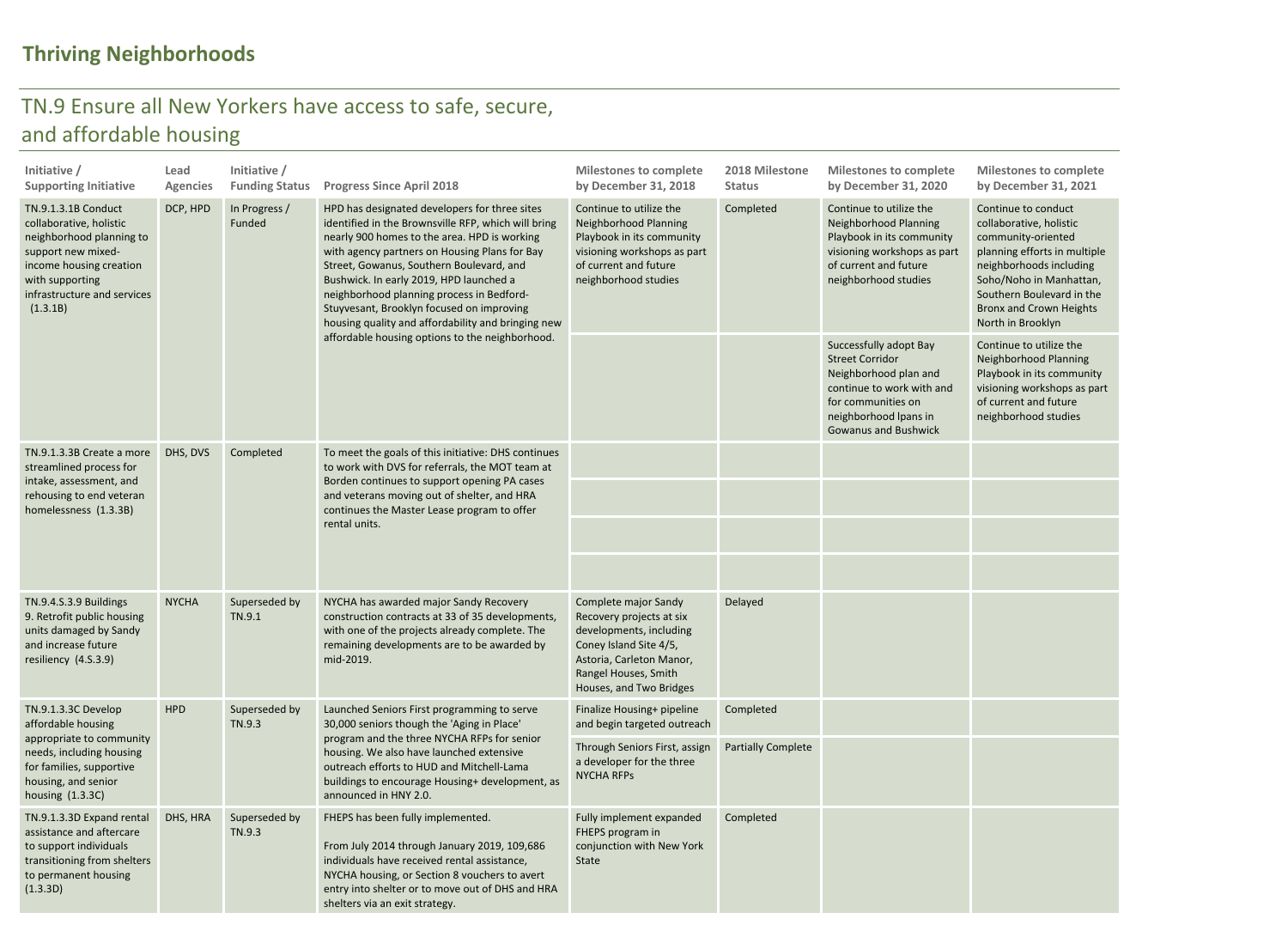| Initiative /<br><b>Supporting Initiative</b>                                                                                                                                        | Lead<br><b>Agencies</b>                                                                                                                                                                                    | Initiative /<br><b>Funding Status</b>                              | <b>Progress Since April 2018</b>                                                                                                                                                                                                                                                                                                                                                                                                                                                                                                                                                                                                                                                                                                                                                                                                                                                                                                                                                                                                                                                                                                                   | <b>Milestones to complete</b><br>by December 31, 2018                                                                    | 2018 Milestone<br><b>Status</b> | <b>Milestones to complete</b><br>by December 31, 2020 | <b>Milestones to complete</b><br>by December 31, 2021 |
|-------------------------------------------------------------------------------------------------------------------------------------------------------------------------------------|------------------------------------------------------------------------------------------------------------------------------------------------------------------------------------------------------------|--------------------------------------------------------------------|----------------------------------------------------------------------------------------------------------------------------------------------------------------------------------------------------------------------------------------------------------------------------------------------------------------------------------------------------------------------------------------------------------------------------------------------------------------------------------------------------------------------------------------------------------------------------------------------------------------------------------------------------------------------------------------------------------------------------------------------------------------------------------------------------------------------------------------------------------------------------------------------------------------------------------------------------------------------------------------------------------------------------------------------------------------------------------------------------------------------------------------------------|--------------------------------------------------------------------------------------------------------------------------|---------------------------------|-------------------------------------------------------|-------------------------------------------------------|
| TN.9.1.3.1E Support and<br>expand efforts to preserve<br>affordable units through<br>neighborhood planning                                                                          | <b>HPD</b>                                                                                                                                                                                                 | Superseded by<br>TN.9.2                                            | HPD launched the Landlord Ambassadors<br>Program in partnership with Enterprise, offering<br>technical assistance for property owners who are<br>interested in securing financing to undertake<br>building improvements and improve financial<br>viability. Through this program, Ambassadors are<br>working in nearly 60 buildings. HPD continues to<br>host monthly Property Owner Clinics where<br>owners can meet one-on-one with<br>representatives from HPD, DOF, DEP, and DOB to<br>assess the specific building's needs, improve<br>conditions, and maintain affordability. HPD also<br>continues to host weekly Property Management<br>Classes, where owners and managers can learn<br>about the rules and regulations governing<br>residential property in NYC, as well as how HPD<br>can help make upgrades, reduce operating<br>expenses, and keep rents affordable. The full<br>schedule is available on HPD's website.                                                                                                                                                                                                               | <b>Continue Landlord</b><br>Ambassador pilot (through<br>2019)                                                           | Completed                       |                                                       |                                                       |
| and outreach (1.3.1E)                                                                                                                                                               |                                                                                                                                                                                                            |                                                                    |                                                                                                                                                                                                                                                                                                                                                                                                                                                                                                                                                                                                                                                                                                                                                                                                                                                                                                                                                                                                                                                                                                                                                    | <b>Continue Property Owner</b><br><b>Clinics and Property</b><br>Management classes                                      | Completed                       |                                                       |                                                       |
| TN.9.1.3.3E Expand<br>housing options for<br>people with disabilities by<br>increasing oversight,<br>targeting placement<br>strategies, and accessing<br>housing subsidies (1.3.3E) | Superseded by<br>Launched 'Aging in Place' survey for building-wide<br>DHS, HPD,<br>TN.9.3<br>and unit-specific improvements to help New<br><b>HRA</b><br>Yorkers age in place in initial pilot buildings. | Launch new needs<br>assessment in initial<br>preservation projects | Completed                                                                                                                                                                                                                                                                                                                                                                                                                                                                                                                                                                                                                                                                                                                                                                                                                                                                                                                                                                                                                                                                                                                                          |                                                                                                                          |                                 |                                                       |                                                       |
| TN.9.1.3.1F Foster large-<br>scale development at<br>potential major site<br>assemblages (1.3.1F)                                                                                   | DMHED,<br>EDC                                                                                                                                                                                              | Superseded by<br>TN.9.2                                            | Capital advancing final designs for Northern and<br>Southern phases for infrastructure and waterfront<br>park. RETS's proposals for disposition are pending<br>completion of the Bay St. Rezoning. If the<br>rezoning is approved, RETS will release an RFP for<br>development on the sites. The 5.5 acre Hunter's<br>Point South waterfront park opened in May 2018.<br>It includes bicycle pathways, fitness equipment<br>for adults, a playground, picnic terraces, wooden<br>seating areas, a kayak launch, and a 30-foot-high<br>cantilevered platform that offers up views of<br>Manhattan. The \$100 million park project also<br>created 3,400 linear feet of new roadways, storm<br>sewers, sanitary sewers, water main and utilities.<br>Plans were recently filed for construction of<br>residential housing on Parcel G and a<br>groundbreaking is scheduled for April for Parcels<br>to be developed on Parcel C. Consultant contract<br>awarded to multi-disciplenary team led by<br>Practice for Artchitecture and Urbanism (PAU) in<br>spring 2018. Master planning work is underway,<br>anticipated to be completed in fall 2019. | Final design and start<br>construction for Phases II<br>and II of New Stapleton<br>Waterfront project (by early<br>2019) | <b>Partially Complete</b>       |                                                       |                                                       |
|                                                                                                                                                                                     |                                                                                                                                                                                                            |                                                                    |                                                                                                                                                                                                                                                                                                                                                                                                                                                                                                                                                                                                                                                                                                                                                                                                                                                                                                                                                                                                                                                                                                                                                    | Complete Phase II<br>Infrastructure and<br><b>Waterfront Park</b><br>construction at Hunters<br>Point South              | Completed                       |                                                       |                                                       |
|                                                                                                                                                                                     |                                                                                                                                                                                                            |                                                                    |                                                                                                                                                                                                                                                                                                                                                                                                                                                                                                                                                                                                                                                                                                                                                                                                                                                                                                                                                                                                                                                                                                                                                    | Launch Sunnyside Yards<br>master plan                                                                                    | Completed                       |                                                       |                                                       |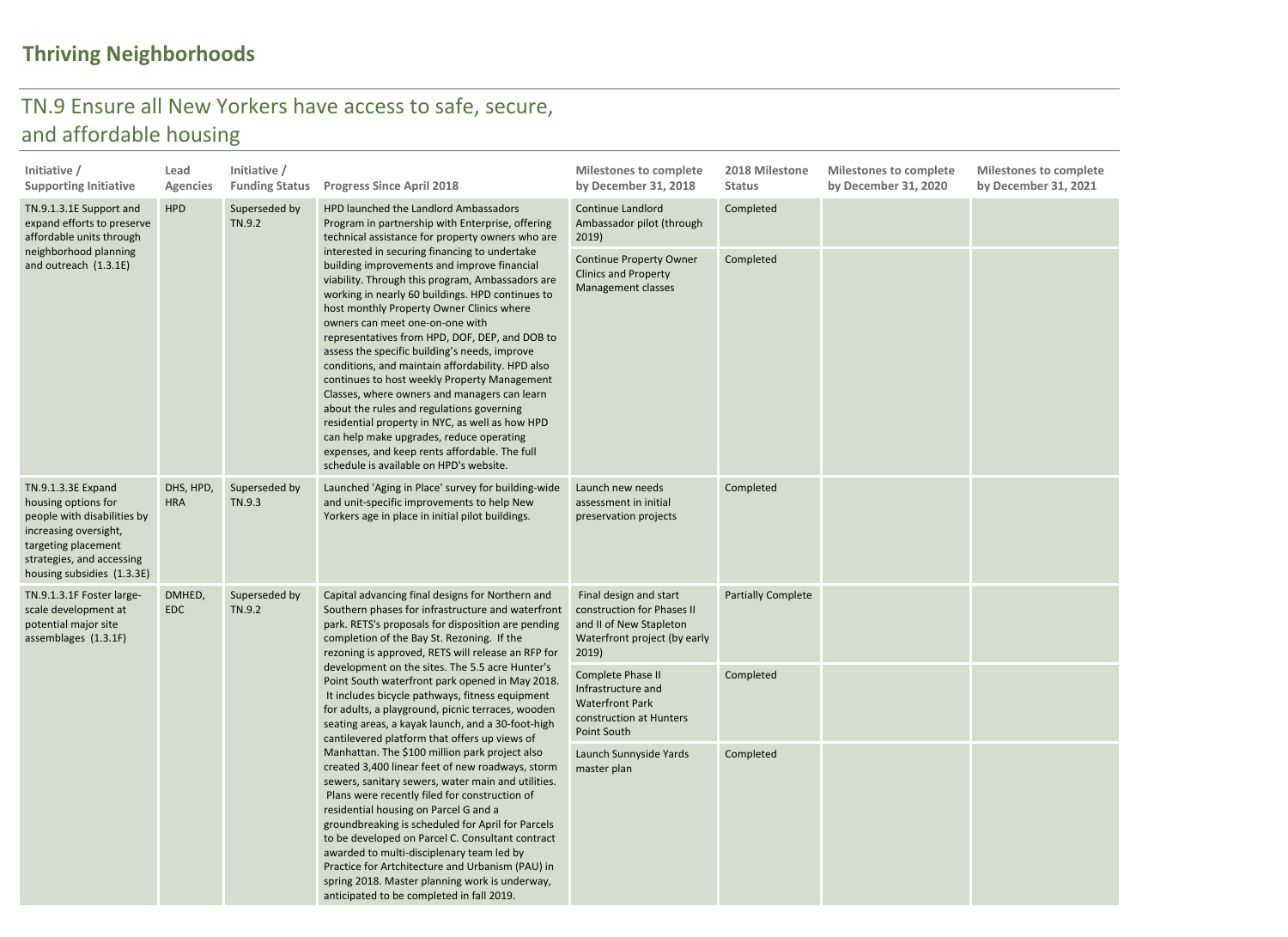| Initiative /                                                               | Lead       | Initiative /            | <b>Progress Since April 2018</b>                                                                                          | Milestones to complete | 2018 Milestone | <b>Milestones to complete</b> | Milestones to complete |
|----------------------------------------------------------------------------|------------|-------------------------|---------------------------------------------------------------------------------------------------------------------------|------------------------|----------------|-------------------------------|------------------------|
| <b>Supporting Initiative</b>                                               | Agencies   | <b>Funding Status</b>   |                                                                                                                           | by December 31, 2018   | <b>Status</b>  | by December 31, 2020          | by December 31, 2021   |
| TN.9.1.3.3F Track the<br>15/15 initiative via annual<br>reports $(1.3.3F)$ | <b>DSS</b> | Superseded by<br>TN.9.3 | Under the NYC 15/15 initiative, awards have been<br>made for 3,014 units - 965 Scatter site and 2416<br>congregate units. |                        |                |                               |                        |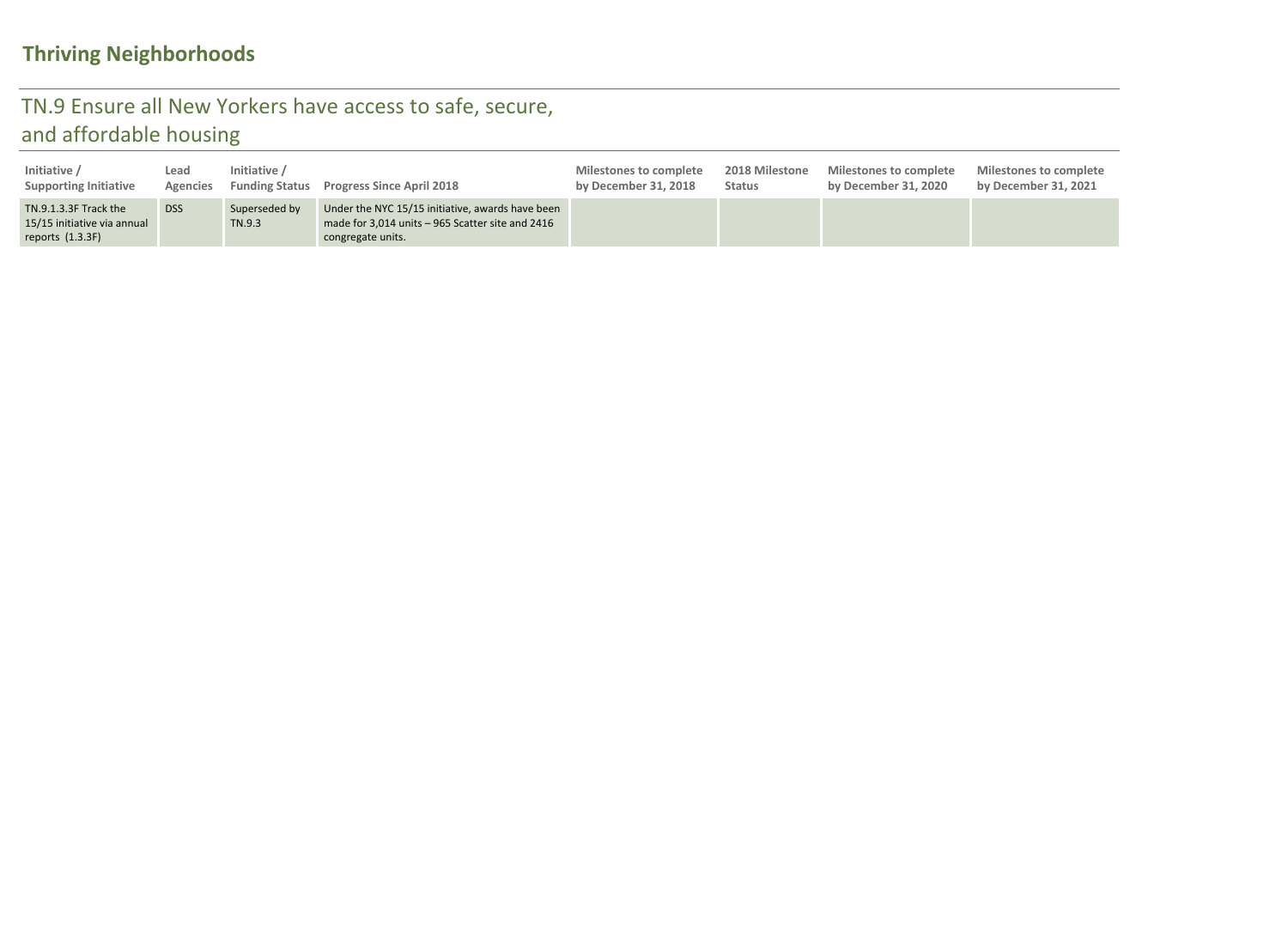#### HL.13 Guarantee high-quality, affordable, and accessible health care for all New Yorkers

| Initiative /<br><b>Supporting Initiative</b>                                                                                                                                                                                                             | Lead<br><b>Agencies</b> | Initiative /<br><b>Funding Status</b> | <b>Progress Since April 2018</b>                                                                                                                                                                                                                                                                                                                                                                                                                                                                                                                                                                                                                                                                                                                                                                                                                                                                                                                                                 | <b>Milestones to complete</b><br>by December 31, 2018 | 2018 Milestone<br><b>Status</b> | <b>Milestones to complete</b><br>by December 31, 2020                                              | <b>Milestones to complete</b><br>by December 31, 2021 |
|----------------------------------------------------------------------------------------------------------------------------------------------------------------------------------------------------------------------------------------------------------|-------------------------|---------------------------------------|----------------------------------------------------------------------------------------------------------------------------------------------------------------------------------------------------------------------------------------------------------------------------------------------------------------------------------------------------------------------------------------------------------------------------------------------------------------------------------------------------------------------------------------------------------------------------------------------------------------------------------------------------------------------------------------------------------------------------------------------------------------------------------------------------------------------------------------------------------------------------------------------------------------------------------------------------------------------------------|-------------------------------------------------------|---------------------------------|----------------------------------------------------------------------------------------------------|-------------------------------------------------------|
| HL.13.2.4.4 Co-located<br>and integrated behavioral<br>healthcare in primary care<br>through the integrated<br>Collaborative Care model<br>(2.4.4)                                                                                                       | DOHMH, H<br>$+H$        | In Progress /<br>Funded               | NYC Health + Hospitals continued to expand the<br>Collaborative Care program to pediatrics and<br>adolescents. Six hospitals are now providing<br>Collaborative Care to adolescents: Bellevue,<br>Lincoln, Gouverneur, Harlem, Kings and, most<br>recently, Metropolitan. As of end of 2018, 1,096<br>individuals were actively enrolled in our adult<br>Collaborative Care program at NYC Health +<br>Hospitals, and all sites have integrated anxiety<br>treatment into their Collaborative Care programs,<br>expanding access to care for patients suffering<br>from anxiety disorders.<br>NYC Health + Hospitals also welcomed Mental<br>Health Service Corps (MHSC) year 3 cohort to the<br>system. There are currently a total of 26 MHSC<br>members contributing to the integration of<br>behavioral health into primary care at 13 of our<br>acute and Gotham Health facilities in adult,<br>pediatrics/adolescent, and specialty clinics such<br>as Geriatrics and HIV. |                                                       |                                 | Continue to expand<br>Collaborative Care to new<br>clinics (e.g. Gotham Health,<br>women's health) |                                                       |
| HL.13.2.4.1 We will fight<br>for critical healthcare<br>services across the City<br>and not accept the closure<br>of any more hospitals in<br>Brooklyn or any other<br>communities which would<br>be left without the<br>medical care we need<br>(2.4.1) | DOHMH, H<br>$+H$        | Completed                             | NYC Health and Hospitals continues to provide<br>unparalleled services to the city's most vulnerable<br>residents, ensuring access to high-quality health<br>care and supporting capacity-building through the<br>DSRIP program.                                                                                                                                                                                                                                                                                                                                                                                                                                                                                                                                                                                                                                                                                                                                                 |                                                       |                                 |                                                                                                    |                                                       |
| <b>HL.13.2.4.2A Create</b><br>health access points<br>embedded in<br>communities rather than<br>hospital campuses<br>(2.4.2A)                                                                                                                            | $H+H$                   | Superseded by<br>HL.13.2              | Two new health centers, Bedford (Brooklyn) and<br>Vanderbilt (Staten Island) have opened and begun<br>to serve patients. The Bedford health center is<br>supported with \$1.4 million in Caring<br>Neighborhoods Initiative funding.                                                                                                                                                                                                                                                                                                                                                                                                                                                                                                                                                                                                                                                                                                                                             |                                                       |                                 |                                                                                                    |                                                       |
| HL.13.2.4.5A Integrate<br>patient data across<br>healthcare systems<br>(2.4.5A)                                                                                                                                                                          | DOHMH, H<br>$+H$        | Superseded by<br>HL.13.2              | Application teams completed the Epic Upgrade<br>2017, a complete revamp of the look and feel of<br>the application with updates to every application<br>and clinical area which went live in December<br>2017 meeting all key performance indicators.<br>NYC Health+ Hospitals is now in the process of<br>implementing a new Epic revenue cycle platform,<br>which will integrate seamlessly with our Epic<br>patient electronic medical records system that we<br>began adopting last year.                                                                                                                                                                                                                                                                                                                                                                                                                                                                                    |                                                       |                                 |                                                                                                    |                                                       |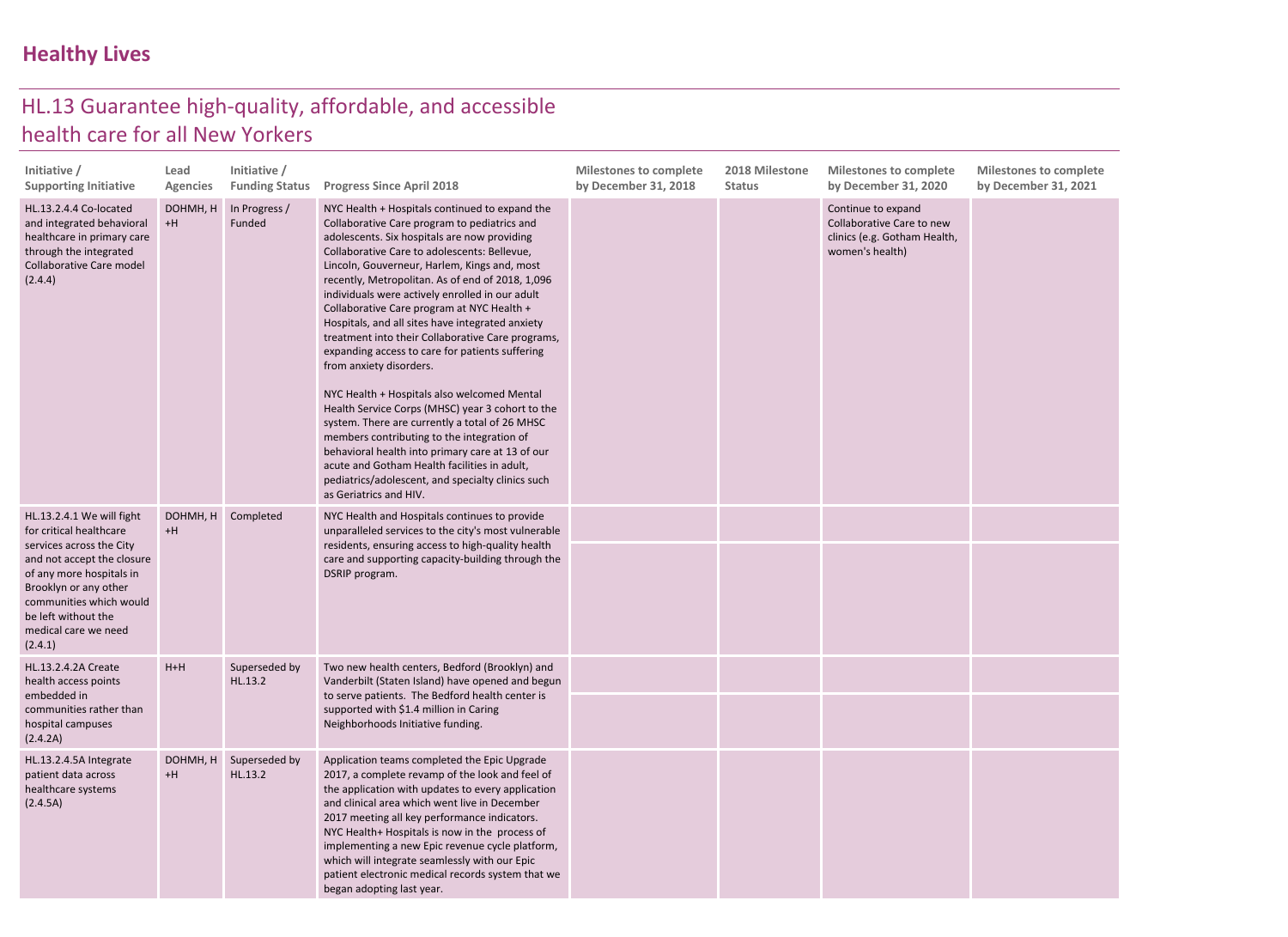#### HL.13 Guarantee high-quality, affordable, and accessible health care for all New Yorkers

| Initiative /<br><b>Supporting Initiative</b>                                                                                                                                                    | Lead<br><b>Agencies</b> | Initiative /<br><b>Funding Status</b>                                            | <b>Progress Since April 2018</b>                                                                                                                                                                                                                                                                                                                                                                                                                                                                                                                                                                                                                                                                                                                                                                                                                                                                                                                                                                                      | <b>Milestones to complete</b><br>by December 31, 2018                                                                                      | 2018 Milestone<br><b>Status</b>                                                                      | <b>Milestones to complete</b><br>by December 31, 2020                                                                                | <b>Milestones to complete</b><br>by December 31, 2021                                                      |
|-------------------------------------------------------------------------------------------------------------------------------------------------------------------------------------------------|-------------------------|----------------------------------------------------------------------------------|-----------------------------------------------------------------------------------------------------------------------------------------------------------------------------------------------------------------------------------------------------------------------------------------------------------------------------------------------------------------------------------------------------------------------------------------------------------------------------------------------------------------------------------------------------------------------------------------------------------------------------------------------------------------------------------------------------------------------------------------------------------------------------------------------------------------------------------------------------------------------------------------------------------------------------------------------------------------------------------------------------------------------|--------------------------------------------------------------------------------------------------------------------------------------------|------------------------------------------------------------------------------------------------------|--------------------------------------------------------------------------------------------------------------------------------------|------------------------------------------------------------------------------------------------------------|
| HL.13.2 Create at least 16<br>Health Clinics in primary<br>care shortage areas<br>(2.4.3)                                                                                                       | EDC, H+H                | In Progress /<br>Funded                                                          | Seven health centers, managed by EDC, have<br>opened since 2016. Five centers opened in 2016,<br>and the remaining two opened in 2018. The<br>remaining 3 will be open by end of 2021.                                                                                                                                                                                                                                                                                                                                                                                                                                                                                                                                                                                                                                                                                                                                                                                                                                | Open two health centers;<br>one in Bushwick and one in<br>Soundview                                                                        | Completed                                                                                            | Open two health centers:<br>APICHA Community Health<br>Center in Jackson Heights,<br>Queens, and Settlement<br>Health in East Harlem | Open one health center:<br>Charles. B Wang Community<br><b>Health Center in Queens</b>                     |
| $H+H$<br>HL.13.2.4.2B Ensure<br>critical hospital services<br>Funded<br>are fully functioning in the<br>face of increased demand,<br>weather disasters, and<br>aging infrastructure<br>(2.4.2B) |                         | In Progress /                                                                    | NYC Health + Hospitals has completed mitigation<br>projects at both Coney Island and Bellevue<br>Hospitals, ensuring that these hospital structures<br>are strengthened and upgraded. Additional                                                                                                                                                                                                                                                                                                                                                                                                                                                                                                                                                                                                                                                                                                                                                                                                                      |                                                                                                                                            |                                                                                                      | Complete basement lighting<br>project at Coney Island<br>Hospital                                                                    | Complete relocation of<br>electrical switchgear from<br>basement to elevator areas<br>at Bellevue Hospital |
|                                                                                                                                                                                                 |                         | construction is in progress and will further bolster<br>existing infrastructure. |                                                                                                                                                                                                                                                                                                                                                                                                                                                                                                                                                                                                                                                                                                                                                                                                                                                                                                                                                                                                                       |                                                                                                                                            | Complete Coler Hospital<br>infrastructure upgrades<br>(security cameras &<br>sealing/water proofing) | Complete relocation of<br>HVAC air handling units at<br>Bellevue hospital                                                            |                                                                                                            |
| HL.13.2.4.5B Transform<br>the Medicaid<br>reimbursement<br>methodology (2.4.5B)                                                                                                                 | <b>DOHMH</b>            | Completed                                                                        | DOHMH continues to meet with and convene<br>executives from Managed Care Organizations to<br>identify opportunities to collaborate in health<br>service delivery and VBP. DOHMH provided<br>comments to the State on VBP policy documents<br>and participated in Medicaid Clinical Advisory<br>Groups and other workgroups including those<br>developing implementation plans for the First<br>1000 Days.<br>The Regional Planning Consortium (RPC)<br>continued to meet with stakeholders and discuss<br>best practices and local solutions for improving<br>the children and adult behavioral health Medicaid<br>managed care system. It also continues to<br>monitor the implementation of Behavioral Health<br>Care Collaborative (BHCC)s and convened the<br>BHCCs with MCOs, DSRIP PPSs and lead Health<br>Homes to promote partnerships and in preparing<br>for the transition to VBP. Additionally, DOHMH is<br>now implementing a project to assist 10 NYC<br>community based organizations prepare for VBP. |                                                                                                                                            |                                                                                                      |                                                                                                                                      |                                                                                                            |
| HL.13.4.S.8.2 Healthcare<br>2. Require the retrofitting<br>of existing hospitals in the<br>500-year floodplain<br>(4.5.8.2)                                                                     | <b>MOR</b>              | In Progress / Call<br>for Action                                                 | State approval to begin the construction phase of<br>these facilities was denied upon request; however<br>under H+H purview, FEMA funding is now<br>continuing, hardening/floodproofing/retrofits<br>strategies are being implemented at Coler<br>Hospital, planning and design work are underway<br>at Coney Island Hospital, and quick connects have<br>been installed at Bellevue Hospital Center.                                                                                                                                                                                                                                                                                                                                                                                                                                                                                                                                                                                                                 | Complete design phase for<br>nonprofit facilities and<br>request State approval to<br>begin the construction<br>phase for these facilities | Completed                                                                                            | Complete an interim flood<br>wall at Metropolitan<br>Hospital                                                                        |                                                                                                            |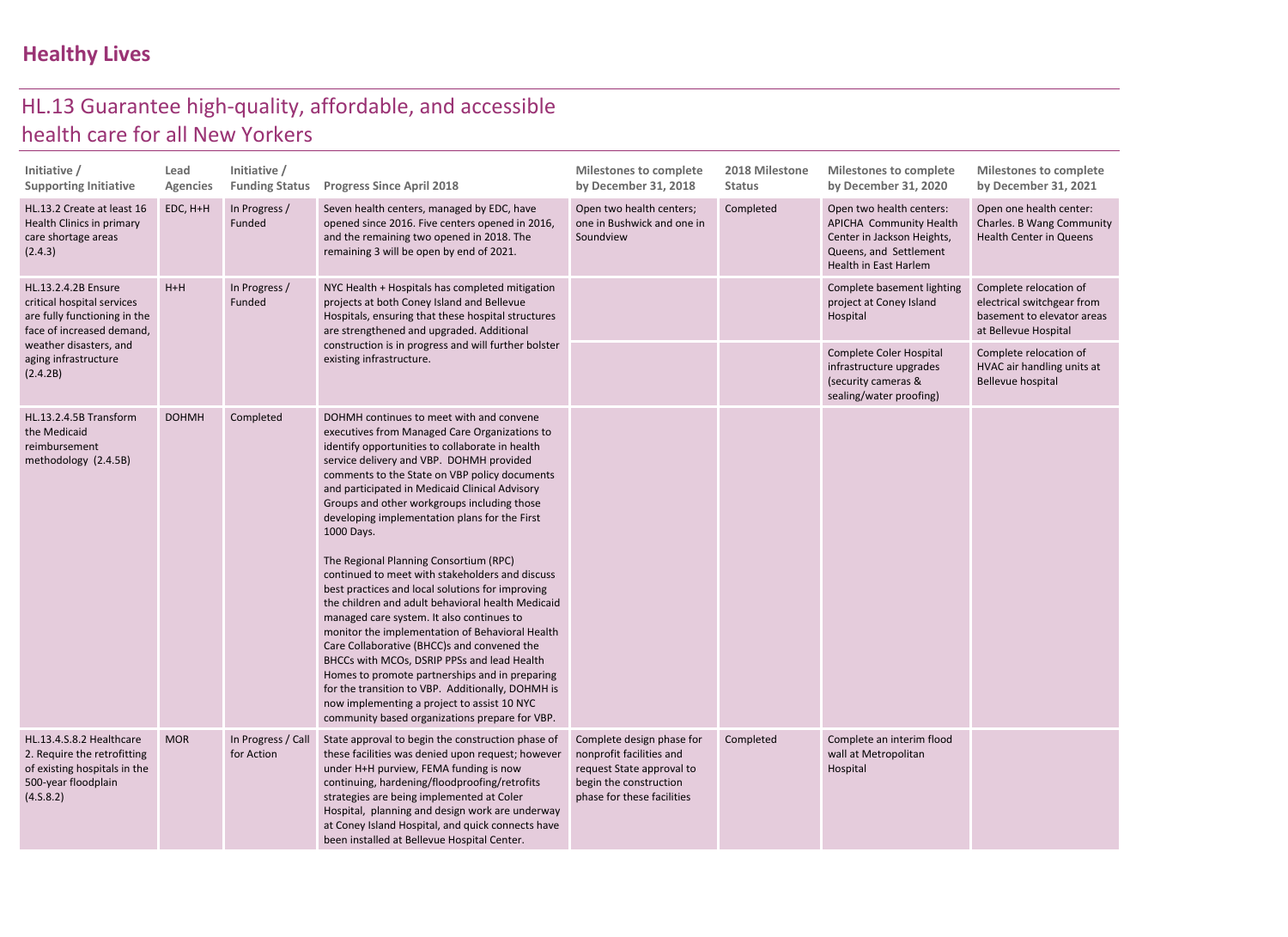#### HL.13 Guarantee high-quality, affordable, and accessible health care for all New Yorkers

| Initiative /<br><b>Supporting Initiative</b>                                                                                                                                           | Lead<br><b>Agencies</b> | Initiative /<br><b>Funding Status</b>     | <b>Progress Since April 2018</b>                                                                                                                                                                                                                                                                  | <b>Milestones to complete</b><br>by December 31, 2018                                                                                                                                                                                                          | 2018 Milestone<br><b>Status</b> | <b>Milestones to complete</b><br>by December 31, 2020 | <b>Milestones to complete</b><br>by December 31, 2021 |
|----------------------------------------------------------------------------------------------------------------------------------------------------------------------------------------|-------------------------|-------------------------------------------|---------------------------------------------------------------------------------------------------------------------------------------------------------------------------------------------------------------------------------------------------------------------------------------------------|----------------------------------------------------------------------------------------------------------------------------------------------------------------------------------------------------------------------------------------------------------------|---------------------------------|-------------------------------------------------------|-------------------------------------------------------|
| HL.13.4.S.8.3 Healthcare<br>3. Support the Health and<br><b>Hospitals Corporation</b><br>effort to protect public<br>hospital emergency<br>department (EDs) from<br>flooding (4.S.8.3) | $H+H$                   | Completed                                 | At Coney Island Hospital, architectural and<br>construction management firms have been<br>selected. In addition, conceptual, schematic, and<br>design development has been completed for the<br>new Critical Support Services (CSS) building.                                                     | Complete Coney Island<br>Building #6 abatement and<br>demolition to make room<br>for upcoming new building<br>construction                                                                                                                                     | Completed                       |                                                       |                                                       |
|                                                                                                                                                                                        |                         |                                           | Renovation of vacant space to create offices on<br>the first floor of Main Building and relocation of<br>the Radiology Department were completed. At<br>the Coler facility, Priority Mitigation Projects were<br>completed to replace basement lighting and<br>temporary electrical panel boards. | Complete the final stage of<br>new CSS building design,<br>i.e., construction documents<br>development, at Coney<br>Island by September 30,<br>2018, and begin new Coney<br>Island CSS building - early<br>construction work for earth<br>work and foundations | Completed                       |                                                       |                                                       |
| HL.13.4.S.8.5 Healthcare<br>5. Require the retrofitting<br>of existing nursing homes<br>in the 100-year floodplain<br>(4.5.8.5)                                                        | <b>MOR</b>              | Reconsidered /<br>Call for Action         | State approval to begin the construction phase of<br>these facilities was denied upon request.                                                                                                                                                                                                    | Complete design phase for<br>nonprofit facilities and<br>request State approval to<br>begin construction phase for<br>these facilities                                                                                                                         | Completed                       |                                                       |                                                       |
| HL.13.4.S.8.6 Healthcare<br>6. Require the retrofitting<br>of existing adult care<br>facilities in the 100-year<br>floodplain (4.S.8.6)                                                | <b>MOR</b>              | Reconsidered /<br>Call for Action         | State approval to begin the construction phase of<br>these facilities was denied upon request.                                                                                                                                                                                                    | Complete design phase for<br>nonprofit facilities and<br>request State approval to<br>begin construction phase for<br>these facilities                                                                                                                         | Completed                       |                                                       |                                                       |
| HL.13.4.S.8.7 Healthcare<br>7. Support nursing homes<br>and adult care facilities<br>with mitigation grants and<br>loans (4.S.8.7)                                                     | <b>MOR</b>              | Reconsidered /<br>Call for Action         | State approval to begin the construction phase of<br>these facilities was denied upon request.                                                                                                                                                                                                    | Complete design phase for<br>nonprofit facilities and<br>request State approval to<br>begin construction phase for<br>these facilities                                                                                                                         | Completed                       |                                                       |                                                       |
| HL.13.4.S.8.8 Healthcare<br>8. Increase the air<br>conditioning capacity of<br>nursing homes and adult<br>care facilities (4.S.8.8)                                                    | <b>MOR</b>              | Reconsidered /<br><b>Partially Funded</b> | State approval to begin the construction phase of<br>these facilities was denied upon request.                                                                                                                                                                                                    | Complete design phase for<br>nonprofit facilities and<br>request State approval to<br>begin construction phase for<br>these facilities                                                                                                                         | Completed                       |                                                       |                                                       |
| HL.13.4.S.21.5 South<br>Queens<br>5. Build a new multi-<br>specialty ambulatory<br>surgical center on the<br>Rockaway Peninsula<br>(4.5.21.5)                                          | <b>EDC</b>              | Completed                                 | Project has been substantially completed (TCO<br>awarded 4/1/19). Opening in June 2019.                                                                                                                                                                                                           | Complete project and hold<br>ribbon cutting                                                                                                                                                                                                                    | <b>Partially Complete</b>       |                                                       |                                                       |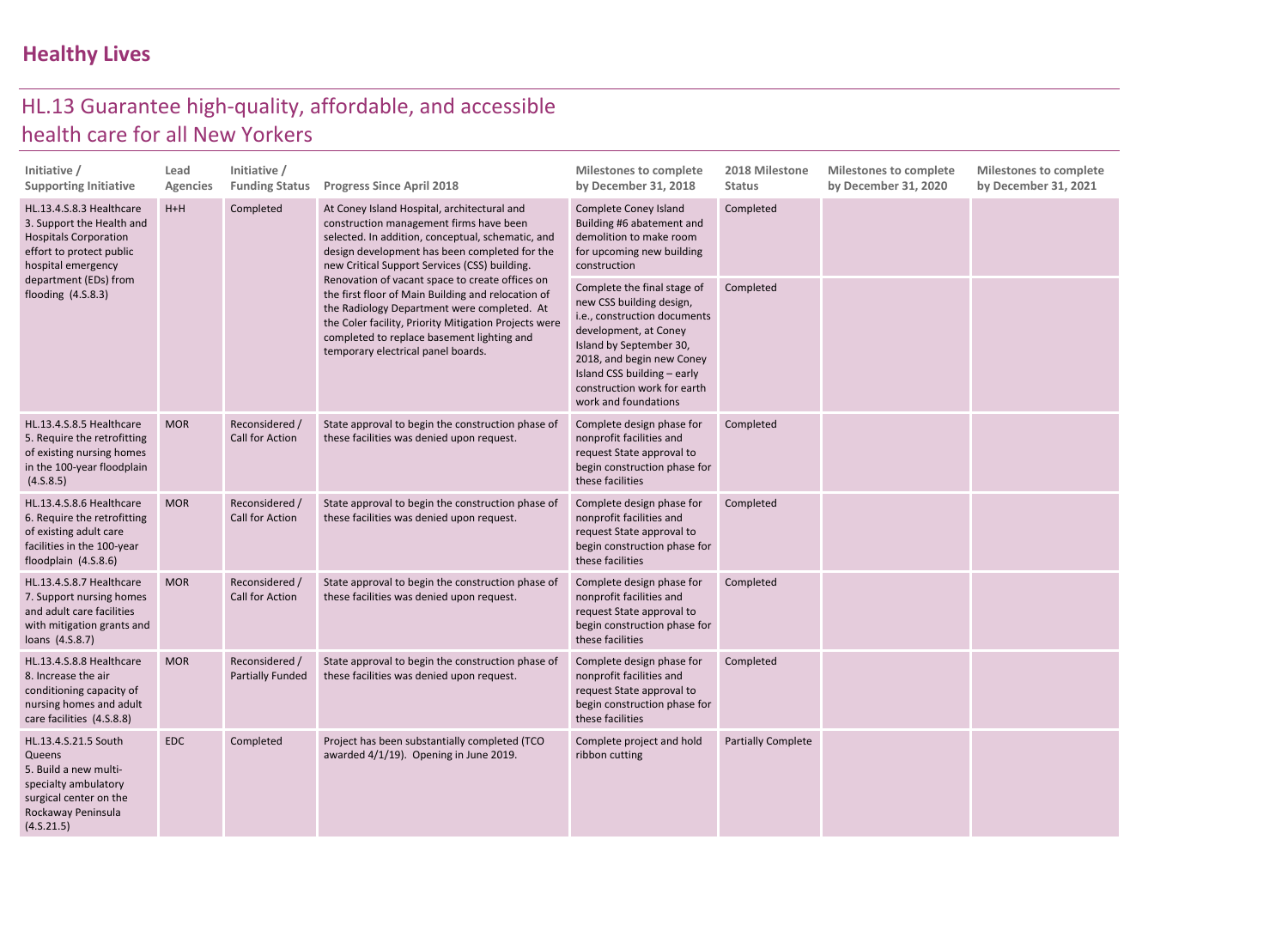#### HL.14 Advance equity by addressing the health and mental health needs of all communities

| Initiative /<br><b>Supporting Initiative</b>                                                                               | Lead<br><b>Agencies</b> | Initiative /<br><b>Funding Status</b> | <b>Progress Since April 2018</b>                                                                                                                                                                                                                                                                                                                                                                                                                                                                                                                                                                                                                                                                                                                                                                                                                 | <b>Milestones to complete</b><br>by December 31, 2018                                                                                                                                                      | 2018 Milestone<br><b>Status</b>                                                             | <b>Milestones to complete</b><br>by December 31, 2020 | <b>Milestones to complete</b><br>by December 31, 2021                                                |  |
|----------------------------------------------------------------------------------------------------------------------------|-------------------------|---------------------------------------|--------------------------------------------------------------------------------------------------------------------------------------------------------------------------------------------------------------------------------------------------------------------------------------------------------------------------------------------------------------------------------------------------------------------------------------------------------------------------------------------------------------------------------------------------------------------------------------------------------------------------------------------------------------------------------------------------------------------------------------------------------------------------------------------------------------------------------------------------|------------------------------------------------------------------------------------------------------------------------------------------------------------------------------------------------------------|---------------------------------------------------------------------------------------------|-------------------------------------------------------|------------------------------------------------------------------------------------------------------|--|
| <b>HL.14.2.1.1A Create</b><br>neighborhood spaces<br>dedicated to advancing<br>women's health (2.1.1A)                     | <b>DOHMH</b>            | Superseded by<br>HL.14.4              | The Family Wellness Suites in East Tremont and<br>East Harlem and East Tremont continued to<br>expand programming in 2018. As of December 31,<br>2018, over 3,800 residents participated in<br>programming. This increase met the intended<br>goal of reaching 20% more residents over last<br>year, increasing utilization by nearly 70%. This<br>included distribution of 211 cribs and 278 car<br>seats. Residents are learning about the spaces<br>and the various resources within them. While the<br>Brownsville Family Wellness Suite is now<br>scheduled to be completed by Summer 2019,<br>programming have been delivered over the<br>course of the year.                                                                                                                                                                              | Complete construction of<br><b>Brownsville Family Wellness</b><br>Suite                                                                                                                                    | Delayed                                                                                     |                                                       |                                                                                                      |  |
|                                                                                                                            |                         |                                       |                                                                                                                                                                                                                                                                                                                                                                                                                                                                                                                                                                                                                                                                                                                                                                                                                                                  | Increase utilization across all<br>sites by 20%                                                                                                                                                            | Completed                                                                                   |                                                       |                                                                                                      |  |
| HL.14.2.2.2 Launch<br>Neighborhood Health<br>Hubs in neighborhoods<br>with high health<br>disparities (2.2.2)              | <b>DOHMH</b>            | In Progress / Call<br>for Action      | The Neighborhood Health Action Centers<br>continued to welcome new partners both inside<br>and outside of their buildings. Different levels of<br>governance were established to ensure the<br>services and activities operating out of the<br>respective Neighborhood Health Action Centers in<br>Brownsville, East Harlem, and East Tremont.<br>These have included coordination among partners<br>in the building, stakeholders with the<br>neighborhoods, as well as residents, respectively.<br>Evaluation of the Neighborhood Health Action<br>Centers is ongoing. Services, events, and<br>organizing at the Neighborhood Health Action<br>Centers continued to activate the spaces, bringing<br>more neighborhood residents through their<br>doors. In 2018, the Neighborhood Health Action<br>Centers welcomed more than 42,000 visits. | Launch Health Action<br>Centers in Bushwick,<br>Bedford Stuyvesant, Central<br>Harlem and Morrisania                                                                                                       | Delayed                                                                                     | N/A                                                   | Launch Health Action<br>Centers in Bushwick,<br>Bedford Stuyvesant, Central<br>Harlem and Morrisania |  |
| HL.14.4 Expand the<br>number of "baby-friendly"<br>hospitals to promote<br>access to breastmilk for<br>newborns $(2.1.1B)$ | <b>DOHMH</b>            | HL.14.4                               | Superseded by                                                                                                                                                                                                                                                                                                                                                                                                                                                                                                                                                                                                                                                                                                                                                                                                                                    | In July 2018, Flushing Hospital Medical Center, a<br>participant of the NYC BHC, achieved Baby-<br>Friendly designation. As a result, there are now 17<br>Baby-Friendly designated maternity facilities in | Move each of the newly<br>participating nine facilities<br>one phase on the 4D-<br>Pathway. | <b>Partially Complete</b>                             |                                                                                                      |  |
|                                                                                                                            |                         |                                       | NYC. Based on preliminary 2016 birth certificate<br>data, it is projected that the percentage of NYC<br>births that occurred in Baby-Friendly hospitals<br>increased from 8.8% in 2015, to 31% in December<br>2018, which surpasses the Healthy People 2020<br>goal of 8.1%.'<br>As of December 31, 2018, 10 of 12 newly<br>participating hospitals moved one phase on the<br>4D-Pathway, and in January 2019, one NYC BHC<br>hospital completed its on-site assessment with<br>Baby-Friendly USA. An expected decision<br>regarding its designation is expected by spring.                                                                                                                                                                                                                                                                      | Increase the number of NYC Completed<br>hospitals that are<br>designated Baby-Friendly<br>from fifteen to sixteen                                                                                          |                                                                                             |                                                       |                                                                                                      |  |
|                                                                                                                            |                         |                                       |                                                                                                                                                                                                                                                                                                                                                                                                                                                                                                                                                                                                                                                                                                                                                                                                                                                  |                                                                                                                                                                                                            |                                                                                             |                                                       |                                                                                                      |  |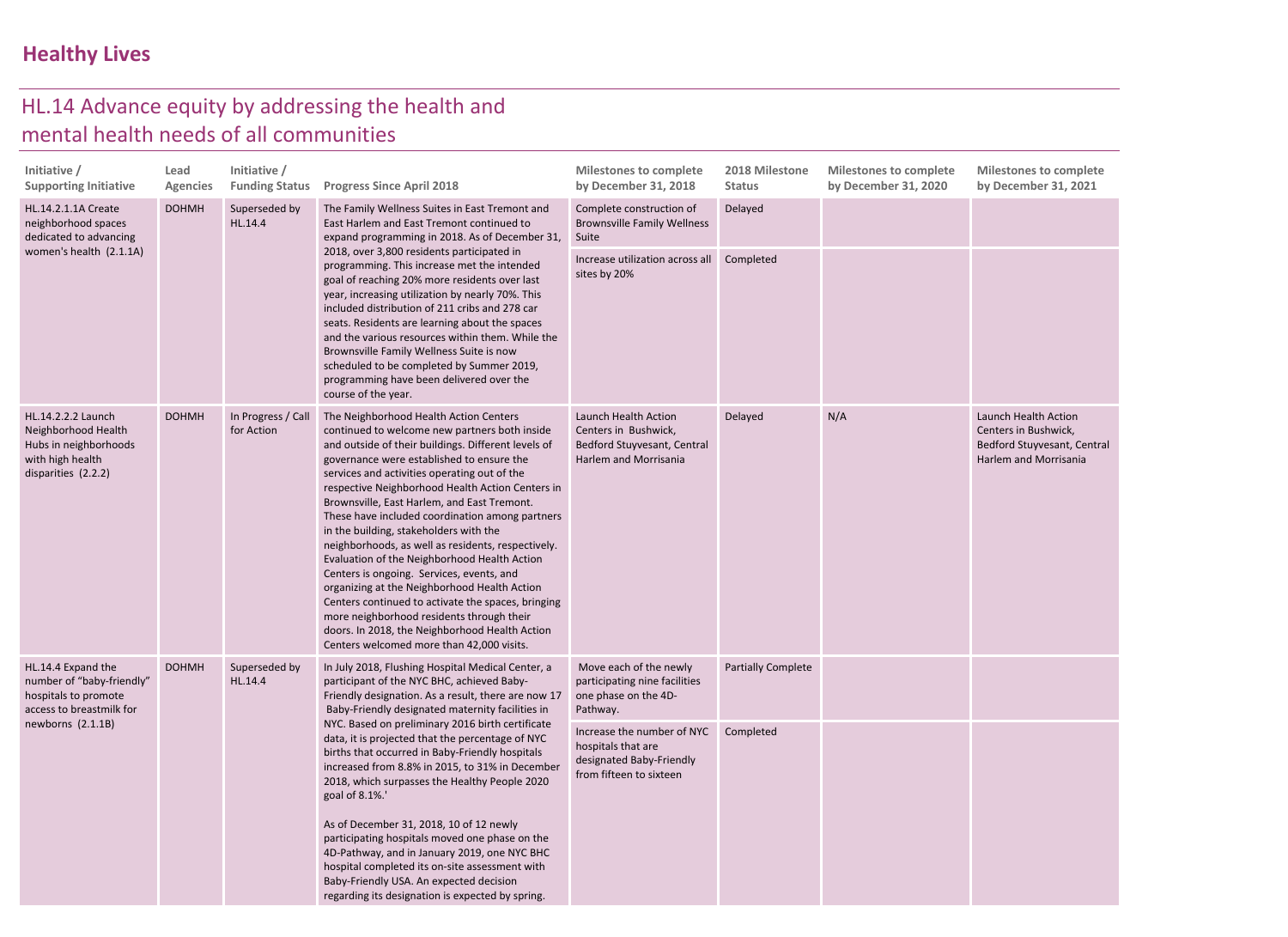#### HL.14 Advance equity by addressing the health and mental health needs of all communities

| Initiative /                                                                                                          | Lead     | Initiative /          | <b>Progress Since April 2018</b>                                                                                                                                                                                                                                                                                                                                                                                                                             | Milestones to complete | 2018 Milestone | <b>Milestones to complete</b> | Milestones to complete |
|-----------------------------------------------------------------------------------------------------------------------|----------|-----------------------|--------------------------------------------------------------------------------------------------------------------------------------------------------------------------------------------------------------------------------------------------------------------------------------------------------------------------------------------------------------------------------------------------------------------------------------------------------------|------------------------|----------------|-------------------------------|------------------------|
| <b>Supporting Initiative</b>                                                                                          | Agencies | <b>Funding Status</b> |                                                                                                                                                                                                                                                                                                                                                                                                                                                              | by December 31, 2018   | <b>Status</b>  | by December 31, 2020          | by December 31, 2021   |
| HL.14.2.4.2C Adequately<br>provide healthcare<br>services to New York City's<br>growing senior population<br>(2.4.2C) | $H+H$    | Completed             | NYC Health + Hospitals new geriatric-friendly unit<br>has begun providing services that are specifically<br>tailored to the City's growing senior population. In<br>addition, nurses within the hospital<br>administration have been trained in adult care<br>provision through the Nurses Improving Primary<br>Care of Older Adults (NIPCOA) program, ensuring<br>that older New Yorkers can access the care that<br>they need in a supportive environment. |                        |                |                               |                        |

#### HL.15 Make healthy lifestyles easier in all neighborhoods

| Initiative /<br><b>Supporting Initiative</b>                                                                                 | Lead<br><b>Agencies</b> | Initiative /<br><b>Funding Status</b> | <b>Progress Since April 2018</b>                                                                                                                                                                                                                          | <b>Milestones to complete</b><br>by December 31, 2018      | 2018 Milestone<br><b>Status</b> | <b>Milestones to complete</b><br>by December 31, 2020 | <b>Milestones to complete</b><br>by December 31, 2021 |
|------------------------------------------------------------------------------------------------------------------------------|-------------------------|---------------------------------------|-----------------------------------------------------------------------------------------------------------------------------------------------------------------------------------------------------------------------------------------------------------|------------------------------------------------------------|---------------------------------|-------------------------------------------------------|-------------------------------------------------------|
| HL.15.2.3.1A Increase the<br>share of regional food in<br>the NYC food system<br>through investments in<br>the regional food | EDC,<br><b>MOFP</b>     | Superseded by<br>HL.15.1              | Pre-development agreement executed with<br>GrowNYC; draft lease provided commitment for<br>additional funding to ensure that building is state-<br>of-the-art. Tenant is currently soliciting bids for<br>construction.                                   | <b>Execute lease with GrowNYC</b><br>for regional food hub | <b>Partially Complete</b>       |                                                       |                                                       |
| distribution system<br>(2.3.1A)                                                                                              |                         |                                       |                                                                                                                                                                                                                                                           |                                                            |                                 |                                                       |                                                       |
| HL.15.2 Increase<br>opportunities for physical<br>activity in and around<br>schools (2.3.2A)                                 | DOHMH,<br><b>DPR</b>    | Completed                             | The City completed small active recreation<br>projects in 11 schools in June 2018. 8 additional                                                                                                                                                           | Select additional Schools to<br>Playgrounds sites          |                                 |                                                       |                                                       |
|                                                                                                                              |                         |                                       | schools were selected in November 2018 to<br>receive small active recreation improvements in<br>2019.                                                                                                                                                     |                                                            |                                 |                                                       |                                                       |
|                                                                                                                              |                         |                                       |                                                                                                                                                                                                                                                           |                                                            |                                 |                                                       |                                                       |
| HL.15.2.3.1B Expand and<br>improve quality of New                                                                            | DMHHS,<br>DOE,          | Superseded by<br>HL.15.1              | The DOE's Office of School Food continues to<br>prioritize the procurement of local and fresh food<br>as well as the sourcing of sustainable and healthy<br>products. Currently School Food only serves<br>antibiotic-free chicken products and 100% beef |                                                            |                                 |                                                       |                                                       |
| York City school food<br>(2.3.1B)                                                                                            | <b>MOFP</b>             |                                       |                                                                                                                                                                                                                                                           |                                                            |                                 |                                                       |                                                       |
|                                                                                                                              |                         |                                       | burgers in schools, and offers a completely<br>locally-sourced menu every Thursday. Beginning<br>in the 2017-2018 school year, school lunch is free                                                                                                       |                                                            |                                 |                                                       |                                                       |
|                                                                                                                              |                         |                                       | for any student who attends a NYC Public School<br>(with 100% of families now eligible). DOE also                                                                                                                                                         |                                                            |                                 |                                                       |                                                       |
|                                                                                                                              |                         |                                       | expanded the scope of its breakfast in the<br>classroom initiative to include any school that has<br>up to grade 5 students (not just stand-alone),                                                                                                       |                                                            |                                 |                                                       |                                                       |
|                                                                                                                              |                         |                                       | increasing the total universe of buildings from 500<br>to about 800 (and extending the timeline to<br>$2020$ ).                                                                                                                                           |                                                            |                                 |                                                       |                                                       |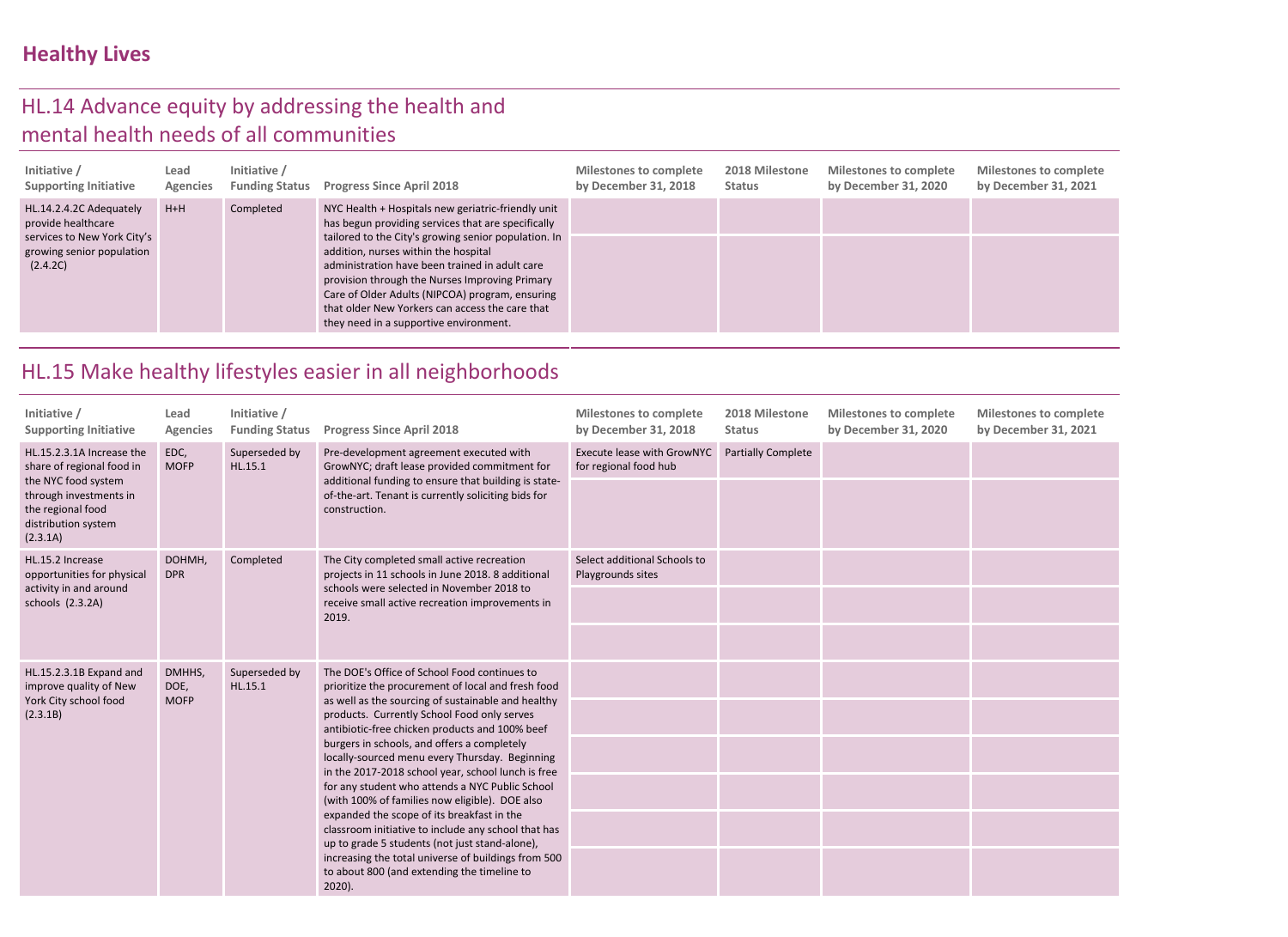# HL.15 Make healthy lifestyles easier in all neighborhoods

| Initiative /<br><b>Supporting Initiative</b>                                                                                                                           | Lead<br><b>Agencies</b> | Initiative /<br><b>Funding Status</b> | <b>Progress Since April 2018</b>                                                                                                                                                                                                                                                                                                                                                                                                                                                                                                                                                                                                                                                                                                                                                                                                                                                                                                                                                                                                                               | <b>Milestones to complete</b><br>by December 31, 2018                                                   | 2018 Milestone<br><b>Status</b> | <b>Milestones to complete</b><br>by December 31, 2020 | <b>Milestones to complete</b><br>by December 31, 2021 |
|------------------------------------------------------------------------------------------------------------------------------------------------------------------------|-------------------------|---------------------------------------|----------------------------------------------------------------------------------------------------------------------------------------------------------------------------------------------------------------------------------------------------------------------------------------------------------------------------------------------------------------------------------------------------------------------------------------------------------------------------------------------------------------------------------------------------------------------------------------------------------------------------------------------------------------------------------------------------------------------------------------------------------------------------------------------------------------------------------------------------------------------------------------------------------------------------------------------------------------------------------------------------------------------------------------------------------------|---------------------------------------------------------------------------------------------------------|---------------------------------|-------------------------------------------------------|-------------------------------------------------------|
| HL.15.2.3.2B Increase<br>design elements that<br>promote physical activity<br>in buildings (2.3.2B)                                                                    | DDC,<br><b>DOHMH</b>    | Superseded by<br>HL.15.2              | Following the 2016 release of "Design Excellence<br>2.0: Guiding Principles for Healthy Living," DDC<br>and DOHMH collaborated to finalize a framework<br>for evaluating the impact of design changes on                                                                                                                                                                                                                                                                                                                                                                                                                                                                                                                                                                                                                                                                                                                                                                                                                                                       | Use the new framework to<br>evaluate DDC design<br>projects in the field at four<br>existing facilities | Completed                       |                                                       |                                                       |
|                                                                                                                                                                        |                         |                                       | building occupants based on these guidelines.                                                                                                                                                                                                                                                                                                                                                                                                                                                                                                                                                                                                                                                                                                                                                                                                                                                                                                                                                                                                                  |                                                                                                         |                                 |                                                       |                                                       |
| HL.15.2.3.1C Ensure all<br>communities have access<br>to fresh food retail<br>options, with special focus<br>on traditionally<br>underserved<br>neighborhoods (2.3.1C) | <b>MOFP</b>             | Superseded by<br>HL.15.1              | The City is implementing a number of strategies to<br>connect New Yorkers to affordable, healthy food<br>where they live, work, and play. Since 2014, we<br>have expanded initiatives to increase access to<br>healthy options at retail stores, increase New<br>Yorkers' purchasing power for fruits and<br>vegetables, and provide education and resources<br>for preparing balanced meals at home. In 2017<br>DOHMH provided free, bilingual nutrition<br>workshops and cooking demonstrations at select<br>farmers markets serving low-income<br>communities. DOHMH also administered several<br>child care based and neighborhood-based<br>nutrition education programs, and continued to<br>distribute Health Bucks--two-dollar coupons<br>redeemable for fresh fruits and vegetables at all<br>NYC farmers' markets (providing low-income New<br>Yorkers with additional purchasing power to buy<br>fresh, locally-grown produce). Other programs<br>such as Food Retail Expansion to Support Health<br>(FRESH), Green Carts, and Shop Healthy NYC also |                                                                                                         |                                 |                                                       |                                                       |
| HL.15.2.3.2C Provide<br>opportunities for physical<br>activity in the community<br>for residents of all abilities<br>(2.3.2C)                                          | DCP, DPR                | Superseded by<br>HL.15.2              | work to make healthy food more accessible.<br>Through the Community Parks Initiative (CPI), the<br>City is reconstructing 67 neighborhood parks                                                                                                                                                                                                                                                                                                                                                                                                                                                                                                                                                                                                                                                                                                                                                                                                                                                                                                                |                                                                                                         |                                 |                                                       |                                                       |
|                                                                                                                                                                        |                         |                                       | across the city, working closely with community<br>members to understand park needs. All 35 of the<br>CPI Phase 1 projects are now in construction or<br>complete - 31 sites have already opened to the<br>public, with more to be completed in 2019. NYC<br>Parks is undergoing capital projects in 32 CPI<br>Phase 2 sites.                                                                                                                                                                                                                                                                                                                                                                                                                                                                                                                                                                                                                                                                                                                                  |                                                                                                         |                                 |                                                       |                                                       |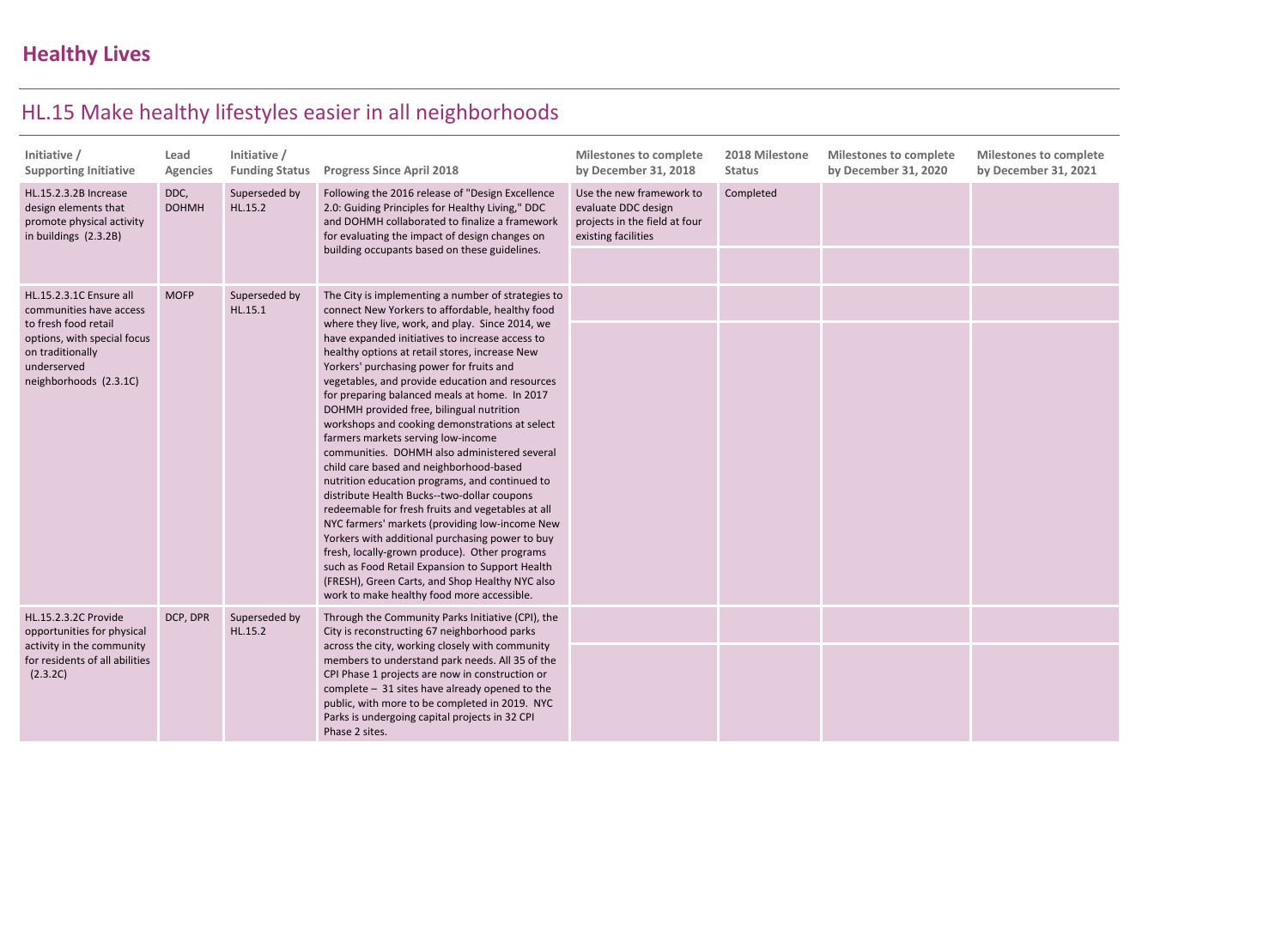#### HL.15 Make healthy lifestyles easier in all neighborhoods

| Initiative /                                                                                                                                                                     | Lead            | Initiative /            | <b>Progress Since April 2018</b>                                                                                                                                                                                                                                                                                                                                                                                                                                                                                                                      | Milestones to complete                                                        | 2018 Milestone | <b>Milestones to complete</b>                                                                                                    | <b>Milestones to complete</b>                                                                                                         |
|----------------------------------------------------------------------------------------------------------------------------------------------------------------------------------|-----------------|-------------------------|-------------------------------------------------------------------------------------------------------------------------------------------------------------------------------------------------------------------------------------------------------------------------------------------------------------------------------------------------------------------------------------------------------------------------------------------------------------------------------------------------------------------------------------------------------|-------------------------------------------------------------------------------|----------------|----------------------------------------------------------------------------------------------------------------------------------|---------------------------------------------------------------------------------------------------------------------------------------|
| <b>Supporting Initiative</b>                                                                                                                                                     | <b>Agencies</b> | <b>Funding Status</b>   |                                                                                                                                                                                                                                                                                                                                                                                                                                                                                                                                                       | by December 31, 2018                                                          | <b>Status</b>  | by December 31, 2020                                                                                                             | by December 31, 2021                                                                                                                  |
| HL.15.4.S.4.5 Economic<br>Recovery<br>5. Continue to support the<br>FRESH program to<br>increase the number of<br>full-line grocers in<br>underserved<br>neighborhoods (4.S.4.5) | <b>EDC</b>      | In Progress /<br>Funded | One project was approved for and received FRESH<br>incentives, representing 15,708 squarefeet of new<br>grocery space in the Bronx. Besides this store, 4<br>new stores were approved for FRESH financial<br>incentives, representing 120,181 square feet of<br>new or renovated grocery space in the Bronx,<br>Manhattan and Brooklyn. Five stores that<br>received FRESH financial incentives commenced<br>operations, representing 154,918 square feet new<br>or renovated grocery space and 712 new jobs in<br>the Bronx, Manhattan and Brooklyn. | Approve additional projects<br>for FRESH benefits and open<br>approved stores | Completed      | Approve additional projects<br>for FRESH benefits and open<br>approved stores. Close on a<br>first ASTEP for food retail<br>deal | Approve additional projects<br>for FRESH benefits and open<br>approved stores. Continue<br>to close on ASTEP for food<br>retail deals |

| Initiative /<br><b>Supporting Initiative</b>                                                                                                                                                                                                                                                                    | Lead<br><b>Agencies</b> | Initiative /<br><b>Funding Status</b> | <b>Progress Since April 2018</b>                                                                                                                                                                                                                                                                                                                                                                                                                                         | <b>Milestones to complete</b><br>by December 31, 2018                                                | 2018 Milestone<br><b>Status</b> | <b>Milestones to complete</b><br>by December 31, 2020 | <b>Milestones to complete</b><br>by December 31, 2021 |
|-----------------------------------------------------------------------------------------------------------------------------------------------------------------------------------------------------------------------------------------------------------------------------------------------------------------|-------------------------|---------------------------------------|--------------------------------------------------------------------------------------------------------------------------------------------------------------------------------------------------------------------------------------------------------------------------------------------------------------------------------------------------------------------------------------------------------------------------------------------------------------------------|------------------------------------------------------------------------------------------------------|---------------------------------|-------------------------------------------------------|-------------------------------------------------------|
| HL.16.3.3.2 Expand its<br><b>Environment and Health</b><br>Data Portal (EHDP) to<br>incorporate<br>neighborhood-level<br>sustainability indicators,<br>create a neighborhood-<br>level "Sustainability and<br>Health" report, and<br>develop an educational<br>module on sustainability<br>and health $(3.3.2)$ | <b>DOHMH</b>            | Superseded by<br>HL.16.3              | With Queens College, selected two community<br>partners: El Puente and Youth Ministries for<br>Peace and Justice. Conducted air quality personal<br>monitoring workshops and developed personal<br>monitoring plans with community group<br>leadership. Initiated data collection. To support<br>neighborhood-level air quality monitoring<br>network stationary monitors were constructed,<br>locations selected and infrastructure prepared for<br>network deployment. | Complete sensor evaluation<br>project and begin pilot<br>studies to inform toolkit<br>development    | Completed                       |                                                       |                                                       |
|                                                                                                                                                                                                                                                                                                                 |                         |                                       |                                                                                                                                                                                                                                                                                                                                                                                                                                                                          |                                                                                                      |                                 |                                                       |                                                       |
| HL.16.3.3.1 Enforce the<br>updated DEP Air Pollution<br>Control Code (3.3.1)                                                                                                                                                                                                                                    | <b>DEP</b>              | Superseded by<br>HL.16.3              | In 2018, DEP promulgated a rule that requires<br>restaurants to register new cook stoves and char<br>broilers with DEP.                                                                                                                                                                                                                                                                                                                                                  | Continue to lead advisory<br>group to develop rules for<br>existing char broilers and<br>cook stoves | <b>Partially Complete</b>       |                                                       |                                                       |
|                                                                                                                                                                                                                                                                                                                 |                         |                                       |                                                                                                                                                                                                                                                                                                                                                                                                                                                                          |                                                                                                      |                                 |                                                       |                                                       |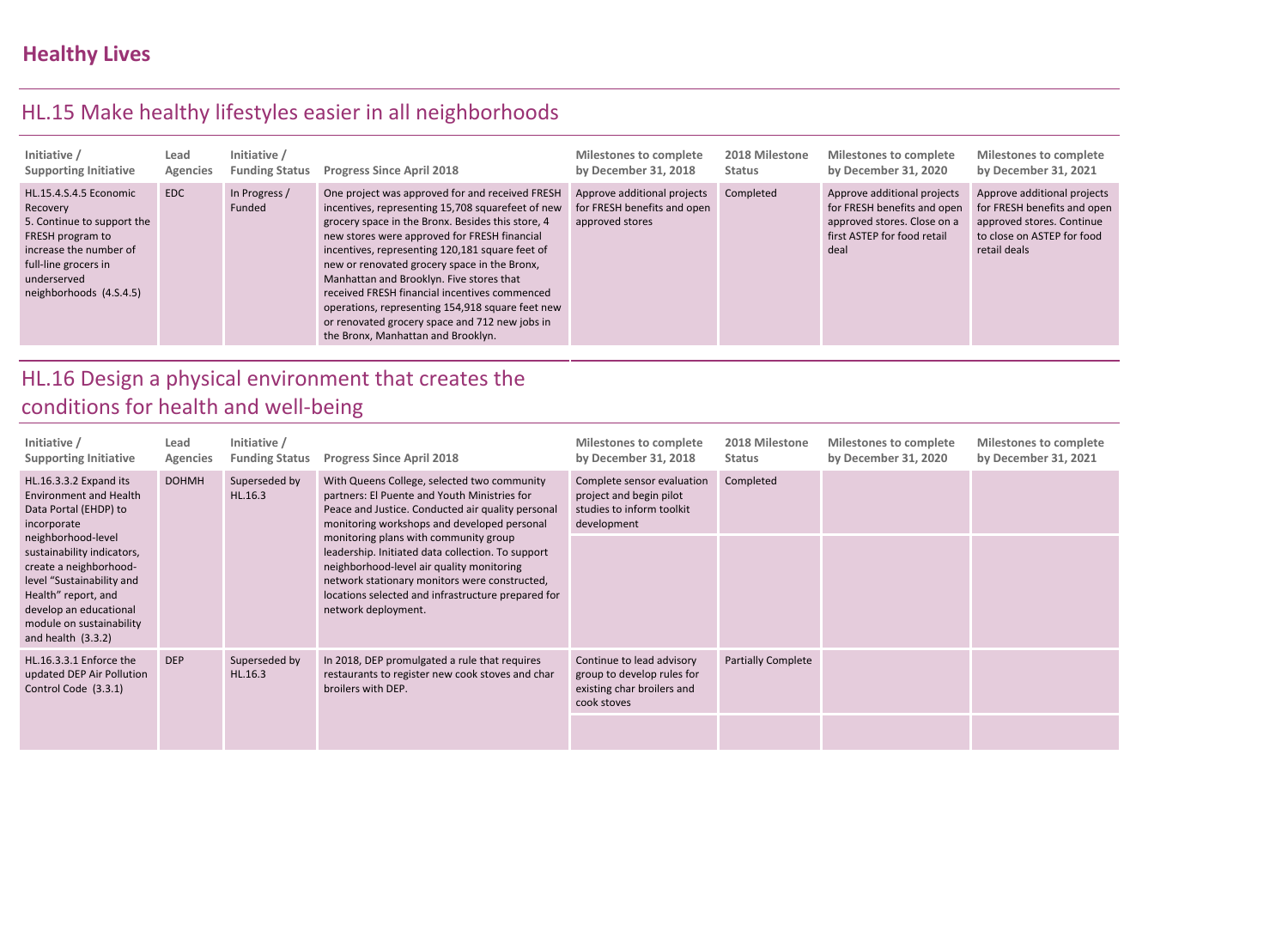| Initiative /<br><b>Supporting Initiative</b>                                                                                         | Lead<br><b>Agencies</b> | Initiative /<br><b>Funding Status</b>                                                                                                                                                                                                                                                                                                                                                                                         | <b>Progress Since April 2018</b>                                                                                                                                                                                                                                                                                                                                                                                                                                                                                                                                                                | <b>Milestones to complete</b><br>by December 31, 2018                                                                                                     | 2018 Milestone<br><b>Status</b>                                                                                                                                                                                                                             | <b>Milestones to complete</b><br>by December 31, 2020                                                                                 | <b>Milestones to complete</b><br>by December 31, 2021                                                                                                    |
|--------------------------------------------------------------------------------------------------------------------------------------|-------------------------|-------------------------------------------------------------------------------------------------------------------------------------------------------------------------------------------------------------------------------------------------------------------------------------------------------------------------------------------------------------------------------------------------------------------------------|-------------------------------------------------------------------------------------------------------------------------------------------------------------------------------------------------------------------------------------------------------------------------------------------------------------------------------------------------------------------------------------------------------------------------------------------------------------------------------------------------------------------------------------------------------------------------------------------------|-----------------------------------------------------------------------------------------------------------------------------------------------------------|-------------------------------------------------------------------------------------------------------------------------------------------------------------------------------------------------------------------------------------------------------------|---------------------------------------------------------------------------------------------------------------------------------------|----------------------------------------------------------------------------------------------------------------------------------------------------------|
| HL.16.3.3.3 Accelerate<br>conversions of residual<br>heating oil boilers in<br>buildings (3.3.3)                                     | <b>MOS</b>              | Superseded by<br>HL.16.3                                                                                                                                                                                                                                                                                                                                                                                                      | In 2017, the City's NYC Retrofit Accelerator and<br>Community Retrofit NYC assisted 1,800 buildings<br>initiate or complete retrofits including 700<br>projects that improve local air quality by reducing<br>on-site fossil fuel combustion for heat or hot<br>water. These projects have resulted in an annual<br>reduction of 14,200 pounds of harmful particulate<br>matter. In 2017, the Retrofit Accelerator assisted<br>over 400 buildings complete conversions away<br>from No. 4 fuel and continues to assist an<br>additional 850 buildings that are in the process of<br>conversion. |                                                                                                                                                           |                                                                                                                                                                                                                                                             |                                                                                                                                       |                                                                                                                                                          |
| HL.16.3.5.2 Install or<br>repair 500 water fountains<br>and water bottle refilling<br>stations across the five<br>boroughs $(3.5.2)$ | <b>MOS</b>              | Superseded by<br>HL.16.4                                                                                                                                                                                                                                                                                                                                                                                                      | Since April 2017, the City installed or replaced 81<br>fountains and bottle refillers. The City's multi-<br>agency Water Fountain Task Force, which includes<br>DEP, DPR, DOT, DDC, and NYCHA, continues to<br>meet regularly in order to make strategic<br>decisions about the location of new<br>fountains/refillers based on public health and<br>environmental sustainability criteria.                                                                                                                                                                                                     | Identify opportunities and<br>complete<br>installations/replacements<br>of an additional \$500,000<br>worth of drinking fountains<br>and bottle refillers |                                                                                                                                                                                                                                                             |                                                                                                                                       |                                                                                                                                                          |
| HL.16.3.5.4 Reduce<br>pollution from stormwater<br>runoff (3.5.4)                                                                    | <b>DEP</b>              | Superseded by<br>HL.16.4                                                                                                                                                                                                                                                                                                                                                                                                      | Still developing SWMP programs including<br>rulemaking.                                                                                                                                                                                                                                                                                                                                                                                                                                                                                                                                         | Submit SWMP Plan to<br><b>NYSDEC</b>                                                                                                                      | Completed                                                                                                                                                                                                                                                   |                                                                                                                                       |                                                                                                                                                          |
| HL.16.2.3.3A Reduce<br>asthma triggers in the<br>home (2.3.3A)                                                                       | DOHMH,<br><b>NYCHA</b>  | In Progress /<br>Since April 2018, roof replacement has been<br>Funded<br>completed on 25 of 78 buildings in Tranche 2.<br>Most of the roof replacements in Tranche 2 will<br>be completed by December 2019.<br>Roof replacement began at the 7 of the 9 sites in<br>Tranche 3 which covers 93 buildings. Projected<br>completion for these projects is 2020.<br>Design is ongoing for the roof replacements in<br>Tranche 4. |                                                                                                                                                                                                                                                                                                                                                                                                                                                                                                                                                                                                 | Continue construction of<br>Phase 2 NYCHA roof repairs<br>(to be completed in June<br>2019)                                                               | <b>Partially Complete</b>                                                                                                                                                                                                                                   | Complete any remaining<br>roof replacements from<br>Tranche 2 and complete the<br>installations of the 94<br>buildings from Tranche 3 | Continue the roof<br>replacement at the 146<br>buildings in Tranche 6 and<br>begin the design of the<br>approximately 57 buildings<br>in the 7th Tranche |
|                                                                                                                                      |                         |                                                                                                                                                                                                                                                                                                                                                                                                                               |                                                                                                                                                                                                                                                                                                                                                                                                                                                                                                                                                                                                 |                                                                                                                                                           | Continue the roof<br>replacements for Tranche 4<br>which involves 133 buildings<br>at 12 locations. Continue to<br>replace approximately 120<br>buildings in Tranche 5 and<br>complete the procurement<br>process for the roof<br>replacements in Tranche 6 |                                                                                                                                       |                                                                                                                                                          |
|                                                                                                                                      |                         |                                                                                                                                                                                                                                                                                                                                                                                                                               |                                                                                                                                                                                                                                                                                                                                                                                                                                                                                                                                                                                                 |                                                                                                                                                           |                                                                                                                                                                                                                                                             |                                                                                                                                       |                                                                                                                                                          |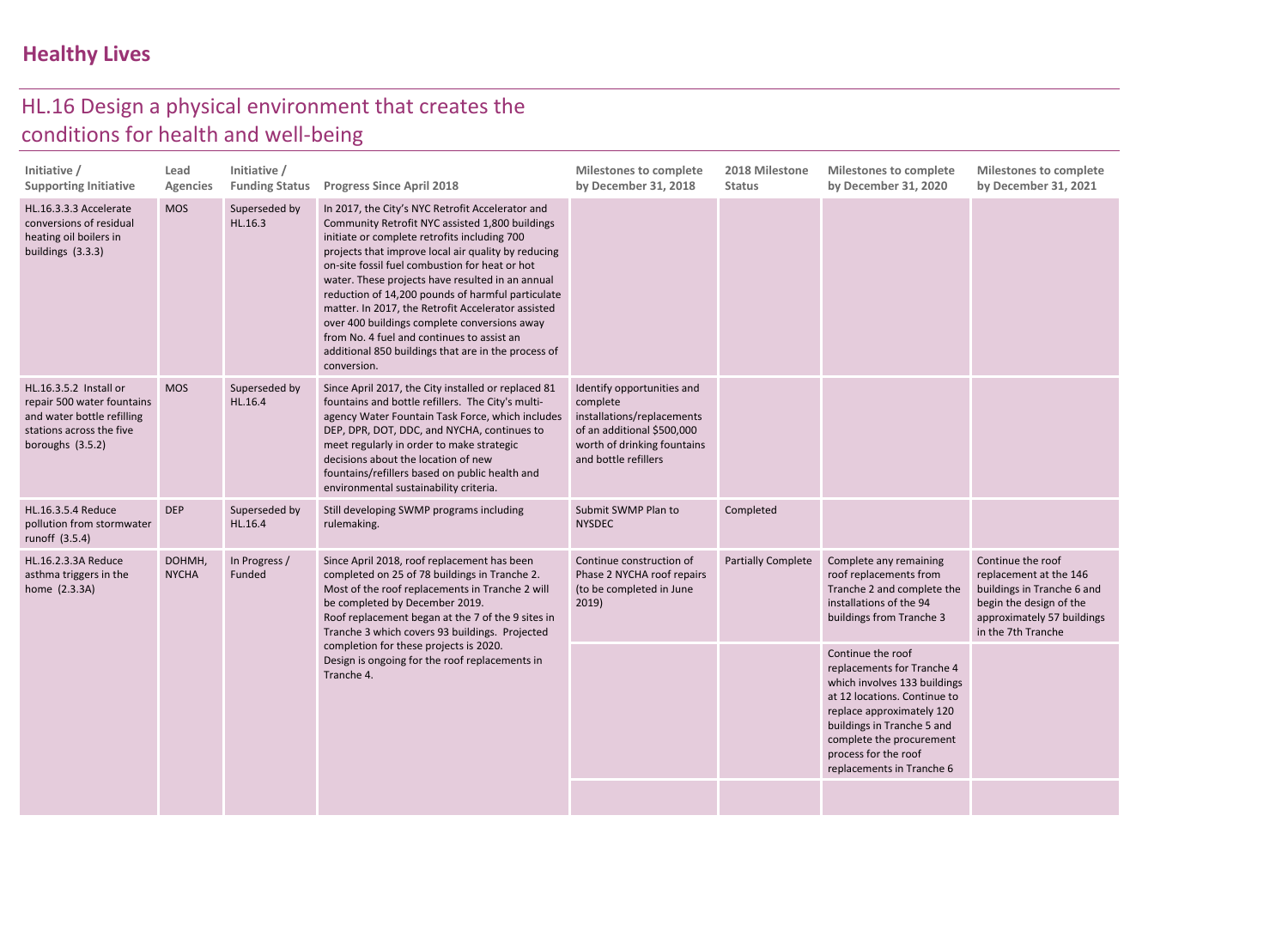| Initiative /<br><b>Supporting Initiative</b>                                        | Lead<br><b>Agencies</b> | Initiative /<br><b>Funding Status</b>  | <b>Progress Since April 2018</b>                                                                                                                                                                                                                                                                                                                                                                                                                                                                                                                                                                                                                                                                                                                                                                                                                                                                | <b>Milestones to complete</b><br>by December 31, 2018                                                                                                                                | 2018 Milestone<br><b>Status</b> | <b>Milestones to complete</b><br>by December 31, 2020                                                                                                                                     | <b>Milestones to complete</b><br>by December 31, 2021                                                                                                                                              |
|-------------------------------------------------------------------------------------|-------------------------|----------------------------------------|-------------------------------------------------------------------------------------------------------------------------------------------------------------------------------------------------------------------------------------------------------------------------------------------------------------------------------------------------------------------------------------------------------------------------------------------------------------------------------------------------------------------------------------------------------------------------------------------------------------------------------------------------------------------------------------------------------------------------------------------------------------------------------------------------------------------------------------------------------------------------------------------------|--------------------------------------------------------------------------------------------------------------------------------------------------------------------------------------|---------------------------------|-------------------------------------------------------------------------------------------------------------------------------------------------------------------------------------------|----------------------------------------------------------------------------------------------------------------------------------------------------------------------------------------------------|
| HL.16.2.3.3B Decrease<br>secondhand smoke<br>exposure in the home<br>(2.3.3B)       | <b>DOHMH</b>            | Completed                              | The smoking policy disclosure law went into effect<br>in August 2018. Outreach efforts to building<br>managers and owners included notices in<br>property tax mailings, as well as guidance<br>documents and a sample building policy created<br>by DOHMH. Compliance is being monitored via<br>311 complaints. Smoke-free NYCHA launched on<br>July 30, 2018. DOHMH continues to collaborate<br>with NYCHA to promote educational efforts<br>surrounding the rule, as well as outreach to<br>hospitals and clinical partners to facilitate new<br>cessation support efforts.                                                                                                                                                                                                                                                                                                                   | Produce compliance guide<br>for disclosure law                                                                                                                                       | Completed                       |                                                                                                                                                                                           |                                                                                                                                                                                                    |
| HL.16.2.3.3C Reduce<br>housing-related fall<br>hazards for older adults<br>(2.3.3C) | <b>DOHMH</b>            | In Progress /<br><b>Budget Neutral</b> | Revisions to the Falls Risk Assessment: DOHMH's<br>Injury and Violence Prevention Program (IVPP)<br>has expanded, revised and distributed a cutting-<br>edge checklist tool for preventing older adult falls<br>in the home. The instrument was translated into<br>six languages and an original version was<br>modified based on minor feedback. In addition,<br>with some light guidance from close external<br>partners, the City created a version of the tool<br>that is accessible for the visually impaired -- a new<br>and important undertaking.<br>Task and timeline for tool dissemination and<br>integration for contracted agencies: DOHMH IVPP<br>mapped out its outreach and messaging plan for<br>engagement with DFTA contracted partners, the<br>goal of which is to embed falls risk assessment<br>tools and prevention strategies in their practices<br>and scopes of work. | Identify timeline and key<br>milestones for agencies'<br>integration of falls risk<br>assessment into the 'Scope<br>of Work' piece of contracts<br>delivering home-based<br>services | Completed                       | Continue to implement and<br>evaluate ongoing aging-in-<br>place trainings with HPD,<br>and ongoing falls prevention<br>trainings with DFTA                                               | Continue all falls prevention<br>training efforts with City<br>agency partners, with a<br>focus on falls risk<br>assessment and mitigation<br>in the home                                          |
|                                                                                     |                         |                                        |                                                                                                                                                                                                                                                                                                                                                                                                                                                                                                                                                                                                                                                                                                                                                                                                                                                                                                 | Pilot-test training as a<br>strategy for promoting and<br>incentivizing universal<br>design, with key housing<br>stakeholders as trainees                                            | Completed                       | Embed falls prevention tools<br>and educational practices in<br>DFTA-led programs and<br>initiatives (such as friendly<br>visiting volunteers, and<br>NORCS), with contracted<br>partners | Continue implementing and<br>refining the Home Safety<br>checklist, training materials<br>and presentations, and<br>other public education tools<br>and curricula, promoting<br>wide dissemination |
|                                                                                     |                         |                                        |                                                                                                                                                                                                                                                                                                                                                                                                                                                                                                                                                                                                                                                                                                                                                                                                                                                                                                 |                                                                                                                                                                                      |                                 |                                                                                                                                                                                           | Continue to work with sister<br>agencies to identify novel<br>pathways to disseminate<br>falls prevention tools                                                                                    |
|                                                                                     |                         |                                        | Pilot testing training: The checklists and other falls<br>prevention resources were embedded in several<br>relevant trainings orchestrated in tandem with<br>other City agencies. Housing Preservation and<br>Development (HPD) hosts regular trainings to<br>promote healthy homes and aging-in-place for<br>older adults -- checklists are routinely<br>disseminated at these events, and DOHMH IVPP<br>developed and integrated falls prevention<br>curricula in these trainings; DOHMH IVPP<br>delivered 6 trainings 2018.                                                                                                                                                                                                                                                                                                                                                                  |                                                                                                                                                                                      |                                 |                                                                                                                                                                                           | Work to reinforce efforts<br>(i.e., solidify commitments<br>in Scopes of Work) to<br>include falls risk assessment<br>tools for professionals who<br>enter the homes of older<br>adults            |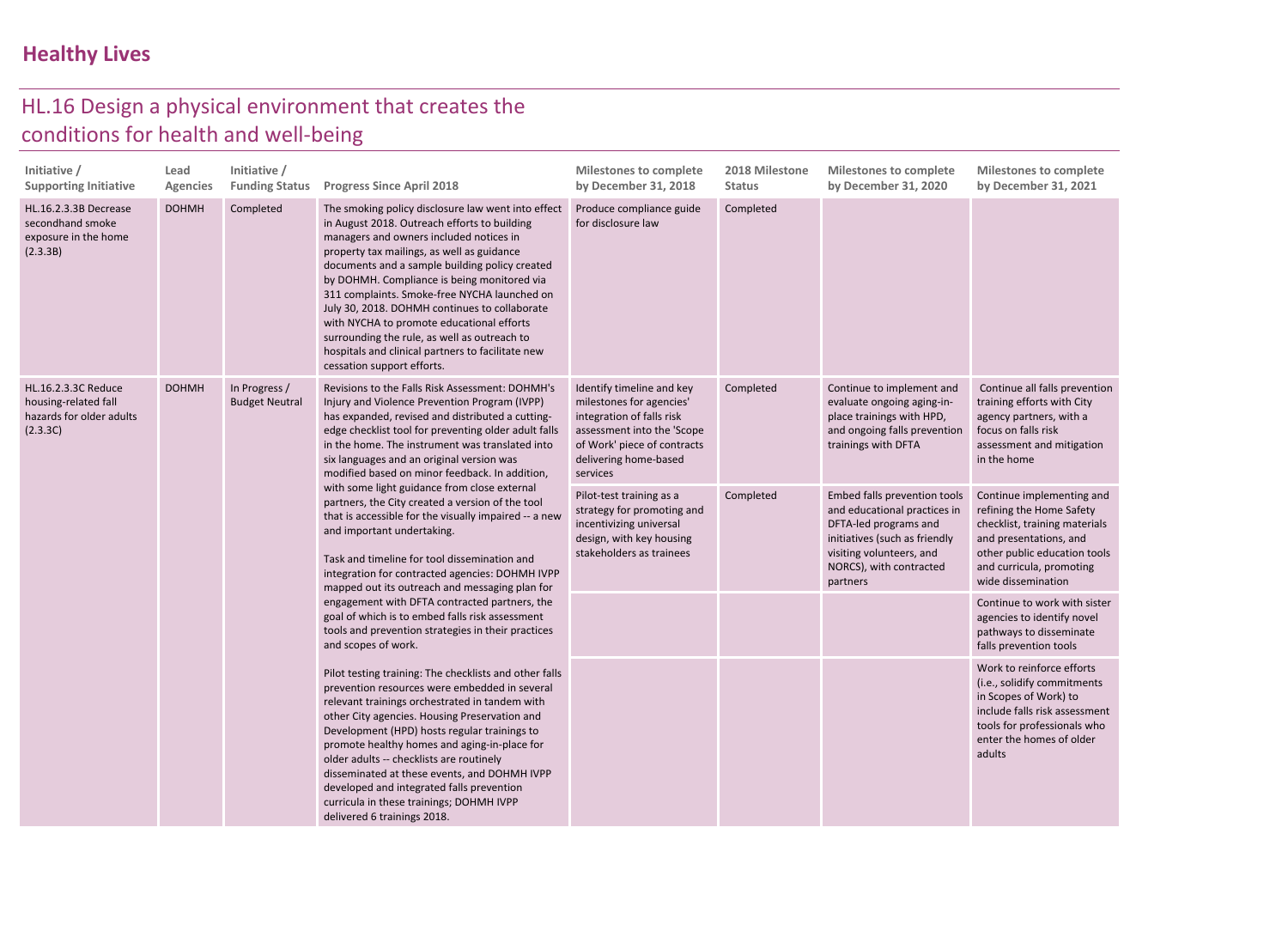| Initiative /                                                                                                           | Lead        | Initiative /             | <b>Progress Since April 2018</b>                                                                                                                                                                                                                                                                                                                                                                                                                                                                                                                                                                            | <b>Milestones to complete</b> | 2018 Milestone | <b>Milestones to complete</b> | <b>Milestones to complete</b> |
|------------------------------------------------------------------------------------------------------------------------|-------------|--------------------------|-------------------------------------------------------------------------------------------------------------------------------------------------------------------------------------------------------------------------------------------------------------------------------------------------------------------------------------------------------------------------------------------------------------------------------------------------------------------------------------------------------------------------------------------------------------------------------------------------------------|-------------------------------|----------------|-------------------------------|-------------------------------|
| <b>Supporting Initiative</b>                                                                                           | Agencies    | <b>Funding Status</b>    |                                                                                                                                                                                                                                                                                                                                                                                                                                                                                                                                                                                                             | by December 31, 2018          | <b>Status</b>  | by December 31, 2020          | by December 31, 2021          |
| <b>HL.16.2.3.1D Support</b><br>community gardens and<br>urban farms in select<br>neighborhoods in the city<br>(2.3.1D) | <b>MOFP</b> | Superseded by<br>TN.10.4 | In 2017, GreenThumb gardens produced more<br>free public programming compared to the<br>previous year, when it hosted over 20,000<br>volunteer community gardeners donating over 2<br>million hours. GreenThumb also hosted 165 free<br>public workshops in 2017 serving over 2,750<br>people, and its Youth Leadership Council had 125<br>participants at 11 community gardens. The City,<br>through the Building Healthy Communities<br>initiative, announced that two new urban farms<br>are being built on New York City Housing<br>Authority properties in the Bronx (completed) and<br>Staten Island. |                               |                |                               |                               |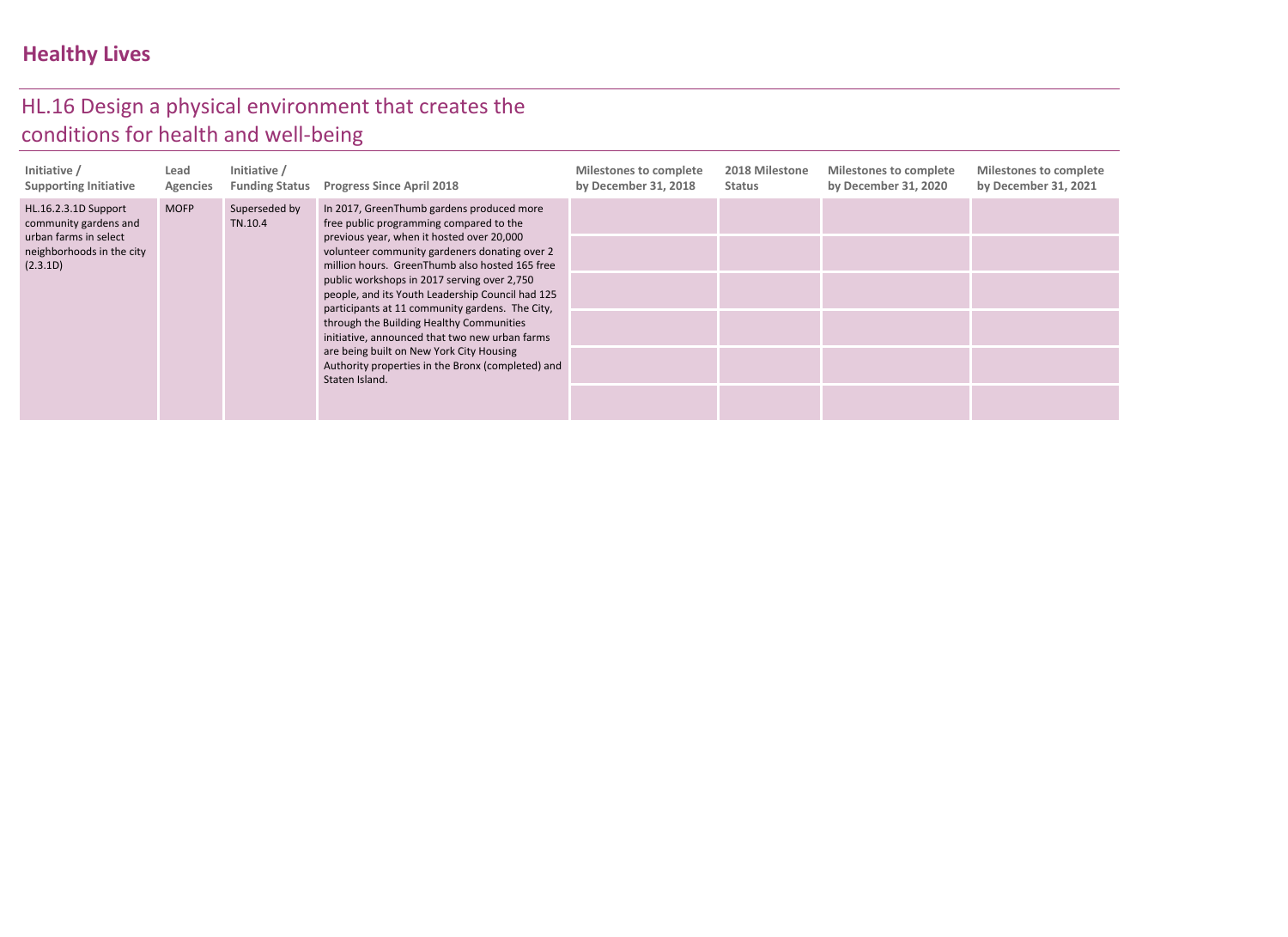#### EE.17 Make New York City a leading national model for early childhood education

| Initiative /<br><b>Supporting Initiative</b>                                                                                                                                                                                                                                                                          | Lead<br><b>Agencies</b> | Initiative /<br><b>Funding Status</b> | <b>Progress Since April 2018</b>                                                                                                                                                                                                                                                                                                                                                                                                                                                                                                                                                                                                                                                                                                                                                                                                                                                                                                                                                                                                                                                                                                                                                                                             | <b>Milestones to complete</b><br>by December 31, 2018                                                                                                                                                 | 2018 Milestone<br><b>Status</b> | <b>Milestones to complete</b><br>by December 31, 2020                                                                                                                       | <b>Milestones to complete</b><br>by December 31, 2021                                                               |
|-----------------------------------------------------------------------------------------------------------------------------------------------------------------------------------------------------------------------------------------------------------------------------------------------------------------------|-------------------------|---------------------------------------|------------------------------------------------------------------------------------------------------------------------------------------------------------------------------------------------------------------------------------------------------------------------------------------------------------------------------------------------------------------------------------------------------------------------------------------------------------------------------------------------------------------------------------------------------------------------------------------------------------------------------------------------------------------------------------------------------------------------------------------------------------------------------------------------------------------------------------------------------------------------------------------------------------------------------------------------------------------------------------------------------------------------------------------------------------------------------------------------------------------------------------------------------------------------------------------------------------------------------|-------------------------------------------------------------------------------------------------------------------------------------------------------------------------------------------------------|---------------------------------|-----------------------------------------------------------------------------------------------------------------------------------------------------------------------------|---------------------------------------------------------------------------------------------------------------------|
| EE.17.2.1.3 Develop a plan<br>to close the gap in access<br>to childcare $(2.1.3)$                                                                                                                                                                                                                                    | <b>ACS</b>              | Superseded by<br>EE.17.3              | ACS and DOE are collaborating on the transfer of<br>EarlyLearn to the DOE, with the stated goal of July<br>2019 for the transfer to take place. This transfer<br>includes contracts as well as a functional transfer<br>of staff from ACS to DOE.                                                                                                                                                                                                                                                                                                                                                                                                                                                                                                                                                                                                                                                                                                                                                                                                                                                                                                                                                                            | Begin trainings for third<br>Trauma Smart cohort                                                                                                                                                      | Completed                       |                                                                                                                                                                             |                                                                                                                     |
|                                                                                                                                                                                                                                                                                                                       |                         |                                       |                                                                                                                                                                                                                                                                                                                                                                                                                                                                                                                                                                                                                                                                                                                                                                                                                                                                                                                                                                                                                                                                                                                                                                                                                              | Transfer ACS' EarlyLearn<br>NYC contracts to the DOE's<br>Division of Early Childhood<br>Education                                                                                                    | <b>Partially Complete</b>       |                                                                                                                                                                             |                                                                                                                     |
|                                                                                                                                                                                                                                                                                                                       |                         |                                       |                                                                                                                                                                                                                                                                                                                                                                                                                                                                                                                                                                                                                                                                                                                                                                                                                                                                                                                                                                                                                                                                                                                                                                                                                              |                                                                                                                                                                                                       |                                 |                                                                                                                                                                             |                                                                                                                     |
| EE.17.2.1.2 Continue to<br>focus on developing high-<br>quality early childhood<br>programs through teacher<br>recruitment and training<br>as well as through<br>increased support for<br>students whose native<br>language is not English,<br>students with disabilities,<br>and students from high-<br>need (2.1.2) | DMSPI,<br><b>DOE</b>    | In Progress /<br>Funded               | The City grounds all supports for early childhood<br>programs in the Program Quality Standards, which<br>define our vision for high-quality early childhood<br>programming for three and four-year-olds.<br>Professional learning and on-site coaching to<br>support every program's needs continues, and<br>has been extended to 3-K, as has the extensive<br>teacher recruitment campaign to recruit highly<br>qualified early childhood teachers. The City has<br>increased supports to ensure we meet the needs<br>of every three and four-year-old. The 3-K for All<br>districts were selected based on community need,<br>among other factors, to support children in high-<br>need areas across the city. The DOE announced<br>33 new pre-K Dual Language programs for the<br>2018-19 school year, more than doubling the<br>number of existing programs from 30 to 63. The<br>DOE's Division of Early Childhood Education also<br>continues to work closely with the DOE's Office of<br>Special Education to distribute IEPs, develop<br>professional learning opportunities for early<br>childhood programs to meet the needs of all<br>learners, and coordinate other processes for<br>children with disabilities. | Expand 3-K for All to an<br>additional four districts in<br>the Fall of 2018, District 4<br>(East Harlem), 5 (Harlem),<br>16 (Bed-Stuy), and 27<br>(Rockaways, Howard Beach,<br><b>Broad Channel)</b> | Completed                       | Award new contracts for<br>early childhood education<br>from birth-to-five, which will<br>create a more unified<br>system of care and<br>education in NUC                   | Achieve 3-K for All at scale<br>in the 14 funded districts                                                          |
|                                                                                                                                                                                                                                                                                                                       |                         |                                       |                                                                                                                                                                                                                                                                                                                                                                                                                                                                                                                                                                                                                                                                                                                                                                                                                                                                                                                                                                                                                                                                                                                                                                                                                              | Implement 63 Dual<br>Language programs for the<br>2018-19 school year.                                                                                                                                | Completed                       | Expand 3-K for All to a total<br>of 14 school districts,<br>including the 10 lowest<br>income districts. (Districts 4,<br>5, 6, 7, 8, 9, 12, 16, 19, 23,<br>27, 29, 31, 32) | Continue to expand dual<br>language programs and<br>other supports for emerging<br>multilingual learners<br>(EMLLs) |
|                                                                                                                                                                                                                                                                                                                       |                         |                                       |                                                                                                                                                                                                                                                                                                                                                                                                                                                                                                                                                                                                                                                                                                                                                                                                                                                                                                                                                                                                                                                                                                                                                                                                                              | <b>Transfer EarlyLearn</b><br>programs from ACS to<br>management by the DOE by<br>early 2019, as part of the<br>larger effort to strengthen<br>birth-to-five care and<br>education across the City    | <b>Partially Complete</b>       | Expand to over 100 Dual<br>Language Pre-K programs                                                                                                                          |                                                                                                                     |
| EE.17.2.2.1 Implement key<br>system-building initiatives<br>to strengthen Community<br>Schools (2.2.1)                                                                                                                                                                                                                | <b>DOE</b>              | In Progress /<br>Funded               | Since the Community Schools initiative was<br>established in the winter of 2015, it has expanded<br>substantially to support 258 schools and over<br>126,000 students.                                                                                                                                                                                                                                                                                                                                                                                                                                                                                                                                                                                                                                                                                                                                                                                                                                                                                                                                                                                                                                                       | Develop peer learning<br>networks among school<br>leaders                                                                                                                                             | Completed                       | <b>Expand the success</b><br>mentoring initiative to serve<br>more vulnerable youth                                                                                         | Codify and communicate<br>the universal community<br>school practices that can be<br>adopted by any school          |
|                                                                                                                                                                                                                                                                                                                       |                         |                                       |                                                                                                                                                                                                                                                                                                                                                                                                                                                                                                                                                                                                                                                                                                                                                                                                                                                                                                                                                                                                                                                                                                                                                                                                                              | Increase the number of<br>afterschool opportunities<br>for students in NYC Schools                                                                                                                    | Completed                       | Increase the number of<br>schools that complete an<br>assets and needs<br>assessment                                                                                        | Develop a sustainability plan<br>for community school<br>contracts                                                  |
|                                                                                                                                                                                                                                                                                                                       |                         |                                       |                                                                                                                                                                                                                                                                                                                                                                                                                                                                                                                                                                                                                                                                                                                                                                                                                                                                                                                                                                                                                                                                                                                                                                                                                              | Increase the number of<br>schools that complete an<br>assets and needs<br>assessment                                                                                                                  | Completed                       | Strengthen and expand peer<br>learning networks among<br>school leaders                                                                                                     |                                                                                                                     |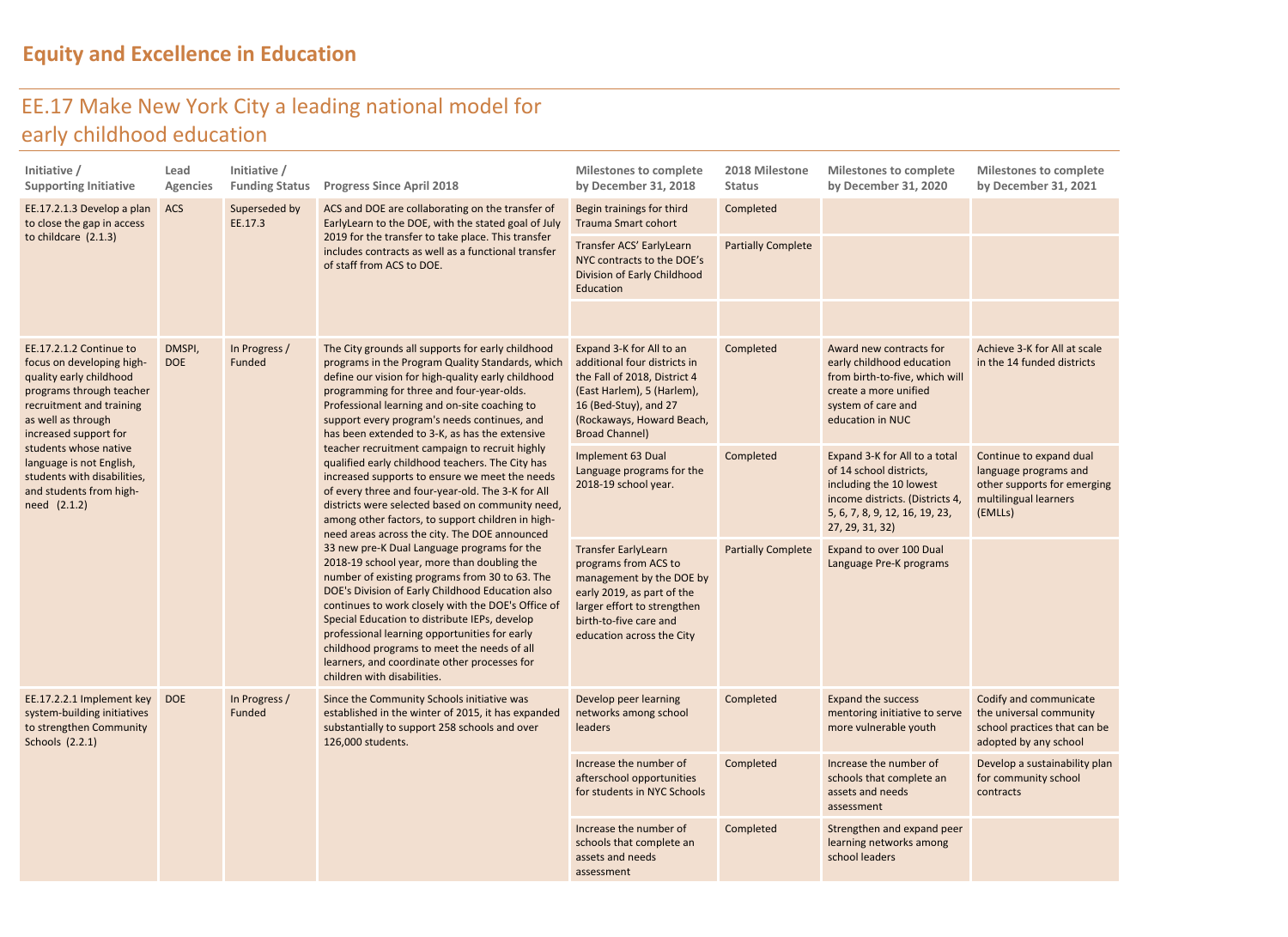#### EE.18 Advance equity in K-12 opportunity and achievement

| Initiative /<br><b>Supporting Initiative</b>                                                                                                                      | Lead<br><b>Agencies</b> | Initiative /<br><b>Funding Status</b> | <b>Progress Since April 2018</b>                                                                                                                                             | <b>Milestones to complete</b><br>by December 31, 2018                          | 2018 Milestone<br><b>Status</b> | <b>Milestones to complete</b><br>by December 31, 2020 | <b>Milestones to complete</b><br>by December 31, 2021 |
|-------------------------------------------------------------------------------------------------------------------------------------------------------------------|-------------------------|---------------------------------------|------------------------------------------------------------------------------------------------------------------------------------------------------------------------------|--------------------------------------------------------------------------------|---------------------------------|-------------------------------------------------------|-------------------------------------------------------|
| EE.18.1.2.4 Increase post-<br>secondary attainment by<br>promoting high-school<br>graduation, college<br>matriculation and degree<br>completion (1.2.4)           | <b>DOE</b>              | In Progress /<br>Funded               | 90.3% of schools have 1 trained staff member.                                                                                                                                | Aggressively recruit and<br>register schools for an<br>additional 2018 cohort. | Completed                       |                                                       |                                                       |
|                                                                                                                                                                   |                         |                                       |                                                                                                                                                                              |                                                                                |                                 |                                                       |                                                       |
| EE.18.1.2.3D Explore the<br>opportunity to create<br>bilingual learning<br>environments to promote<br>multilingualism among<br>New York City students<br>(1.2.3D) | <b>DOE</b>              | Completed                             | Since April 2018, DOE has added 16 new K-12<br>Bilingual Programs; added 20 new Dual Language<br>Programs; in addition to announcing 33 new Dual<br>Language Pre-K programs. | Launch 40 new bilingual<br>programs                                            | Completed                       |                                                       |                                                       |
|                                                                                                                                                                   |                         |                                       |                                                                                                                                                                              |                                                                                |                                 |                                                       |                                                       |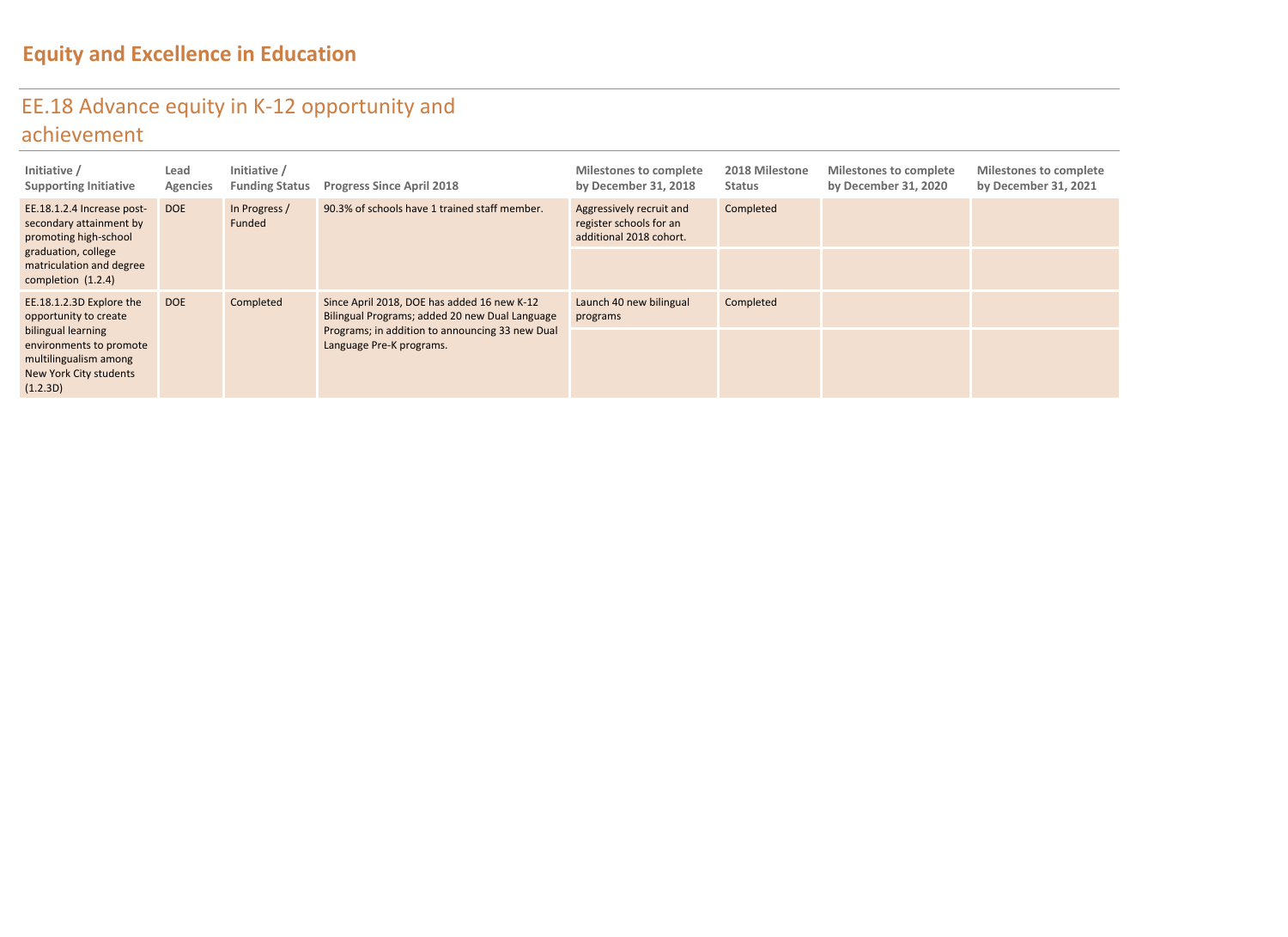#### **Livable Climate**

# LC.20 Achieve carbon neutrality and 100% clean electricity

| Initiative /<br><b>Supporting Initiative</b>                                                                                      | Lead<br><b>Agencies</b> | Initiative /<br><b>Funding Status</b> | <b>Progress Since April 2018</b>                                                                                                                                                                                                                                                                                                                                                                                                                                                                                                                                                                                                                                                                                                                                                                                      | <b>Milestones to complete</b><br>by December 31, 2018                                            | 2018 Milestone<br><b>Status</b> | <b>Milestones to complete</b><br>by December 31, 2020 | <b>Milestones to complete</b><br>by December 31, 2021 |
|-----------------------------------------------------------------------------------------------------------------------------------|-------------------------|---------------------------------------|-----------------------------------------------------------------------------------------------------------------------------------------------------------------------------------------------------------------------------------------------------------------------------------------------------------------------------------------------------------------------------------------------------------------------------------------------------------------------------------------------------------------------------------------------------------------------------------------------------------------------------------------------------------------------------------------------------------------------------------------------------------------------------------------------------------------------|--------------------------------------------------------------------------------------------------|---------------------------------|-------------------------------------------------------|-------------------------------------------------------|
| LC.20.3.2.7 Develop an<br>equitable blueprint for a<br>Save-As-You-Throw<br>program to reduce waste<br>(3.2.7)                    | <b>DSNY</b>             | Reconsidered /<br>Funded              | The City is not pursuing a Save-As-You-Throw<br>program at this time.                                                                                                                                                                                                                                                                                                                                                                                                                                                                                                                                                                                                                                                                                                                                                 | Develop advisory board to<br>provide ongoing and<br>continuous feedback                          | Reconsidered                    |                                                       |                                                       |
|                                                                                                                                   |                         |                                       |                                                                                                                                                                                                                                                                                                                                                                                                                                                                                                                                                                                                                                                                                                                                                                                                                       | Work with stakeholders to<br>develop an equitable<br>blueprint for a Save-As-You-<br>Throw pilot | Reconsidered                    |                                                       |                                                       |
| LC.20.3.2.8A Conduct a<br>comprehensive study of<br>commercial waste<br>collection zones (3.2.8A)                                 | <b>DSNY</b>             | Completed                             | In the fall of 2017, DSNY began working with a<br>consultant to develop an implementation plan to<br>transition the City to a zoned system for<br>commercial waste collection. DSNY has hosted<br>two advisory board meetings with stakeholders to<br>solicit feedback and has completed a<br>comprehensive assessment of several options for<br>zoning structure.                                                                                                                                                                                                                                                                                                                                                                                                                                                    | <b>Release Commercial Waste</b><br>Zones implementation plan                                     | Completed                       |                                                       |                                                       |
| LC.20.3.2.2 Develop a plan<br>to convert all curbside<br>recycling collections from<br>dual-stream to single-<br>stream $(3.2.2)$ | <b>DSNY</b>             | Reconsidered /<br>In Planning         | In early 2018, China implemented strict trade<br>restrictions on the import of certain recyclables,<br>including mixed paper and mixed plastics. These<br>policies had cascading effects on markets for<br>recyclable materials across the United States.<br>Here in NYC, we are relatively insulated from<br>these market pressures, as our vendors have<br>domestic outlets to process the majority of<br>DSNY's recyclables. In addition, New York City has<br>made significant investments in recycling<br>processing infrastructure, including a state-of-the-<br>art recycling plant in Sunset Park and a 100%<br>recycled paper mill on Staten Island. As a result of<br>the trade restrictions, the existing dual-stream<br>program is a preferred option to handle<br>recyclables compared to single stream. | Amend the City's recycling<br>processing contract to<br>prepare for single stream<br>recycling   | Reconsidered                    |                                                       |                                                       |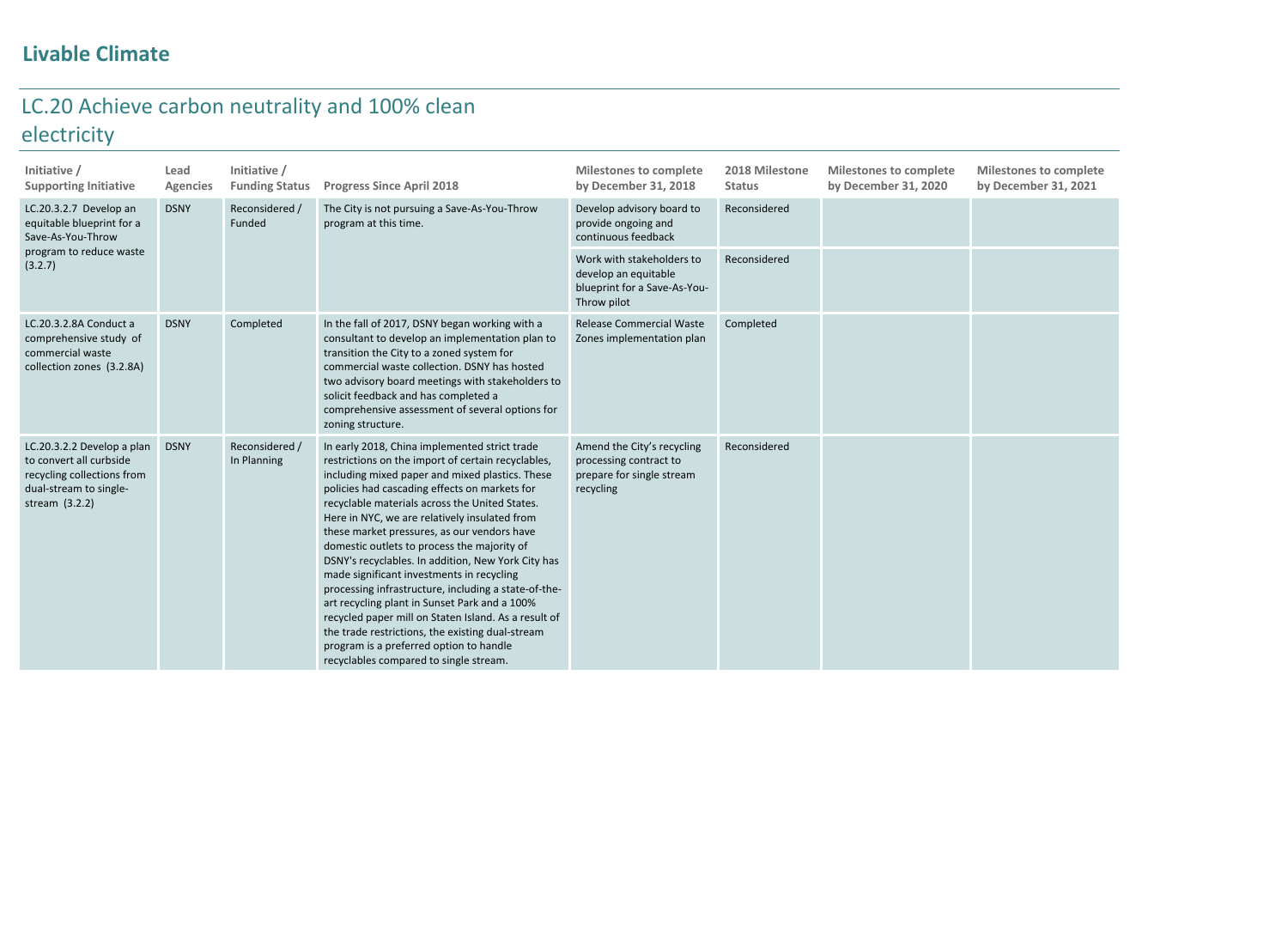| LC.20.3.1.4 Continue<br>implementation of One<br>City: Built to Last to     | <b>MOS</b> | Superseded by<br>LC.20.2 | In partnership with the Mayor's Office of<br>Sustainability, DCAS has been working with City<br>agencies to prioritize the most carbon intensive                                                                                                                                                                                                                                                                                                                                                                                                                                                                                                                                                                                                                                                                                                                                                                                                                                                         | Add two more agencies to<br>the demand response<br>program                                                                                                        | Completed                 |  |
|-----------------------------------------------------------------------------|------------|--------------------------|----------------------------------------------------------------------------------------------------------------------------------------------------------------------------------------------------------------------------------------------------------------------------------------------------------------------------------------------------------------------------------------------------------------------------------------------------------------------------------------------------------------------------------------------------------------------------------------------------------------------------------------------------------------------------------------------------------------------------------------------------------------------------------------------------------------------------------------------------------------------------------------------------------------------------------------------------------------------------------------------------------|-------------------------------------------------------------------------------------------------------------------------------------------------------------------|---------------------------|--|
| reduce greenhouse gas<br>emissions from buildings<br>by 30 percent by 2025, |            |                          | and least-efficient buildings for the<br>implementation of high-impact energy retrofits<br>through the Deep Energy Retrofit Program. This<br>non-competitive funding opportunity is being<br>developed to mobilize an additional queue of<br>work in support of the climate goals outlined in<br>Executive Order 26. This effort is meant to<br>complement existing DCAS programs while<br>helping to expedite additional project streams.<br>Across the 26 agencies and cultural organizations<br>that submitted requests for participation in the<br>program, over 2,500 buildings were identified as<br>needing energy efficiency upgrades, ranging from                                                                                                                                                                                                                                                                                                                                              | Begin construction on solar<br>parking lot canopy pilot                                                                                                           | <b>Partially Complete</b> |  |
| and chart a long-term<br>path away from fossil<br>fuels (3.1.4)             |            |                          |                                                                                                                                                                                                                                                                                                                                                                                                                                                                                                                                                                                                                                                                                                                                                                                                                                                                                                                                                                                                          | Complete construction for<br>first phase of solar power<br>purchase agreement (PPA)<br>sites                                                                      | Delayed                   |  |
|                                                                             |            |                          |                                                                                                                                                                                                                                                                                                                                                                                                                                                                                                                                                                                                                                                                                                                                                                                                                                                                                                                                                                                                          | Continue advancing PPA<br>sites                                                                                                                                   | <b>Partially Complete</b> |  |
|                                                                             |            |                          |                                                                                                                                                                                                                                                                                                                                                                                                                                                                                                                                                                                                                                                                                                                                                                                                                                                                                                                                                                                                          | Continue to implement<br>strategies to reduce GHG<br>emissions from all buildings<br>in NYC                                                                       | <b>Partially Complete</b> |  |
|                                                                             |            |                          | LED lighting upgrades to steam trap replacements<br>to building envelope work. DCAS is working with<br>agencies to select which buildings to prioritize for                                                                                                                                                                                                                                                                                                                                                                                                                                                                                                                                                                                                                                                                                                                                                                                                                                              | <b>DCAS to launch Deep Energy</b><br>Retrofit Program                                                                                                             | Completed                 |  |
|                                                                             |            |                          | investments in energy retrofits.<br>Additionally, DCAS has partnered with C40 Global<br>Climate Network to develop a climate action<br>planning tool to help agencies develop a roadmap<br>to achieve their carbon emissions goals. This tool,<br>along with work that will advance through the<br>Deep Energy Retrofit Program, will help the City<br>advance work more quickly and bend the carbon<br>curve sooner.<br>NYCHA has executed three energy services<br>agreements (ESAs) with two energy services<br>companies (ESCOs) to implement \$167 million in<br>energy performance contracts (EPCs) at 57 NYCHA<br>developments.<br>The City and Council worked together to pass<br>landmark legislation to cap greenhouse gas<br>emissions from large and mid-sized buildings to<br>meet energy targets by 2030. This new legislation<br>is among the largest single actions the City can<br>take to reduce GHG emissions in buildings and<br>begin to transition away from fossil fuel. The City | Expand the NYC Retrofit<br>Accelerator to assist all large<br>and mid-sized buildings over<br>25,000 square feet                                                  | Completed                 |  |
|                                                                             |            |                          |                                                                                                                                                                                                                                                                                                                                                                                                                                                                                                                                                                                                                                                                                                                                                                                                                                                                                                                                                                                                          | Expand the NYC Retrofit<br>Accelerator to provide<br>assistance for more high<br>performance retrofits and<br>assist with high<br>performance new<br>construction | Completed                 |  |
|                                                                             |            |                          |                                                                                                                                                                                                                                                                                                                                                                                                                                                                                                                                                                                                                                                                                                                                                                                                                                                                                                                                                                                                          | Expand the NYC Retrofit<br>Accelerator to provide<br>compliance assistance for<br>NYC's building energy local<br>laws                                             | Completed                 |  |
|                                                                             |            |                          |                                                                                                                                                                                                                                                                                                                                                                                                                                                                                                                                                                                                                                                                                                                                                                                                                                                                                                                                                                                                          | Expand the NYC Retrofit<br>Accelerator to provide<br>outreach and assistance for<br>buildings under 25,000<br>square feet in at least three<br>neighborhoods      | Completed                 |  |
|                                                                             |            |                          | has continued implementation of the NYC Retrofit<br>Accelerator - reaching more than 6,200 buildings<br>and helping over 2,600 of those complete projects                                                                                                                                                                                                                                                                                                                                                                                                                                                                                                                                                                                                                                                                                                                                                                                                                                                | Install real-time metering at<br>50 additional locations                                                                                                          | Completed                 |  |
|                                                                             |            |                          | to date. The City also launched a High<br>Performance Retrofit Track of the Retrofit<br>Accelerator to assist 25 buildings develop high<br>performance plans and begin implementation of<br>deep energy retrofits that will achieve a 40 to 60<br>percent reduction in energy savings, the program<br>currently has 30 participants. In 2019, the City will<br>launch a new Building Energy Efficiency Program<br>which will triple the amount of assistance of the<br>Retrofit Accelerator for existing buildings over<br>25,000 square feet, expand the neighborhood<br>focus of the Community Retrofit Program to<br>Central Brooklyn, Inwood and East Harlem,<br>expand the High Performance Retrofit Track to<br>125 buildings and include a High Performance                                                                                                                                                                                                                                       | Kick off construction of<br>parking canopy sites                                                                                                                  | <b>Partially Complete</b> |  |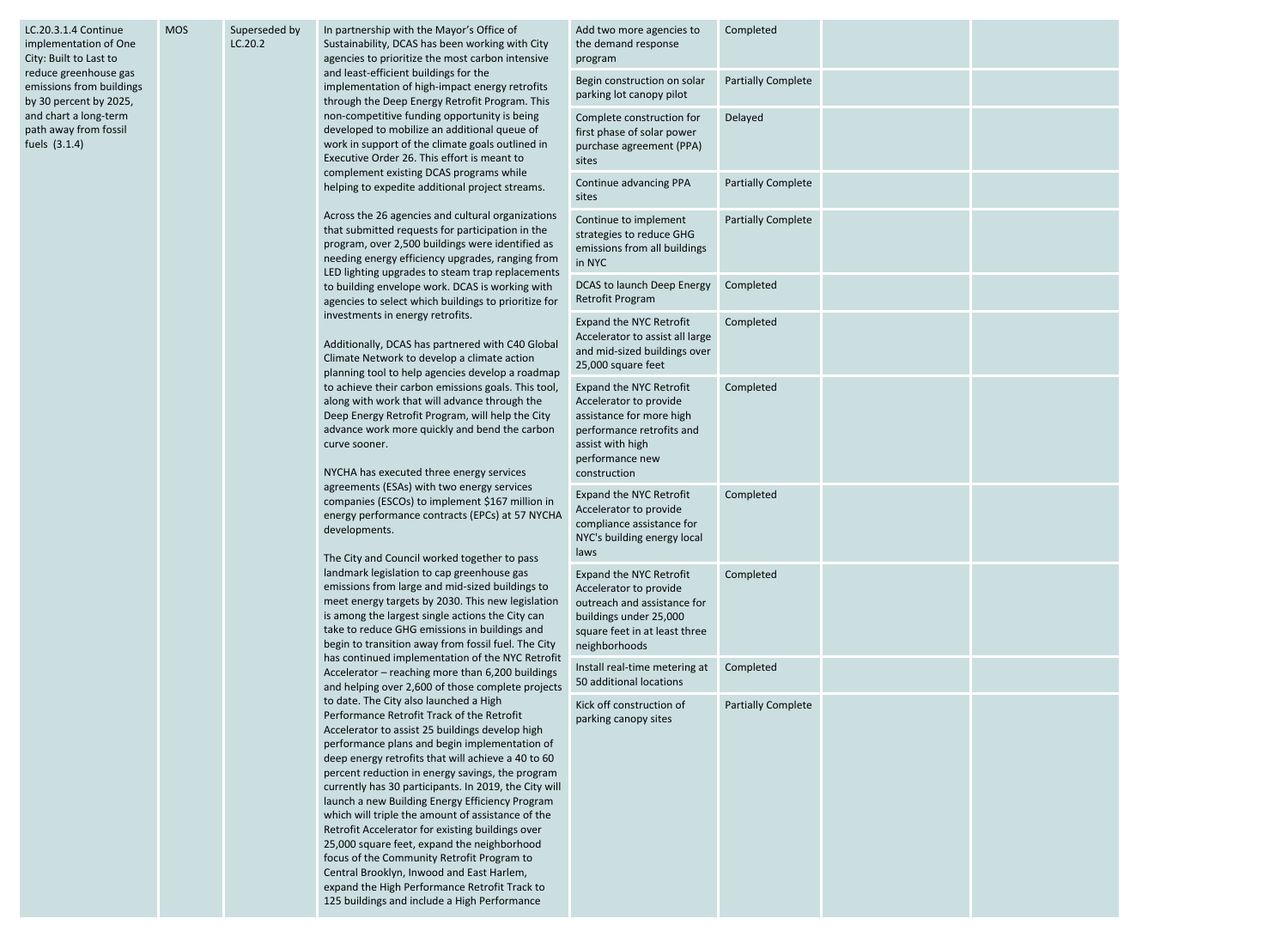| New Construction track. The City continued to<br>run the Benchmarking Help Center to assist<br>buildings in complying with the City's<br>benchmarking requirements and help improve<br>data quality, reaching over 7,195 properties as of<br>April 19, 2018. To date, the City's NYC Retrofit<br>Accelerator and Community Retrofit NYC assisted<br>over 3,100 buildings initiate or complete retrofits<br>including 990 projects that improve local air<br>quality by reducing on-site fossil fuel combustion<br>for heat or hot water. These projects have<br>resulted in an annual reduction of 17,255 pounds<br>of harmful particulate matter. To date, the<br>Retrofit Accelerator assisted nearly 900 buildings<br>complete conversions to cleaner fuels and<br>continues to assist an additional 540 buildings<br>that are in the process of conversion. |                                                                                           |              |  |
|-----------------------------------------------------------------------------------------------------------------------------------------------------------------------------------------------------------------------------------------------------------------------------------------------------------------------------------------------------------------------------------------------------------------------------------------------------------------------------------------------------------------------------------------------------------------------------------------------------------------------------------------------------------------------------------------------------------------------------------------------------------------------------------------------------------------------------------------------------------------|-------------------------------------------------------------------------------------------|--------------|--|
|                                                                                                                                                                                                                                                                                                                                                                                                                                                                                                                                                                                                                                                                                                                                                                                                                                                                 | Launch at least one Solarize<br>NYC campaign with a<br>community shared solar<br>offering | Reconsidered |  |
|                                                                                                                                                                                                                                                                                                                                                                                                                                                                                                                                                                                                                                                                                                                                                                                                                                                                 | Launch new Solarize<br>campaigns in boroughs that<br>have not yet hosted<br>campaigns     | Reconsidered |  |
|                                                                                                                                                                                                                                                                                                                                                                                                                                                                                                                                                                                                                                                                                                                                                                                                                                                                 |                                                                                           |              |  |
|                                                                                                                                                                                                                                                                                                                                                                                                                                                                                                                                                                                                                                                                                                                                                                                                                                                                 |                                                                                           |              |  |
|                                                                                                                                                                                                                                                                                                                                                                                                                                                                                                                                                                                                                                                                                                                                                                                                                                                                 |                                                                                           |              |  |
|                                                                                                                                                                                                                                                                                                                                                                                                                                                                                                                                                                                                                                                                                                                                                                                                                                                                 |                                                                                           |              |  |
|                                                                                                                                                                                                                                                                                                                                                                                                                                                                                                                                                                                                                                                                                                                                                                                                                                                                 |                                                                                           |              |  |
|                                                                                                                                                                                                                                                                                                                                                                                                                                                                                                                                                                                                                                                                                                                                                                                                                                                                 |                                                                                           |              |  |
|                                                                                                                                                                                                                                                                                                                                                                                                                                                                                                                                                                                                                                                                                                                                                                                                                                                                 |                                                                                           |              |  |
|                                                                                                                                                                                                                                                                                                                                                                                                                                                                                                                                                                                                                                                                                                                                                                                                                                                                 |                                                                                           |              |  |
|                                                                                                                                                                                                                                                                                                                                                                                                                                                                                                                                                                                                                                                                                                                                                                                                                                                                 |                                                                                           |              |  |
|                                                                                                                                                                                                                                                                                                                                                                                                                                                                                                                                                                                                                                                                                                                                                                                                                                                                 |                                                                                           |              |  |
|                                                                                                                                                                                                                                                                                                                                                                                                                                                                                                                                                                                                                                                                                                                                                                                                                                                                 |                                                                                           |              |  |
|                                                                                                                                                                                                                                                                                                                                                                                                                                                                                                                                                                                                                                                                                                                                                                                                                                                                 |                                                                                           |              |  |
|                                                                                                                                                                                                                                                                                                                                                                                                                                                                                                                                                                                                                                                                                                                                                                                                                                                                 |                                                                                           |              |  |
|                                                                                                                                                                                                                                                                                                                                                                                                                                                                                                                                                                                                                                                                                                                                                                                                                                                                 |                                                                                           |              |  |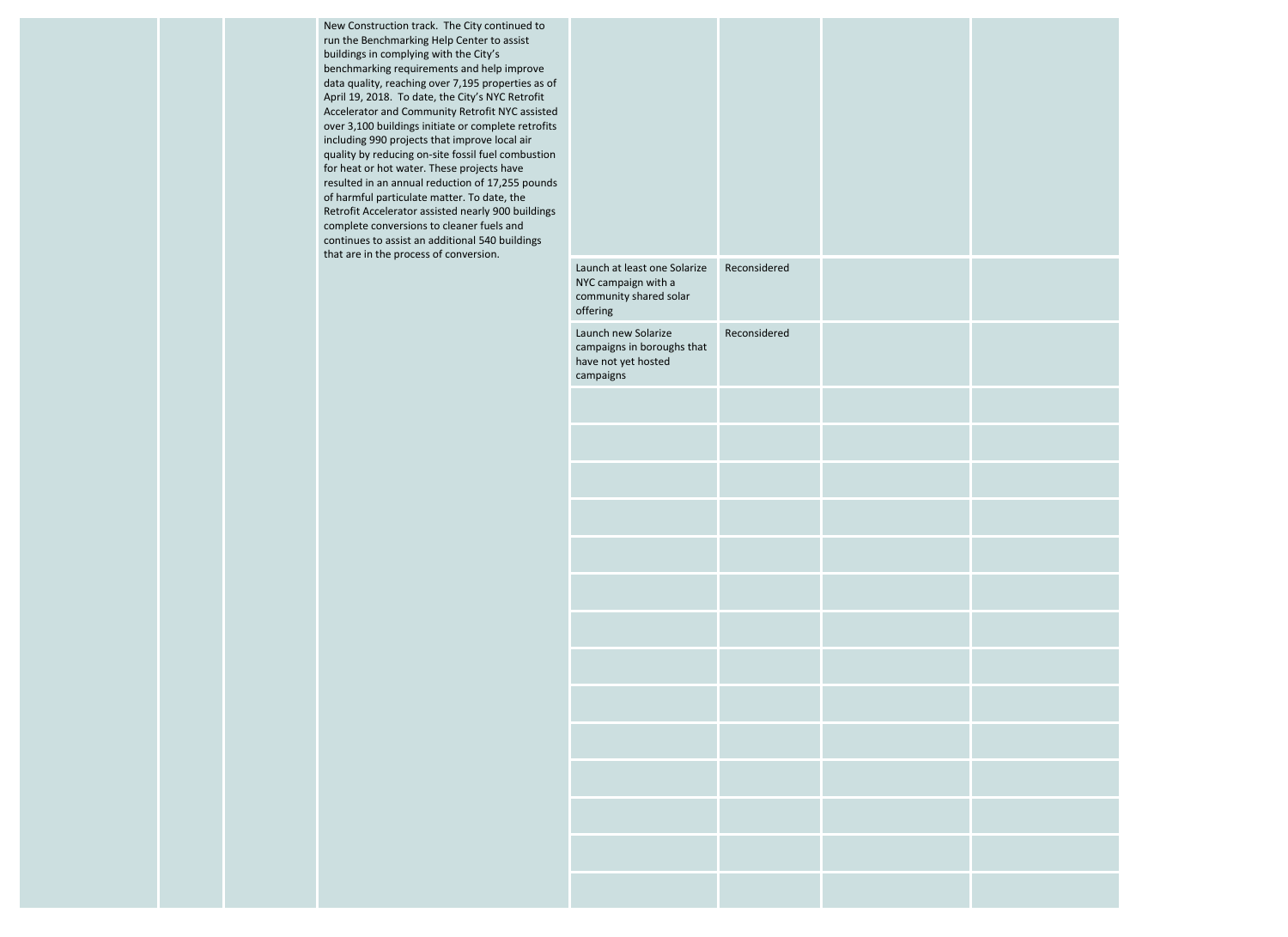| Initiative /<br><b>Supporting Initiative</b>                                                                                                                                                        | Lead<br><b>Agencies</b> | Initiative /<br><b>Funding Status</b> | <b>Progress Since April 2018</b>                                                                                                                                                                                                                                                                                                                                                                                                                                                                                                                                                                                                                                                                                                                                                                                                                                                                                                                                            | <b>Milestones to complete</b><br>by December 31, 2018                                                                | 2018 Milestone<br><b>Status</b> | <b>Milestones to complete</b><br>by December 31, 2020 | <b>Milestones to complete</b><br>by December 31, 2021 |
|-----------------------------------------------------------------------------------------------------------------------------------------------------------------------------------------------------|-------------------------|---------------------------------------|-----------------------------------------------------------------------------------------------------------------------------------------------------------------------------------------------------------------------------------------------------------------------------------------------------------------------------------------------------------------------------------------------------------------------------------------------------------------------------------------------------------------------------------------------------------------------------------------------------------------------------------------------------------------------------------------------------------------------------------------------------------------------------------------------------------------------------------------------------------------------------------------------------------------------------------------------------------------------------|----------------------------------------------------------------------------------------------------------------------|---------------------------------|-------------------------------------------------------|-------------------------------------------------------|
| LC.20.3.2.3 The City will<br>work with New Yorkers to<br>reduce the number of<br>plastic bags in NYC's waste<br>street At present, more                                                             | <b>DSNY</b>             | Completed                             | In March 2019, as part of the FY2020 state<br>budget, New York State enacted a statewide ban<br>on plastic bags, with limited exceptions. The state<br>bill also allows counties and municipalities to opt<br>in to a fee on paper carryout bags. Last week, the<br>City Council passed a bill opting in to the five-cent<br>fee on paper carryout bags. Both the plastic bag<br>ban and paper bag fee will be effective on March<br>1, 2020. Since 2016, DSNY has distributed more<br>than 475,000 reusable bags to New Yorkers and<br>will continue to distribute reusable bags through<br>the implementation of these policies.<br>The City's ban on expanded polystyrene foam<br>products took effect on January 1, 2019.                                                                                                                                                                                                                                               | Continue to distribute<br>reusable bags to New<br>Yorkers and discourage the<br>use of single- use plastic<br>bags   | Completed                       |                                                       |                                                       |
| than 10 billion plastic bags<br>show up in the waste<br>stream annually and<br>hamper the processing of<br>recyclables and organic                                                                  |                         |                                       |                                                                                                                                                                                                                                                                                                                                                                                                                                                                                                                                                                                                                                                                                                                                                                                                                                                                                                                                                                             | Work with City Council to<br>pass legislation to<br>dramatically reduce the use<br>of single-use carryout bags       | Completed                       |                                                       |                                                       |
| waste (3.2.3)                                                                                                                                                                                       |                         |                                       |                                                                                                                                                                                                                                                                                                                                                                                                                                                                                                                                                                                                                                                                                                                                                                                                                                                                                                                                                                             |                                                                                                                      |                                 |                                                       |                                                       |
| LC.20.3.2.4 The City,<br>through NYCHA and DSNY,<br>is committed to achieving<br>full compliance with the<br>City's recycling law<br>throughout NYCHA<br>developments by the end<br>of 2016 (3.2.4) | <b>DSNY</b>             | Completed                             | Enforcement begins on July 1, 2019.<br>In 2018, the City took steps to improve<br>participation in the NYCHA recycling program. In<br>July, DSNY released a study of voluntary incentive<br>programs to encourage participation among<br>public housing residents, created in partnership<br>with City Council and other stakeholders.<br>In 2018, NYCHA and DSNY in partnership with the<br>Mayor's Office of the Chief Technology Officer<br>launched a pilot program at the Brownsville<br>Houses to improve recycling participation and test<br>the feasibility of on-site food scrap processing at<br>NYCHA developments. The pilot drove community<br>engagement around NYCHA recycling, with<br>participation rates in some buildings reaching<br>nearly 30%.<br>NYCHA also completed its first-ever<br>comprehensive waste management plan, an<br>agency-wide approach to improve collection<br>services for residents. The plan will be released in<br>April 2019. | Release a plan for an<br>incentive program to<br>support resident<br>participation in the NYCHA<br>recycling program | Completed                       |                                                       |                                                       |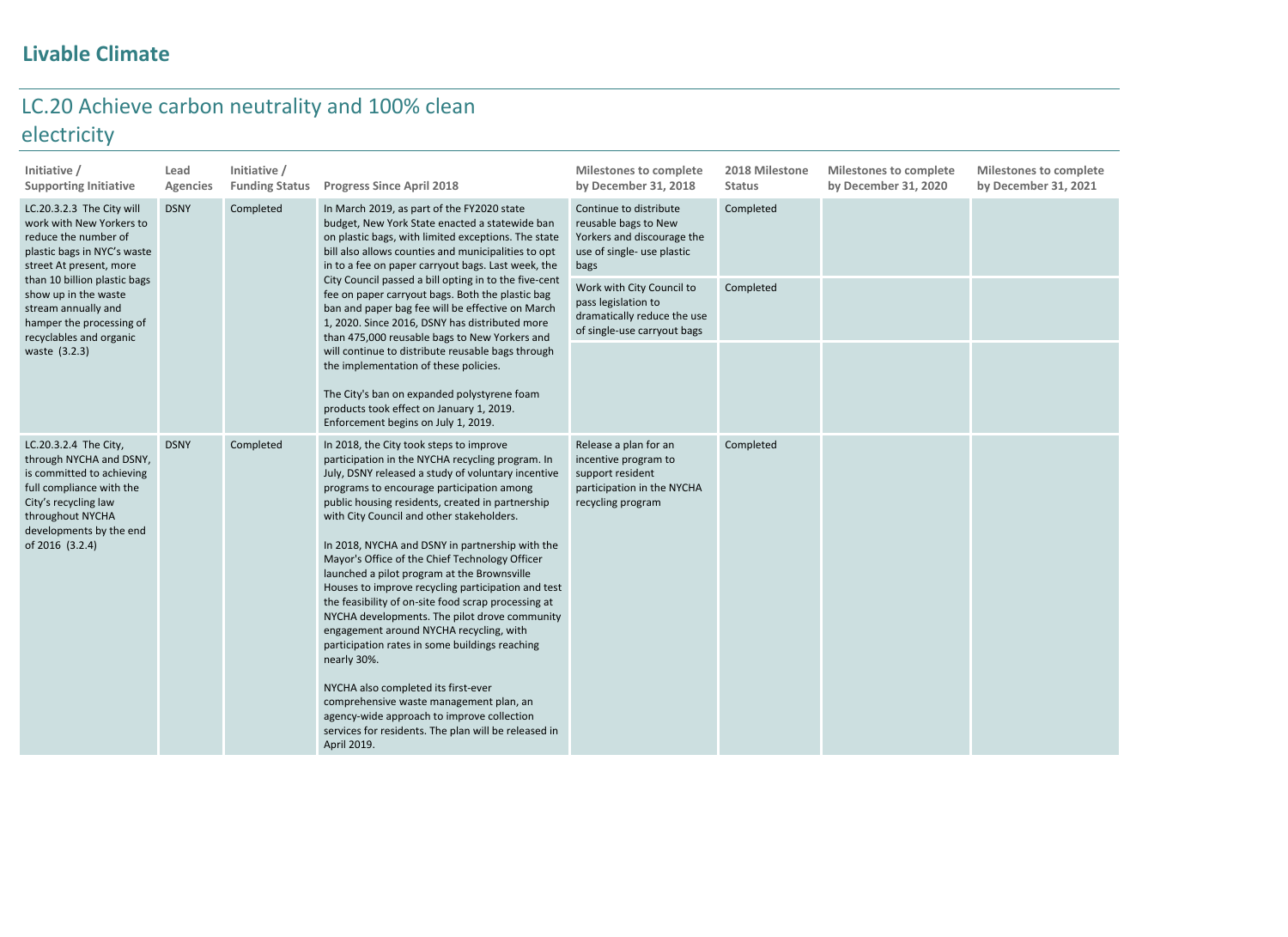| Initiative /<br><b>Supporting Initiative</b>                             | Lead<br><b>Agencies</b> | Initiative /<br><b>Funding Status</b> | <b>Progress Since April 2018</b>                                                                                                                                                                                                                                                                                                                                                                                                                                                                                                                                                                                                                                                                                                                                                                                                                                                                                                                                                                                                                                                       | <b>Milestones to complete</b><br>by December 31, 2018                                                                                                           | 2018 Milestone<br><b>Status</b> | <b>Milestones to complete</b><br>by December 31, 2020 | <b>Milestones to complete</b><br>by December 31, 2021 |
|--------------------------------------------------------------------------|-------------------------|---------------------------------------|----------------------------------------------------------------------------------------------------------------------------------------------------------------------------------------------------------------------------------------------------------------------------------------------------------------------------------------------------------------------------------------------------------------------------------------------------------------------------------------------------------------------------------------------------------------------------------------------------------------------------------------------------------------------------------------------------------------------------------------------------------------------------------------------------------------------------------------------------------------------------------------------------------------------------------------------------------------------------------------------------------------------------------------------------------------------------------------|-----------------------------------------------------------------------------------------------------------------------------------------------------------------|---------------------------------|-------------------------------------------------------|-------------------------------------------------------|
| LC.20.3.2.5 Make all<br>schools Zero Waste<br>schools (3.2.5)            | <b>DSNY</b>             | Superseded by<br>LC.20.4              | In 2018, the Zero Waste Schools Program<br>assessed the needs of each of the 126 schools in<br>the program, built relationships with key<br>stakeholders, and delivered more than 2,400<br>outreach events, reaching over 50,000 students<br>and 8,000 faculty and staff. With operational<br>tools such as Cafeteria Waste Sorting stations and<br>Tilt Trucks already in use and in place, outreach<br>was focused on increasing engagement of groups<br>that are key to creating a culture of sustainability<br>in schools such as student Green Teams. In 2018,<br>DSNY along with Citizens Committee for NYC,<br>provided 79 schools with Green Team Mini Grants<br>to fund their efforts in recycling and<br>sustainability.<br>In an effort to reduce the amount of reusable<br>material being sent to landfills, DSNY has been<br>working to redirect discarded public school<br>furniture to organizations and nonprofits in need,<br>via DonateNYC (www.nyc/gov/donate). From<br>March to December 2018, we have diverted over<br>20 tons of desks and chairs from landfill. | Continue to work with<br>existing Zero Waste schools<br>to make progress in pursuit<br>of zero waste                                                            | Partially Complete              |                                                       |                                                       |
|                                                                          |                         |                                       |                                                                                                                                                                                                                                                                                                                                                                                                                                                                                                                                                                                                                                                                                                                                                                                                                                                                                                                                                                                                                                                                                        |                                                                                                                                                                 |                                 |                                                       |                                                       |
| LC.20.3.2.6 Expand<br>opportunities to reuse and<br>recycle textiles and | <b>DSNY</b>             | Superseded by<br>LC.20.4              | In 2018, the City continued to expand its in-<br>building textile and e-waste collection programs,<br>and hosted SAFE (Solvents, Automotive,<br>Flammables, and Electronics) disposal events in<br>each borough. In addition, we launched our first<br>ever textile drop-off map that provides residents<br>with over 1100 additional reuse and recycling<br>locations. The City has successfully expanded the<br>curbside electronic waste collection to include<br>Staten Island, Brooklyn and Queens West and<br>diverted over 3 million pounds of e-waste to date.<br>DSNY's donateNYC Partnership grew by 25% and<br>expanded into new areas. In addition to<br>traditional venues such as thrift shops, the<br>Partnership welcomed members like supportive<br>housing providers, food rescue organizations, and<br>animal shelters. These Partners combined<br>diverted a total of 57,253 tons of goods from<br>landfill through donations and reuse.                                                                                                                           | Expand curbside electronic<br>waste collection to the<br>entire borough of Brooklyn                                                                             | Completed                       |                                                       |                                                       |
| electronic waste (3.2.6)                                                 |                         |                                       |                                                                                                                                                                                                                                                                                                                                                                                                                                                                                                                                                                                                                                                                                                                                                                                                                                                                                                                                                                                                                                                                                        | Expand refashionNYC to<br>more residential buildings,<br>institutions, and businesses,<br>and pilot the program in<br>schools and textile-related<br>businesses | Completed                       |                                                       |                                                       |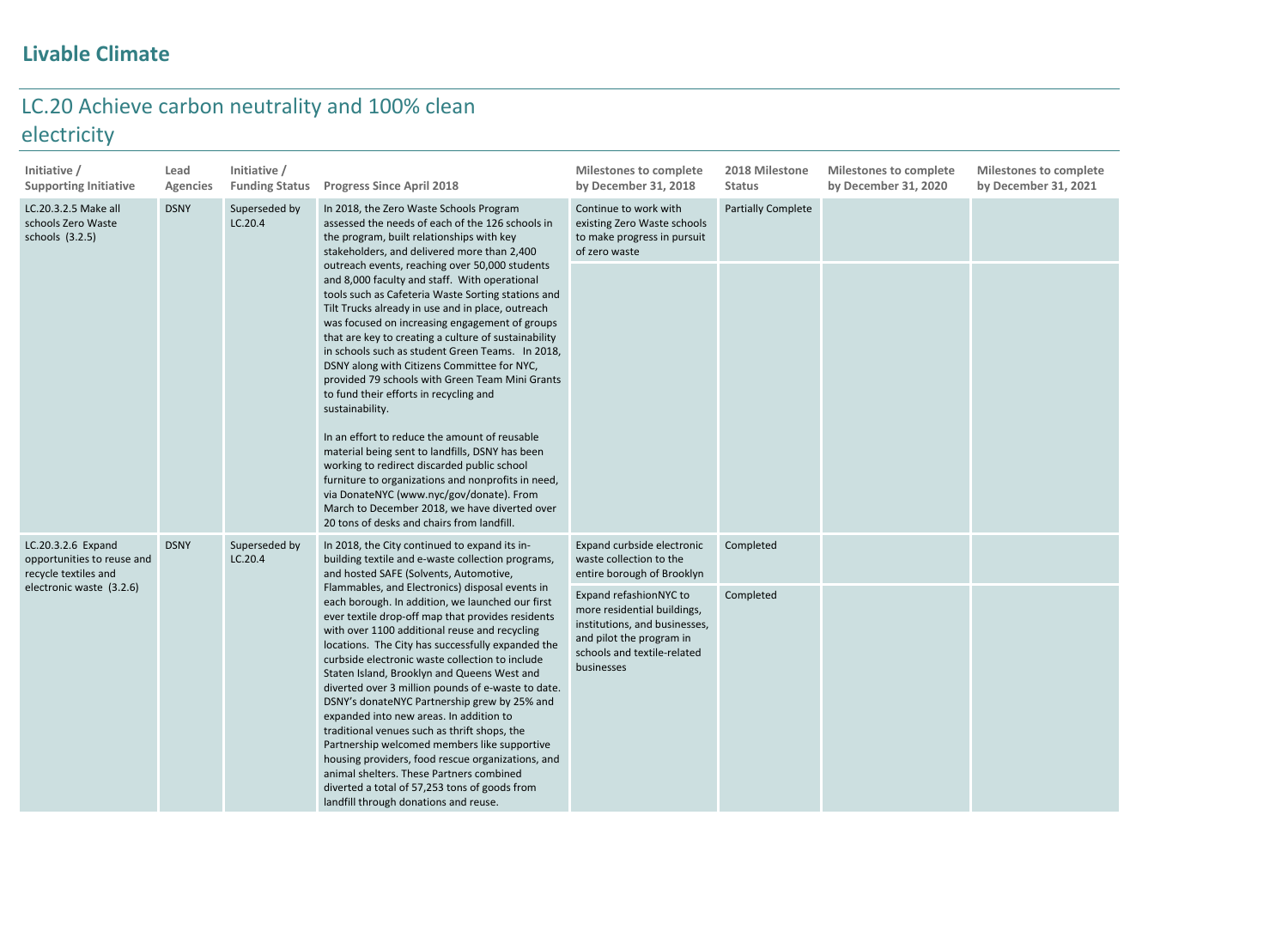| Initiative /<br><b>Supporting Initiative</b>                                                                                     | Lead<br><b>Agencies</b> | Initiative /<br><b>Funding Status</b> | <b>Progress Since April 2018</b>                                                                                                                                                                                                                                                                                                                                                                                                                                                                                                                                                         | <b>Milestones to complete</b><br>by December 31, 2018                                                                                                                                              | 2018 Milestone<br><b>Status</b> | <b>Milestones to complete</b><br>by December 31, 2020 | <b>Milestones to complete</b><br>by December 31, 2021 |
|----------------------------------------------------------------------------------------------------------------------------------|-------------------------|---------------------------------------|------------------------------------------------------------------------------------------------------------------------------------------------------------------------------------------------------------------------------------------------------------------------------------------------------------------------------------------------------------------------------------------------------------------------------------------------------------------------------------------------------------------------------------------------------------------------------------------|----------------------------------------------------------------------------------------------------------------------------------------------------------------------------------------------------|---------------------------------|-------------------------------------------------------|-------------------------------------------------------|
| LC.20.3.2.1 Expansion of<br>NYC Organics program<br>(3.2.1)                                                                      | <b>DSNY</b>             | Superseded by<br>LC.20.4              | In 2018, the City expanded curbside organics<br>collection to provide access to more than 3.5<br>million New Yorkers. DSNY continued to conduct<br>outreach to residents with organics collection<br>service, conducting over 1,250 outreach events<br>interacting with over 100,000 people, reaching<br>over 17,000 people through door to door<br>canvassing, and distributing more than 4 million<br>pounds of compost. DSNY also continued to enroll<br>high rise buildings for service, and expanded the<br>number of food scrap drop-off sites to more than<br>150 sites citywide. | Continue expansion of<br>organics programs in high-<br>rise buildings in Manhattan<br>and the Bronx in order to<br>serve all new Yorkers by the<br>end of 2018                                     | Completed                       |                                                       |                                                       |
|                                                                                                                                  |                         |                                       |                                                                                                                                                                                                                                                                                                                                                                                                                                                                                                                                                                                          | Expand curbside collection<br>service to the remaining 17<br><b>Community Districts in</b><br>Brooklyn, Queens, and<br>Staten Island                                                               | Delayed                         |                                                       |                                                       |
| LC.20.3.1.1A Remove<br>barriers to more efficient<br>power generation and<br>increased renewable<br>power production<br>(3.1.1A) | <b>MOS</b>              | Superseded by<br>LC.20.1              | The City continues to provide public comment in<br>proceedings including the Public Service<br>Commission's Value of Distributed Energy<br>Resources (VDER) proceeding and utility rate case<br>discussions.                                                                                                                                                                                                                                                                                                                                                                             | Work with NYISO to develop<br>alternative mechanisms to<br>encourage flexibility and<br>responsiveness of<br>generators as well as<br>repowering of old,<br>inefficient generating units<br>in NYC | <b>Partially Complete</b>       |                                                       |                                                       |
|                                                                                                                                  |                         |                                       |                                                                                                                                                                                                                                                                                                                                                                                                                                                                                                                                                                                          | Work with NYISO, PSC, and<br>other stakeholders to<br>advance City interests in<br>IPPTF effort on carbon<br>pricing                                                                               | <b>Partially Complete</b>       |                                                       |                                                       |
|                                                                                                                                  |                         |                                       |                                                                                                                                                                                                                                                                                                                                                                                                                                                                                                                                                                                          | Work with NYPA and Con<br>Edison to enable full<br>participation of City<br>accounts in VDER projects                                                                                              | Completed                       |                                                       |                                                       |
|                                                                                                                                  |                         |                                       |                                                                                                                                                                                                                                                                                                                                                                                                                                                                                                                                                                                          | Work with the PSC to<br>finalize long-term successor<br>tariff to net metering<br>through VDER proceeding,<br>including expanded value<br>for social and environmental<br>factors                  | <b>Partially Complete</b>       |                                                       |                                                       |
|                                                                                                                                  |                         |                                       |                                                                                                                                                                                                                                                                                                                                                                                                                                                                                                                                                                                          |                                                                                                                                                                                                    |                                 |                                                       |                                                       |
|                                                                                                                                  |                         |                                       |                                                                                                                                                                                                                                                                                                                                                                                                                                                                                                                                                                                          |                                                                                                                                                                                                    |                                 |                                                       |                                                       |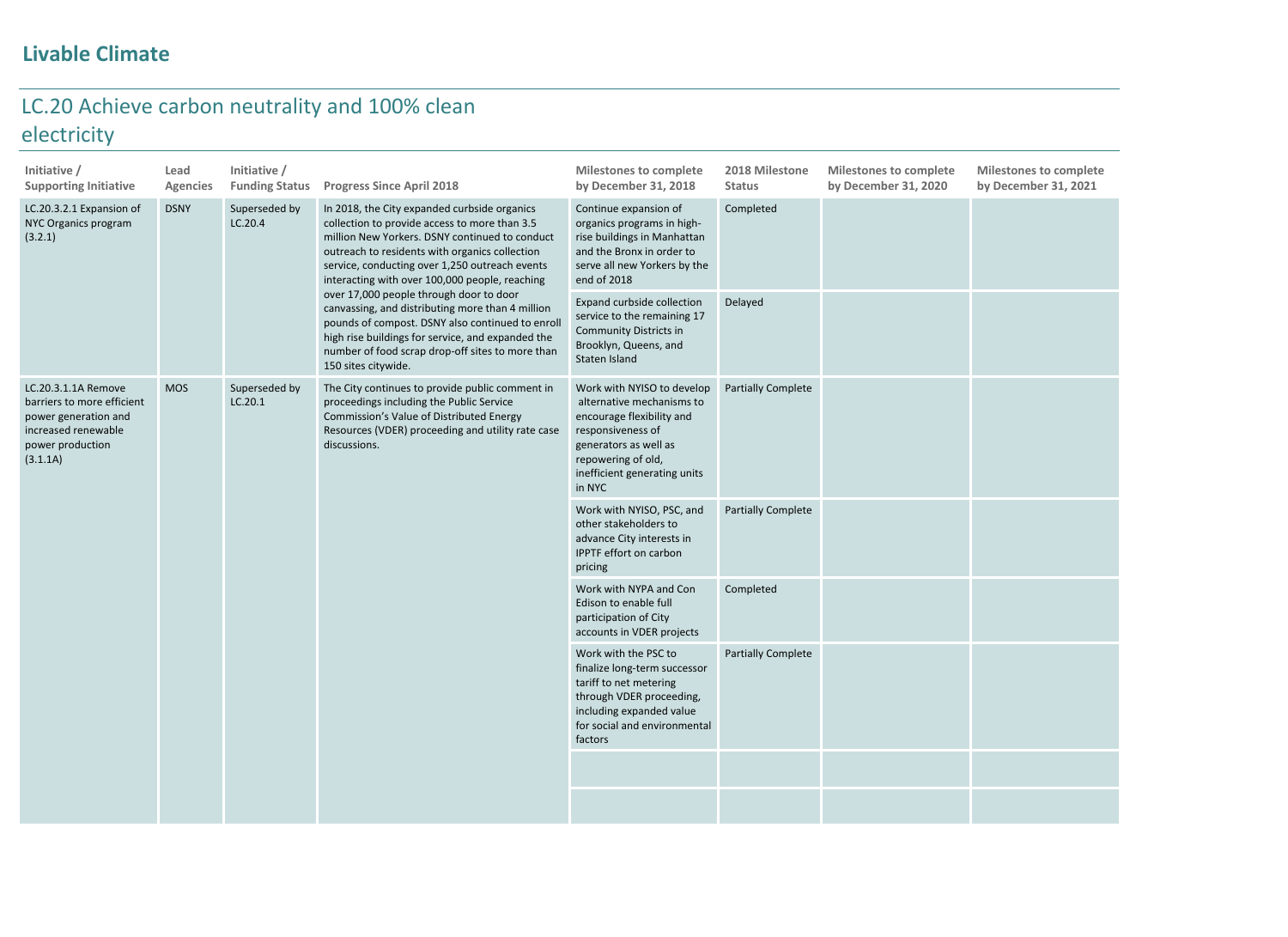| Initiative /<br><b>Supporting Initiative</b>                                                                                                                  | Lead<br><b>Agencies</b> | Initiative /<br><b>Funding Status</b> | <b>Progress Since April 2018</b>                                                                                                                                                                                                                                                                                                                                             | <b>Milestones to complete</b><br>by December 31, 2018                                                                  | 2018 Milestone<br><b>Status</b> | <b>Milestones to complete</b><br>by December 31, 2020 | <b>Milestones to complete</b><br>by December 31, 2021 |
|---------------------------------------------------------------------------------------------------------------------------------------------------------------|-------------------------|---------------------------------------|------------------------------------------------------------------------------------------------------------------------------------------------------------------------------------------------------------------------------------------------------------------------------------------------------------------------------------------------------------------------------|------------------------------------------------------------------------------------------------------------------------|---------------------------------|-------------------------------------------------------|-------------------------------------------------------|
| LC.20.3.2.2A Create and<br>expand markets for<br>recycled materials<br>(3.2.2A)                                                                               | <b>MOS</b>              | Superseded by<br>LC.20.4              | The City continued to convene stakeholders and<br>participate in numerous regional and national<br>industry discussions about the state of recycling<br>markets and the impacts on NYC's program and<br>the region. DSNY participated in several                                                                                                                             | Build the framework to<br>expand donateNYC to<br>manage food donations and<br>unsolicited donations during<br>disaster | Completed                       |                                                       |                                                       |
|                                                                                                                                                               |                         |                                       | convenings held by the NYS Department of<br>Environmental Conservation in response to the<br>crisis in recycling markets. DSNY continues to<br>work with partners across the state to develop                                                                                                                                                                                |                                                                                                                        |                                 |                                                       |                                                       |
|                                                                                                                                                               |                         |                                       | robust local markets for recyclable products.                                                                                                                                                                                                                                                                                                                                |                                                                                                                        |                                 |                                                       |                                                       |
|                                                                                                                                                               |                         |                                       |                                                                                                                                                                                                                                                                                                                                                                              |                                                                                                                        |                                 |                                                       |                                                       |
|                                                                                                                                                               |                         |                                       |                                                                                                                                                                                                                                                                                                                                                                              |                                                                                                                        |                                 |                                                       |                                                       |
| LC.20.3.1.2A Reduce<br>carbon emissions from the                                                                                                              | <b>MOS</b>              | Superseded by<br>LC.20.4              | The City has over 1,224 vehicles in its fleet and<br>nearly 500 EV charging stations citywide. 37 of<br>these charging stations are solar carports. DCAS<br>is beginning a pilot of 900,000 gallons of<br>renewable diesel.                                                                                                                                                  | Order at least 100 more<br>electric vehicles                                                                           | Completed                       |                                                       |                                                       |
| City government vehicle<br>fleet (3.1.2A)                                                                                                                     |                         |                                       |                                                                                                                                                                                                                                                                                                                                                                              | Pilot 900,000 gallons of<br>renewable diesel for City<br>fleet use                                                     | Completed                       |                                                       |                                                       |
|                                                                                                                                                               |                         |                                       |                                                                                                                                                                                                                                                                                                                                                                              |                                                                                                                        |                                 |                                                       |                                                       |
| LC.20.3.2.1A Develop<br>additional organics sorting<br>and processing capacity in<br>New York City and the<br>region (3.2.1A)                                 | <b>DSNY</b>             | Superseded by<br>LC.20.4              | In 2018, the City continued to work closely with<br>contracted regional organics processors to make<br>facility improvements including equipment<br>installation and operational efficiencies. The City<br>continues its project to expand capacity at the<br>Staten Island Compost Facility including<br>installation of an aerated static pile (ASP) system.               |                                                                                                                        |                                 |                                                       |                                                       |
| LC.20.4.S.6.9 Utilities<br>9. Work with industry<br>partners, New York State,<br>and regulators to<br>strengthen New York<br>City's power supply<br>(4.5.6.9) | <b>MOR</b>              | Completed                             | The City continues to work closely with local<br>electricity and gas utilities to strengthen their<br>assets to the impacts of climate change, including<br>most recently collaborating with National Grid on<br>storm hardening effort focused on the gas<br>distribution system and serving as a key<br>stakeholder in Con Edison's Climate Change<br>Vulnerability Study. | Issue CCATF report                                                                                                     | Completed                       |                                                       |                                                       |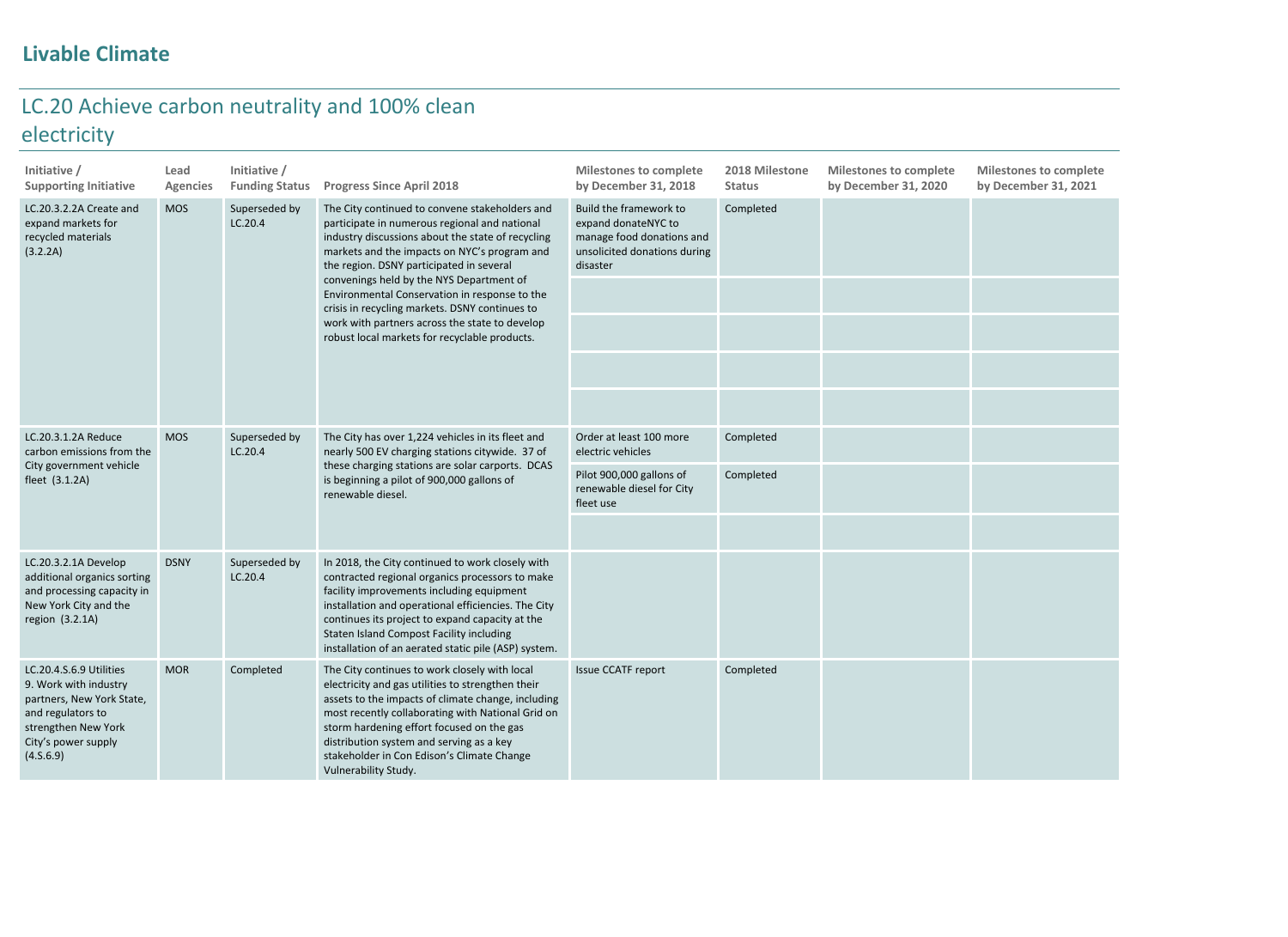| Initiative /<br><b>Supporting Initiative</b>                                                  | Lead<br><b>Agencies</b> | Initiative /<br><b>Funding Status</b> | <b>Progress Since April 2018</b>                                                                                                                                                                                                                                                                                                                                                                                                                                                                                                                                                                              | <b>Milestones to complete</b><br>by December 31, 2018                                                                            | 2018 Milestone<br><b>Status</b> | <b>Milestones to complete</b><br>by December 31, 2020 | <b>Milestones to complete</b><br>by December 31, 2021 |
|-----------------------------------------------------------------------------------------------|-------------------------|---------------------------------------|---------------------------------------------------------------------------------------------------------------------------------------------------------------------------------------------------------------------------------------------------------------------------------------------------------------------------------------------------------------------------------------------------------------------------------------------------------------------------------------------------------------------------------------------------------------------------------------------------------------|----------------------------------------------------------------------------------------------------------------------------------|---------------------------------|-------------------------------------------------------|-------------------------------------------------------|
| LC.20.3.1.1B Support the<br>development of<br>renewable power                                 | <b>MOS</b>              | Completed                             | As of March 2018, the City has 180 MW of<br>installed solar capacity across over 14,000<br>installations. NYCHA and EDC have secured                                                                                                                                                                                                                                                                                                                                                                                                                                                                          | <b>Expand Solarize NYC into</b><br>new communities<br>throughout the city                                                        | <b>Partially Complete</b>       |                                                       |                                                       |
| resources (3.1.1B)                                                                            |                         |                                       | developers for community shared solar arrays<br>that will be located on their roofs. The City<br>supported legislation to require solar or green<br>roofs on all new construction and certain major<br>renovations, which has the potential to increase<br>new annual capacity by up to 35 MW per year.                                                                                                                                                                                                                                                                                                       | Facilitate a community-<br>shared solar project for NYC<br>residents to subscribe to<br>using Solarize NYC or<br>another channel | Completed                       |                                                       |                                                       |
|                                                                                               |                         |                                       |                                                                                                                                                                                                                                                                                                                                                                                                                                                                                                                                                                                                               |                                                                                                                                  |                                 |                                                       |                                                       |
|                                                                                               |                         |                                       |                                                                                                                                                                                                                                                                                                                                                                                                                                                                                                                                                                                                               |                                                                                                                                  |                                 |                                                       |                                                       |
|                                                                                               |                         |                                       |                                                                                                                                                                                                                                                                                                                                                                                                                                                                                                                                                                                                               |                                                                                                                                  |                                 |                                                       |                                                       |
|                                                                                               |                         |                                       |                                                                                                                                                                                                                                                                                                                                                                                                                                                                                                                                                                                                               |                                                                                                                                  |                                 |                                                       |                                                       |
| LC.20.3.2.1B Process 250<br>tons of food waste per day                                        | <b>DEP</b>              | Superseded by<br>LC.20.2              | The Newtown Creek Codigestion project is<br>currently diverting approximately 130 tons of<br>organics per day from landfills. Organics supply is<br>limited, which has hindered our ability to more<br>aggressively ramp up the program, but DEP is<br>working with Waste Management to develop a<br>plan to achieve 250 tons per day of diverted<br>organics by December 2019.                                                                                                                                                                                                                               | Complete commissioning of<br>biogas-to-grid system                                                                               | Delayed                         |                                                       |                                                       |
| at City WWTPs and assess<br>long-term feasibility of<br>scaling up processing of              |                         |                                       |                                                                                                                                                                                                                                                                                                                                                                                                                                                                                                                                                                                                               |                                                                                                                                  |                                 |                                                       |                                                       |
| organic food waste<br>(3.2.1B)                                                                |                         |                                       |                                                                                                                                                                                                                                                                                                                                                                                                                                                                                                                                                                                                               |                                                                                                                                  |                                 |                                                       |                                                       |
| LC.20.3.2.1C Expand<br>community composting<br>opportunities in all five<br>boroughs (3.2.1C) | <b>DSNY</b>             | In Progress /<br>Funded               | In January 2018, the City opened an expanded<br>community compost site at the DSNY salt lot in<br>Gowanus, Brooklyn. The site processes food<br>scraps from drop off sites and provides<br>educational programming to student and<br>community groups. DSNY, in partnership with<br>GrowNYC, continued greenmarket drop offs<br>citywide, "Compost on the Go" food scrap drop<br>off sites in Manhattan, and launched a program<br>for community groups to host their own publicly<br>accessible drop off sites. DSNY and its partners<br>reached over 150 drop off sites citywide by the<br>end of the year. | Complete 150 NYC Compost<br>Project technical assistance<br>visits to support community<br>compost sites                         | Completed                       |                                                       |                                                       |
|                                                                                               |                         |                                       |                                                                                                                                                                                                                                                                                                                                                                                                                                                                                                                                                                                                               | Increase the number of food<br>scrap drop-off opportunities<br>for NYC residents in<br>Manhattan and the Bronx                   | Completed                       |                                                       |                                                       |
|                                                                                               |                         |                                       |                                                                                                                                                                                                                                                                                                                                                                                                                                                                                                                                                                                                               | Launch a program to<br>support community groups<br>that want to manage their<br>own public food scrap drop-<br>off sites         | Completed                       |                                                       |                                                       |
|                                                                                               |                         |                                       |                                                                                                                                                                                                                                                                                                                                                                                                                                                                                                                                                                                                               |                                                                                                                                  |                                 |                                                       |                                                       |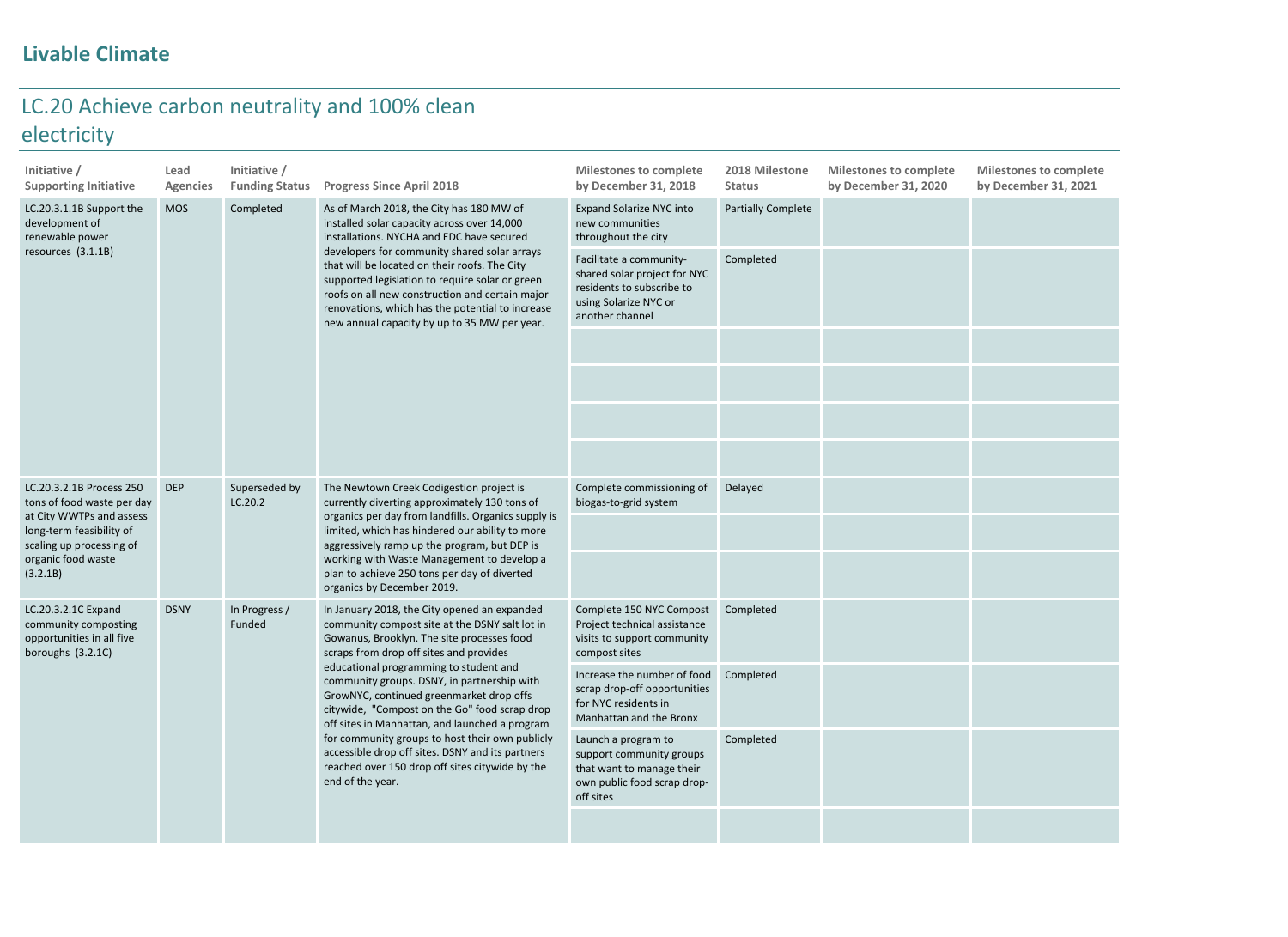| Initiative /<br><b>Supporting Initiative</b>                                            | Lead<br><b>Agencies</b> | Initiative /<br><b>Funding Status</b> | <b>Progress Since April 2018</b>                                                                                                                                                                                                                                                  | <b>Milestones to complete</b><br>by December 31, 2018                                                                                                                                       | 2018 Milestone<br><b>Status</b> | <b>Milestones to complete</b><br>by December 31, 2020 | <b>Milestones to complete</b><br>by December 31, 2021 |
|-----------------------------------------------------------------------------------------|-------------------------|---------------------------------------|-----------------------------------------------------------------------------------------------------------------------------------------------------------------------------------------------------------------------------------------------------------------------------------|---------------------------------------------------------------------------------------------------------------------------------------------------------------------------------------------|---------------------------------|-------------------------------------------------------|-------------------------------------------------------|
| LC.20.3.1.1C Increase the<br>share of wind power in<br>the City's power mix<br>(3.1.1C) | DCAS,<br><b>MOS</b>     | Completed                             | The City is engaged with NYSERDA and the Public<br>Service Commission (PSC) to maximize the<br>amount of offshore wind that is directly<br>connected to New York City, based upon the<br>State's most recent 2019 announcement of<br>deploying 9,000 MW of offshore wind by 2035. | Continue to engage state<br>and federal agencies and<br>regional stakeholders on the<br>importance to the city of the<br>development of a regional<br>pipeline of offshore wind<br>projects | Completed                       |                                                       |                                                       |
|                                                                                         |                         |                                       |                                                                                                                                                                                                                                                                                   | Continue to monitor<br>progress on BOEM offshore<br>lease area identification                                                                                                               | Completed                       |                                                       |                                                       |
|                                                                                         |                         |                                       |                                                                                                                                                                                                                                                                                   |                                                                                                                                                                                             |                                 |                                                       |                                                       |
| LC.20.3.1.1D Adopt smart<br>grid technologies and<br>reduce transmission                | <b>MOS</b>              | Completed                             | The City is actively pursuing a landmark<br>investment in transmission to bring large-scale<br>hydropower to meet the City's commitment of                                                                                                                                        | Monitor progress of AMI<br>rollout for Con Edison,<br>National Grid, and LIPA                                                                                                               | Completed                       |                                                       |                                                       |
| bottlenecks (3.1.1D)                                                                    |                         |                                       | 100% carbon-free electricity for City operations.<br>The City installed real-time monitoring at<br>additional facilities, enabling more than 400 City-                                                                                                                            |                                                                                                                                                                                             |                                 |                                                       |                                                       |
|                                                                                         |                         |                                       | owned facilities to participate in demand<br>response programs. As of summer 2017, the City                                                                                                                                                                                       |                                                                                                                                                                                             |                                 |                                                       |                                                       |
|                                                                                         |                         |                                       | had more than 100 MW of load enrolled in<br>demand response programs.                                                                                                                                                                                                             |                                                                                                                                                                                             |                                 |                                                       |                                                       |
|                                                                                         |                         |                                       |                                                                                                                                                                                                                                                                                   |                                                                                                                                                                                             |                                 |                                                       |                                                       |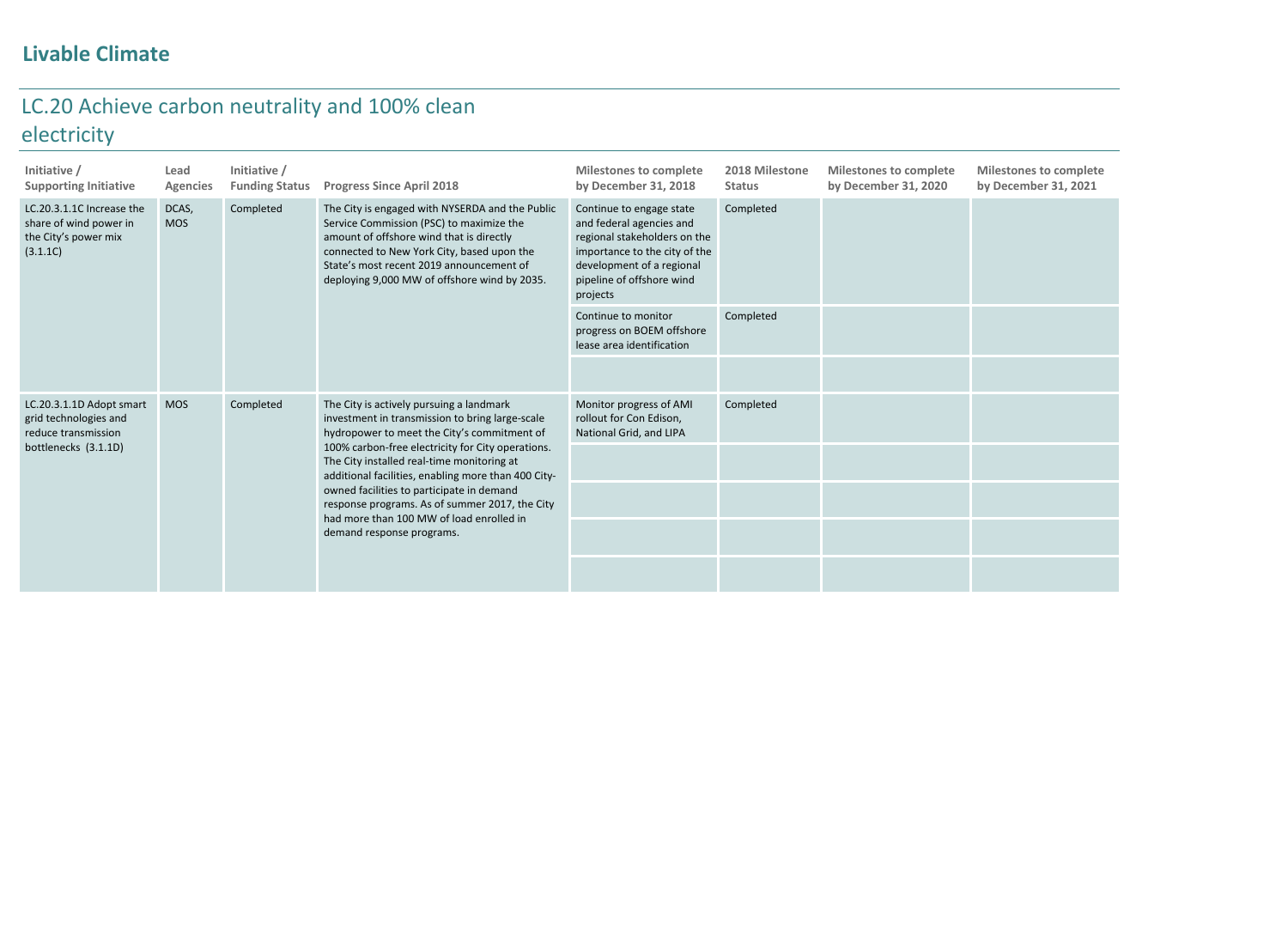| Initiative /<br><b>Supporting Initiative</b>                                                             | Lead<br><b>Agencies</b> | Initiative /<br><b>Funding Status</b>    | <b>Progress Since April 2018</b>                                                                                                                                                                                                                                                                                                                                                                                                                                                                                                                                                                                                                                                                                                                                                           | <b>Milestones to complete</b><br>by December 31, 2018                                                                                                                                                                                                                                                                                                                                                                                                                                                                                                                                              | 2018 Milestone<br><b>Status</b> | <b>Milestones to complete</b><br>by December 31, 2020 | <b>Milestones to complete</b><br>by December 31, 2021                                                                                             |
|----------------------------------------------------------------------------------------------------------|-------------------------|------------------------------------------|--------------------------------------------------------------------------------------------------------------------------------------------------------------------------------------------------------------------------------------------------------------------------------------------------------------------------------------------------------------------------------------------------------------------------------------------------------------------------------------------------------------------------------------------------------------------------------------------------------------------------------------------------------------------------------------------------------------------------------------------------------------------------------------------|----------------------------------------------------------------------------------------------------------------------------------------------------------------------------------------------------------------------------------------------------------------------------------------------------------------------------------------------------------------------------------------------------------------------------------------------------------------------------------------------------------------------------------------------------------------------------------------------------|---------------------------------|-------------------------------------------------------|---------------------------------------------------------------------------------------------------------------------------------------------------|
| LC.20.3.2.8E Require all<br>food service<br>establishments to source-<br>separate food waste<br>(3.2.8E) | <b>DSNY</b>             | Superseded by<br>LC.20.4                 | In 2018, DSNY conducted extensive outreach,<br>education and training to businesses covered by<br>the expansion of the commercial food waste<br>recycling mandate, which included food service<br>establishments with a floor area greater than<br>15,000 square feet, chain food service<br>establishments with more than 100 locations in<br>New York City, and food retailers (including<br>grocery stores) with a floor area of greater than<br>25,000 square feet. The new rules went into<br>effect on August 15, 2018, with enforcement not<br>commencing until February 2019. In addition,<br>DSNY launched a food donation portal, through<br>its DonateNYC program, in March 2019. This<br>portal connects businesses with excess food with<br>local emergency feeding programs. | Continue to develop and<br>provide information and<br>resources to NYC businesses<br>to prevent, rescue, and<br>divert food waste                                                                                                                                                                                                                                                                                                                                                                                                                                                                  | Completed                       |                                                       |                                                                                                                                                   |
|                                                                                                          |                         |                                          |                                                                                                                                                                                                                                                                                                                                                                                                                                                                                                                                                                                                                                                                                                                                                                                            | The Commissioner will<br>continue, on an annual<br>basis, to evaluate the<br>capacity of all facilities<br>within the designated area<br>and the cost of processing<br>organic waste by<br>composting, aerobic or<br>anaerobic digestion, or any<br>other method of processing<br>organic waste that the<br>department approves by<br>rule<br>of all facilities within the<br>designated area and the<br>cost of processing organic<br>waste by composting,<br>aerobic or anaerobic<br>digestion, or any other<br>method of processing<br>organic waste that the<br>department approves by<br>rule | <b>Partially Complete</b>       |                                                       |                                                                                                                                                   |
| LC.20.3.1.1E Expand<br>decentralized power<br>production (3.1.1E)                                        | <b>MOS</b>              | Superseded by<br>LC.20.1                 | The Community Energy Planning tool will be<br>launched in the upcoming year in order to give<br>information to NYC neighborhoods on siting<br>criteria and other considerations for distributed<br>community-scale energy.                                                                                                                                                                                                                                                                                                                                                                                                                                                                                                                                                                 | Align findings from the<br>Collaborative with ongoing<br>work of the NYC Retrofit<br><b>Accelerator and Community</b><br><b>Retrofit NYC</b>                                                                                                                                                                                                                                                                                                                                                                                                                                                       | Completed                       |                                                       |                                                                                                                                                   |
|                                                                                                          |                         |                                          |                                                                                                                                                                                                                                                                                                                                                                                                                                                                                                                                                                                                                                                                                                                                                                                            | Engage stakeholders to<br>refine prioritization of<br>community energy<br>opportunities                                                                                                                                                                                                                                                                                                                                                                                                                                                                                                            | <b>Partially Complete</b>       |                                                       |                                                                                                                                                   |
| LC.20.3.1.1F Achieve net-<br>zero energy at in-city<br>wastewater treatment<br>plants by 2050 (3.1.1F)   | <b>DEP</b>              | In Progress /<br><b>Partially Funded</b> | Construction in progress.                                                                                                                                                                                                                                                                                                                                                                                                                                                                                                                                                                                                                                                                                                                                                                  | Complete SOGR-ECM<br><b>Integration Study</b>                                                                                                                                                                                                                                                                                                                                                                                                                                                                                                                                                      | Completed                       |                                                       | Complete construction of<br>anaerobic digester gas<br>system upgrade and<br>beneficially use anaerobic<br>digester gas in cogeneration<br>engines |
|                                                                                                          |                         |                                          |                                                                                                                                                                                                                                                                                                                                                                                                                                                                                                                                                                                                                                                                                                                                                                                            | Complete Wards Island<br>WWTP solar PV and energy<br>storage study                                                                                                                                                                                                                                                                                                                                                                                                                                                                                                                                 | Completed                       |                                                       |                                                                                                                                                   |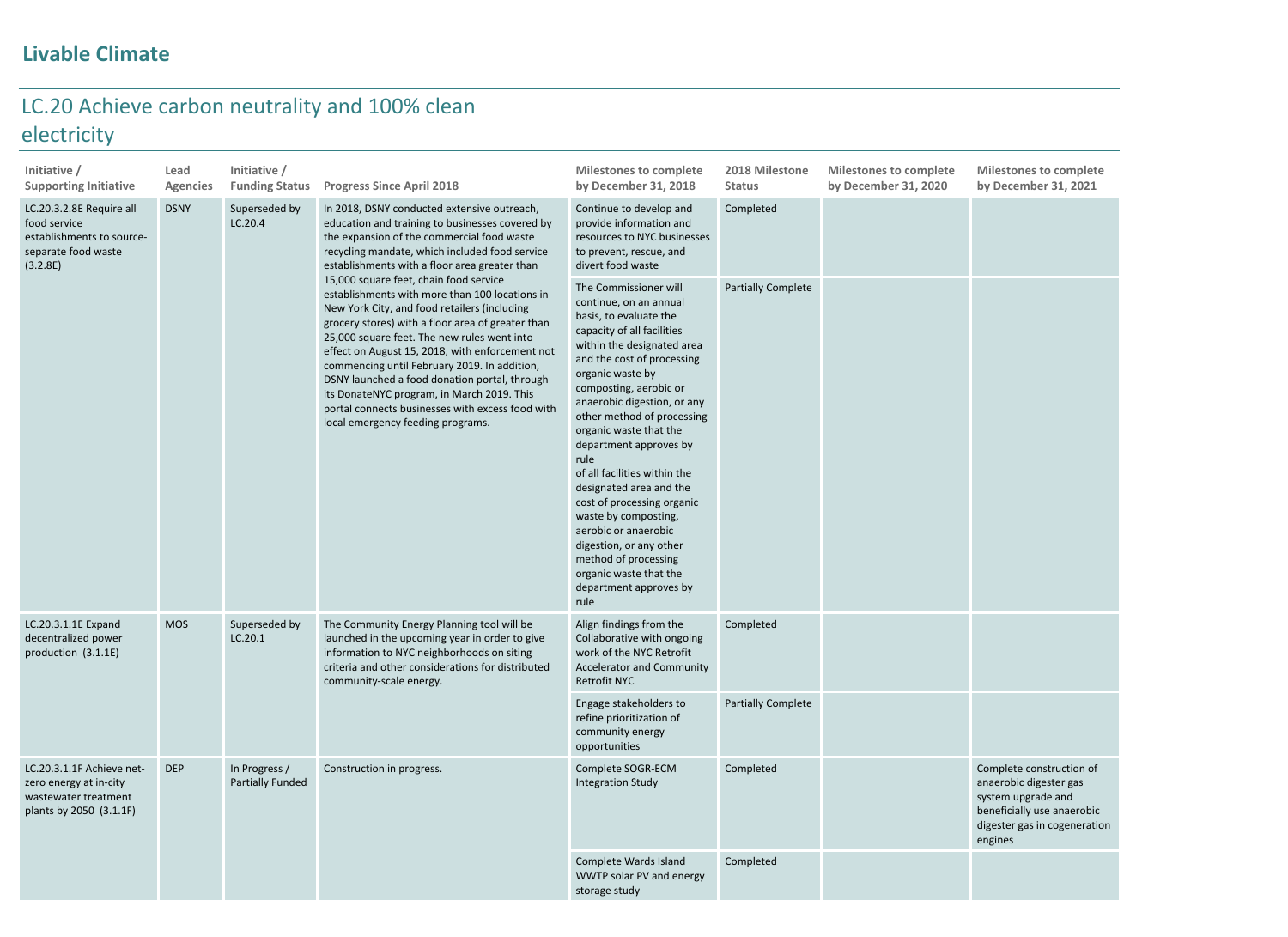# LC.20 Achieve carbon neutrality and 100% clean electricity

| Initiative /<br><b>Supporting Initiative</b>                                                                                                  | Lead<br><b>Agencies</b> | Initiative /<br><b>Funding Status</b> | <b>Progress Since April 2018</b>                                                                                                                                                                                                                                                                                                                                  | <b>Milestones to complete</b><br>by December 31, 2018                                                                                                                         | 2018 Milestone<br><b>Status</b> | <b>Milestones to complete</b><br>by December 31, 2020                                                                                                                                                                                                                                                                                                                 | <b>Milestones to complete</b><br>by December 31, 2021                                                                                                                                                                                                                                                                                                                                    |
|-----------------------------------------------------------------------------------------------------------------------------------------------|-------------------------|---------------------------------------|-------------------------------------------------------------------------------------------------------------------------------------------------------------------------------------------------------------------------------------------------------------------------------------------------------------------------------------------------------------------|-------------------------------------------------------------------------------------------------------------------------------------------------------------------------------|---------------------------------|-----------------------------------------------------------------------------------------------------------------------------------------------------------------------------------------------------------------------------------------------------------------------------------------------------------------------------------------------------------------------|------------------------------------------------------------------------------------------------------------------------------------------------------------------------------------------------------------------------------------------------------------------------------------------------------------------------------------------------------------------------------------------|
| LC.20.4.2.16.3 Brooklyn-<br><b>Queens Waterfront</b><br>3. Implement strategies to<br>protect Brooklyn Bridge<br>Park and DUMBO<br>(4.2.16.3) |                         | In Progress /<br>Funded               | In July 2018 BBP opened Pier 3, the final pier<br>within the park to be completed. Pier 3 added 5<br>acres of parkland, with over an acre of open lawn,<br>a whimsical labyrinth, shady seating area, and<br>flexible hardscape area for events. In September<br>of 2018 BBP broke ground on the Pier 2 Uplands,<br>which will add 3 acres of landscape the park. | Begin construction of the<br>Pier 2 Uplands, an area<br>which will include a<br>continuation of the sound<br>attenuating berm, a small<br>lawn, and sustainable water<br>play | Completed                       | The Pier 2 Uplands is<br>scheduled to open to the<br>public in the summer of<br>2020, bringing to park to<br>90% complete. Brooklyn<br>Bridge Park also plans to<br>reopen Squibb Park Bridge<br>in the spring of 2020. Squibb<br>Bridge provides an<br>important access point to<br>the park, providing a direct<br>connection to the Brooklyn<br>Heights promenade. | The final piece of Brooklyn<br>Bridge Park to be completed<br>is the Plaza directly under<br>the Brooklyn Bridge. The<br>Plaza project is currently in<br>design and will make the<br>important connection<br>between the northern<br>DUMBO sections of the park<br>to the southern piers. The<br>Plaza is fully funded, though<br>a construction schedule is<br>still to be determined. |
|                                                                                                                                               |                         |                                       |                                                                                                                                                                                                                                                                                                                                                                   | Continue construction of<br>Pier 3                                                                                                                                            | Completed                       |                                                                                                                                                                                                                                                                                                                                                                       |                                                                                                                                                                                                                                                                                                                                                                                          |

| Initiative /<br><b>Supporting Initiative</b>                                                                                              | Lead<br><b>Agencies</b> | Initiative /<br><b>Funding Status</b> | <b>Progress Since April 2018</b>                                                                                                                                                                   | <b>Milestones to complete</b><br>by December 31, 2018                                                                 | 2018 Milestone<br><b>Status</b> | <b>Milestones to complete</b><br>by December 31, 2020                | <b>Milestones to complete</b><br>by December 31, 2021                                                                                 |
|-------------------------------------------------------------------------------------------------------------------------------------------|-------------------------|---------------------------------------|----------------------------------------------------------------------------------------------------------------------------------------------------------------------------------------------------|-----------------------------------------------------------------------------------------------------------------------|---------------------------------|----------------------------------------------------------------------|---------------------------------------------------------------------------------------------------------------------------------------|
| LC.21.3.4.3 Facilitate<br>cleanup of properties in<br>coastal flood zones to<br>reduce environmental<br>risks from storm surge<br>(3.4.3) | <b>OER</b>              | Superseded by<br>LC.21.1              | Design, development, and testing are<br>substantially complete for SPEED 2.0, OER's online<br>brownfield research and resilience mapping tool.<br>The application will be launched in summer 2019. | Launch SPEED 2.0, an online<br>community brownfield<br>planning and resilience<br>mapping tool                        | Partially Complete              |                                                                      |                                                                                                                                       |
| LC.21.4.S.1.1 Climate<br>Analysis<br>1. Work with FEMA to<br>develop new FEMA FIRMs<br>for New York City (4.S.1.1)                        | <b>MOR</b>              | In Progress /<br>Funded               | FEMA initiated a Coastal Advisory Panel (CAP), on<br>which the City sits, for governmental stakeholders<br>and technical experts to review and provide<br>feedback on the NY/NJ Coastal Restudy.   | Provide FEMA with relevant<br>data to facilitate creation of<br>an updated current<br>floodplain map                  | Completed                       | Complete review of FEMA's<br>Intermediate Data<br>Submissions (IDSs) | Complete review of FEMA's<br>Intermediate Data<br>Submissions (IDSs) and any<br>other work products from<br>the NY/NJ Coastal Restudy |
| LC.21.4.1.1A Create a<br>methodology to develop<br>and test indicators for<br>resiliency (4.1.1A)                                         | <b>MOR</b>              | Completed                             | The third report of the NPCC will be released in<br>March of 2019.                                                                                                                                 | Publish the third report of<br>the NPCC, including<br>methodology to develop<br>and test indicators for<br>resiliency | Completed                       |                                                                      |                                                                                                                                       |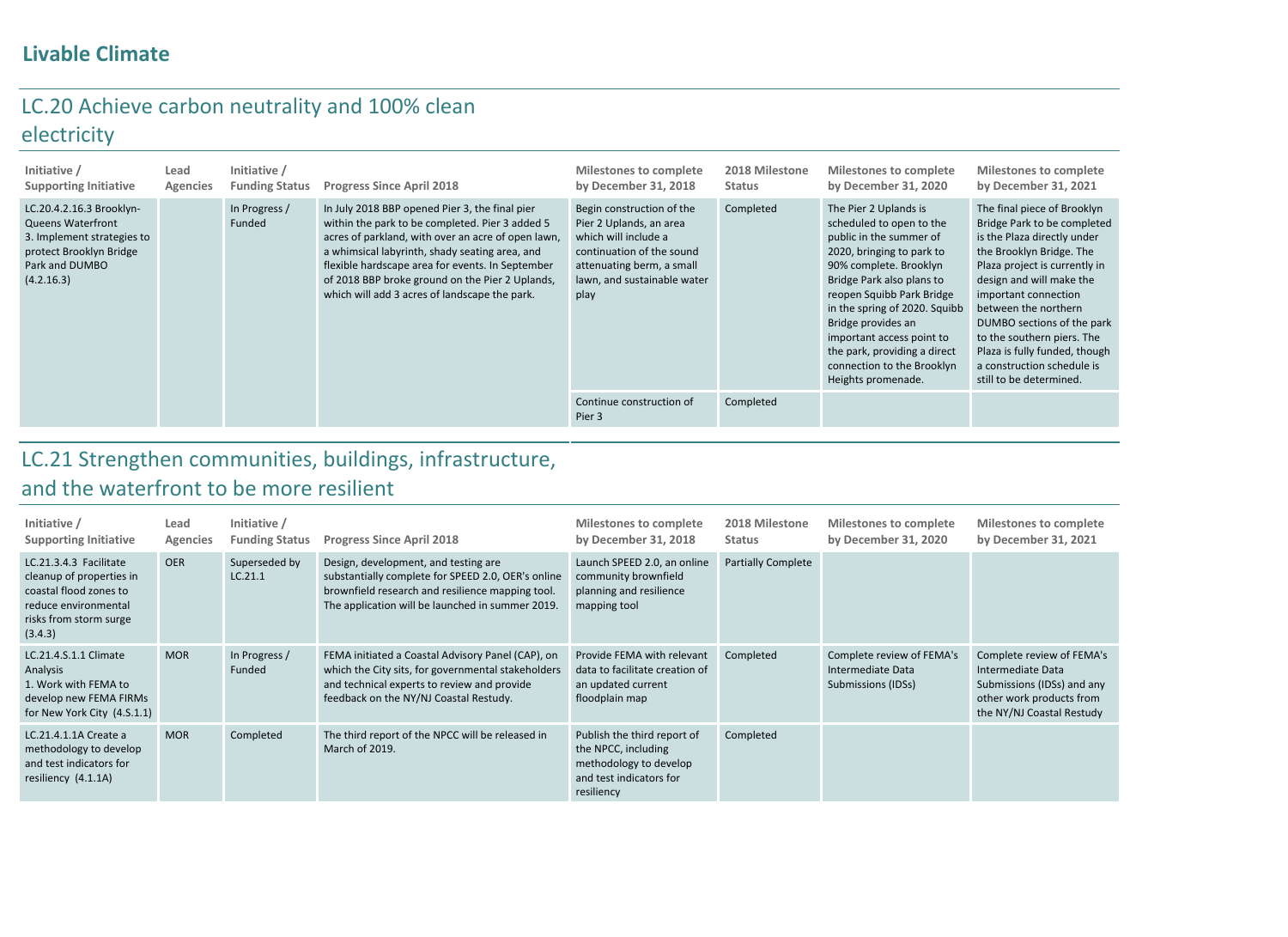| Initiative /<br><b>Supporting Initiative</b>                                                                                                                                                                              | Lead<br><b>Agencies</b> | Initiative /<br><b>Funding Status</b>  | <b>Progress Since April 2018</b>                                                                                                                                                                                      | <b>Milestones to complete</b><br>by December 31, 2018                                                                                                                                                                                                  | 2018 Milestone<br><b>Status</b> | <b>Milestones to complete</b><br>by December 31, 2020                                                                             | <b>Milestones to complete</b><br>by December 31, 2021                                                                             |
|---------------------------------------------------------------------------------------------------------------------------------------------------------------------------------------------------------------------------|-------------------------|----------------------------------------|-----------------------------------------------------------------------------------------------------------------------------------------------------------------------------------------------------------------------|--------------------------------------------------------------------------------------------------------------------------------------------------------------------------------------------------------------------------------------------------------|---------------------------------|-----------------------------------------------------------------------------------------------------------------------------------|-----------------------------------------------------------------------------------------------------------------------------------|
| LC.21.4.2.3A Advocate for<br>better oversight of Write<br>Your Own (WYO)<br>insurance companies and<br>better training of WYO<br>companies to improve<br>communication to existing<br>and prospective clients<br>(4.2.3A) | <b>MOR</b>              | Completed                              | The City continues to advocate for better<br>oversight of WYO companies and better training<br>for WYO agents.                                                                                                        | Advocate to FEMA Region II<br>for additional trainings<br>specific to WYO agents<br>serving New York State,<br>Puerto Rico, and the U.S.<br>Virgin Islands. Advocate for<br>additional content to<br>include examples of dense<br>urban building types | Completed                       |                                                                                                                                   |                                                                                                                                   |
| LC.21.4.S.2.4 Coastal<br>Protection<br>4. Install armor stone<br>shoreline protection<br>(revetments) in Coney<br>Island (4.S.2.4)                                                                                        | <b>MOR</b>              | In Progress /<br>Funded                | In 2018, the City released a design RFP for a<br>project in Brooklyn.                                                                                                                                                 | Release design RFP                                                                                                                                                                                                                                     | Completed                       | Begin construction on at<br>least one priority location                                                                           | Begin construction at three<br>priority locations                                                                                 |
| LC.21.4.1.2A Invest in<br>emergency shelter sites to<br>accommodate New<br>Yorkers with disabilities<br>and retrofit shelters to<br>have accessible entrances,<br>restrooms, and other<br>aspects of universal design     | <b>NYCEM</b>            | In Progress /<br>Funded                | There are currently 64 emergency shelters that<br>have been remediated and are accessible.                                                                                                                            | Complete retrofits at DOE<br>facilities identified as<br>needing remediation for<br>purposes of sheltering for<br>coastal storms                                                                                                                       | Completed                       | Continue retrofits at DOE<br>facilities identified as<br>needing remediation for<br>purposes of sheltering for<br>coastal storms. | Continue retrofits at DOE<br>facilities identified as<br>needing remediation for<br>purposes of sheltering for<br>coastal storms. |
| (4.1.2A)<br>LC.21.4.S.2.26 Coastal<br>Protection<br>26. Call on and work with<br>the USACE to study and<br>install local storm surge<br>barriers at Newtown<br>Creek (4.S.2.26)                                           | <b>MOR</b>              | Completed                              | The City has been working with USACE to<br>complete coastal protection studies of the<br>Rockaway Peninsula and Staten Island                                                                                         | Support USACE in<br>developing a TSP for their<br>New York New Jersey<br><b>Harbor and Tributaries</b><br>Study and seek approval of<br>the TSP at USACE<br>headquarters in<br>Washington, D.C                                                         | Completed                       |                                                                                                                                   |                                                                                                                                   |
| LC.21.4.S.1.5 Climate<br>Analysis<br>5. Explore improved<br>approaches for mapping<br>future flood risks,<br>incorporating sea level<br>rise (4.S.1.5)                                                                    | <b>MOR</b>              | In Progress /<br><b>Budget Neutral</b> | The City has secured funding through FEMA's<br>Cooperating Technical Partnership to scope and<br>define the parameters of a future flood map<br>product and procure a technical consultant to<br>develop the product. | Continue to work with<br>FEMA, the NPCC, and<br>relevant stakeholders to<br>develop approaches for<br>mapping future flood risks,<br>incorporating sea level rise                                                                                      | Completed                       | The City will procure a<br>technical consultant to<br>develop the future flood<br>map product(s).                                 | Continue the process for<br>developing future flood map<br>product(s)                                                             |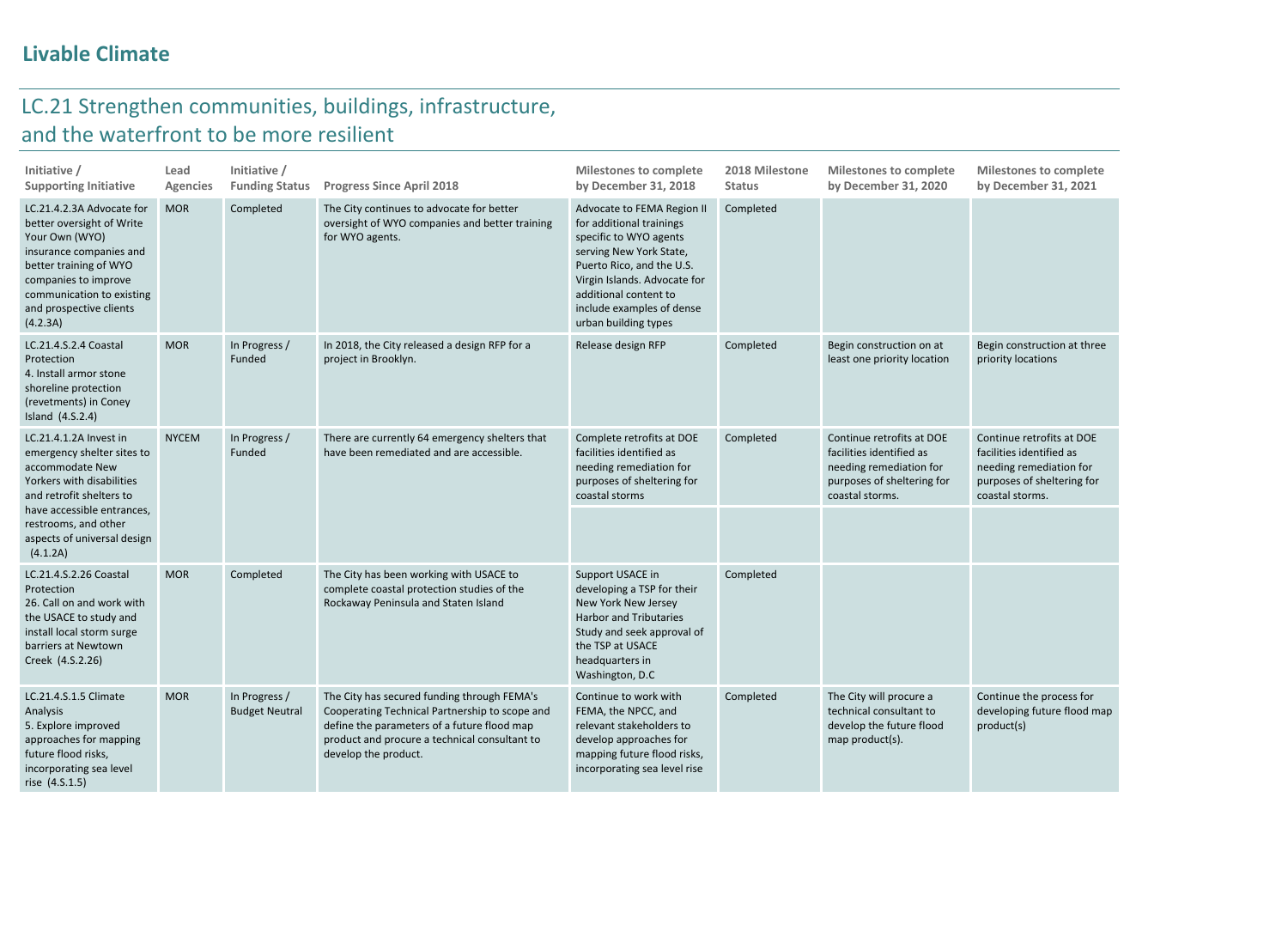| Initiative /<br><b>Supporting Initiative</b>                                                                                                                                                                                              | Lead<br><b>Agencies</b> | Initiative /<br><b>Funding Status</b> | <b>Progress Since April 2018</b>                                                                                                                                                                                                                                                                         | <b>Milestones to complete</b><br>by December 31, 2018                                                                                                                                           | 2018 Milestone<br><b>Status</b> | <b>Milestones to complete</b><br>by December 31, 2020                                                                                                                                                                                                                                                                                                 | <b>Milestones to complete</b><br>by December 31, 2021                                   |
|-------------------------------------------------------------------------------------------------------------------------------------------------------------------------------------------------------------------------------------------|-------------------------|---------------------------------------|----------------------------------------------------------------------------------------------------------------------------------------------------------------------------------------------------------------------------------------------------------------------------------------------------------|-------------------------------------------------------------------------------------------------------------------------------------------------------------------------------------------------|---------------------------------|-------------------------------------------------------------------------------------------------------------------------------------------------------------------------------------------------------------------------------------------------------------------------------------------------------------------------------------------------------|-----------------------------------------------------------------------------------------|
| LC.21.4.S.1.2 Climate<br>Analysis<br>2. Work with FEMA to<br>improve the<br>communication of current<br>flood risks $(4.5.1.2)$                                                                                                           | <b>MOR</b>              | In Progress /<br>Funded               | The City continues to coordinate outreach with<br>the Center for New York City Neighborhoods<br>(CNYCN) through FloodHelpNY.org, providing<br>policy updates and flood insurance information to<br>enhance the site. The City is working with FEMA<br>on the revised FIRMs targeted for release in 2022. | Continue to advocate to<br>improve current and future<br>flood risk communication                                                                                                               | Completed                       | Pursue a sustained, multi-<br>pronged flood risk and flood<br>awareness-education<br>campaign to ensure<br>property owners, tenants,<br>and business owners<br>understand their flood<br>insurance requirements and<br>their financial and physical<br>options to reduce flood risk<br>and to encourage increased<br>enrollment in flood<br>insurance |                                                                                         |
| LC.21.4.S.2.33 Coastal<br>Protection<br>33. Evaluate strategies to<br>fund wetland restoration<br>and explore the feasibility<br>of wetland mitigation<br>banking structures<br>(4.5.2.33)                                                | <b>EDC</b>              | In Progress /<br>Funded               | Completed earthwork and site fencing, and<br>installed 90% of native wetland plantings.                                                                                                                                                                                                                  | Complete earthwork,<br>installation of native<br>wetland plantings, and site<br>restoration                                                                                                     | Completed                       | Complete all planting and<br>complete two rounds of<br>invasive treatment                                                                                                                                                                                                                                                                             | Complete four rounds of<br>invasive treatment and<br>maintenance of restored<br>wetland |
| LC.21.4.S.2.5 Coastal<br>Protection<br>5. Install armor stone<br>shoreline protection<br>(revetments) on Staten<br>Island (4.S.2.5)                                                                                                       | <b>MOR</b>              | In Progress /<br>Funded               | In 2018, the City advanced design on a project in<br>Staten Island.                                                                                                                                                                                                                                      | Begin design on all priority<br>locations                                                                                                                                                       | <b>Partially Complete</b>       | Begin construction on at<br>least one priority location                                                                                                                                                                                                                                                                                               | Begin construction at three<br>priority locations                                       |
| LC.21.4.1.2B Enhance<br>evacuation plans in order<br>to better serve vulnerable<br>populations during an<br>evacuation $(4.1.2B)$                                                                                                         | <b>NYCEM</b>            | Completed                             | NYCEM completed the revised Coastal Storm<br>Evacuation Plan.                                                                                                                                                                                                                                            | Complete the revised<br><b>Coastal Storm Evacuation</b><br>Plan                                                                                                                                 | Completed                       |                                                                                                                                                                                                                                                                                                                                                       |                                                                                         |
| LC.21.4.S.17.2 Brooklyn-<br><b>Queens Waterfront</b><br>2. Call on and work with<br>the USACE to develop an<br>implementation plan and<br>preliminary designs for a<br>local storm surge barrier<br>along the Gowanus Canal<br>(4.5.17.2) | <b>MOR</b>              | Completed                             | The City has been working with USACE to<br>complete coastal protection studies of the<br>Rockaway Peninsula and Staten Island                                                                                                                                                                            | Support USACE in<br>developing a TSP for their<br>New York New Jersey<br><b>Harbor and Tributaries</b><br>Study and seek approval of<br>the TSP at USACE<br>headquarters in<br>Washington, D.C. | Completed                       |                                                                                                                                                                                                                                                                                                                                                       |                                                                                         |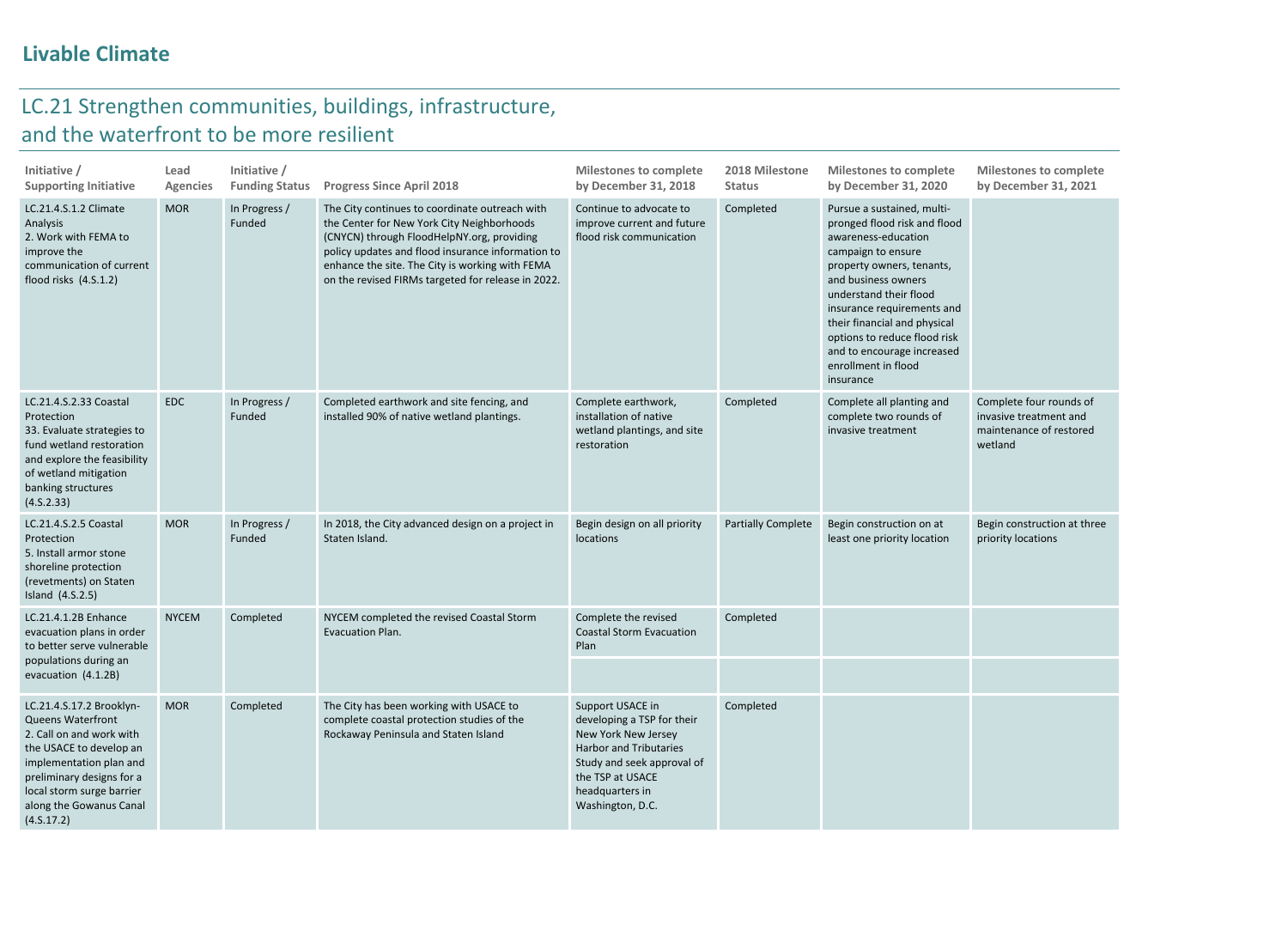| Initiative /<br><b>Supporting Initiative</b>                                                                                                                                                                                                                                    | Lead<br><b>Agencies</b> | Initiative /<br><b>Funding Status</b>  | <b>Progress Since April 2018</b>                                                                                                                                                                                                                                                                                                       | <b>Milestones to complete</b><br>by December 31, 2018                                                                                                                                           | 2018 Milestone<br><b>Status</b> | <b>Milestones to complete</b><br>by December 31, 2020                                                                                            | <b>Milestones to complete</b><br>by December 31, 2021                                                                                                                |
|---------------------------------------------------------------------------------------------------------------------------------------------------------------------------------------------------------------------------------------------------------------------------------|-------------------------|----------------------------------------|----------------------------------------------------------------------------------------------------------------------------------------------------------------------------------------------------------------------------------------------------------------------------------------------------------------------------------------|-------------------------------------------------------------------------------------------------------------------------------------------------------------------------------------------------|---------------------------------|--------------------------------------------------------------------------------------------------------------------------------------------------|----------------------------------------------------------------------------------------------------------------------------------------------------------------------|
| LC.21.4.S.2.31 Coastal<br>Protection<br>31. Evaluate soft<br>infrastructure as flood<br>protection and study<br>innovative coastal<br>protection techniques                                                                                                                     | <b>MOR</b>              | Completed                              | In coordination with the National Parks Service<br>and NYSDEC, the City has pushed USACE to<br>develop flood mitigation projects for Jamaica Bay<br>neighborhoods that include nature-based<br>features, which provide storm risk reduction and<br>ecological benefits.                                                                | Work with USACE toward<br>completion of a Chief's<br>Report that includes nature-<br>based features such as<br>wetlands and planted berms<br>on Jamaica Bay                                     | Completed                       |                                                                                                                                                  |                                                                                                                                                                      |
| (4.5.2.31)                                                                                                                                                                                                                                                                      |                         |                                        |                                                                                                                                                                                                                                                                                                                                        |                                                                                                                                                                                                 |                                 |                                                                                                                                                  |                                                                                                                                                                      |
| LC.21.4.S.2.6 Coastal<br>Protection<br>6. Raise bulkheads in low-<br>lying neighborhoods<br>across the city to minimize<br>inland tidal flooding<br>(4.5.2.6)                                                                                                                   | <b>MOR</b>              | In Progress /<br>Funded                | In 2018, the City advanced design on a project in<br>Queens.                                                                                                                                                                                                                                                                           | Begin design on all priority<br>locations                                                                                                                                                       | <b>Partially Complete</b>       | Begin construction on at<br>least one priority location                                                                                          | Begin construction at three<br>priority locations                                                                                                                    |
| LC.21.4.S.2.32 Coastal<br>Protection<br>32. Evaluate the city's<br>vulnerability to drainage<br>pipe flooding and identify<br>appropriate solutions to<br>minimize those risks<br>(4.5.2.32)                                                                                    | <b>MOR</b>              | In Progress /<br><b>Budget Neutral</b> | The City researched funding opportunities for<br>backwater valves and other flood mitigation<br>measures, and provided technical support to a<br>state-funded pilot program for residential<br>backwater valve installation. In addition, the City<br>investigated potential for scaling up the pilot<br>program in flood prone areas. | Continue to implement<br>recommendations as<br>appropriate, seek increased<br>funding for backwater valve<br>installations, and expand<br>pilot programs as<br>appropriate                      | Completed                       |                                                                                                                                                  |                                                                                                                                                                      |
| LC.21.4.S.5.2 Insurance<br>2. Develop FEMA-<br>endorsed flood protection<br>standards and<br>certifications for existing<br>urban buildings (4.S.5.2)                                                                                                                           | <b>MOR</b>              | In Progress / Call<br>for Action       | FEMA has not yet released its update to FEMA P-<br>1037, Reducing Flood Risk to Residential Buildings<br>That Cannot Be Elevated (2015), thus, MOR is<br>researching nationally recognized resilience<br>certifications.                                                                                                               | Subject to FEMA's release of<br>the second phase of the<br>guidance for buildings that<br>cannot be elevated, the City<br>will review and disseminate<br>information                            | Delayed                         | Continue to research<br>nationally recognized<br>resilience certification<br>programs that could be<br>applicable for buildings in<br><b>NYC</b> | Subject to FEMA's release of<br>the second phase of the<br>guidance for buildings that<br>cannot be elevated, the City<br>will review and disseminate<br>information |
| LC.21.4.S.17.5 Brooklyn-<br><b>Queens Waterfront</b><br>5. Create an<br>implementation plan for<br>comprehensive flood-<br>protection improvements<br>on public and private<br>property along the<br>Williamsburg, Greenpoint,<br>and Long Island City<br>coastlines (4.S.17.5) | <b>MOR</b>              | Completed                              | The City has been working with USACE to<br>complete coastal protection studies of the<br>Rockaway Peninsula and Staten Island                                                                                                                                                                                                          | Support USACE in<br>developing a TSP for their<br>New York New Jersey<br><b>Harbor and Tributaries</b><br>Study and seek approval of<br>the TSP at USACE<br>headquarters in<br>Washington, D.C. | Completed                       |                                                                                                                                                  |                                                                                                                                                                      |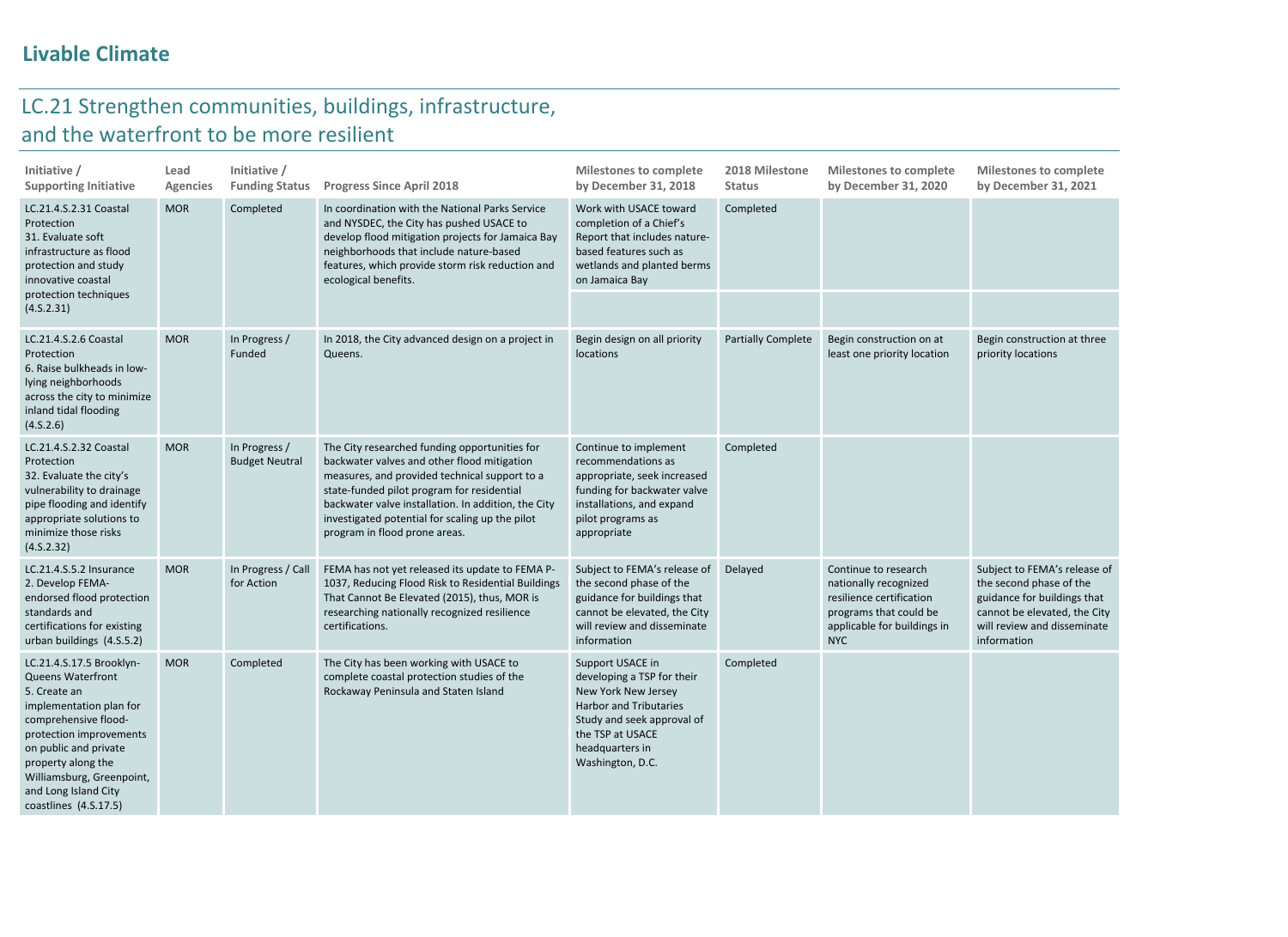| Initiative /<br><b>Supporting Initiative</b>                                                                                                                                                                                                              | Lead<br><b>Agencies</b> | Initiative /<br><b>Funding Status</b> | <b>Progress Since April 2018</b>                                                                                                                                                                                                       | <b>Milestones to complete</b><br>by December 31, 2018                                                                                                             | 2018 Milestone<br><b>Status</b> | <b>Milestones to complete</b><br>by December 31, 2020                                                                                                             | <b>Milestones to complete</b><br>by December 31, 2021                                                                                       |
|-----------------------------------------------------------------------------------------------------------------------------------------------------------------------------------------------------------------------------------------------------------|-------------------------|---------------------------------------|----------------------------------------------------------------------------------------------------------------------------------------------------------------------------------------------------------------------------------------|-------------------------------------------------------------------------------------------------------------------------------------------------------------------|---------------------------------|-------------------------------------------------------------------------------------------------------------------------------------------------------------------|---------------------------------------------------------------------------------------------------------------------------------------------|
| LC.21.4.S.20.8 East and<br>South Shores of Staten<br>Island<br>8. Explore expansion of<br>the City's mitigation<br>banking pilot as a funding<br>mechanism to facilitate<br>the construction of the<br>Mid-Island and South<br>Shore Bluebelts (4.S.20.8) | <b>EDC</b>              | In Progress /<br>Funded               | Completed earthwork and site fencing,<br>and installed 90% of native wetland plantings.                                                                                                                                                | Complete earthwork,<br>installation of native<br>wetland plantings, and site<br>restoration                                                                       | Completed                       | Complete all planting and<br>complete two rounds of<br>invasive treatment                                                                                         | Complete four rounds of<br>invasive treatment and<br>maintenance of restored<br>wetland                                                     |
| LC.21.4.S.5.4 Insurance<br>4. Call on FEMA to<br>develop mitigation credits<br>for resiliency measures<br>(4.5.5.4)                                                                                                                                       | <b>MOR</b>              | In Progress / Call<br>for Action      | FEMA has not yet released it's update to FEMA P-<br>1037, Reducing Flood Risk to Residential Buildings<br>That Cannot Be Elevated (2015)                                                                                               | Subject to FEMA's release of<br>the second phase of the<br>guidance for buildings that<br>cannot be elevated, the City<br>will advocate for mitigation<br>credits | Delayed                         | Subject to FEMA's release of<br>the second phase of the<br>guidance for buildings that<br>cannot be elevated, the City<br>will advocate for mitigation<br>credits |                                                                                                                                             |
| LC.21.4.1.2G Identify,<br>assign, and educate City<br>employees on their<br>potential role during a                                                                                                                                                       | <b>NYCEM</b>            | Completed                             | DCAS developed and deployed a test version of<br>the Emergency Operation Staffing (EOS) ESS<br>Module for NYCEM, DOHMH, and agency partner<br>review/feedback.                                                                         | Initiate implementation of<br>the Emergency Operation<br>Staffing (EOS) ESS module in<br><b>NYCAPS</b>                                                            | Completed                       |                                                                                                                                                                   |                                                                                                                                             |
| large-scale emergency<br>through training (4.1.2G)                                                                                                                                                                                                        |                         |                                       |                                                                                                                                                                                                                                        |                                                                                                                                                                   |                                 |                                                                                                                                                                   |                                                                                                                                             |
|                                                                                                                                                                                                                                                           |                         |                                       |                                                                                                                                                                                                                                        |                                                                                                                                                                   |                                 |                                                                                                                                                                   |                                                                                                                                             |
| LC.21.4.S.17.4 Brooklyn-<br><b>Queens Waterfront</b><br>4. Support private<br>investments that reduce<br>flood risk along Newtown                                                                                                                         | SBS                     | In Progress /<br>Funded               | The City provided on-site resiliency assessments<br>and micro-grants, and continued to provide<br>citywide assistance for permitting, restoration,<br>and upgrade of bulkheads.                                                        | Continue to provide<br>businesses with on-site<br>resiliency assessments and<br>micro-grants through<br><b>Business PREP</b>                                      | Completed                       | <b>Continue providing Business</b><br>PREP assessments and<br>micro-grants in high-risk<br>areas, with a target of 520<br>businesses served                       | <b>Continue providing Business</b><br>PREP assessments and<br>micro-grants in high-risk<br>areas, with a target of 520<br>businesses served |
| Creek (4.S.17.4)                                                                                                                                                                                                                                          |                         |                                       |                                                                                                                                                                                                                                        |                                                                                                                                                                   |                                 |                                                                                                                                                                   |                                                                                                                                             |
| LC.21.4.S.2.35 Coastal<br>Protection<br>35. Enhance waterfront<br>construction oversight by<br>strengthening the City's<br>waterfront permit and<br>dockmaster units<br>(4.5.2.35)                                                                        | <b>SBS</b>              | Reconsidered /                        | SBS received a third grant from the State to create<br>a digital archive of waterfront permit records. The<br>Waterfront Permits Unit (WPU) started the<br>digitization initiative using the City's<br>Requirements Contract with GRM. | WPU to develop a<br>compliance audits and<br>inspections program, and<br>provide inputs for DOB's<br>Marine Construction Code<br>initiative                       | Reconsidered                    |                                                                                                                                                                   |                                                                                                                                             |
| LC.21.4.S.2.12 Coastal<br>Protection 12. Design and<br>construct a protection<br>system for the community<br>of Breezy Point (4.S.2.12)                                                                                                                   | <b>MOR</b>              | In Progress /<br>Funded               | The City held a kickoff meeting with the design<br>team and Breezy Point Cooperative and has<br>planned to construct a coastal protection system<br>in the community.                                                                  | Reach 30 percent design                                                                                                                                           | <b>Partially Complete</b>       | Complete design                                                                                                                                                   | Begin construction                                                                                                                          |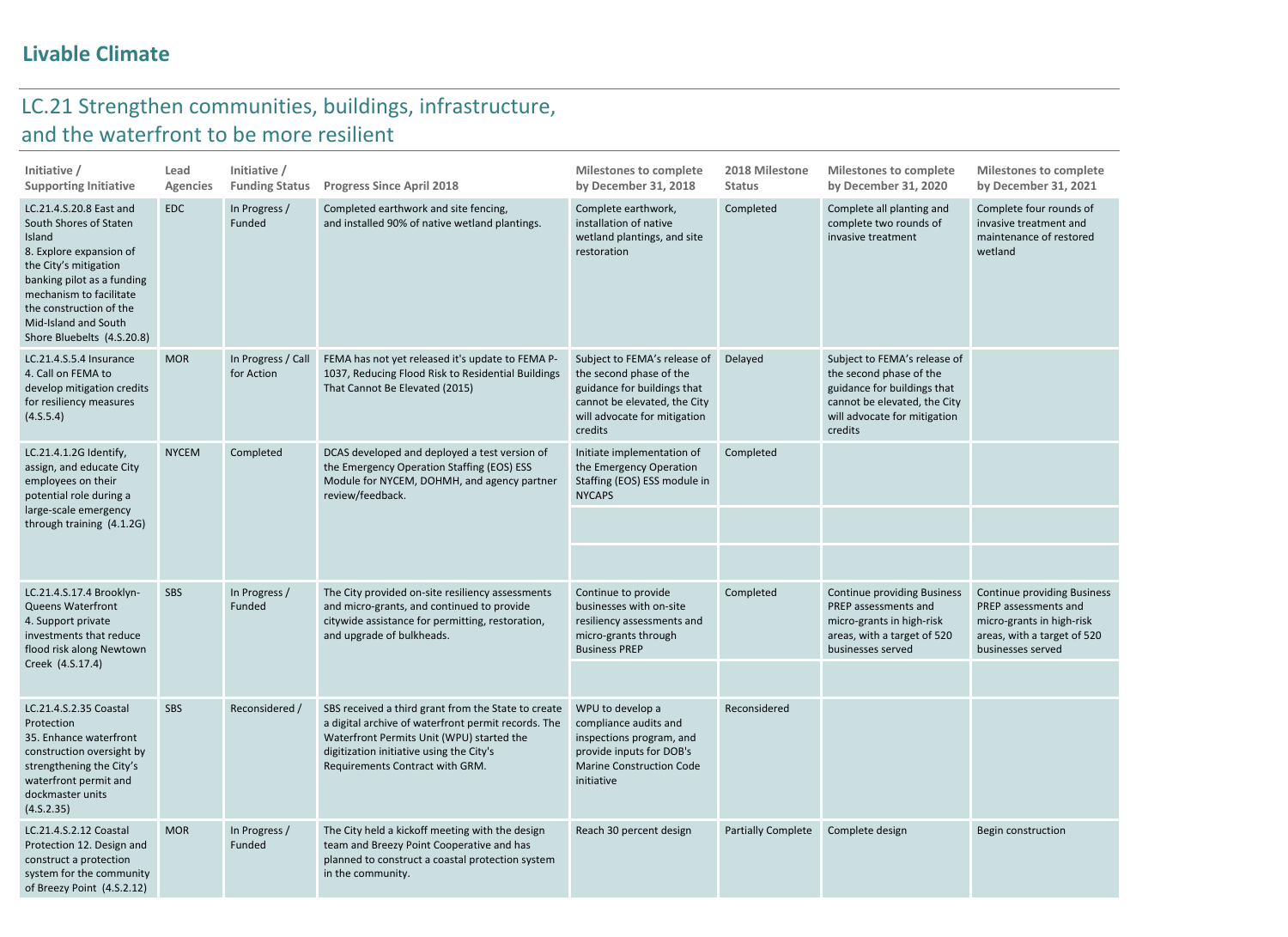| Initiative /<br><b>Supporting Initiative</b>                                                                                                                                                                                  | Lead<br><b>Agencies</b> | Initiative /<br><b>Funding Status</b>  | <b>Progress Since April 2018</b>                                                                                                                                                                                                                                                                                                                                                                                                                               | <b>Milestones to complete</b><br>by December 31, 2018                                                                                                                                                                                                                                                           | 2018 Milestone<br><b>Status</b> | <b>Milestones to complete</b><br>by December 31, 2020               | <b>Milestones to complete</b><br>by December 31, 2021                    |
|-------------------------------------------------------------------------------------------------------------------------------------------------------------------------------------------------------------------------------|-------------------------|----------------------------------------|----------------------------------------------------------------------------------------------------------------------------------------------------------------------------------------------------------------------------------------------------------------------------------------------------------------------------------------------------------------------------------------------------------------------------------------------------------------|-----------------------------------------------------------------------------------------------------------------------------------------------------------------------------------------------------------------------------------------------------------------------------------------------------------------|---------------------------------|---------------------------------------------------------------------|--------------------------------------------------------------------------|
| LC.21.4.S.21.1 South<br>Queens<br>1. Call for USACE to<br>develop an<br>implementation plan to<br>mitigate inundation risks<br>through Rockaway Inlet,<br>exploring a surge barrier<br>and alternative measures<br>(4.5.21.1) | <b>MOR</b>              | Completed                              | USACE has continued to analyze a storm surge<br>barrier at the Rockaway inlet as part of the New<br>York New Jersey Harbor and Tributaries Study.<br>The City is working with USACE on completion of<br>a draft report that includes Atlantic shorefront<br>interventions on the Rockaway Peninsula and<br>Jamaica Bay High Frequency Flood Risk Reduction<br>Features (HFFRRF), designed to address sea level<br>rise and low-level, high frequency flooding. | Work with USACE on<br>completion of a draft report<br>that includes Atlantic<br>shorefront interventions on<br>the Rockaway Peninsula and<br>Jamaica Bay High Frequency<br><b>Flood Risk Reduction</b><br>Features (HFFRRF), designed<br>to address sea level rise and<br>low-level, high frequency<br>flooding | Completed                       |                                                                     |                                                                          |
| LC.21.4.S.5.5 Insurance<br>5. Study approaches for<br>New York City to join<br><b>FEMA's Community Rating</b><br>System (CRS) program<br>(4.5.5.5)                                                                            | <b>MOR</b>              | In Progress /<br><b>Budget Neutral</b> | The City has launched an interagency working<br>group to address flood insurance awareness,<br>affordability and flood risk mitigation in New York<br>City's dense urban built environment.                                                                                                                                                                                                                                                                    | Study the feasibility of New<br>York City joining the CRS                                                                                                                                                                                                                                                       | <b>Partially Complete</b>       |                                                                     |                                                                          |
| LC.21.4.S.18.1 Southern<br><b>Brooklyn</b><br>1. Call on and work with<br>the USACE to study<br>additional Sea Gate<br>oceanfront protections<br>(4.5.18.1)                                                                   | <b>MOR</b>              | Completed                              | The City has continued to support the Sea Gate<br>Association in their ongoing work with New York<br>State and FEMA.<br>The City supports the satisfactory resolution to<br>the USACE coastal protection project being<br>undertaken in Seagate. The City also continues to<br>advocate for developing a TSP within the USACE<br>New York New Jersey Harbor and Tributaries<br>Study and seek approval of the TSP at USACE<br>headquarters in Washington, D.C. | Support USACE to advance<br>Sea Gate oceanfront<br>protections                                                                                                                                                                                                                                                  | Completed                       |                                                                     |                                                                          |
| LC.21.4.S.2.11 Coastal<br>Protection<br>11. Continue to work with<br>the USACE to complete<br>existing studies of the<br>Rockaway Peninsula and<br>implement coastal<br>protection projects<br>(4.5.2.11)                     | <b>DPR</b>              | In Progress / In<br>Planning           | The City worked with USACE in completing their<br>Draft Feasibility Report. The City has also<br>continued to coordinate with USACE as they<br>advance their designs for both the beach and<br>bayside projects.                                                                                                                                                                                                                                               | City to work with USACE to<br>facilitate expedited<br>schedule for<br>implementation                                                                                                                                                                                                                            | Completed                       | Work with USACE as they<br>complete design on<br>beachside measures | Work with USACE as they<br>advance construction of<br>beachside measures |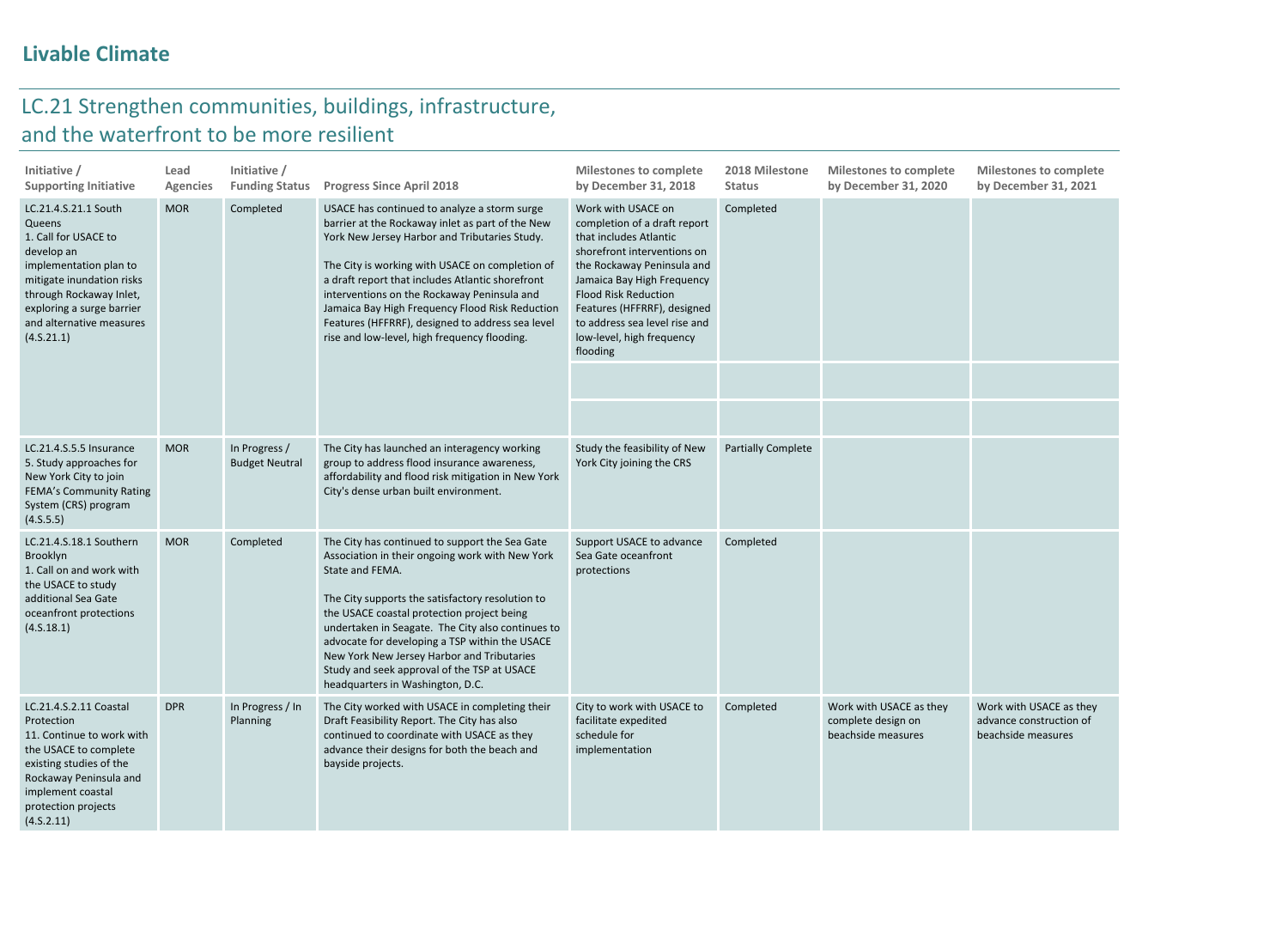| Initiative /<br><b>Supporting Initiative</b>                                                                                                                                  | Lead<br><b>Agencies</b> | Initiative /<br><b>Funding Status</b> | <b>Progress Since April 2018</b>                                                                                                                                                                                                                                                                                                                                                                                                                                                                                                                      | <b>Milestones to complete</b><br>by December 31, 2018                                                                                                                                           | 2018 Milestone<br><b>Status</b> | <b>Milestones to complete</b><br>by December 31, 2020                                                                                        | <b>Milestones to complete</b><br>by December 31, 2021                                                                                                       |
|-------------------------------------------------------------------------------------------------------------------------------------------------------------------------------|-------------------------|---------------------------------------|-------------------------------------------------------------------------------------------------------------------------------------------------------------------------------------------------------------------------------------------------------------------------------------------------------------------------------------------------------------------------------------------------------------------------------------------------------------------------------------------------------------------------------------------------------|-------------------------------------------------------------------------------------------------------------------------------------------------------------------------------------------------|---------------------------------|----------------------------------------------------------------------------------------------------------------------------------------------|-------------------------------------------------------------------------------------------------------------------------------------------------------------|
| LC.21.4.S.2.14 Coastal<br>Protection<br>14. Call on and work with<br>the USACE to study and<br>install wetlands for wave<br>attenuation in Howard<br>Beach (4.S.2.14)         | <b>DPR</b>              | Completed                             | DPR continued to assist the USACE in their review<br>of the Feasibility Study for the Spring Creek Salt<br>Marsh Restoration, providing guidance and<br>oversight of planned restoration. DPR also<br>completed forest restoration and designs for both<br>low-elevation coastal flood and upland<br>stormwater runoff management.<br>In addition, DPR secured an additional \$6 million<br>in funding for construction of salt marsh and<br>coastal uplands in Sunset Cove Park and initiated<br>construction of the ecological restoration project. | Advance construction                                                                                                                                                                            | Completed                       |                                                                                                                                              |                                                                                                                                                             |
|                                                                                                                                                                               |                         |                                       |                                                                                                                                                                                                                                                                                                                                                                                                                                                                                                                                                       | Finalize Feasibility Study,<br>and enter into Project<br>Partnership Agreement<br>(PPA) with ACE. Begin<br>construction of bioretention<br>systems                                              | Completed                       |                                                                                                                                              |                                                                                                                                                             |
| LC.21.4.S.18.2 Southern<br>Brooklyn<br>2. Continue to work with<br>the USACE to study<br>strengthening the Coney<br>Island/Brighton Beach<br>nourishment (4.S.18.2)           | <b>MOR</b>              | Completed                             | The City has been working with USACE to<br>complete coastal protection studies of the<br>Rockaway Peninsula and Staten Island                                                                                                                                                                                                                                                                                                                                                                                                                         | Support USACE in<br>developing a TSP for their<br>New York New Jersey<br><b>Harbor and Tributaries</b><br>Study and seek approval of<br>the TSP at USACE<br>headquarters in<br>Washington, D.C. | Completed                       |                                                                                                                                              |                                                                                                                                                             |
| LC.21.4.S.5.8 Insurance<br>8. Call on New York State<br>to improve policyholder<br>awareness at the point of<br>sale or renewal (4.S.5.8)                                     | <b>MOR</b>              | In Progress / Call<br>for Action      | The City has updated and revised its flood<br>insurance reform principles to include disclosure<br>of flood risk to prospective property buyers<br>including calling for improved state legislation and<br>access to data about the history of a property's<br>flood claims.                                                                                                                                                                                                                                                                          | Continue to advocate for<br>improved policy awareness<br>at the point of sale                                                                                                                   | <b>Partially Complete</b>       | Work with New York State<br>government to improve<br>awareness regarding flood<br>risks during the sales of<br>properties in the flood plain | Continue to work with New<br>York State government to<br>improve awareness<br>regarding flood risks during<br>the sales of properties in the<br>flood plain |
| LC.21.4.S.2.15 Coastal<br>Protection<br>15. Call on and work with<br>the USACE to study and<br>install living shorelines for<br>wave attenuation in<br>Tottenville (4.S.2.15) | <b>DPR</b>              | In Progress /<br>Funded               | The Parks Department has continued to work<br>with GOSR toward the completion of 60% design<br>on the Shoreline Protection Plan. The City is also<br>coordinating with the State as the Living<br>Breakwaters move from design to construction<br>phase.                                                                                                                                                                                                                                                                                              | Work with the State to<br>complete 60 percent design                                                                                                                                            | <b>Partially Complete</b>       | Work with GOSR as they<br>complete design                                                                                                    | Work with GOSR as they<br>begin construction                                                                                                                |
| LC.21.4.S.18.3 Southern<br><b>Brooklyn</b><br>3. Call on and work with<br>the USACE to study<br>Manhattan Beach<br>oceanfront protections<br>(4.5.18.3)                       | <b>MOR</b>              | Completed                             | The City has been working with USACE to<br>complete coastal protection studies of the<br>Rockaway Peninsula and Staten Island                                                                                                                                                                                                                                                                                                                                                                                                                         | Support USACE in<br>developing a TSP for their<br>New York New Jersey<br><b>Harbor and Tributaries</b><br>Study and seek approval of<br>the TSP at USACE<br>headquarters in<br>Washington, D.C. | Completed                       |                                                                                                                                              |                                                                                                                                                             |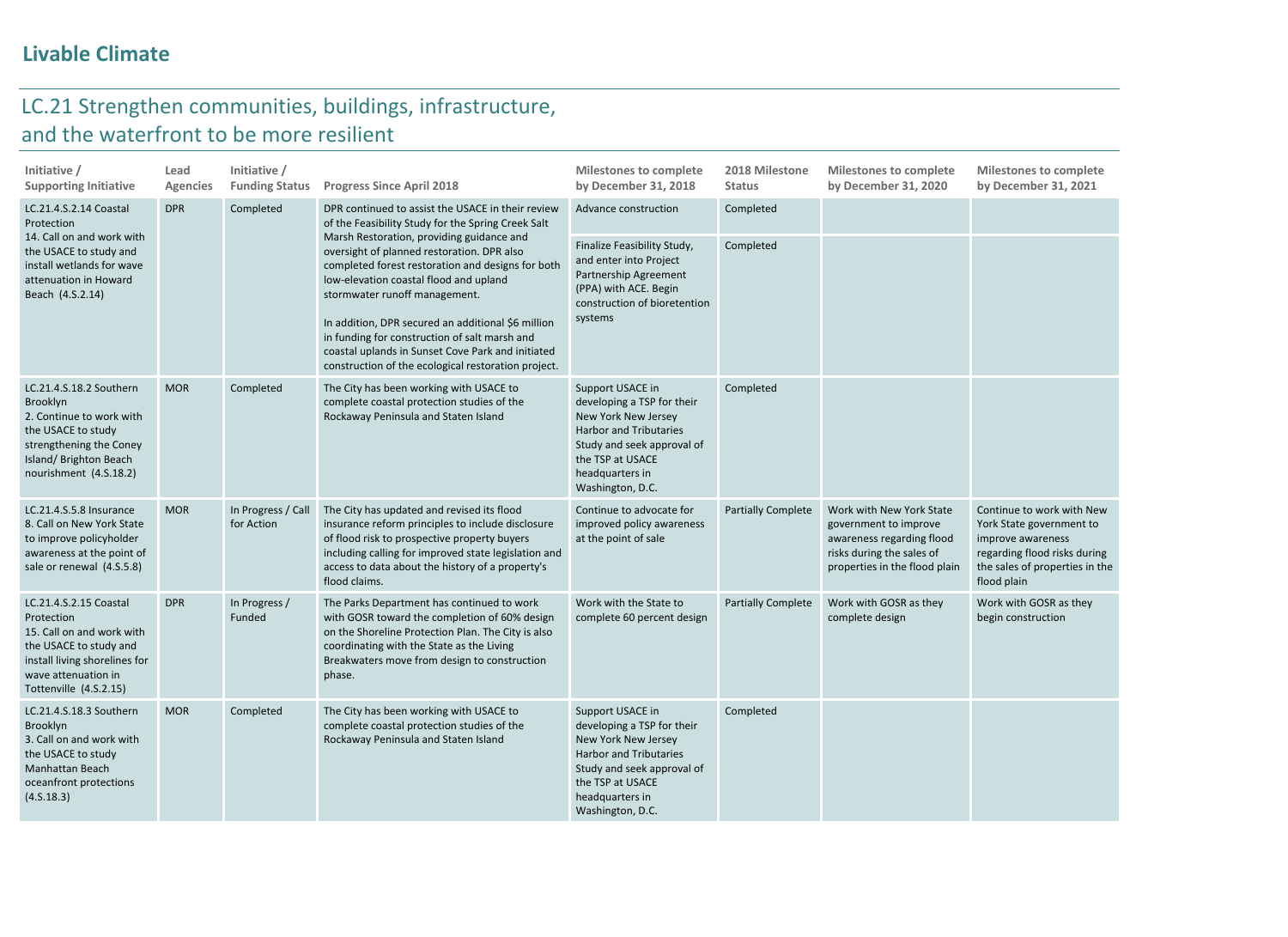| Initiative /<br><b>Supporting Initiative</b>                                                                              | Lead<br><b>Agencies</b> | Initiative /<br><b>Funding Status</b> | <b>Progress Since April 2018</b>                                                                                                                                                                                                                                | <b>Milestones to complete</b><br>by December 31, 2018                                                                                                                                  | 2018 Milestone<br><b>Status</b> | <b>Milestones to complete</b><br>by December 31, 2020         | <b>Milestones to complete</b><br>by December 31, 2021 |
|---------------------------------------------------------------------------------------------------------------------------|-------------------------|---------------------------------------|-----------------------------------------------------------------------------------------------------------------------------------------------------------------------------------------------------------------------------------------------------------------|----------------------------------------------------------------------------------------------------------------------------------------------------------------------------------------|---------------------------------|---------------------------------------------------------------|-------------------------------------------------------|
| LC.21.4.S.2.19<br>Coastal Protection 19.<br>Implement the Hunts                                                           | EDC                     | In Progress /<br>Funded               | In 2018, the City assessed alternative project<br>design options to be responsive to community<br>concerns about sustainability and air quality.                                                                                                                | Complete conceptual design<br>for the energy resilient pilot<br>project                                                                                                                | Completed                       | Complete evaluation of<br>coastal flooding defense<br>systems | Groundbreaking on<br>construction                     |
| Point Energy Resiliency<br>Pilot Project (4.S.2.19)                                                                       |                         |                                       | Significant analysis was conducted to understand<br>how to achieve the most efficient system design<br>while still delivering a robust level of resiliency.<br>This analysis resulted in a new concept, which was                                               | Complete environmental<br>review for the energy<br>resilient pilot project                                                                                                             | Completed                       | Complete final design                                         |                                                       |
|                                                                                                                           |                         |                                       | presented in a new Action Plan Amendment<br>approved by HUD in December 2018. Since then,<br>the City has advanced design for the more<br>sustainable solution. The City has also initiated<br>environmental impact analysis and the air<br>permitting process. | Complete identification of a<br>coastal flooding defense<br>system                                                                                                                     | <b>Partially Complete</b>       |                                                               |                                                       |
| LC.21.4.S.18.4 Southern<br>Brooklyn<br>4. Call on and work with<br>the USACE to study<br>mitigating inundation risks      | <b>MOR</b>              | Completed                             | The City has been working with USACE to<br>complete coastal protection studies of the<br>Rockaway Peninsula and Staten Island.                                                                                                                                  | Work with USACE to secure<br>approval of a draft<br>Rockaway Reformulation<br>report from the Civil Works<br><b>Review Board</b>                                                       | Completed                       |                                                               |                                                       |
| through Rockaway Inlet,<br>exploring a surge barrier<br>and alternative measures                                          |                         |                                       |                                                                                                                                                                                                                                                                 |                                                                                                                                                                                        |                                 |                                                               |                                                       |
| (4.5.18.4)                                                                                                                |                         |                                       |                                                                                                                                                                                                                                                                 |                                                                                                                                                                                        |                                 |                                                               |                                                       |
| LC.21.4.S.2.20 Coastal<br>Protection<br>20. Install an integrated<br>flood protection system in<br>East Harlem (4.S.2.20) | <b>MOR</b>              | Completed                             | The technical modeling and study were<br>completed.                                                                                                                                                                                                             | Present climate risks and<br>community needs to East<br>Harlem stakeholders.<br>Identify neighborhood<br>priorities to inform<br>resiliency vision plan for<br>parks and public spaces | Completed                       |                                                               |                                                       |
| LC.21.4.S.19.3 Southern<br>Manhattan<br>3. Construct physical<br>enhancements to Water<br>Street (4.S.19.3)               | <b>EDC</b>              | In Progress /<br>Funded               | Design has been completed and a resident<br>engineer procured.                                                                                                                                                                                                  | Procure resident engineer,<br>complete design, and<br>prepare bid package                                                                                                              | Completed                       | Begin and continue<br>construction                            | Substantially complete<br>construction                |
| LC.21.4.S.2.21 Coastal<br>Protection 21. Implement<br>the East Side Coastal                                               | <b>DDC</b>              | In Progress /<br>Funded               | The City completed a value engineering study<br>resulting in a design update that would deliver<br>the project quicker, with less disruption and more                                                                                                           | Complete final design                                                                                                                                                                  | <b>Partially Complete</b>       | Procure construction<br>contractor and break<br>ground        | Advance construction                                  |
| <b>Resiliency Project</b><br>(4.5.2.21)                                                                                   |                         |                                       | benefit to the surrounding community. There is<br>continuous community engagement throughout<br>the design process and the project is on track to<br>meet federal spending deadlines.                                                                           | Release final EIS                                                                                                                                                                      | Completed                       |                                                               |                                                       |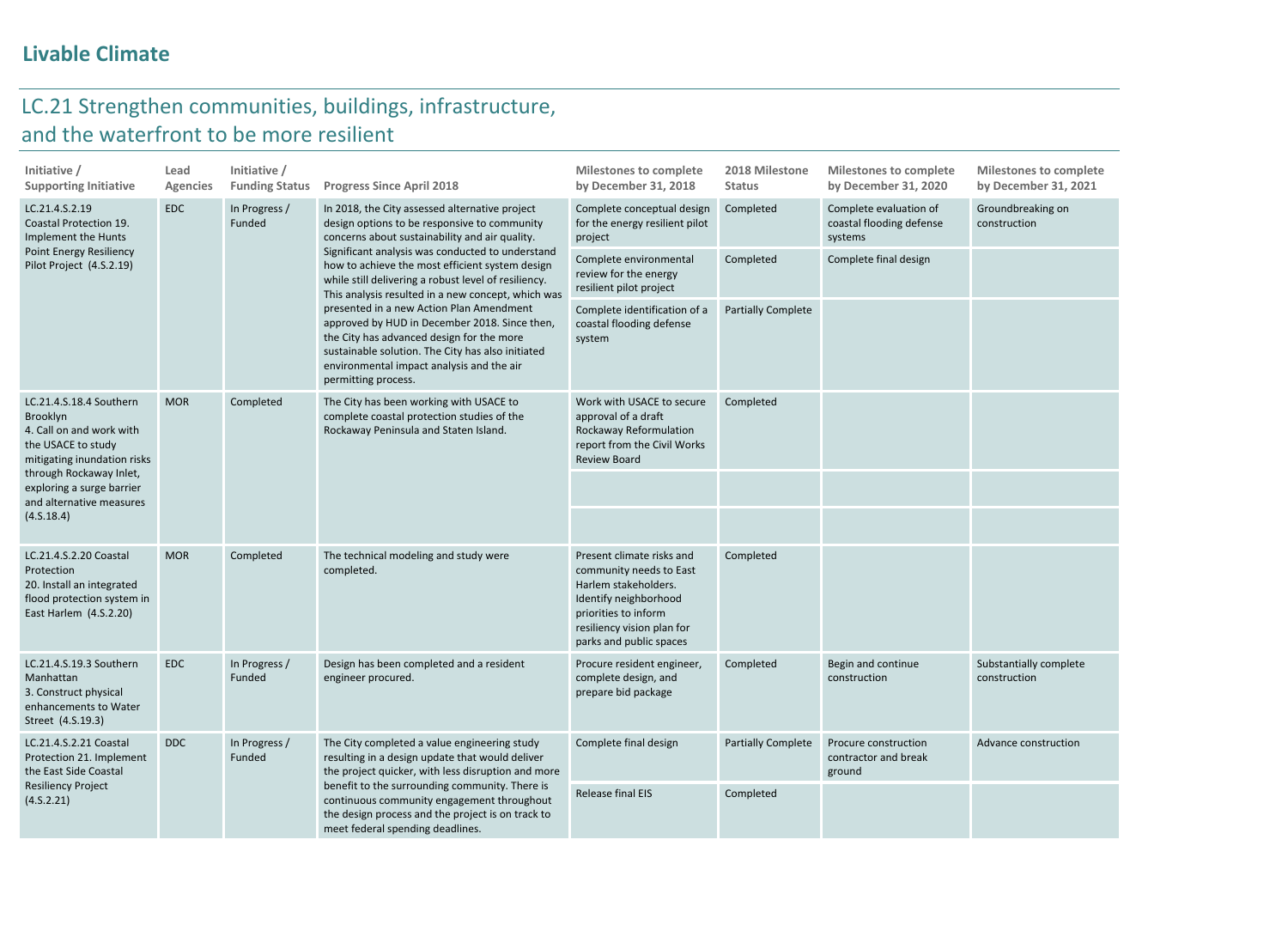| Initiative /<br><b>Supporting Initiative</b>                                                                                                                                     | Lead<br><b>Agencies</b> | Initiative /<br><b>Funding Status</b> | <b>Progress Since April 2018</b>                                                                                                                                                                                                                                                                                                                                                                  | <b>Milestones to complete</b><br>by December 31, 2018                                                                                                             | 2018 Milestone<br><b>Status</b> | <b>Milestones to complete</b><br>by December 31, 2020                             | <b>Milestones to complete</b><br>by December 31, 2021                   |
|----------------------------------------------------------------------------------------------------------------------------------------------------------------------------------|-------------------------|---------------------------------------|---------------------------------------------------------------------------------------------------------------------------------------------------------------------------------------------------------------------------------------------------------------------------------------------------------------------------------------------------------------------------------------------------|-------------------------------------------------------------------------------------------------------------------------------------------------------------------|---------------------------------|-----------------------------------------------------------------------------------|-------------------------------------------------------------------------|
| LC.21.4.S.2.22 Coastal<br>Protection<br>22. Install an integrated<br>flood protection system at<br>Hospital Row (4.S.2.22)                                                       | <b>MOR</b>              | Reconsidered /                        | Coordination between NYU and Bellevue<br>Hospitals on the floodwall alignment between<br>their campuses has been ongoing.                                                                                                                                                                                                                                                                         | Seek FEMA approval on<br>scope change                                                                                                                             | Reconsidered                    |                                                                                   |                                                                         |
| LC.21.4.S.2.23 Coastal<br>Protection<br>23. Install an integrated<br>flood protection system in<br>Red Hook (4.S.2.23)                                                           | DDC, MOR                | In Progress /<br>Funded               | The City submitted an application to FEMA for a<br>\$100 million standalone project in order to<br>advance to the implementation phase and awaits<br>FEMA approval in order to proceed.                                                                                                                                                                                                           | Release RFP for design                                                                                                                                            | Completed                       | Start next phase of design                                                        | Advance design                                                          |
| LC.21.4.S.2.24 Coastal<br>Protection<br>24. Continue to work with<br>the USACE to complete<br>existing studies on Staten<br>Island and implement<br>coastal protection           | <b>DPR</b>              | In Progress /<br>Funded               | The City is in the midst of acquiring private<br>properties and completing the other land use<br>actions necessary to facilitate construction of the<br>project. The City has also been working with<br>USACE to secure the necessary permits and Rights<br>of Entry that will allow USACE to perform<br>subsurface investigations on City property.                                              | The City, State, and USACE<br>to continue to coordinate<br>on a three-party PPA, which<br>will govern roles and<br>responsibilities for project<br>implementation | Completed                       | Work with USACE as they<br>complete the design on at<br>least one project element | Work with USACE as they<br>begin construction on one<br>project element |
| projects (4.S.2.24)                                                                                                                                                              |                         |                                       |                                                                                                                                                                                                                                                                                                                                                                                                   |                                                                                                                                                                   |                                 |                                                                                   |                                                                         |
| <b>MOR</b><br>LC.21.4.S.2.27 Coastal<br>Protection<br>27. Continue to work with<br>the USACE to complete its                                                                     |                         | Completed                             | The City has been working with USACE to<br>complete coastal protection studies of the<br>Rockaway Peninsula and Staten Island                                                                                                                                                                                                                                                                     | Continue to collaborate with<br><b>USACE on its New York</b><br><b>Harbor and Tributaries</b><br>Focus Area Feasibility Study                                     | Completed                       |                                                                                   |                                                                         |
| comprehensive flood<br>protection study of New<br>York Harbor (4.S.2.27)                                                                                                         |                         |                                       |                                                                                                                                                                                                                                                                                                                                                                                                   |                                                                                                                                                                   |                                 |                                                                                   |                                                                         |
| LC.21.4.S.18.5 Southern<br>Brooklyn<br>5. Develop an<br>implementation plan and<br>preliminary designs for<br>new Coney Island Creek<br>wetlands and tidal barrier<br>(4.5.18.5) | <b>EDC</b>              | In Progress /<br>Funded               | Design RFP released. MG McLaren selected as<br>designer. Kickoff Meeting to be held April 2019.                                                                                                                                                                                                                                                                                                   | Procure designer and<br>acquisition consultant, and<br>begin design                                                                                               | Completed                       | Complete preliminary<br>design                                                    | Bid out for construction                                                |
| LC.21.4.S.18.16 Southern<br>Brooklyn                                                                                                                                             | <b>EDC</b>              | Reconsidered /                        | The City completed a study of the feasibility of<br>100 year flood protection for the Coney Island                                                                                                                                                                                                                                                                                                | Release design RFP                                                                                                                                                | Reconsidered                    |                                                                                   |                                                                         |
| 16. Study opportunities<br>along Coney Island Creek<br>to generate economic<br>activity and facilitate<br>resiliency investments<br>(4.5.18.16)                                  |                         |                                       | Peninsula in 2016. While the study found such<br>flood protection to be feasible, the cost and<br>complexity of such a project would require USACE<br>participation. The City used the results of this<br>study to develop a near-term project that<br>addresses the most flood vulnerable, low-lying<br>stretches of shoreline on the Coney Island Creek<br>that can be implemented by the City. |                                                                                                                                                                   |                                 |                                                                                   |                                                                         |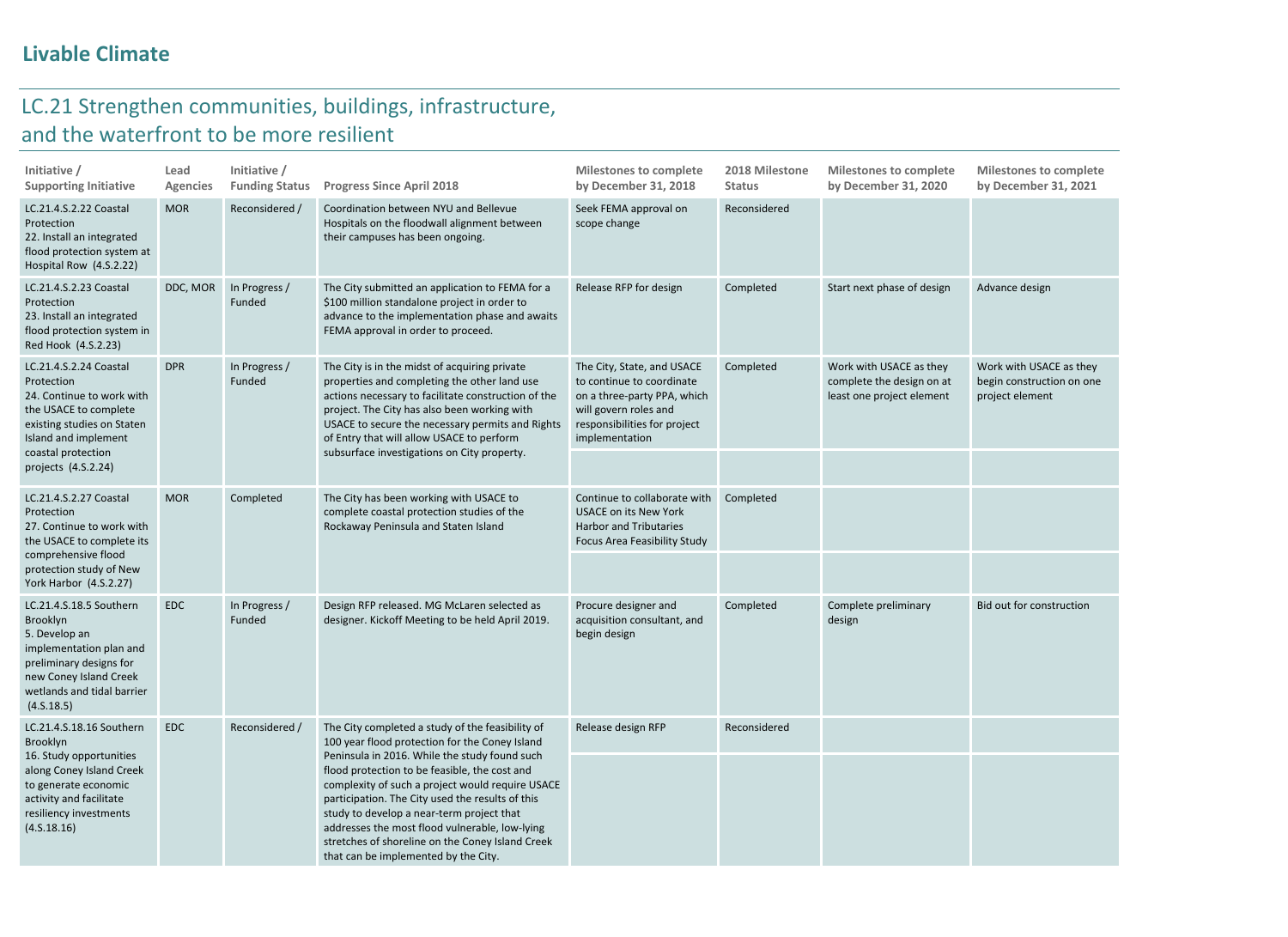| Initiative /<br><b>Supporting Initiative</b>                                   | Lead<br><b>Agencies</b>                 | Initiative /<br><b>Funding Status</b>                                                                                                                                                            | <b>Progress Since April 2018</b>                                                                                                                                                                                                                                                                                                                                                                                                                                                                                     | <b>Milestones to complete</b><br>by December 31, 2018    | 2018 Milestone<br><b>Status</b> | <b>Milestones to complete</b><br>by December 31, 2020 | <b>Milestones to complete</b><br>by December 31, 2021 |
|--------------------------------------------------------------------------------|-----------------------------------------|--------------------------------------------------------------------------------------------------------------------------------------------------------------------------------------------------|----------------------------------------------------------------------------------------------------------------------------------------------------------------------------------------------------------------------------------------------------------------------------------------------------------------------------------------------------------------------------------------------------------------------------------------------------------------------------------------------------------------------|----------------------------------------------------------|---------------------------------|-------------------------------------------------------|-------------------------------------------------------|
| LC.21.4.S.19.1 Southern<br>Manhattan                                           | <b>MOR</b><br>Completed<br>1. Create an |                                                                                                                                                                                                  | The Lower Manhattan Coastal Resiliency Study<br>was completed, and a report produced that                                                                                                                                                                                                                                                                                                                                                                                                                            | Advance schematic design<br>for Two Bridges              | Completed                       |                                                       |                                                       |
| implementation plan and<br>design for an integrated<br>flood protection system |                                         | delivers a set of recommendations that focus on<br>the short, medium, and long term resiliency<br>needs. Four capital projects are being advanced:<br>schematic design was completed for the Two | Complete Conceptual<br>Design for the South Street<br>Seaport and the Battery                                                                                                                                                                                                                                                                                                                                                                                                                                        | Partially Complete                                       |                                 |                                                       |                                                       |
| for remaining Southern<br>Manhattan areas<br>(4.5.19.1)                        |                                         |                                                                                                                                                                                                  | Bridges Coastal Resiliency Project; the Battery<br>Wharf Reconstruction Project is being advanced<br>to protect the area from sea level rise impacts;<br>The Battery/South Battery Park City Resiliency<br>Project is being designed and implemented in<br>partnership with BPCA; IFPM is advancing in the<br>Seaport and Smith Houses. In addition, the need<br>for a Financial District/South Street Seaport<br>Climate Resiliency Master Plan was identified due<br>to the complexity and importance of the area. | Complete Long-Term<br><b>Strategy Plan for LMCR</b>      | Completed                       |                                                       |                                                       |
|                                                                                |                                         |                                                                                                                                                                                                  |                                                                                                                                                                                                                                                                                                                                                                                                                                                                                                                      | Investigate feasibility of<br><b>IFPM</b> in the Seaport | Completed                       |                                                       |                                                       |
|                                                                                |                                         |                                                                                                                                                                                                  |                                                                                                                                                                                                                                                                                                                                                                                                                                                                                                                      | Release RFP and begin final<br>design for Two Bridges    | Completed                       |                                                       |                                                       |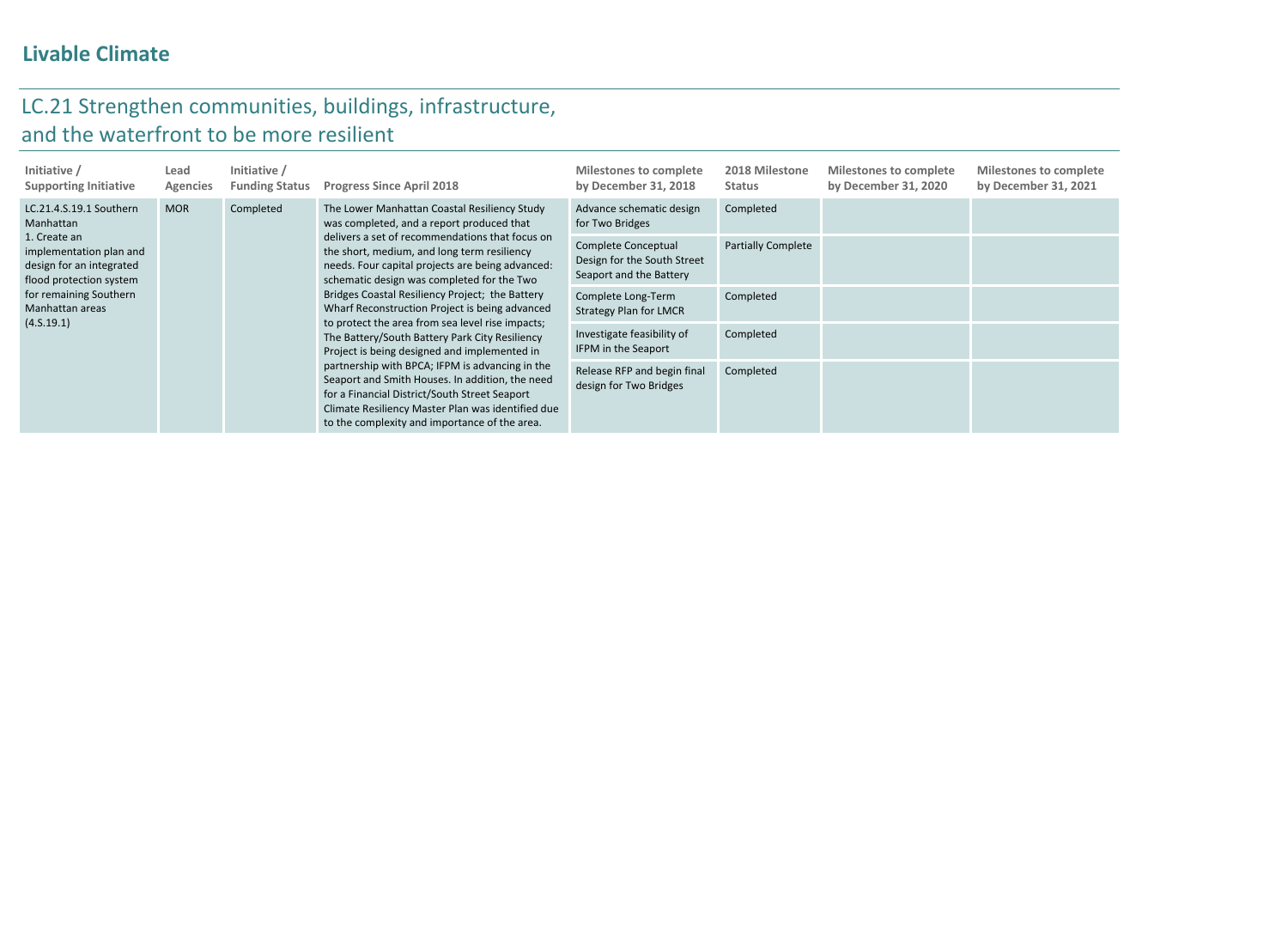# LC.22 Create economic opportunities for all New Yorkers through climate action

| Initiative /<br><b>Supporting Initiative</b>                                                                                           | Lead<br><b>Agencies</b>                                                                                                                                                                                                                                                                                                                                                                                                                                                                                                                                                                                                                                                                                                                                                                                                                                                                                                                                                                                                                                                                                                                                                                                                                                                                                                                                                                                                                                                                                              | Initiative /<br><b>Funding Status</b> | <b>Progress Since April 2018</b>                                                                                                                                                                                                                 | <b>Milestones to complete</b><br>by December 31, 2018                                                                     | 2018 Milestone<br><b>Status</b>                                                                     | <b>Milestones to complete</b><br>by December 31, 2020                                                                                                        | <b>Milestones to complete</b><br>by December 31, 2021                                                                    |
|----------------------------------------------------------------------------------------------------------------------------------------|----------------------------------------------------------------------------------------------------------------------------------------------------------------------------------------------------------------------------------------------------------------------------------------------------------------------------------------------------------------------------------------------------------------------------------------------------------------------------------------------------------------------------------------------------------------------------------------------------------------------------------------------------------------------------------------------------------------------------------------------------------------------------------------------------------------------------------------------------------------------------------------------------------------------------------------------------------------------------------------------------------------------------------------------------------------------------------------------------------------------------------------------------------------------------------------------------------------------------------------------------------------------------------------------------------------------------------------------------------------------------------------------------------------------------------------------------------------------------------------------------------------------|---------------------------------------|--------------------------------------------------------------------------------------------------------------------------------------------------------------------------------------------------------------------------------------------------|---------------------------------------------------------------------------------------------------------------------------|-----------------------------------------------------------------------------------------------------|--------------------------------------------------------------------------------------------------------------------------------------------------------------|--------------------------------------------------------------------------------------------------------------------------|
| LC.22.1.3.3PlaNYC.3<br>Increase the sustainability<br>of City-financed and<br>public housing<br>$(1.3.3P$ laNYC.3)                     | EDC, HPD,<br><b>NYCHA</b>                                                                                                                                                                                                                                                                                                                                                                                                                                                                                                                                                                                                                                                                                                                                                                                                                                                                                                                                                                                                                                                                                                                                                                                                                                                                                                                                                                                                                                                                                            | In Progress /<br>Funded               | Energy Programs: HUD approved the \$104.5<br>million Ameresco B EPC on July 12, 2018.<br>Completed LED upgrade of apartment and<br>common-area lighting in the \$56 million<br>Ameresco-A EPC, serving 19,954 apartments in 16                   | Launch of ACCESSolar,<br>NYCHA's non-commercial<br>solar program                                                          | Completed                                                                                           | Continue to work with DEP<br>to install green<br>infrastructure for<br>stormwater management in<br>30 NYCHA developments                                     | Begin work on modernizing<br>ventilation systems in 13<br>East Harlem developments                                       |
|                                                                                                                                        | developments, and in the \$68 million BQDM EPC,<br>serving 16,844 apartments in 23 developments.<br>Completed construction in the Weatherization<br>Assistance Program (WAP) of the program year<br>ending April 2018 (990 apartments in 12<br>developments, \$4.7 million). In the 2018-2019<br>program year, there are 820 apartments in 11<br>NYCHA developments in construction for a total<br>value of \$3.5 million.<br>Sustainability Programs: Awarded the first solar<br>development sites to two commercial solar<br>developers and released a solicitation and<br>awarded sites for solar development on small<br>buildings (ACCESSolar program). Combined,<br>NYCHA has awarded 12 MW toward meeting the<br>HUD Renew300 commitment of 25 MW by 2025.<br>NYCHA continues to work with DEP to improve<br>water efficiency, including participation in DEP's<br>Toilet Replacement Program (TRP). NYCHA and<br>DEP completed the first year of work on a<br>NYSERDA-funded Cleaner Greener Communities<br>grant project at South Jamaica Houses I and II.<br>The NYCHA project is the first pilot under DEP's<br>Cloudburst climate adaptation program targeting<br>management of stormwater from high-intensity<br>rains. NYCHA led community-based planning for<br>the siting of the green infrastructure, a sunken<br>basketball court that doubles as rainwater<br>detention and a water garden. The grant project<br>also includes water conservation, food waste<br>management, water end use study. |                                       |                                                                                                                                                                                                                                                  | <b>Release of NextGeneration</b><br>NYCHA Waste Management<br>Plan                                                        | Delayed                                                                                             | Fund \$3M in WAP projects<br>annually                                                                                                                        | Complete Ameresco B EPC<br>construction                                                                                  |
|                                                                                                                                        |                                                                                                                                                                                                                                                                                                                                                                                                                                                                                                                                                                                                                                                                                                                                                                                                                                                                                                                                                                                                                                                                                                                                                                                                                                                                                                                                                                                                                                                                                                                      |                                       |                                                                                                                                                                                                                                                  | Selection of Commercial<br>Solar RFP awardees                                                                             | Completed                                                                                           | Implement a deep energy<br>retrofit (RetrofitNY) with<br>NYSERDA and a Heat Pump<br>pilot and complete<br>installation of a smart AC<br>pilot in summer 2019 | Complete installation of<br>energy, water, and GI at<br>South Jamaica Houses<br>(NYSERDA Cleaner Greener<br>Communities) |
|                                                                                                                                        |                                                                                                                                                                                                                                                                                                                                                                                                                                                                                                                                                                                                                                                                                                                                                                                                                                                                                                                                                                                                                                                                                                                                                                                                                                                                                                                                                                                                                                                                                                                      |                                       |                                                                                                                                                                                                                                                  |                                                                                                                           | Raise \$300 million for EPCs<br>and complete construction<br>on Ameresco-A, BQDM, and<br>Sandy EPCs | Complete installations of<br>DEP GI in 30 developments                                                                                                       |                                                                                                                          |
|                                                                                                                                        |                                                                                                                                                                                                                                                                                                                                                                                                                                                                                                                                                                                                                                                                                                                                                                                                                                                                                                                                                                                                                                                                                                                                                                                                                                                                                                                                                                                                                                                                                                                      |                                       |                                                                                                                                                                                                                                                  | <b>Release NextGeneration</b><br><b>NYCHA Climate Adaptation</b><br>Plan                                                  |                                                                                                     |                                                                                                                                                              |                                                                                                                          |
| LC.22.4.S.5.1 Insurance<br>1. Support Federal efforts<br>to address affordability<br>issues related to reform of<br>the NFIP (4.S.5.1) | <b>MOR</b>                                                                                                                                                                                                                                                                                                                                                                                                                                                                                                                                                                                                                                                                                                                                                                                                                                                                                                                                                                                                                                                                                                                                                                                                                                                                                                                                                                                                                                                                                                           | In Progress /<br>Funded               | The City has updated and revised its flood<br>insurance reform principles around affordability<br>and partial mitigation options to include<br>disclosure of flood risk to prospective property<br>buyers and is actively engaging with both the | Urge Congress to<br>reauthorize the NFIP with<br>NYC's key concerns,<br>including affordability and<br>mitigation credits | Completed                                                                                           | Continue to actively engage<br>with Congress in support of<br>federal efforts to address<br>affordability related to the<br>reform of the NFIP               |                                                                                                                          |
|                                                                                                                                        |                                                                                                                                                                                                                                                                                                                                                                                                                                                                                                                                                                                                                                                                                                                                                                                                                                                                                                                                                                                                                                                                                                                                                                                                                                                                                                                                                                                                                                                                                                                      |                                       | House and Senate on NFIP reauthorization and<br>reform.                                                                                                                                                                                          |                                                                                                                           |                                                                                                     |                                                                                                                                                              |                                                                                                                          |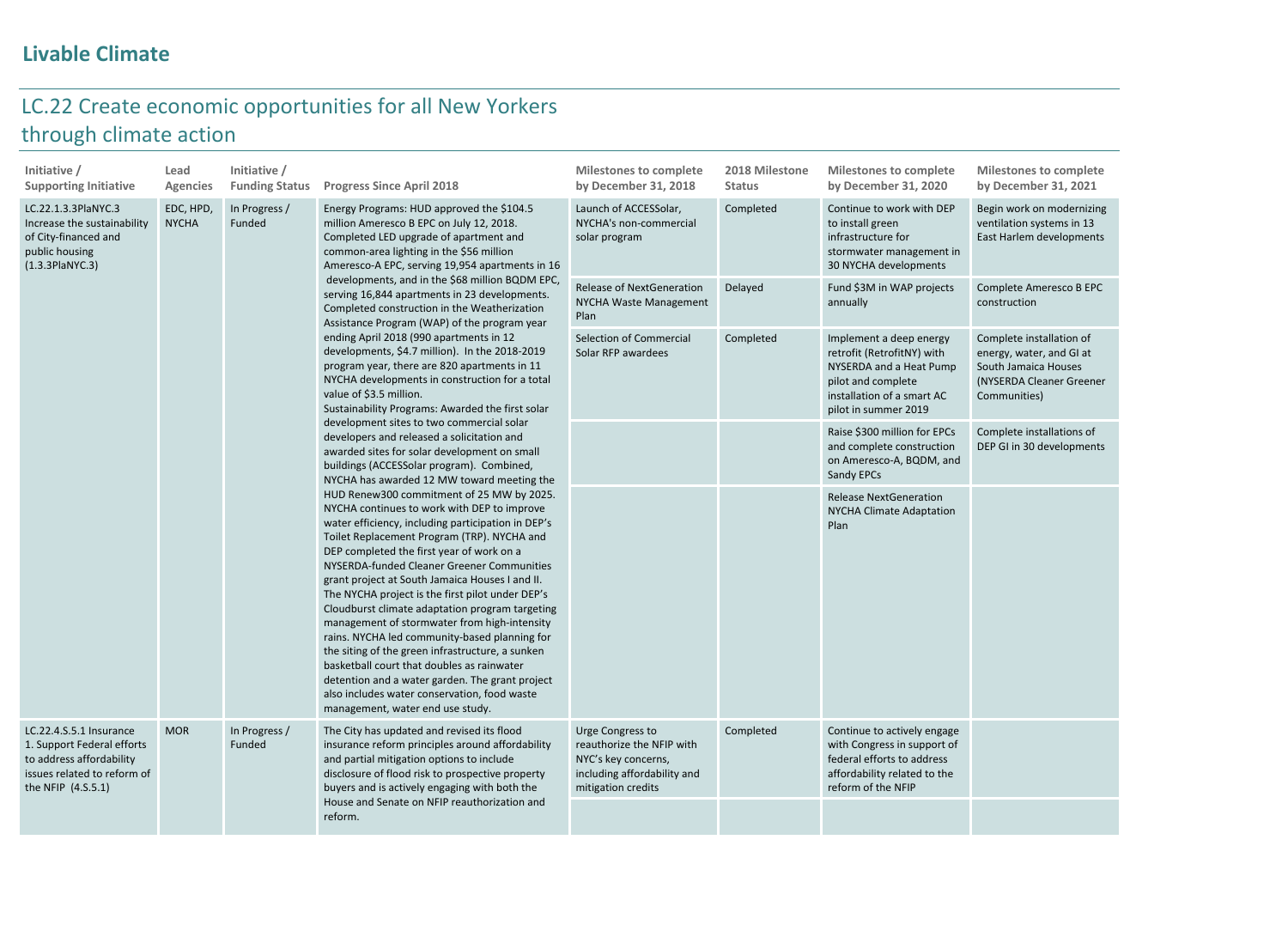# EM.24 Modernize New York City's mass transit networks

| Initiative /<br><b>Supporting Initiative</b>                                                                                                                                   | Lead<br><b>Agencies</b> | Initiative /<br><b>Funding Status</b> | <b>Progress Since April 2018</b>                                                                                                                                                                                                                                                                                                                                                                      | <b>Milestones to complete</b><br>by December 31, 2018 | 2018 Milestone<br><b>Status</b> | <b>Milestones to complete</b><br>by December 31, 2020 | <b>Milestones to complete</b><br>by December 31, 2021 |
|--------------------------------------------------------------------------------------------------------------------------------------------------------------------------------|-------------------------|---------------------------------------|-------------------------------------------------------------------------------------------------------------------------------------------------------------------------------------------------------------------------------------------------------------------------------------------------------------------------------------------------------------------------------------------------------|-------------------------------------------------------|---------------------------------|-------------------------------------------------------|-------------------------------------------------------|
| EM.24.1.6.5A Increase<br>accessibility of the<br>pedestrian network to<br>people with disabilities<br>(1.6.5A)                                                                 | <b>DOT</b>              | Superseded by<br>EM.25.4              | In 2018, NYCDOT worked closely with advocates<br>and internal stakeholders to grow the number of<br>safety improvement projects that enhance<br>mobility for all New Yorkers. In January 2018, the<br>agency hosted an Accessible Streetscape Summit<br>in which we invited industry leaders to share best<br>practices and learned experiences from<br>enhancing accessibility in their home cities. |                                                       |                                 |                                                       |                                                       |
|                                                                                                                                                                                |                         |                                       |                                                                                                                                                                                                                                                                                                                                                                                                       |                                                       |                                 |                                                       |                                                       |
| EM.24.1.6.1 The City will<br>look to every level of<br>government to support<br>the modernization and<br>expansion of New York's<br>transit system (1.6.1)                     | DOT, IGA                | Superseded by<br>EM.24.1              | The City of New York continues to support the<br>MTA's 2015-2019 Capital Program and<br>contributed \$418 million in 2018 toward the<br>MTA's Subway Action Plan.                                                                                                                                                                                                                                     |                                                       |                                 |                                                       |                                                       |
| <b>EM.24.1.6.2A Relieve</b><br>congestion on major<br>subway corridors.<br>[Accelerate CBTC, Design<br>& construction of SAS Ph2,<br>Planning & design of SAS<br>Ph3] (1.6.2A) | DOT, MTA                | Superseded by<br>EM.24.1              | The MTA installed CBTC on the 7 line at the end of<br>November 2018; Automatic Train Operation will<br>begin on the line in early 2019. The agency's Fast<br>Forward plan will expedite the installation of<br>CBTC. The system will be installed on the<br>Crosstown, Culver, Eighth Avenue, Lexington, and<br>Queens Boulevard lines by 2025.                                                       |                                                       |                                 |                                                       |                                                       |
| EM.24.1.6.2B Improve and<br>expand bus transit<br>throughout the City                                                                                                          | DOT, MTA                | Superseded by<br>EM.24.2              | DOT, in partnership with the MTA, launched the<br>B82 (Southern Brooklyn) in October 2018.<br>320 bus time real time information signs have<br>been installed in addition to the 174 SBS real time<br>wayfinding signs.                                                                                                                                                                               |                                                       |                                 |                                                       |                                                       |
| (1.6.2B)                                                                                                                                                                       |                         |                                       |                                                                                                                                                                                                                                                                                                                                                                                                       |                                                       |                                 |                                                       |                                                       |
|                                                                                                                                                                                |                         |                                       |                                                                                                                                                                                                                                                                                                                                                                                                       |                                                       |                                 |                                                       |                                                       |
|                                                                                                                                                                                |                         |                                       |                                                                                                                                                                                                                                                                                                                                                                                                       |                                                       |                                 |                                                       |                                                       |
|                                                                                                                                                                                |                         |                                       |                                                                                                                                                                                                                                                                                                                                                                                                       |                                                       |                                 |                                                       |                                                       |
|                                                                                                                                                                                |                         |                                       |                                                                                                                                                                                                                                                                                                                                                                                                       |                                                       |                                 |                                                       |                                                       |
|                                                                                                                                                                                |                         |                                       |                                                                                                                                                                                                                                                                                                                                                                                                       |                                                       |                                 |                                                       |                                                       |
| EM.24.1.6.3B Study new<br>subway routes in<br>underserved communities<br>and other improvements<br>to the subway network                                                       | DOT, MTA                | Superseded by<br>EM.24.1              | DOT continues to coordinate with MTA on the<br>Utica Ave subway extension study which is<br>scheduled to be complete in 2020.<br>The MTA has completed conceptual design for the                                                                                                                                                                                                                      |                                                       |                                 |                                                       |                                                       |
| (1.6.3B)                                                                                                                                                                       |                         |                                       | ADA elevator projects and is preparing bid<br>packages for award in early 2019. Construction is<br>scheduled to begin before the end of 2019.                                                                                                                                                                                                                                                         |                                                       |                                 |                                                       |                                                       |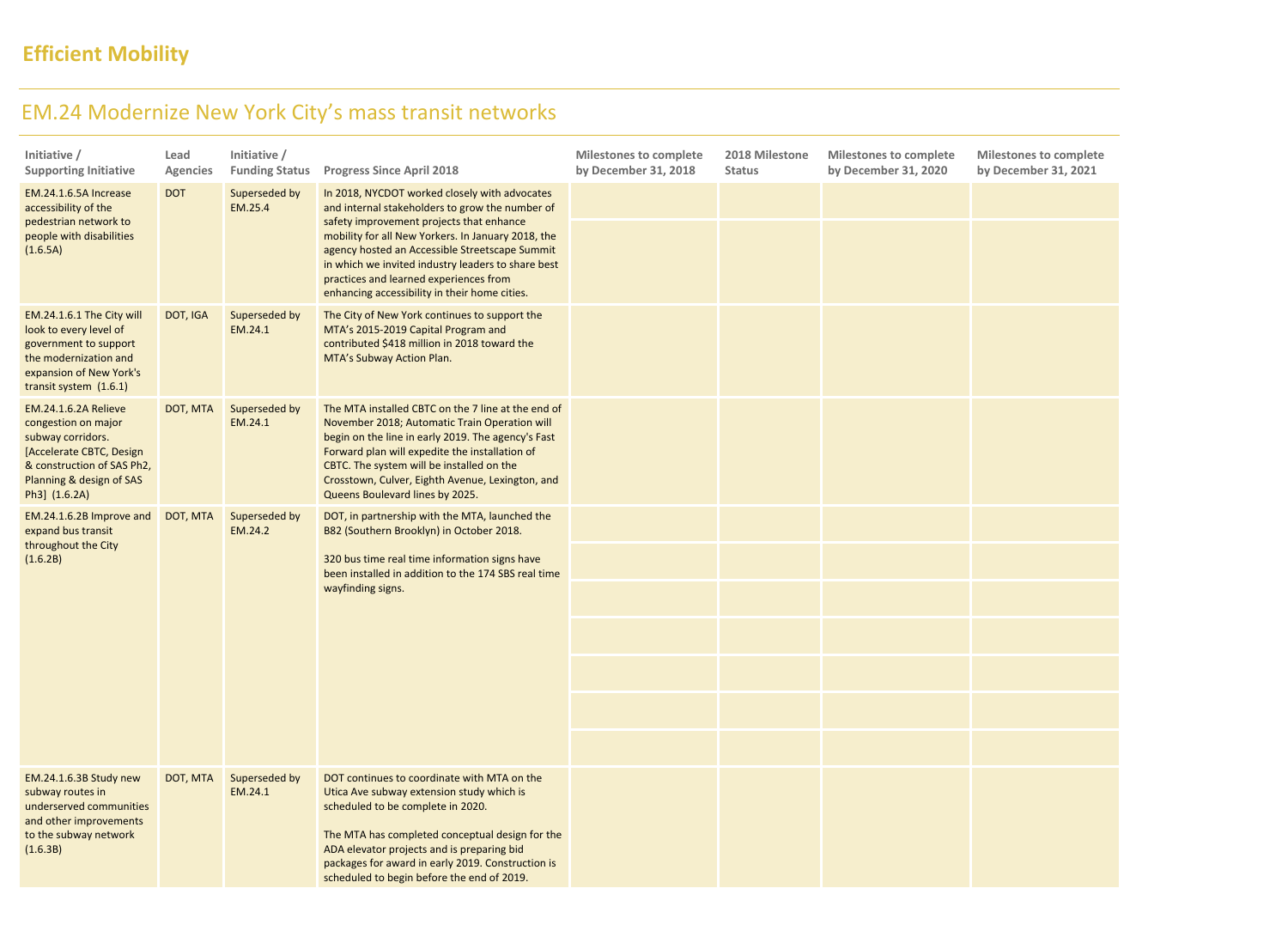# EM.24 Modernize New York City's mass transit networks

| Initiative /<br><b>Supporting Initiative</b>                                                                                                              | Lead<br><b>Agencies</b> | Initiative /<br><b>Funding Status</b> | <b>Progress Since April 2018</b>                                                                                                                                                                                                                                                                                                                                                                                                                                                                                                                                                                                                                                                                                                                                                                                                                                                                                                                               | <b>Milestones to complete</b><br>by December 31, 2018                                                                                                                                                                                         | 2018 Milestone<br><b>Status</b> | <b>Milestones to complete</b><br>by December 31, 2020 | <b>Milestones to complete</b><br>by December 31, 2021 |
|-----------------------------------------------------------------------------------------------------------------------------------------------------------|-------------------------|---------------------------------------|----------------------------------------------------------------------------------------------------------------------------------------------------------------------------------------------------------------------------------------------------------------------------------------------------------------------------------------------------------------------------------------------------------------------------------------------------------------------------------------------------------------------------------------------------------------------------------------------------------------------------------------------------------------------------------------------------------------------------------------------------------------------------------------------------------------------------------------------------------------------------------------------------------------------------------------------------------------|-----------------------------------------------------------------------------------------------------------------------------------------------------------------------------------------------------------------------------------------------|---------------------------------|-------------------------------------------------------|-------------------------------------------------------|
| EM.24.1.6.3C Expand the<br>ferry network (1.6.3C)                                                                                                         | <b>EDC</b>              | Superseded by<br>EM.24.3              | NYC Ferry launched the remaining two routes<br>(Soundview and Lower East Side) in the summer<br>of 2018, completing the originally planned, six-<br>route ferry system. Construction at the<br>homeporting facility at the Brooklyn Navy Yard<br>progressed significantly, but was not open for use<br>by NYC Ferry's operator by the end of the year (it<br>is currently slated to open in spring of 2019).<br>NYCEDC conducted an expansion feasibility study<br>to take a closer look at where new landings and<br>routes could potentially be added. In January<br>2019, the City announced the launch of the St.<br>George route in 2020 (connecting Staten Island<br>with the West Side of Manhattan), the Coney<br>Island route and the addition of a stop along the<br>Soundview route at Throgs Neck in Ferry Point<br>Park in 2021. He also announced the Brooklyn<br>Navy Yard stop would be included on the Astoria<br>route starting in May 2019. | Launch of routes to the<br>South Bronx and the Lower<br>East Side and the addition of<br>a passenger stop at the<br><b>Brooklyn Navy Yard</b><br>homeport facility on the<br><b>East River route</b>                                          | Completed                       |                                                       |                                                       |
| EM.24.1.6.3D Expand and<br>improve service to and<br>within Staten Island<br>(1.6.3D)                                                                     | <b>DOT</b>              | Superseded by<br>EM.24.3              | To date, DOT has installed 104 RTPI signs in Staten<br>Island, with 15 completed in calendar year 2018,<br>and another 19 locations installed in Spring 2019.                                                                                                                                                                                                                                                                                                                                                                                                                                                                                                                                                                                                                                                                                                                                                                                                  | Install 30 Bus Times signs on<br><b>Staten Island</b>                                                                                                                                                                                         | Completed                       |                                                       |                                                       |
| EM.24.4.S.11.6<br>Transportation<br>6. Protect Staten Island<br>Ferry and private ferry<br>terminals from climate<br>change-related threats<br>(4.5.11.6) | <b>DOT</b>              | Superseded by<br>EM.24.3              | Steel superstructure and hull modules of the first<br>two vessels are in some phase of construction.<br>The hull modules of the first vessel are fully<br>assembled, joined together and turned upright on<br>the launch pad. Machinery installation is<br>underway. Three hull sections of the second<br>vessel have been constructed, turned upright and<br>moved to the launch pad and are joined<br>together. Steel for the third vessel has been<br>ordered. Despite delays due to Hurricane Michael<br>striking the shipyard on October 10, 2018, work<br>on the vessels is moving forward. All major<br>equipment will be set into the first two vessels.<br>Most piping and ventilation systems will be<br>installed and tested in the first vessel and will<br>start to be installed in the second vessel. Cutting<br>steel for the third vessel will commence.                                                                                       |                                                                                                                                                                                                                                               |                                 |                                                       |                                                       |
| EM.24.4.S.11.9<br>Transportation<br>9. Plan for temporary<br>transit services in the<br>event of subway system<br>suspensions (4.S.11.9)                  | <b>DOT</b>              | Superseded by<br>EM.24.1              | DOT regularly works with NYCEM to develop and<br>update plans for transit management strategies in<br>the wake of major system disruptions, including<br>coastal storms, blizzards, maritime emergencies<br>and transit strikes.                                                                                                                                                                                                                                                                                                                                                                                                                                                                                                                                                                                                                                                                                                                               | Collaborate with NYCEM to<br>develop and regularly<br>update plans for transit<br>management strategies in<br>the wake of major system<br>disruptions, including<br>coastal storms, blizzards,<br>maritime emergencies and<br>transit strikes | Completed                       |                                                       |                                                       |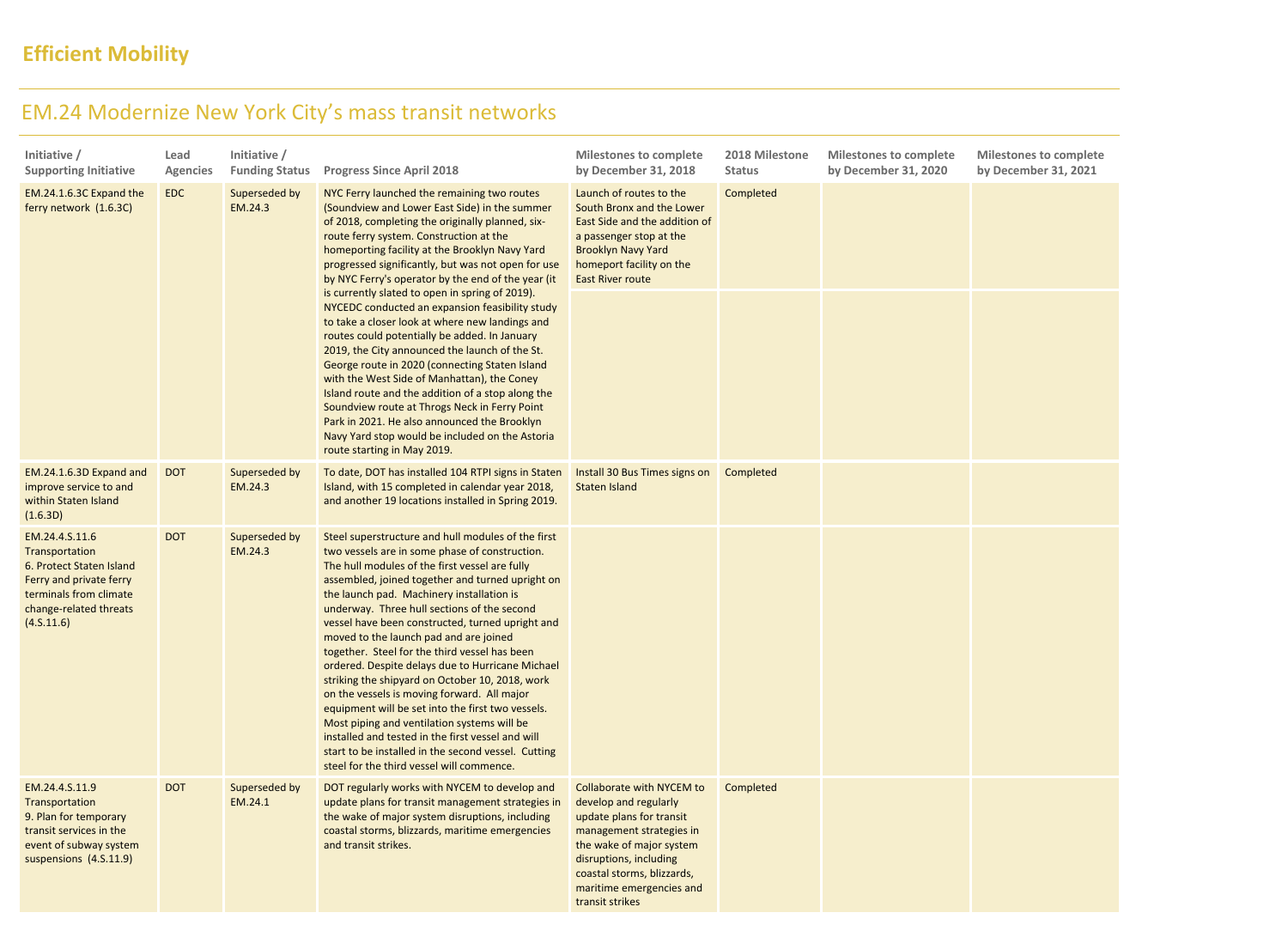# EM.24 Modernize New York City's mass transit networks

| Initiative /<br><b>Supporting Initiative</b>                                                                                                                                                   | Lead<br><b>Agencies</b> | Initiative /<br><b>Funding Status</b> | <b>Progress Since April 2018</b>                                                                                                                                                                                                                                                                                                                                                                                                                                                                                                                                                                                                                                                                                                                                                                                                                                                                                                                                                                                                                                  | <b>Milestones to complete</b><br>by December 31, 2018                                | 2018 Milestone<br><b>Status</b> | <b>Milestones to complete</b><br>by December 31, 2020 | <b>Milestones to complete</b><br>by December 31, 2021 |
|------------------------------------------------------------------------------------------------------------------------------------------------------------------------------------------------|-------------------------|---------------------------------------|-------------------------------------------------------------------------------------------------------------------------------------------------------------------------------------------------------------------------------------------------------------------------------------------------------------------------------------------------------------------------------------------------------------------------------------------------------------------------------------------------------------------------------------------------------------------------------------------------------------------------------------------------------------------------------------------------------------------------------------------------------------------------------------------------------------------------------------------------------------------------------------------------------------------------------------------------------------------------------------------------------------------------------------------------------------------|--------------------------------------------------------------------------------------|---------------------------------|-------------------------------------------------------|-------------------------------------------------------|
| EM.24.4.S.11.11<br>Transportation<br>11. Develop standard<br>plans for implementing<br><b>High-Occupancy Vehicle</b><br>(HOV) requirements<br>(4.5.11.11)                                      | <b>DOT</b>              | Superseded by<br>EM.24.3              | DOT worked closely with the Mayor's Climate<br>Change Adaptation Task Force to examine the<br>interdependencies of vulnerabilities to climate<br>shocks, and version 2.0 of the NYC Climate<br>Resiliency Design Guidelines. DOT reviews capital<br>projects for potential incorporation of resiliency<br>features and conducts cost benefit analysis for<br>projects as needed. The agency collaborates with<br>the NYCEDC in evaluating waterfront<br>infrastructure and DOT is developing database<br>tools to better track these assets. During 2018,<br>the City, including DOT, began coordination with<br>the United States Army Corps of Engineers on<br>aspects of the New York New Jersey Harbor and<br>Tributaries Study that will specifically look at<br>areas in NYC along Long Island Sound that are at<br>high risk to coastal flooding but were not<br>damaged by Superstorm Sandy. We also sought<br>FEMA hazard mitigation funding to project<br>flooding-vulnerable streetlights and traffic signals<br>outside of the Sandy inundation area. | <b>Provide recommendations</b><br>on vulnerable existing assets                      | Completed                       |                                                       |                                                       |
| EM.24.4.S.11.13<br>Transportation<br>13. Construct new ferry<br>landings to support<br>private ferry services<br>(4.5.11.13)                                                                   | <b>EDC</b>              | Completed                             | The four final landings of the originally planned<br>system were completed with the launch of the<br>Lower East Side and Soundview routes. The<br>Brooklyn Navy Yard landing was also completed<br>by the BNYDC.                                                                                                                                                                                                                                                                                                                                                                                                                                                                                                                                                                                                                                                                                                                                                                                                                                                  |                                                                                      |                                 |                                                       |                                                       |
| EM.24.4.S.11.14<br>Transportation<br>14. Deploy the Staten<br><b>Island Ferry's Austen Class</b><br>vessels on the East River<br>Ferry and during<br>transportation disruptions<br>(4.5.11.14) | <b>EDC</b>              | Superseded by<br>EM.24.3              | A designer has been selected for Brooklyn Cruise<br>Terminal and East 34th Street and Hunters Point<br>South stops on the East River Ferry, and will begin<br>work in spring of 2018.                                                                                                                                                                                                                                                                                                                                                                                                                                                                                                                                                                                                                                                                                                                                                                                                                                                                             | Complete feasibility analysis<br>and designs. Procure<br>contractor for construction | <b>Partially Complete</b>       |                                                       |                                                       |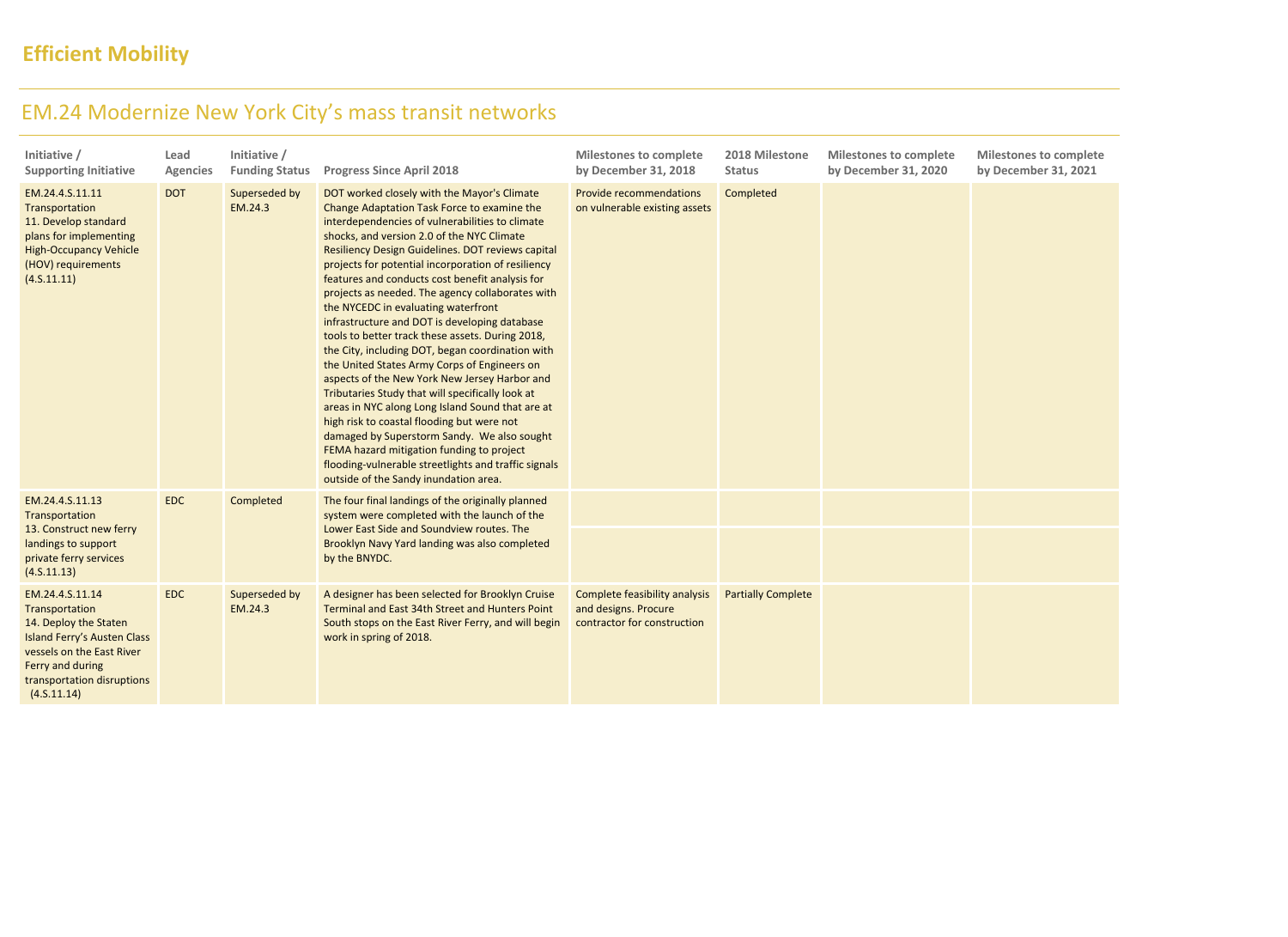# EM.24 Modernize New York City's mass transit networks

| Initiative /<br><b>Supporting Initiative</b>                                                                                                                                                                                                     | Lead<br><b>Agencies</b> | Initiative /<br><b>Funding Status</b> | <b>Progress Since April 2018</b>                                                                                                                                                                                                                                                                                                                                                                                                                                                                                                                                                                                                                                                                                                                                                                                                                                                                                                                                                                               | <b>Milestones to complete</b><br>by December 31, 2018                                                        | 2018 Milestone<br><b>Status</b> | <b>Milestones to complete</b><br>by December 31, 2020 | <b>Milestones to complete</b><br>by December 31, 2021 |
|--------------------------------------------------------------------------------------------------------------------------------------------------------------------------------------------------------------------------------------------------|-------------------------|---------------------------------------|----------------------------------------------------------------------------------------------------------------------------------------------------------------------------------------------------------------------------------------------------------------------------------------------------------------------------------------------------------------------------------------------------------------------------------------------------------------------------------------------------------------------------------------------------------------------------------------------------------------------------------------------------------------------------------------------------------------------------------------------------------------------------------------------------------------------------------------------------------------------------------------------------------------------------------------------------------------------------------------------------------------|--------------------------------------------------------------------------------------------------------------|---------------------------------|-------------------------------------------------------|-------------------------------------------------------|
| EM.24.4.S.11.18<br>Transportation<br>18. Expand ferry services<br>in locations citywide<br>(4.5.11.18)                                                                                                                                           | <b>EDC</b>              | Superseded by<br>EM.24.3              | NYC Ferry launched the remaining two routes<br>(Soundview and Lower East Side) in the summer<br>of 2018, completing the originally planned, six-<br>route ferry system. Construction at the<br>homeporting facility at the Brooklyn Navy Yard<br>progressed significantly, but was not open for use<br>by NYC Ferry's operator by the end of the year (it<br>is currently slated to open in spring of 2019).<br>NYCEDC conducted an expansion feasibility study<br>to take a closer look at where new landings and<br>routes could potentially be added. During Mayor<br>de Blasio's State of the City address in January<br>2019, he announced the launch of the St. George<br>route in 2020 (connecting Staten Island with the<br>West Side of Manhattan), the Coney Island route<br>and the addition of a stop along the Soundview<br>route at Throgs Neck in Ferry Point Park in 2021.<br>He also announced the Brooklyn Navy Yard stop<br>would be included on the Astoria route starting in<br>May 2019. | <b>Install Lower East Side and</b><br>Soundview landings for<br>public Citywide Ferry Service<br>2018 routes | Completed                       |                                                       |                                                       |
| EM.24.4.S.20.5 East and<br><b>South Shores of Staten</b><br><b>Island</b><br>5. Study potential new<br>ferry routes serving Staten<br>Island and issue a Request<br>for Expressions of Interest<br>(RFEI) to gauge market<br>interest (4.S.20.5) | EDC                     | Superseded by<br>EM.24.3              | NYCEDC released a completed feasibility study<br>which looked at potential to expand ferry service<br>in a number of ways. In Mayor de Blasio's State of<br>the City address in January 2019, he announced<br>the expansion of ferry service, including from<br>Staten Island's St. George neighborhood, which<br>will connect to Battery Park City and Midtown<br>West in 2020.                                                                                                                                                                                                                                                                                                                                                                                                                                                                                                                                                                                                                               | Kick off NYC Ferry Expansion<br>Study                                                                        | Completed                       |                                                       |                                                       |

# EM.25 Ensure New York City's streets are safe and

#### accessible

| Initiative /                                                                                                                                         | Lead       | Initiative /             | <b>Progress Since April 2018</b>                                                                                                                                                    | Milestones to complete                                                            | 2018 Milestone | <b>Milestones to complete</b> | <b>Milestones to complete</b> |
|------------------------------------------------------------------------------------------------------------------------------------------------------|------------|--------------------------|-------------------------------------------------------------------------------------------------------------------------------------------------------------------------------------|-----------------------------------------------------------------------------------|----------------|-------------------------------|-------------------------------|
| <b>Supporting Initiative</b>                                                                                                                         | Agencies   | <b>Funding Status</b>    |                                                                                                                                                                                     | by December 31, 2018                                                              | <b>Status</b>  | by December 31, 2020          | by December 31, 2021          |
| EM.25.2.6.2 Use Borough<br><b>Pedestrian Safety Action</b><br>Plans to guide future<br>engineering projects and<br>enforcement priorities<br>(2.6.2) | <b>DOT</b> | Superseded by<br>EM.25.1 | In 2018, DOT completed 139 street improvement<br>projects, 96 of which are located in Vision Zero<br>Priority Geographies, identified in the Borough<br><b>Safety Action Plans.</b> | Roll out an additional 50<br>Vision Zero safety projects<br>at priority locations | Completed      |                               |                               |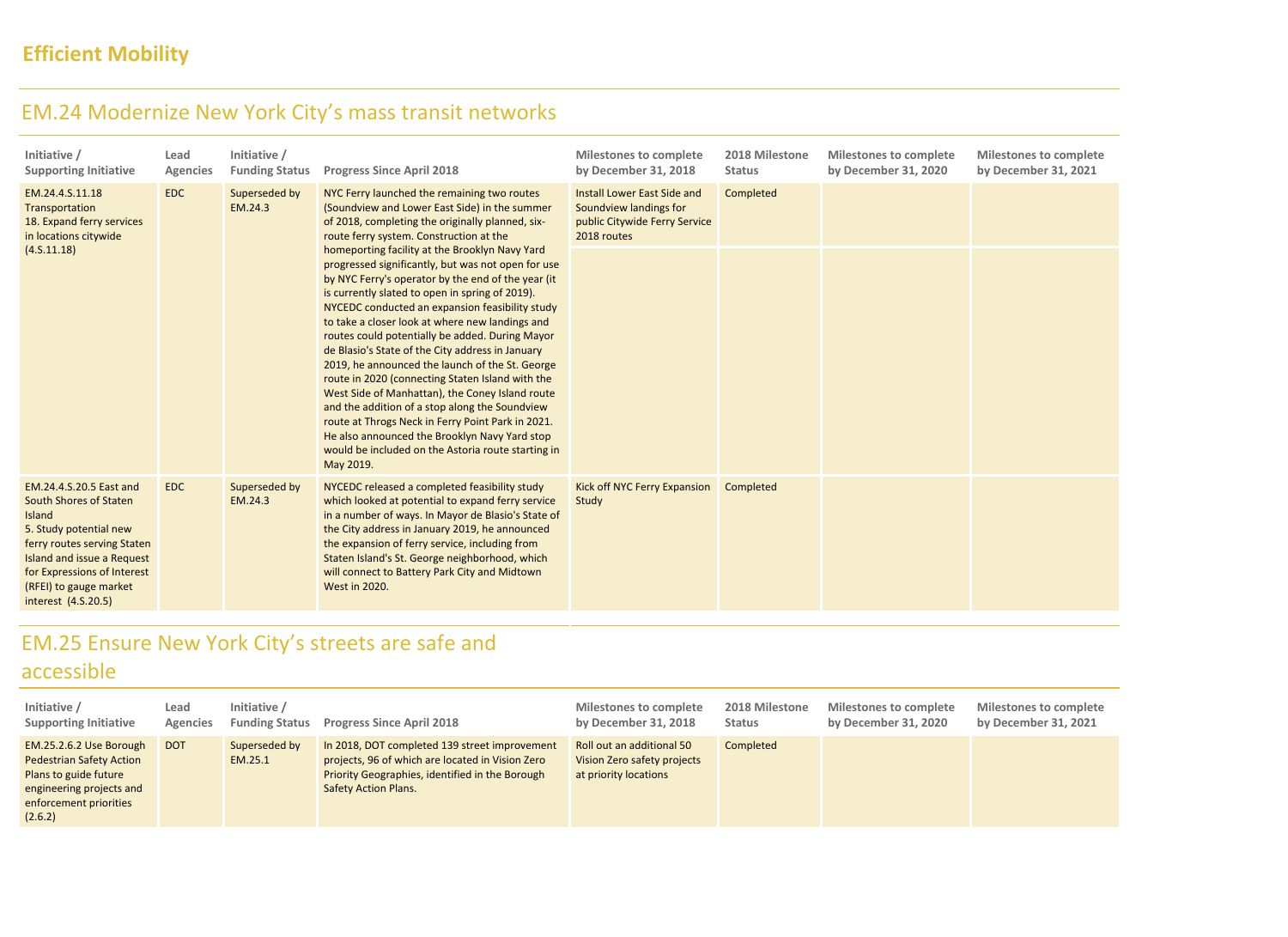### EM.25 Ensure New York City's streets are safe and accessible

| Initiative /<br><b>Supporting Initiative</b>                                                                                                       | Lead<br><b>Agencies</b> | Initiative /<br><b>Funding Status</b> | <b>Progress Since April 2018</b>                                                                                                                                                                                                                                                                                                                                                                                                                                                                                                                                               | <b>Milestones to complete</b><br>by December 31, 2018                                                                                                                       | 2018 Milestone<br><b>Status</b> | <b>Milestones to complete</b><br>by December 31, 2020 | <b>Milestones to complete</b><br>by December 31, 2021 |
|----------------------------------------------------------------------------------------------------------------------------------------------------|-------------------------|---------------------------------------|--------------------------------------------------------------------------------------------------------------------------------------------------------------------------------------------------------------------------------------------------------------------------------------------------------------------------------------------------------------------------------------------------------------------------------------------------------------------------------------------------------------------------------------------------------------------------------|-----------------------------------------------------------------------------------------------------------------------------------------------------------------------------|---------------------------------|-------------------------------------------------------|-------------------------------------------------------|
| <b>EM.25.2.6.1 Continue</b><br>implementation of the<br><b>Vision Zero Action Plan</b><br>(2.6.1)                                                  | <b>OPS</b>              | Superseded by<br>EM.25.1              | The Mayor's Office of Operations continued to<br>lead the Vision Zero Task Force and Data Working<br>Group in 2018. Operations worked closely with<br>agencies including DOT to complete and develop<br>new initiatives that make city streets safer into<br>the sixth year of Vision Zero and beyond. 2018<br>marked the lowest level of traffic fatalities on<br>record.                                                                                                                                                                                                     |                                                                                                                                                                             |                                 |                                                       |                                                       |
| EM.25.2.6.3 Transform<br><b>Dangerous Arterial Roads</b><br>into Vision Zero Great<br>Streets (2.6.3)                                              | <b>DOT</b>              | Superseded by<br>EM.25.2              | Queens Boulevard: The first three phases of the<br>capital project are in design. Phase 1 is moving to<br>final design<br>Atlantic Phase 1: Project is in construction<br>Atlantic Phase 2: Project is in final design<br>4th Ave Phase 1: Capital project is in construction<br>procurement<br>4th Ave Phase 2: Limits have been further<br>modified - project will be transmitted to DDC this<br>year<br><b>Grand Concourse Phase 3: In construction</b><br><b>Grand Concourse Phase 4: In construction</b><br>procurement<br>Grand Concourse Phase 5: In design procurement | Advertise and bid<br>construction of Phase IV of<br>the Grand Concourse<br>project.<br>Begin preliminary design of<br>the third phase of Queens<br><b>Boulevard project</b> | Completed<br>Completed          |                                                       |                                                       |
| EM.25.1.6.4A Continue to<br>expand the City's bike lane<br>network, especially to<br>neighborhoods with<br>limited bike infrastructure<br>(1.6.4A) | <b>DOT</b>              | Superseded by<br>EM.25.4              | In 2018 NYCDOT completed 66.1 miles of bike<br>lane projects, expanding our bicycling network<br>and upgrading existing bicycle facilities.                                                                                                                                                                                                                                                                                                                                                                                                                                    | Install an additional 50 lane<br>miles of bike lanes                                                                                                                        | Completed                       |                                                       |                                                       |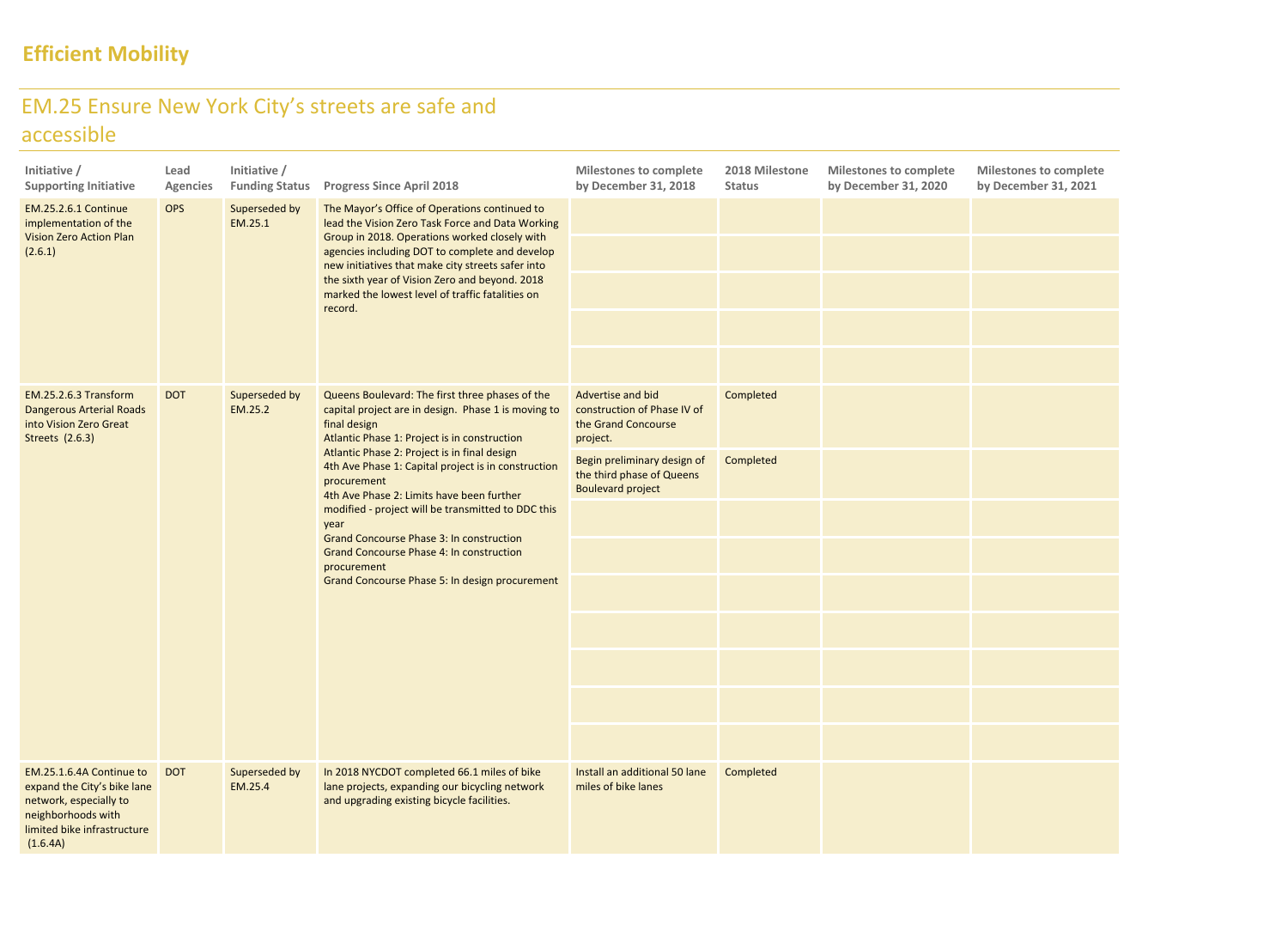### EM.25 Ensure New York City's streets are safe and accessible

| Initiative /<br><b>Supporting Initiative</b>                                                             | Lead<br><b>Agencies</b> | Initiative /<br><b>Funding Status</b> | <b>Progress Since April 2018</b>                                                                                                                                                                                                                                                                                                                                                                                                                                                                                                                                                                                                                                                                                       | <b>Milestones to complete</b><br>by December 31, 2018         | 2018 Milestone<br><b>Status</b> | <b>Milestones to complete</b><br>by December 31, 2020 | <b>Milestones to complete</b><br>by December 31, 2021 |
|----------------------------------------------------------------------------------------------------------|-------------------------|---------------------------------------|------------------------------------------------------------------------------------------------------------------------------------------------------------------------------------------------------------------------------------------------------------------------------------------------------------------------------------------------------------------------------------------------------------------------------------------------------------------------------------------------------------------------------------------------------------------------------------------------------------------------------------------------------------------------------------------------------------------------|---------------------------------------------------------------|---------------------------------|-------------------------------------------------------|-------------------------------------------------------|
| EM.25.1.6.4B Improve<br>bike access on bridges                                                           | <b>DOT</b>              | Superseded by<br>EM.25.4              | The Madison Avenue Bridge received safety<br>treatments including increased pedestrian space,<br>pedestrian refuge islands, more direct pedestrian<br>crossings, and protected bicycle lanes connecting<br>to and from the Bronx bicycle network,<br>completed as part of the E 138 St Street<br>Improvement Project in May of 2018. This<br>improved connectivity and safety for both bikes<br>and pedestrians traversing the Madison Avenue<br>Bridge.<br>The Harlem River Bridges Access Plan was<br>published in May of 2018. Entitled "Connecting<br>Communities: A Vision for the Harlem River<br>Bridges" it is available online at<br>https://www1<br>.nyc.gov/html/dot/html/about/harlemriverbridge<br>.shtml | Improve access to the<br><b>Madison Avenue Bridge</b>         | Completed                       |                                                       |                                                       |
| (1.6.4B)                                                                                                 |                         |                                       |                                                                                                                                                                                                                                                                                                                                                                                                                                                                                                                                                                                                                                                                                                                        | <b>Release the Harlem River</b><br><b>Bridges Access Plan</b> | Completed                       |                                                       |                                                       |
| EM.25.1.6.5B Improve<br>accessibility to bus<br>services for transit users<br>with disabilities (1.6.5B) | <b>DOT</b>              | Superseded by<br>EM.25.5              | DOT continues to improve accessibility to bus<br>services for transit users with disabilities. In 2018<br>DOT began design and scoping for Capital<br>improvements at six Bus Stops Under the El<br>locations on Jerome Ave; completed<br>improvements at two locations on Westchester<br>Avenue and one on White Plains Rd in the Bronx.<br>DOT has no current plans for a design consultant,<br>but was awarded a small amount of OneNYC<br>funds to hire a maintenance contractor.                                                                                                                                                                                                                                  | Issue task order for design<br>consultant                     | Reconsidered                    |                                                       |                                                       |
| EM.25.1.6.4C Expand bike<br>share (1.6.4C)                                                               | <b>DOT</b>              | Superseded by<br>EM.25.4              | In 2018 the City reached an agreement to allow<br>Lyft to purchase Citi Bike. The agreement includes                                                                                                                                                                                                                                                                                                                                                                                                                                                                                                                                                                                                                   |                                                               |                                 |                                                       |                                                       |
|                                                                                                          |                         |                                       | an \$100 million investment by Lyft that will<br>dramatically expand and improve Citi Bike over<br>the next five years, tripling its number of bikes<br>and doubling its service area. In addition, DOT<br>launched dockless bike share pilots in central<br>Bronx, Rockaways, and northern Staten Island.                                                                                                                                                                                                                                                                                                                                                                                                             |                                                               |                                 |                                                       |                                                       |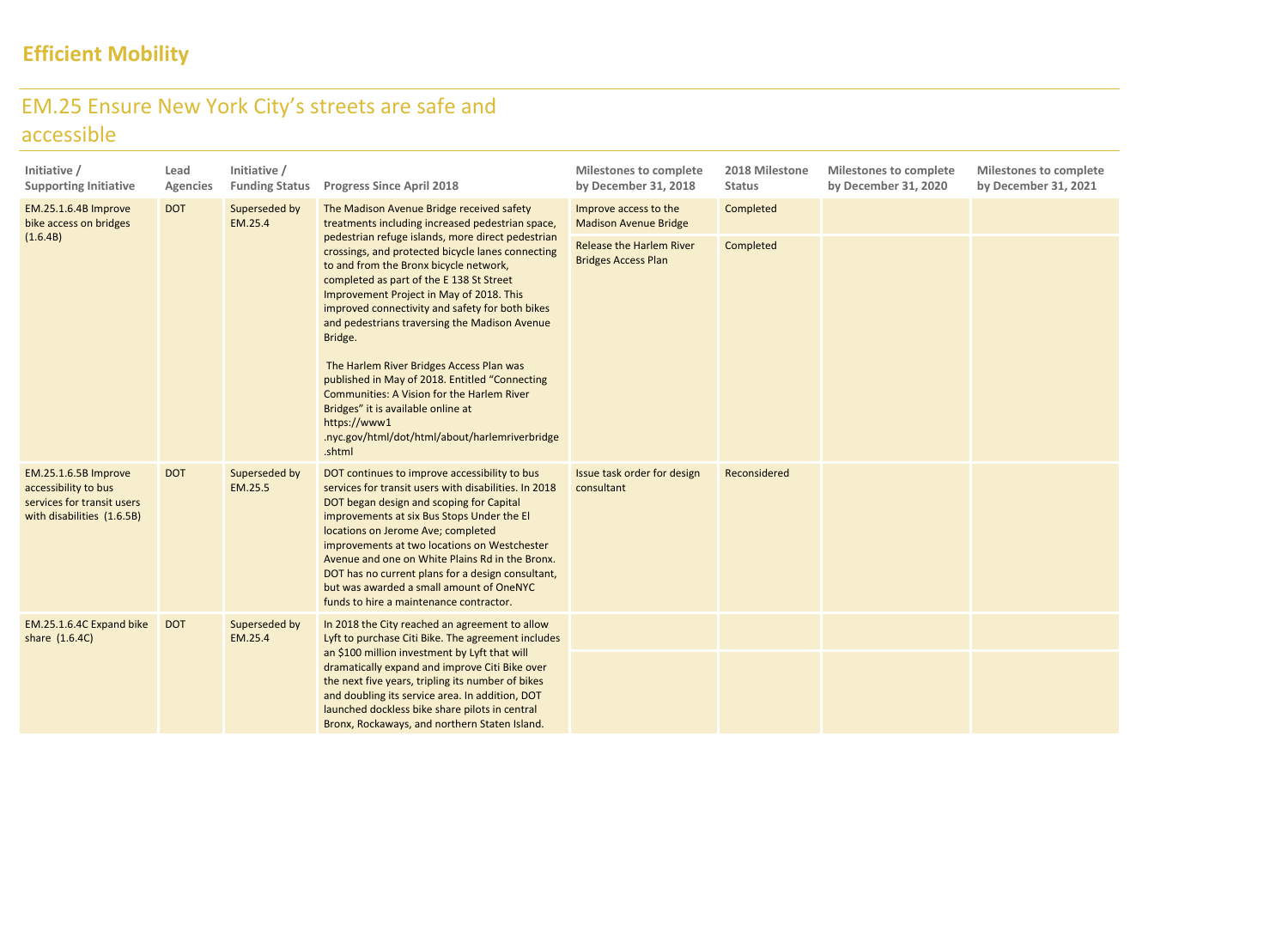## EM.25 Ensure New York City's streets are safe and accessible

| Initiative /<br><b>Supporting Initiative</b>                              | Lead<br><b>Agencies</b> | Initiative /<br><b>Funding Status</b> | <b>Progress Since April 2018</b>                                                                                                                                                                                                                                                                                                                                                                                                                                                                                                                                                                                                                                                                                                    | <b>Milestones to complete</b><br>by December 31, 2018                                 | 2018 Milestone<br><b>Status</b> | <b>Milestones to complete</b><br>by December 31, 2020 | <b>Milestones to complete</b><br>by December 31, 2021 |
|---------------------------------------------------------------------------|-------------------------|---------------------------------------|-------------------------------------------------------------------------------------------------------------------------------------------------------------------------------------------------------------------------------------------------------------------------------------------------------------------------------------------------------------------------------------------------------------------------------------------------------------------------------------------------------------------------------------------------------------------------------------------------------------------------------------------------------------------------------------------------------------------------------------|---------------------------------------------------------------------------------------|---------------------------------|-------------------------------------------------------|-------------------------------------------------------|
| <b>EM.25.1.6.5C Improve</b><br>convenience and<br>reliability of modes of | MOPD,<br><b>TLC</b>     | Superseded by<br>EM.25.5              | Citywide Accessible Dispatch continues to provide<br>service throughout the five boroughs using yellow<br>and green wheelchair-accessible taxis. The TLC<br>recently passed rules to allow the program to<br>increase driver incentives to ensure high-quality<br>service is available throughout the city.<br>The MTA continues to use medallion taxis, street-<br>hail liveries (SHLs), and for-hire-vehicles (FHVs) in<br>its Access-A-Ride (AAR) program as a part of the<br>AAR on-demand e-hail pilot. AAR also recently<br>awarded a three-year brokerage contract to<br>vendor that will use TLC licensed vehicles to<br>provide brokerage transportation services for AAR<br>customers. The TLC continues to work with the | Monitor and evaluate the<br>performance of the Citywide<br>Accessible Dispatch vendor | Completed                       |                                                       |                                                       |
| transit for New Yorkers<br>with disabilities (1.6.5C)                     |                         |                                       |                                                                                                                                                                                                                                                                                                                                                                                                                                                                                                                                                                                                                                                                                                                                     |                                                                                       |                                 |                                                       |                                                       |
|                                                                           |                         |                                       | MTA to expand high-quality, accessible for-hire<br>transportation services throughout New York City.<br>TLC adopted in late 2018 new rules to increase<br>the number of wheelchair accessible vehicles in<br>the for-hire vehicle (FHV) sector. All FHV bases<br>licensed by the TLC are required to provide<br>equivalent service to wheelchair-using<br>passengers. As of January 2019, bases must either<br>send a certain percentage of their trips to<br>wheelchair accessible vehicles (WAVs), or partner<br>with an approved Accessible Vehicle Dispatcher to<br>service WAV requests.                                                                                                                                       |                                                                                       |                                 |                                                       |                                                       |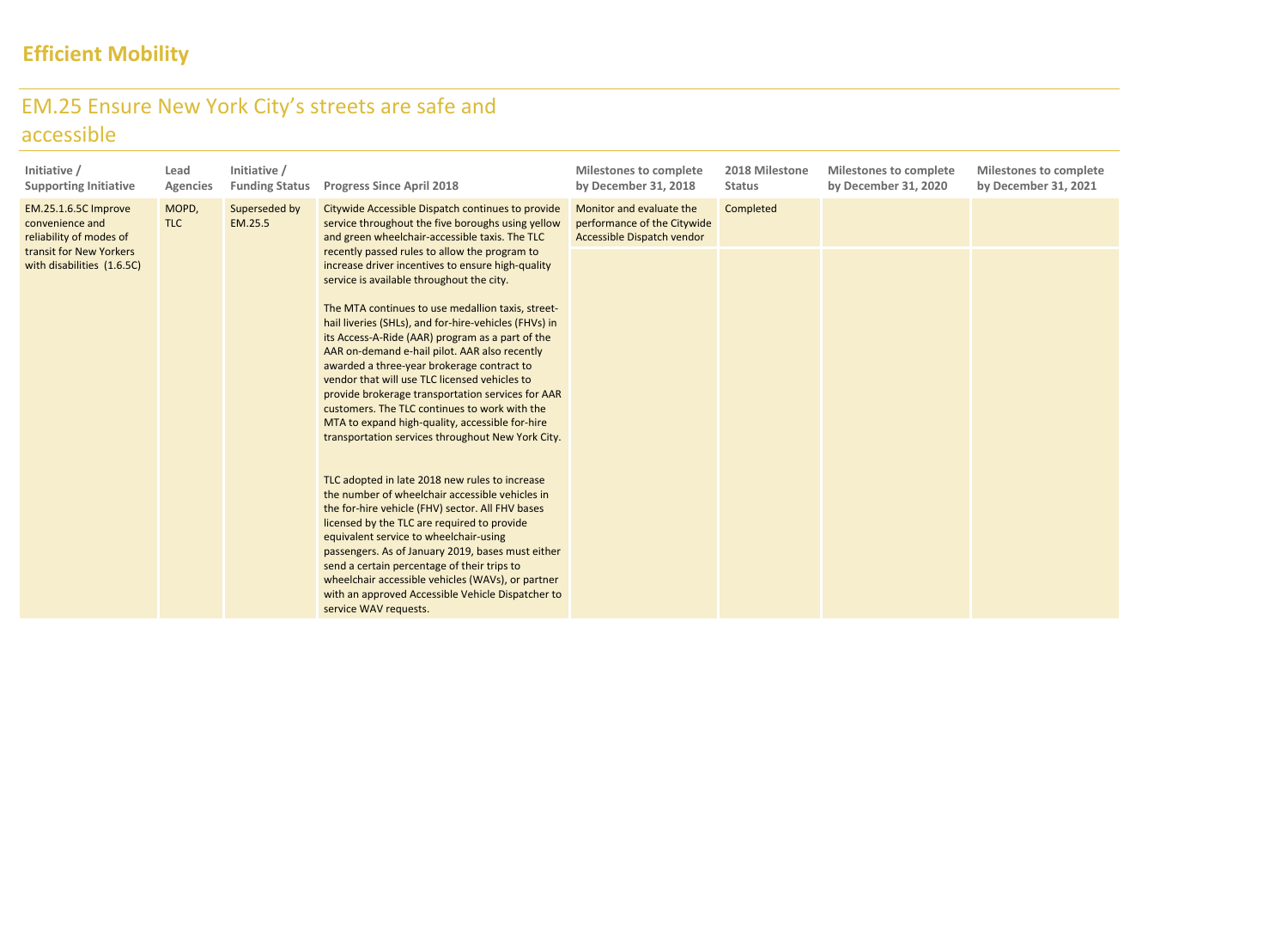# EM.26 Reduce congestion and emissions

| Initiative /<br><b>Supporting Initiative</b>                                                           | Lead<br><b>Agencies</b> | Initiative /<br><b>Funding Status</b> | <b>Progress Since April 2018</b>                                                                                                                                                                                                                                                                                                                                                                                                                                                                                                                                                                          | <b>Milestones to complete</b><br>by December 31, 2018         | 2018 Milestone<br><b>Status</b> | <b>Milestones to complete</b><br>by December 31, 2020 | <b>Milestones to complete</b><br>by December 31, 2021 |
|--------------------------------------------------------------------------------------------------------|-------------------------|---------------------------------------|-----------------------------------------------------------------------------------------------------------------------------------------------------------------------------------------------------------------------------------------------------------------------------------------------------------------------------------------------------------------------------------------------------------------------------------------------------------------------------------------------------------------------------------------------------------------------------------------------------------|---------------------------------------------------------------|---------------------------------|-------------------------------------------------------|-------------------------------------------------------|
| <b>EM.26.3.3.4A Reduce</b><br>emissions from the City                                                  | <b>DCAS</b>             | Superseded by<br>EM.26.3              | The City surpassed 1,750 on-road electric vehicles<br>way head of our original schedule of 2,000 by<br>2025. We have implemented anti-idling<br>technology for over 400 ambulances with all units<br>scheduled to transition to the technology. We<br>have rolled out over 60 solar carports, the largest<br>such program in the world. Fleet implemented its<br>largest ever program of biofuels in FY18 including<br>the introduction of renewable diesel. DCAS<br>expanded its all agency EV shared vehicle<br>program to 60 units and also completed a new<br>long term car and fleet share contract. | Finalize an agreement to<br>pilot renewable diesel (RD).      | Completed                       |                                                       |                                                       |
| fleet $(3.3.4A)$                                                                                       |                         |                                       |                                                                                                                                                                                                                                                                                                                                                                                                                                                                                                                                                                                                           | Reach at least 1,250 electric<br>vehicles on the road.        | Completed                       |                                                       |                                                       |
|                                                                                                        |                         |                                       |                                                                                                                                                                                                                                                                                                                                                                                                                                                                                                                                                                                                           | Reach at least 500 total<br>electric charging stations        | Completed                       |                                                       |                                                       |
| <b>EM.26.3.3.4B Reduce</b><br>emissions from private<br>truck fleets and for-hire<br>vehicles (3.3.4B) | <b>MOS</b>              | Superseded by<br>EM.26.3              | NYCDOT working with NYS DEC to get VW<br>settlement funding to expand the program.<br>CMAQ funding still facing delays as "Buy America"<br>waiver still pending.                                                                                                                                                                                                                                                                                                                                                                                                                                          | Work to secure additional<br>funding to expand the<br>program | Delayed                         |                                                       |                                                       |

#### EM.27 Strengthen connections to the region and the world

| Initiative /<br><b>Supporting Initiative</b>                                                                                                                                                                                                     | Lead<br><b>Agencies</b> | Initiative /<br><b>Funding Status</b> | <b>Progress Since April 2018</b>                                                                                                                                                                                               | <b>Milestones to complete</b><br>by December 31, 2018 | 2018 Milestone<br><b>Status</b> | <b>Milestones to complete</b><br>by December 31, 2020 | <b>Milestones to complete</b><br>by December 31, 2021 |
|--------------------------------------------------------------------------------------------------------------------------------------------------------------------------------------------------------------------------------------------------|-------------------------|---------------------------------------|--------------------------------------------------------------------------------------------------------------------------------------------------------------------------------------------------------------------------------|-------------------------------------------------------|---------------------------------|-------------------------------------------------------|-------------------------------------------------------|
| EM.27.1.6.3A Develop a<br>regional transit strategy to<br>address the growing<br>number of commuters<br>from west of the Hudson<br>River (1.6.3A)                                                                                                | <b>DOT</b>              | Superseded by<br>EM.27.1              | The City of New York continues to work with<br>regional partners to advocate for Gateway and<br>the redevelopment of the Port Authority Bus<br>Terminal. Both projects are vital to the regional<br>economy and future growth. |                                                       |                                 |                                                       |                                                       |
| EM.27.1.6.6A Encourage<br>water and rail freight to<br>the New York region<br>through projects such as<br>the Cross-Harbor Rail<br><b>Tunnel and Brooklyn</b><br>Marine Terminals (1.6.6A)                                                       | <b>EDC</b>              | Superseded by<br>EM.27.2              | PANYNJ has retained a consultant team to assist<br>in completing the Tier 2 environmental analysis.<br>EDC continues negotiations with a long term<br>tenant for SBMT.                                                         | Kick off Tier 2 Analysis                              | Completed                       |                                                       |                                                       |
| <b>EM.27.1.6.7 Work with</b><br>PANYNJ, NY State, and the<br><b>Federal Government to</b><br>expand flight capacity and<br>improve airport facilities<br>and terminals in the<br>region's airports,<br>particularly LaGuardia and<br>JFK (1.6.7) | <b>EDC</b>              | Superseded by<br>EM.27.3              | Two firms selected to expand JFK capacity at<br>Terminal One (TOGA) and Terminal Five (JetBlue).<br>Redevelopment of LGA terminals continuing.                                                                                 | Begin opening gates at LGA<br><b>Central Terminal</b> | Completed                       |                                                       |                                                       |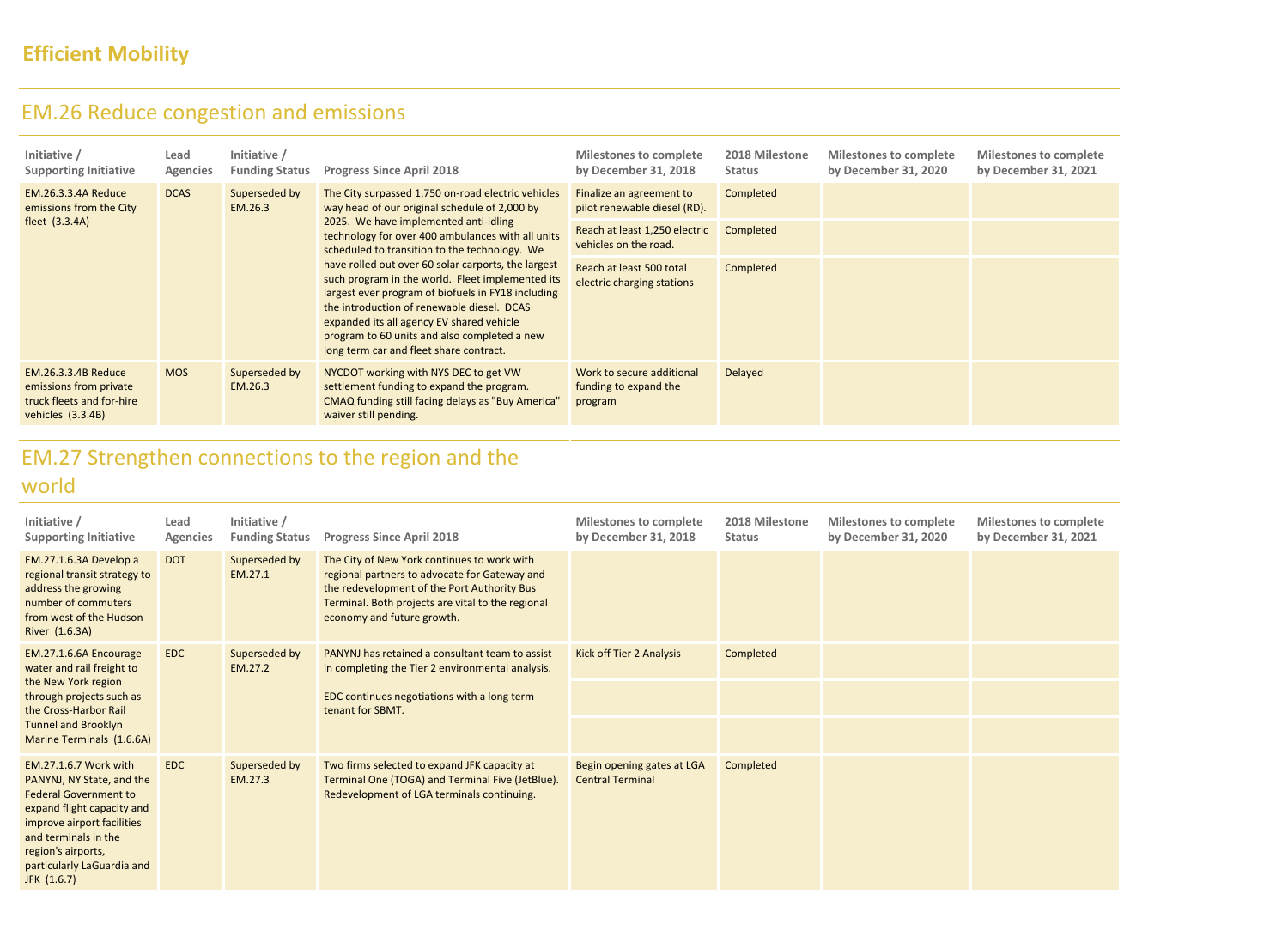### EM.27 Strengthen connections to the region and the world

| Initiative /<br><b>Supporting Initiative</b>                                                                                                                                                                                                                                         | Lead<br><b>Agencies</b> | Initiative /<br><b>Funding Status</b> | <b>Progress Since April 2018</b>                                                                                                                                                                                                                                                                | <b>Milestones to complete</b><br>by December 31, 2018   | 2018 Milestone<br><b>Status</b> | <b>Milestones to complete</b><br>by December 31, 2020 | <b>Milestones to complete</b><br>by December 31, 2021 |
|--------------------------------------------------------------------------------------------------------------------------------------------------------------------------------------------------------------------------------------------------------------------------------------|-------------------------|---------------------------------------|-------------------------------------------------------------------------------------------------------------------------------------------------------------------------------------------------------------------------------------------------------------------------------------------------|---------------------------------------------------------|---------------------------------|-------------------------------------------------------|-------------------------------------------------------|
| EM.27.1.6.8 Work with<br>the Port Authority, the<br>MTA, and the State of<br>New York to develop a<br>plan for better transit<br>options in the longer term<br>to LGA (1.6.8)                                                                                                        | <b>EDC</b>              | Superseded by<br>EM.27.3              | Port Authority has recommended a route for the<br>AirTrain. State legislation approved for alienation<br>of parkland required for preferred route. FAA has<br>begun EIS process, with City participating.                                                                                       | Identify preferred route and<br>begin EIS process       | Completed                       |                                                       |                                                       |
| EM.27.1.6.6B Reduce the<br>impact of the trucks that<br>must bring freight "the<br>last mile" to market.<br>(1.6.6B)                                                                                                                                                                 | <b>DOT</b>              | Superseded by<br>EM.27.2              | In 2018, DOT developed branding for the Off Hour<br>Deliveries program, launched a dedicated<br>website, created tailored program<br>implementation guides for receivers and<br>transporters, and developed a recognition<br>program framework. DOT plans to launch the<br>OHD program in 2019. |                                                         |                                 |                                                       |                                                       |
| EM.27.1.6.2C Leverage<br>the commuter rail system<br>to better serve New York<br>City communities.<br>[Metro-North to Penn<br><b>Station, Advocate for</b><br>Atlantic branch to Jamaica<br>shuttle, Advocate for<br>expanded City ticket (<br>cheaper intra-city trips)<br>(1.6.2C) | DOT, EDC                | Superseded by<br>EM.27.1              | In June 2018 the MTA initiated the Atlantic Field<br>Study, which provides reduced fares for one-way<br>and weekly tickets for customers traveling<br>between select stations in Southeast Queens and<br>Brooklyn, including Atlantic Terminal. The study<br>will run through June 2019.        |                                                         |                                 |                                                       |                                                       |
| EM.27.1.6.6C Expand JFK<br>Airport's air freight<br>activity (1.6.6C)                                                                                                                                                                                                                | <b>EDC</b>              | Superseded by<br>EM.27.3              | Additional users of the Foreign Trade Zone<br>program were designated and activated in 2018.<br>Gateway JFK BID elected its permanent Board of<br>Directors.                                                                                                                                    | Add users to FTZ and<br>continue ongoing<br>recruitment | Completed                       |                                                       |                                                       |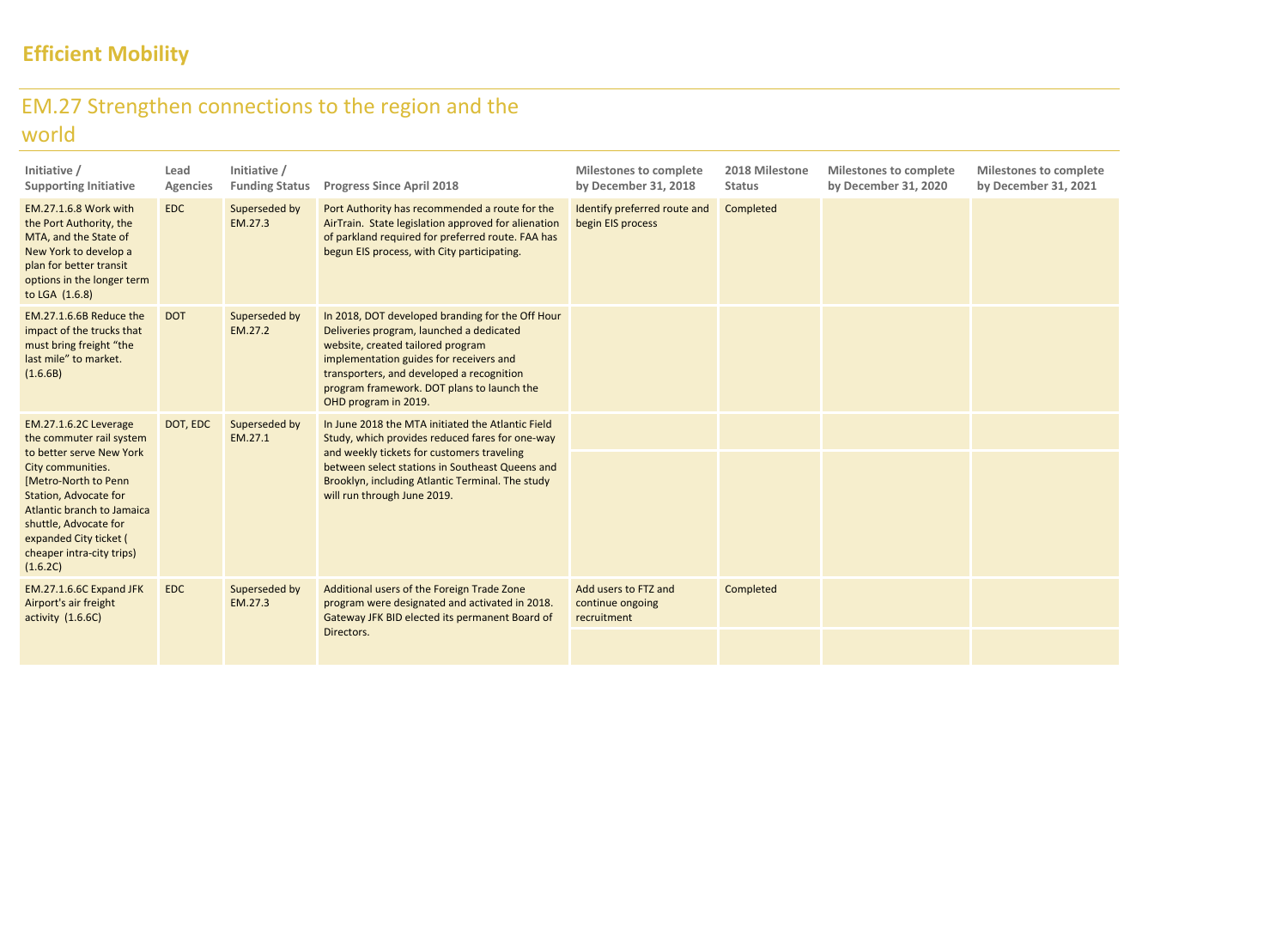| Initiative /<br><b>Supporting Initiative</b>                                                                                                                                                        | Lead<br><b>Agencies</b> | Initiative /<br><b>Funding Status</b> | <b>Progress Since April 2018</b>                                                                                                                                                                                                                                                                                                                                             | <b>Milestones to complete</b><br>by December 31, 2018                                                                                                                                                       | 2018 Milestone<br><b>Status</b> | <b>Milestones to complete</b><br>by December 31, 2020 | <b>Milestones to complete</b><br>by December 31, 2021 |
|-----------------------------------------------------------------------------------------------------------------------------------------------------------------------------------------------------|-------------------------|---------------------------------------|------------------------------------------------------------------------------------------------------------------------------------------------------------------------------------------------------------------------------------------------------------------------------------------------------------------------------------------------------------------------------|-------------------------------------------------------------------------------------------------------------------------------------------------------------------------------------------------------------|---------------------------------|-------------------------------------------------------|-------------------------------------------------------|
| MI.28.4.S.6.2 Utilities<br>2. Work with utilities and<br>regulators to reflect<br>climate risks in system<br>design and equipment<br>standards (4.S.6.2)                                            | <b>MOR</b>              | Completed                             | The City continues to work closely with local<br>electricity and gas utilities to strengthen their<br>assets to the impacts of climate change, including<br>most recently collaborating with National Grid on<br>storm hardening effort focused on the gas<br>distribution system and serving as a key<br>stakeholder in Con Edison's Climate Change<br>Vulnerability Study. | <b>Issue National Grid storm</b><br>hardening<br>recommendations and<br>report. Continue to engage<br>with Con Edison regarding<br>the Climate Change<br>Vulnerability Study, focusing<br>on tasks 3 and 4. | Completed                       |                                                       |                                                       |
| MI.28.1.6.9 Department<br>of Transportation Bridge<br>and Highway Structure<br>Rehabilitation/Reconstruc<br>tion Program; and Street<br>Reconstruction and<br><b>Resurfacing Program</b><br>(1.6.9) | <b>DOT</b>              | Superseded by<br>MI.28.2              | In 2018, the City resurfaced 1,322 lane miles of<br>roads to improve the state of repair of the street<br>network and plans to resurface another 1,300<br>lane miles in 2019.                                                                                                                                                                                                | Continue resurfacing<br>program, with plans to<br>resurface 1,300 lane miles<br>(in-house)                                                                                                                  | Completed                       |                                                       |                                                       |
| MI.28.3.5.1 The City is<br>committed to having safe<br>and fresh drinking water<br>for all New Yorkers<br>committed to having<br>safe and fresh<br>drinking water for all                           | <b>DEP</b>              | Superseded by<br>MI.28.2              | In 2018, DEP continued work on a number of<br>water supply projects. On the Delaware Aqueduct<br>Bypass Tunnel, tunneling work is approximately<br>70% complete. DEP also completed a shallow<br>boring program to assess rock conditions where<br>new structures would be installed in support of<br>the Kensico Eastview Connection Tunnel.                                | Award design contract for<br>Kensico-Eastview<br><b>Connection Tunnel</b>                                                                                                                                   | Completed                       |                                                       |                                                       |
|                                                                                                                                                                                                     |                         |                                       |                                                                                                                                                                                                                                                                                                                                                                              | Issue Notice to Proceed for<br>Catskill Aqueduct Repair and<br><b>Replacement Construction</b>                                                                                                              | Completed                       |                                                       |                                                       |
| The City is<br>committed to having<br>safe and fresh<br>drinking water for all                                                                                                                      |                         |                                       |                                                                                                                                                                                                                                                                                                                                                                              |                                                                                                                                                                                                             |                                 |                                                       |                                                       |
| The City is committed to<br>having safe and fresh<br>drinking water for all New<br>Yorkers (3.5.1)                                                                                                  |                         |                                       |                                                                                                                                                                                                                                                                                                                                                                              |                                                                                                                                                                                                             |                                 |                                                       |                                                       |
| MI.28.3.5.3 Continue the<br>NYC Green Infrastructure<br>Program in areas served<br>by the combined sewer<br>system to reduce CSO,                                                                   | <b>DEP</b>              | Superseded by<br>MI.28.2              | DEP submitted the Green Infrastructure Annual<br>Report to the NYS Department of Environmental<br>Conservation (DEC) and published the on our<br>website. 4,500 green infrastructure projects were<br>completed.                                                                                                                                                             | Submit Green Infrastructure<br>Annual Report and continue<br>to make progress towards<br>the next CSO Consent Order<br>Milestones                                                                           | Completed                       |                                                       |                                                       |
| and expand the use of<br>green infrastructure to<br>other parts of the City<br>(3.5.3)                                                                                                              |                         |                                       |                                                                                                                                                                                                                                                                                                                                                                              |                                                                                                                                                                                                             |                                 |                                                       |                                                       |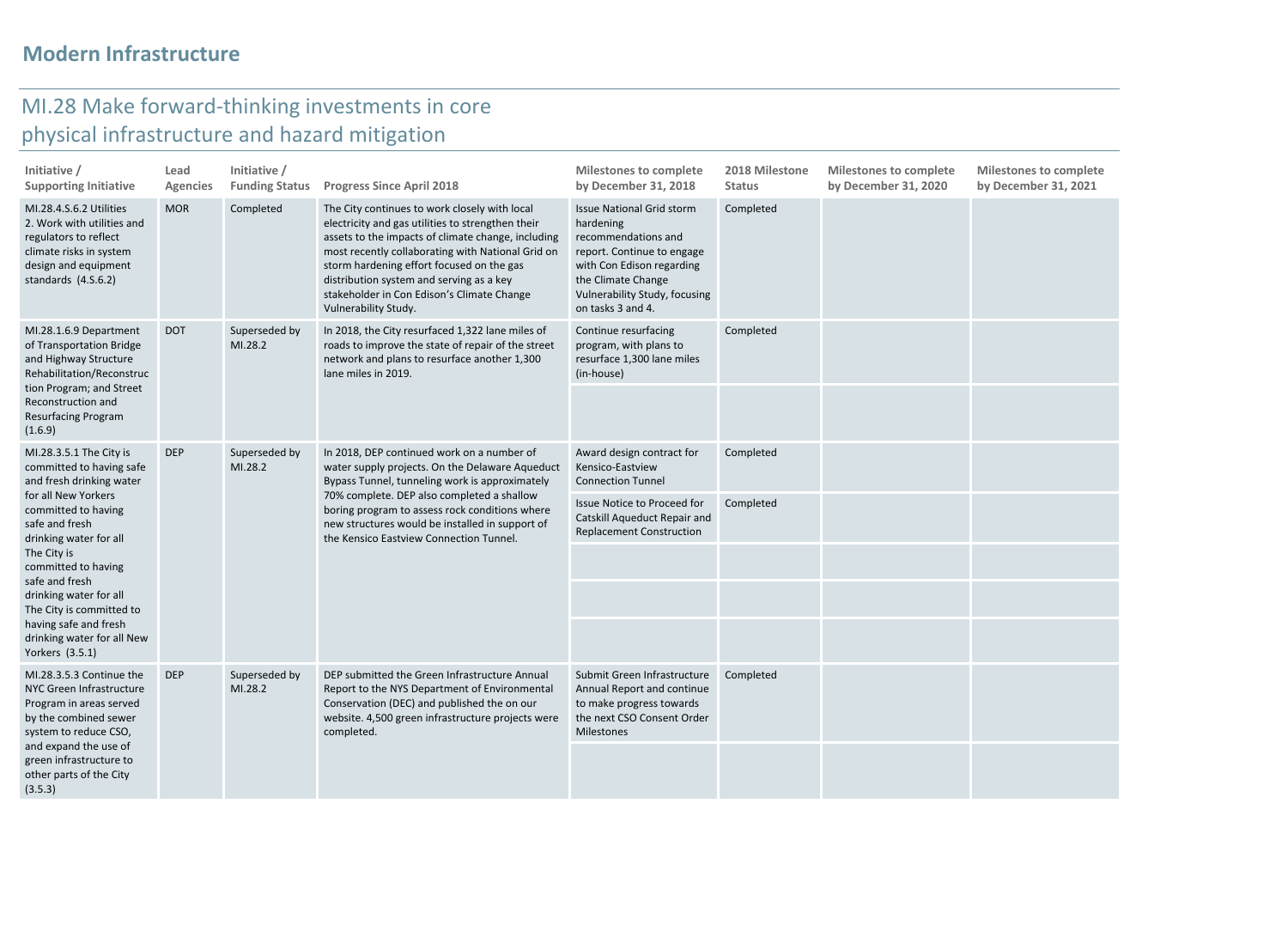| Initiative /<br><b>Supporting Initiative</b>                                                                                                                           | Lead<br><b>Agencies</b> | Initiative /<br><b>Funding Status</b> | <b>Progress Since April 2018</b>                                                                                                                                                                                                                                                                                                                                                                                                       | <b>Milestones to complete</b><br>by December 31, 2018                                                                                                                                                      | 2018 Milestone<br><b>Status</b> | <b>Milestones to complete</b><br>by December 31, 2020 | <b>Milestones to complete</b><br>by December 31, 2021 |
|------------------------------------------------------------------------------------------------------------------------------------------------------------------------|-------------------------|---------------------------------------|----------------------------------------------------------------------------------------------------------------------------------------------------------------------------------------------------------------------------------------------------------------------------------------------------------------------------------------------------------------------------------------------------------------------------------------|------------------------------------------------------------------------------------------------------------------------------------------------------------------------------------------------------------|---------------------------------|-------------------------------------------------------|-------------------------------------------------------|
| MI.28.4.S.3.1 Buildings<br>1. Improve regulations for<br>flood resiliency of new<br>and substantially<br>improved buildings in the<br>100-year floodplain<br>(4.5.3.1) | <b>MOR</b>              | Superseded by<br>MI.28.2              | Current NYC building code only addresses current<br>flood risk. Buildings built today will be in use for<br>the next 50 to 100 years or longer. In order to<br>ensure that buildings designed and built today in<br>the floodplain are safe from anticipated future<br>flood events, we must account for future<br>conditions. MOR will work with DOB and DCP to<br>ensure that our codes account for projected sea<br>level rise now. | Begin public review for<br>citywide zoning changes and<br>additional local zoning<br>changes                                                                                                               | Completed                       |                                                       |                                                       |
| MI.28.4.S.3.11 Buildings<br>11. Launch a competition<br>to increase flood                                                                                              | EDC                     | Superseded by<br>MI.28.2              | Using the Small Business Enrollment Portal, 441<br>project sites have been vetted and approved to<br>participate in the program. Business enrollment                                                                                                                                                                                                                                                                                   | Complete install of first<br>resilient renewable energy<br>project                                                                                                                                         | <b>Partially Complete</b>       |                                                       |                                                       |
| resiliency in building<br>systems (4.S.3.11)                                                                                                                           |                         |                                       | has been completed for 10 out of 11 projects. 1<br>project has completed work, 4 are actively<br>installing, and the remaining 6 are either<br>preparing for first installations or finalizing design.                                                                                                                                                                                                                                 | Finish installation at all<br>project sites for the first of<br>11 projects                                                                                                                                | Completed                       |                                                       |                                                       |
|                                                                                                                                                                        |                         |                                       |                                                                                                                                                                                                                                                                                                                                                                                                                                        | <b>Finish small business</b><br>enrollment for 10 out of 11<br>projects                                                                                                                                    | Completed                       |                                                       |                                                       |
| MI.28.4.S.6.1 Utilities<br>1. Work with utilities and<br>regulators to develop a<br>cost-effective system<br>upgrade plan to address<br>climate risks (4.S.6.1)        | <b>MOR</b>              | Superseded by<br>MI.28.3              | The City continues to work closely with local<br>electricity and gas utilities to strengthen their<br>assets to the impacts of climate change, including<br>most recently collaborating with National Grid on<br>storm hardening effort focused on the gas<br>distribution system and serving as a key<br>stakeholder in Con Edison's Climate Change<br>Vulnerability Study.                                                           | <b>Issue National Grid storm</b><br>hardening<br>recommendations and<br>report. Continue to engage<br>with Con Edison regarding<br>the Climate Change<br>Vulnerability Study, focusing<br>on tasks 3 and 4 | Completed                       |                                                       |                                                       |
|                                                                                                                                                                        |                         |                                       |                                                                                                                                                                                                                                                                                                                                                                                                                                        |                                                                                                                                                                                                            |                                 |                                                       |                                                       |
|                                                                                                                                                                        |                         |                                       |                                                                                                                                                                                                                                                                                                                                                                                                                                        |                                                                                                                                                                                                            |                                 |                                                       |                                                       |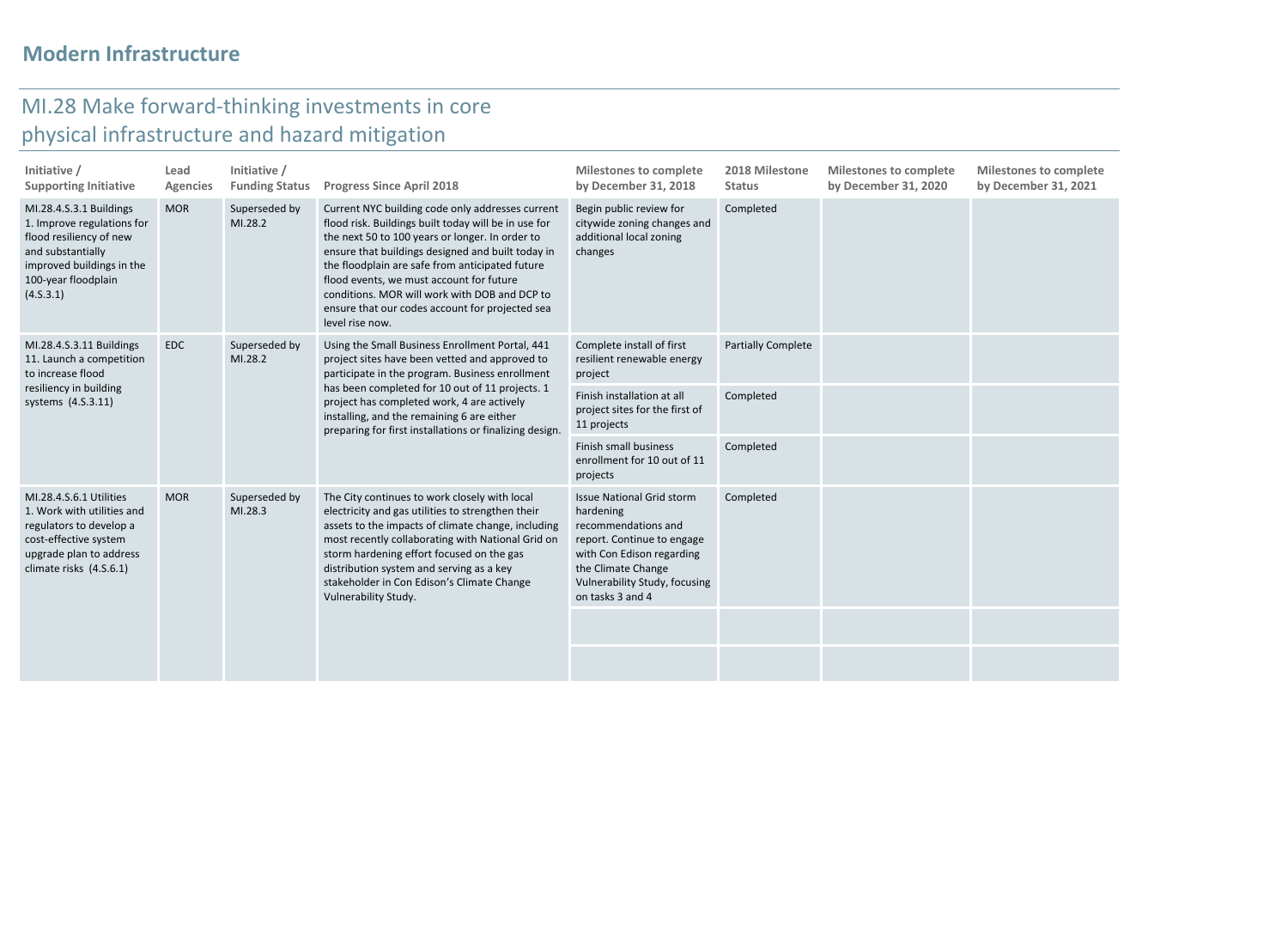| Initiative /<br><b>Supporting Initiative</b>                                                                                                 | Lead<br><b>Agencies</b> | Initiative /<br><b>Funding Status</b> | <b>Progress Since April 2018</b>                                                                                                                                                                                                                                                                                                                                                                                                                                                                                                                                                                                                                                                                                                                                                                                                                                                                                                                                                                          | <b>Milestones to complete</b><br>by December 31, 2018                                             | 2018 Milestone<br><b>Status</b> | <b>Milestones to complete</b><br>by December 31, 2020 | <b>Milestones to complete</b><br>by December 31, 2021 |
|----------------------------------------------------------------------------------------------------------------------------------------------|-------------------------|---------------------------------------|-----------------------------------------------------------------------------------------------------------------------------------------------------------------------------------------------------------------------------------------------------------------------------------------------------------------------------------------------------------------------------------------------------------------------------------------------------------------------------------------------------------------------------------------------------------------------------------------------------------------------------------------------------------------------------------------------------------------------------------------------------------------------------------------------------------------------------------------------------------------------------------------------------------------------------------------------------------------------------------------------------------|---------------------------------------------------------------------------------------------------|---------------------------------|-------------------------------------------------------|-------------------------------------------------------|
| MI.28.4.S.3.2 Buildings<br>2. Rebuild and repair<br>housing units destroyed<br>and substantially<br>damaged by Sandy<br>(4.5.3.2)            | <b>HRO</b>              | Superseded by<br>MI.28.5              | As of April 2019, the Build It Back Program has<br>served 99.9 percent of homeowners with either a<br>construction start, reimbursement check, or<br>acquisition of their home. The program has fully<br>finished 98 percent of construction projects,<br>meaning homeowners received their full benefit,<br>including construction, reimbursement, or<br>acquisition. For single-family construction<br>projects where the City is managing construction,<br>99.9 percent of projects have been started and<br>99.8 percent are complete. For overall<br>construction, which includes homeowner-<br>managed work, the program has completed 98<br>percent of all construction projects. Through the<br>program's Multi-Family Program, in partnership<br>with HPD, Build It Back has disbursed \$426 million<br>for repairs, reimbursement, and resiliency<br>improvements to 303 multi-family developments,<br>benefitting over 19,800 households. 94 percent<br>of Multi-Family projects are complete. | Advance portfolio and serve<br>all homeowners                                                     | Completed                       |                                                       |                                                       |
| MI.28.3.5.3A Alleviate<br>flooding in Southeast<br>Queens (3.5.3A)                                                                           | <b>DEP</b>              | Superseded by<br>MI.28.2              | Construction of Baisley Pond Bluebelt is<br>substantially complete. To date, the City has<br>completed 10 sewer projects (\$72 million) and<br>has another 11 sewer projects in construction<br>(\$359 million).                                                                                                                                                                                                                                                                                                                                                                                                                                                                                                                                                                                                                                                                                                                                                                                          | Complete construction of<br><b>Baisley Pond Bluebelt</b>                                          | Completed                       |                                                       |                                                       |
|                                                                                                                                              |                         |                                       |                                                                                                                                                                                                                                                                                                                                                                                                                                                                                                                                                                                                                                                                                                                                                                                                                                                                                                                                                                                                           | Issue Notice to Proceed for<br>construction contracts for<br>right-of-way green<br>infrastructure | Delayed                         |                                                       |                                                       |
|                                                                                                                                              |                         |                                       |                                                                                                                                                                                                                                                                                                                                                                                                                                                                                                                                                                                                                                                                                                                                                                                                                                                                                                                                                                                                           |                                                                                                   |                                 |                                                       |                                                       |
| MI.28.4.S.6.18 Utilities<br>18. Launch energy<br>infrastructure resiliency                                                                   | EDC                     | Superseded by<br>MI.28.3              | Using the Small Business Enrollment Portal, 441<br>project sites have been vetted and approved to<br>participate in the program. Business enrollment                                                                                                                                                                                                                                                                                                                                                                                                                                                                                                                                                                                                                                                                                                                                                                                                                                                      | Complete install of first<br>resilient renewable energy<br>project, Resilient Power Hub           | <b>Partially Complete</b>       |                                                       |                                                       |
| competition (4.S.6.18)                                                                                                                       |                         |                                       | has been completed for 10 out of 11 projects. 1<br>project has completed work, 4 are actively<br>installing, and the remaining 6 are either<br>preparing for first installations or finalizing design.                                                                                                                                                                                                                                                                                                                                                                                                                                                                                                                                                                                                                                                                                                                                                                                                    | Finish small business<br>enrollment for 10 out of 11<br>projects                                  | Completed                       |                                                       |                                                       |
|                                                                                                                                              |                         |                                       |                                                                                                                                                                                                                                                                                                                                                                                                                                                                                                                                                                                                                                                                                                                                                                                                                                                                                                                                                                                                           | Finish small business<br>enrollment for 10 out of 11<br>projects                                  | Completed                       |                                                       |                                                       |
| MI.28.4.S.6.4 Utilities<br>4. Work with power<br>suppliers and regulators<br>to harden key power<br>generators against<br>flooding (4.S.6.4) | <b>MOR</b>              | Superseded by<br>MI.28.3              | The City continues to work closely with local<br>electricity and gas utilities to strengthen their<br>assets to the impacts of climate change, including<br>most recently collaborating with National Grid on<br>storm hardening effort focused on the gas<br>distribution system and serving as a key<br>stakeholder in Con Edison's Climate Change<br>Vulnerability Study.                                                                                                                                                                                                                                                                                                                                                                                                                                                                                                                                                                                                                              | Issue Climate Change<br><b>Adaptation Task Force</b><br>report                                    | <b>Partially Complete</b>       |                                                       |                                                       |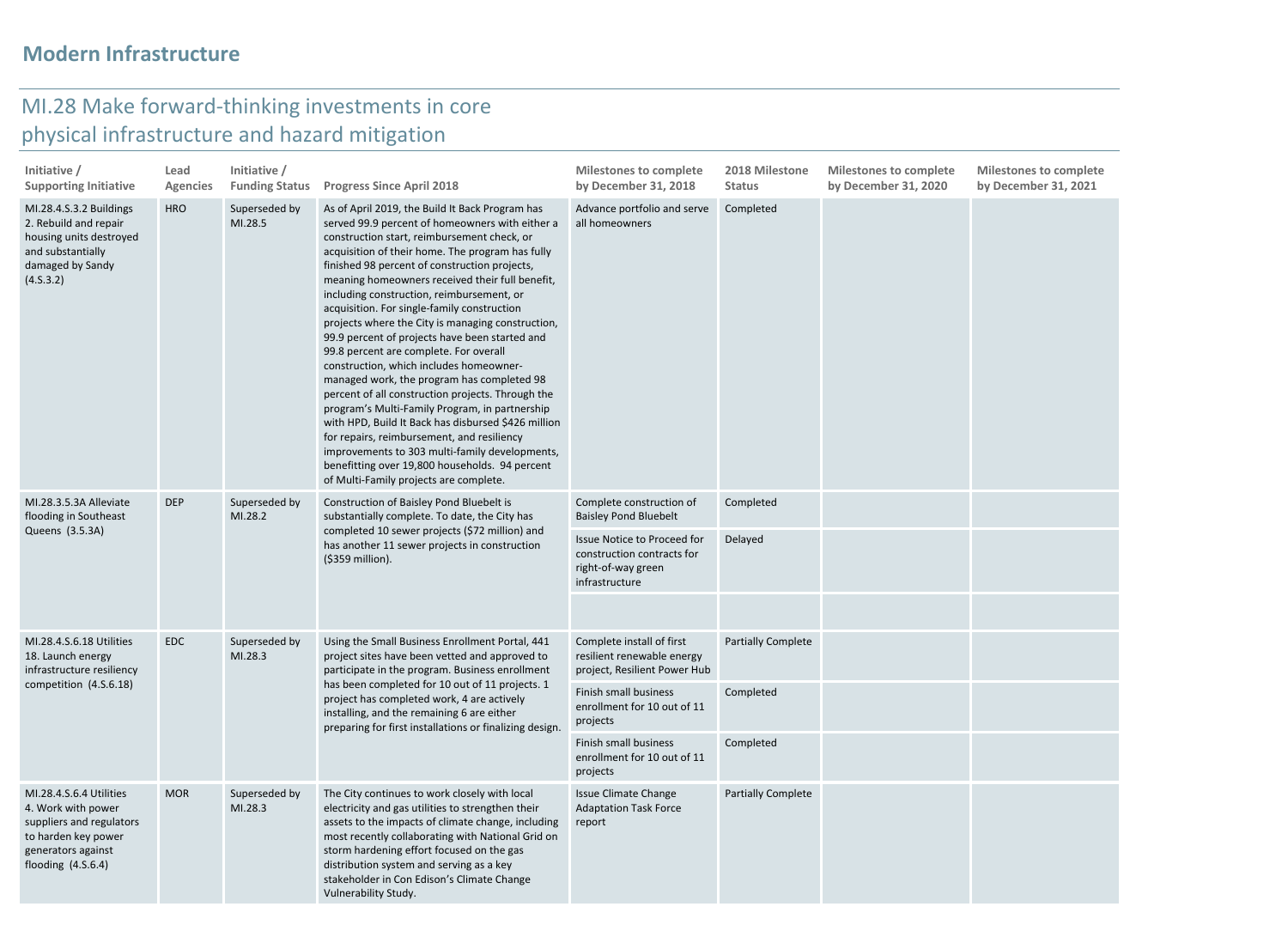| Initiative /<br><b>Supporting Initiative</b>                                                                                                                                                                                                                                        | Lead<br><b>Agencies</b> | Initiative /<br><b>Funding Status</b> | <b>Progress Since April 2018</b>                                                                                                                                                                                                                                                                                                                                                                                                                                                                                                                                                                          | <b>Milestones to complete</b><br>by December 31, 2018                                                                       | 2018 Milestone<br><b>Status</b> | <b>Milestones to complete</b><br>by December 31, 2020 | <b>Milestones to complete</b><br>by December 31, 2021 |
|-------------------------------------------------------------------------------------------------------------------------------------------------------------------------------------------------------------------------------------------------------------------------------------|-------------------------|---------------------------------------|-----------------------------------------------------------------------------------------------------------------------------------------------------------------------------------------------------------------------------------------------------------------------------------------------------------------------------------------------------------------------------------------------------------------------------------------------------------------------------------------------------------------------------------------------------------------------------------------------------------|-----------------------------------------------------------------------------------------------------------------------------|---------------------------------|-------------------------------------------------------|-------------------------------------------------------|
| MI.28.4.S.6.5 Utilities 5.<br>Work with industry<br>partners, New York State,<br>and regulators to<br>strengthen New York<br>City's energy supply<br>through strengthening the<br>utility transmission and<br>distribution systems and<br>power generation<br>resources $(4.5.6.5)$ | <b>MOR</b>              | Superseded by<br>MI.28.3              | The City continues to work closely with local<br>electricity and gas utilities to strengthen their<br>assets to the impacts of climate change, including<br>most recently collaborating with National Grid on<br>storm hardening effort focused on the gas<br>distribution system and serving as a key<br>stakeholder in Con Edison's Climate Change<br>Vulnerability Study.                                                                                                                                                                                                                              | <b>Issue Climate Change</b><br><b>Adaptation Task Force</b><br>report                                                       | <b>Partially Complete</b>       |                                                       |                                                       |
| MI.28.4.S.3.3 Buildings<br>3. Study and implement<br>zoning changes to<br>encourage retrofits of<br>existing buildings and<br>construction of new<br>resilient buildings in the<br>100-year floodplain<br>(4.5.3.3)                                                                 | <b>DCP</b>              | Superseded by<br>EM.24.2              | DCP met with over 2,500 New Yorkers in all 5<br>boroughs at more than 110 public meetings and<br>events to present an overview of the current flood<br>resilient zoning rules and solicit feedback on<br>initial ideas to improve them. DCP released its<br>Community Outreach Summary in August 2018.<br>Informed by this outreach, DCP plans to release a<br>plain language document of primarily<br>recommendations in March 2019. Upon further<br>refinement and analysis, DCP then expects to<br>begin public review on citywide zoning changes<br>and additional local zoning changes in fall 2019. | Begin public review for<br>citywide zoning changes and<br>additional local zoning<br>changes                                | <b>Partially Complete</b>       |                                                       |                                                       |
| MI.28.4.S.3.6 Buildings<br>6. Amend the Building<br>Code and complete<br>studies to improve wind<br>resiliency for new and<br>substantially improved<br>buildings (4.S.3.6)                                                                                                         | <b>MOR</b>              | Completed                             | The wind study team conducted wind tunnel<br>experiments and computational fluid dynamics<br>analyses of example building configurations,<br>literature review on meteorological analysis and<br>forecasting, engineering review of NYC code<br>history regarding wind, engineering analysis of<br>existing building typologies, and analysis of wind<br>intensity in NYC based on meteorological data<br>and this information was published as of January<br>2019.                                                                                                                                       | Complete the wind study<br>and report on findings                                                                           | Completed                       |                                                       |                                                       |
| MI.28.4.S.6.11 Utilities<br>11. Work with Con Edison<br>and the PSC to develop a<br>long-term resiliency plan<br>for the electric                                                                                                                                                   | <b>MOR</b>              | Superseded by<br>MI.28.3              | The City continues to work closely with local<br>electricity and gas utilities to strengthen their<br>assets to the impacts of climate change, including<br>most recently collaborating with National Grid on<br>storm hardening effort focused on the gas                                                                                                                                                                                                                                                                                                                                                | Continue to engage with<br>Con Edison regarding the<br>Climate Change<br>Vulnerability Study, focusing<br>on tasks 3 and 4. | Completed                       |                                                       |                                                       |
| distribution system<br>(4.5.6.11)                                                                                                                                                                                                                                                   |                         |                                       | distribution system and serving as a key<br>stakeholder in Con Edison's Climate Change<br>Vulnerability Study.                                                                                                                                                                                                                                                                                                                                                                                                                                                                                            |                                                                                                                             |                                 |                                                       |                                                       |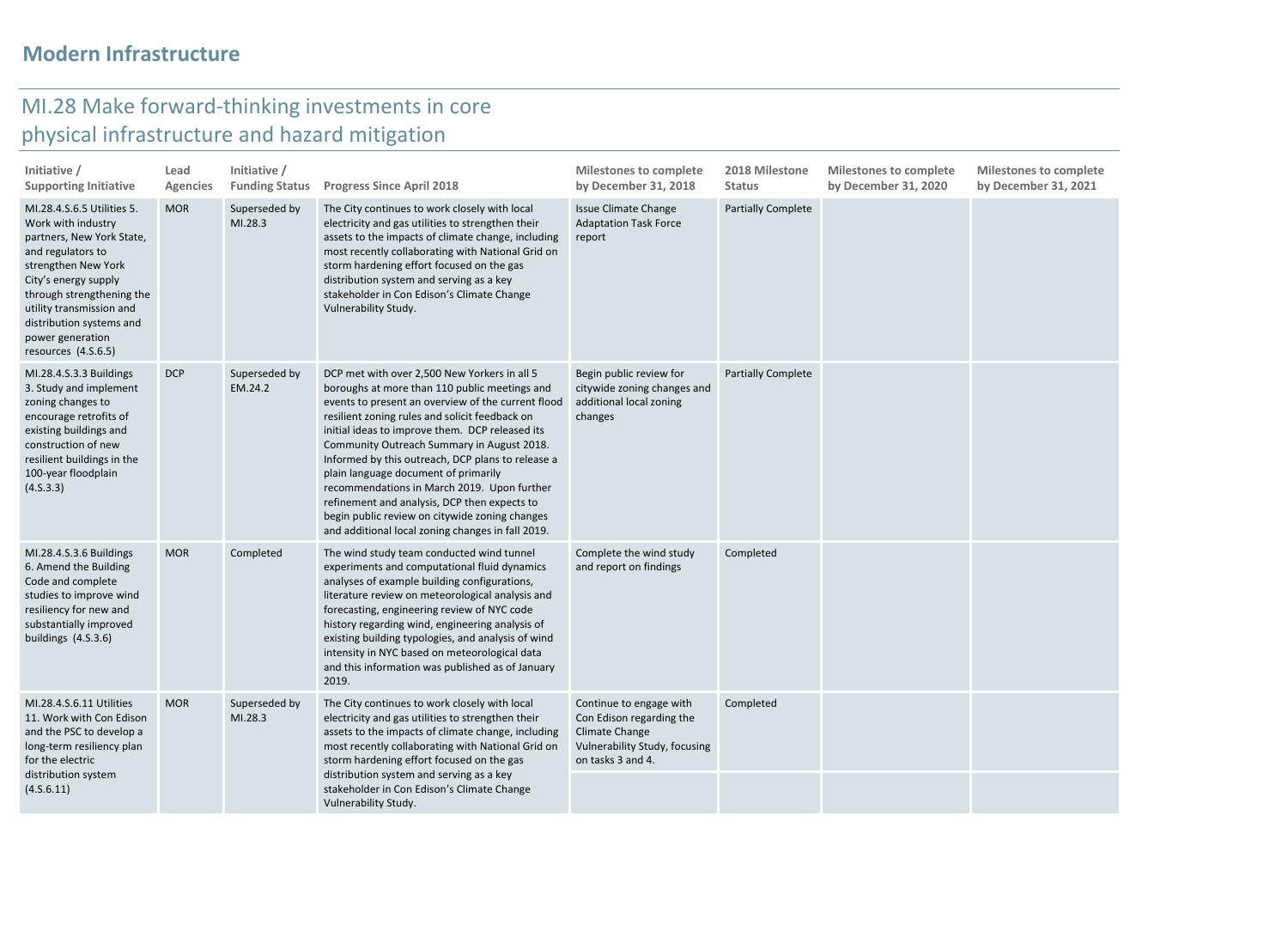| Initiative /<br><b>Supporting Initiative</b>                                                                                                                                                                | Lead<br><b>Agencies</b> | Initiative /<br><b>Funding Status</b> | <b>Progress Since April 2018</b>                                                                                                                                                                                                                                                                                                                                                                                                                                    | <b>Milestones to complete</b><br>by December 31, 2018                                                                                                                                                | 2018 Milestone<br><b>Status</b> | <b>Milestones to complete</b><br>by December 31, 2020 | <b>Milestones to complete</b><br>by December 31, 2021 |
|-------------------------------------------------------------------------------------------------------------------------------------------------------------------------------------------------------------|-------------------------|---------------------------------------|---------------------------------------------------------------------------------------------------------------------------------------------------------------------------------------------------------------------------------------------------------------------------------------------------------------------------------------------------------------------------------------------------------------------------------------------------------------------|------------------------------------------------------------------------------------------------------------------------------------------------------------------------------------------------------|---------------------------------|-------------------------------------------------------|-------------------------------------------------------|
| MI.28.4.S.3.7 Buildings<br>7. Encourage existing<br>buildings in the 100-year<br>floodplain to adopt flood<br>resiliency measures<br>through an incentive<br>program and targeted<br>requirements (4.S.3.7) | HPD                     | Completed                             | HPD continues to evaluate its lending program in<br>the floodplain. The Retrofit Accelerator has been<br>screening buildings in the floodplain for potential<br>resiliency upgrades. In coordination with the<br>interagency Working Group, ORR continues to<br>evaluate financing mechanisms to incentive<br>resiliency measures.                                                                                                                                  | Reconvene Interagency<br>Working Group to advance<br>research for a NYC<br><b>Resiliency Fund</b>                                                                                                    | Completed                       |                                                       |                                                       |
| MI.28.4.S.3.13 Buildings<br>13. Amend the Building<br>Code to improve wind<br>resiliency for existing<br>buildings and complete<br>studies of potential<br>retrofits (4.S.3.13)                             | <b>MOR</b>              | Completed                             | The wind study team conducted wind tunnel<br>experiments and computational fluid dynamics<br>analyses of example building configurations,<br>literature review on meteorological analysis and<br>forecasting, engineering review of NYC code<br>history regarding wind, engineering analysis of<br>existing building typologies, and analysis of wind<br>intensity in NYC based on meteorological data<br>and this information was published as of January<br>2019. | Complete the wind study<br>and report on findings                                                                                                                                                    | Completed                       |                                                       |                                                       |
| MI.28.4.S.6.17 Utilities<br>17. Work with utilities and<br>regulators to strengthen<br>the in-city gas<br>transmission and<br>distribution system<br>(4.5.6.17)                                             | <b>MOR</b>              | Superseded by<br>MI.28.3              | The City continues to work closely with local<br>electricity and gas utilities to strengthen their<br>assets to the impacts of climate change, including<br>most recently collaborating with National Grid on<br>storm hardening effort focused on the gas<br>distribution system and serving as a key<br>stakeholder in Con Edison's Climate Change<br>Vulnerability Study.                                                                                        | Issue National Grid storm<br>hardening<br>recommendations and<br>report. Continue to engage<br>with Con Edison regarding<br>the Climate Change<br>Vulnerability Study, focusing<br>on tasks 3 and 4. | Completed                       |                                                       |                                                       |
| MI.28.4.S.18.7 Southern<br>Brooklyn<br>7. Support CUNY launch of<br>study and pilot of new<br>technologies for high-rise<br>buildings (4.S.18.7)                                                            | <b>MOS</b>              | Superseded by<br>MI.28.2              | The City established a permitting process for<br>outdoor energy storage in 2018 and is working to<br>establish an indoor permitting process.                                                                                                                                                                                                                                                                                                                        | Work with CUNY to<br>determine an<br>implementation plan,<br>following publication of the<br>Resilient Solar Roadmap                                                                                 | Completed                       |                                                       |                                                       |
|                                                                                                                                                                                                             |                         |                                       |                                                                                                                                                                                                                                                                                                                                                                                                                                                                     |                                                                                                                                                                                                      |                                 |                                                       |                                                       |
| MI.28.4.1.2K Improve<br>long-term case<br>management for those<br>impacted by disasters to<br>connect survivors with the<br>services they need<br>(4.1.2K)                                                  | <b>HRO</b>              | Superseded by<br>MI.28.5              | The City has and will continue to engage City<br>agencies and outside partners to plan for<br>recovery preparedness.                                                                                                                                                                                                                                                                                                                                                | <b>Establish recommendations</b><br>for future case management<br>for disaster housing<br>recovery, based on lessons<br>learned from Hurricane<br>Sandy recovery                                     | Completed                       |                                                       |                                                       |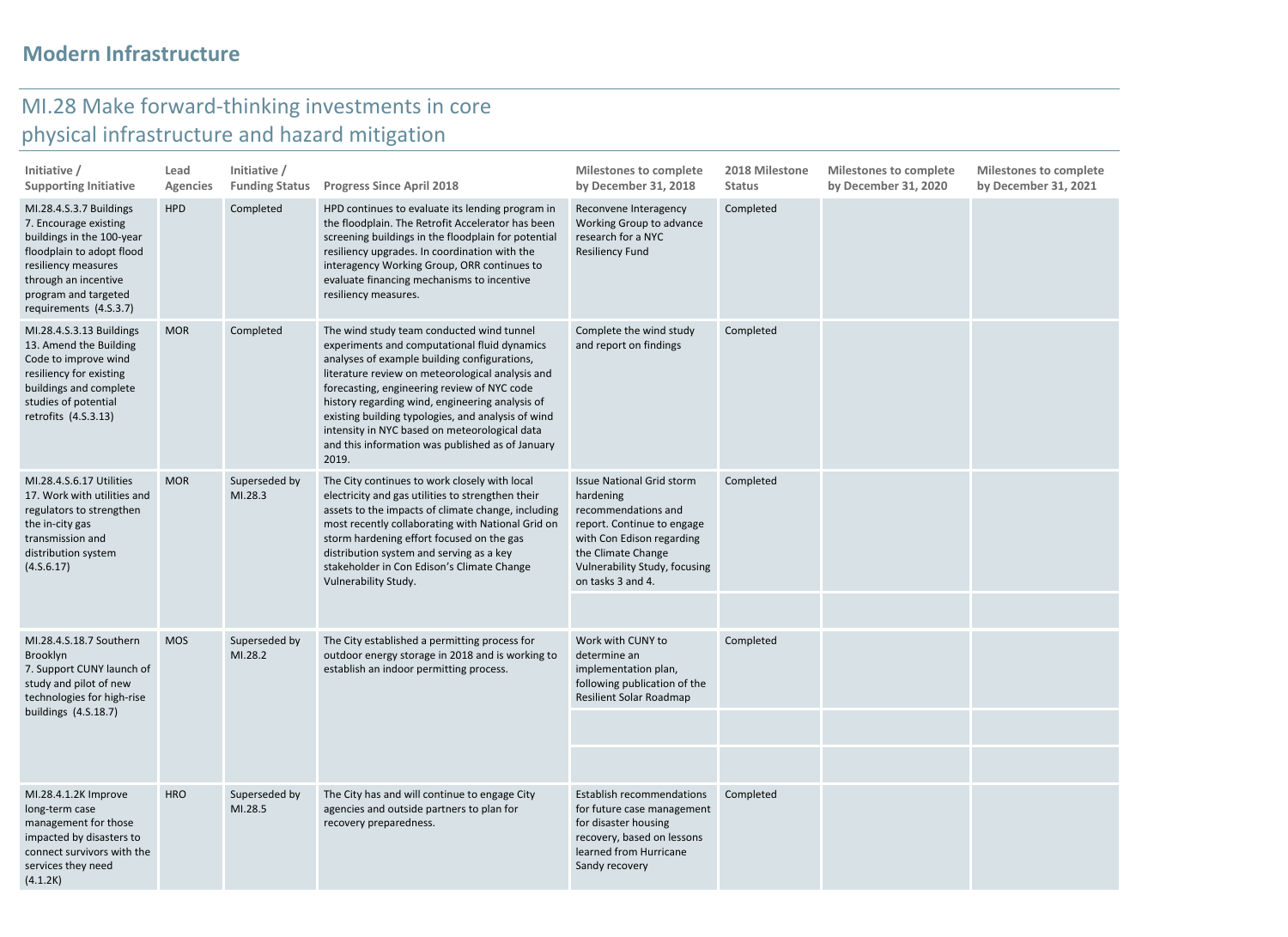| Initiative /<br><b>Supporting Initiative</b>                                                                                                                                         | Lead<br><b>Agencies</b> | Initiative /<br><b>Funding Status</b> | <b>Progress Since April 2018</b>                                                                                                                                                                                                                                                                                                                                                                                                                                                               | <b>Milestones to complete</b><br>by December 31, 2018                                                                                                                                                                                                                      | 2018 Milestone<br><b>Status</b> | <b>Milestones to complete</b><br>by December 31, 2020 | <b>Milestones to complete</b><br>by December 31, 2021 |
|--------------------------------------------------------------------------------------------------------------------------------------------------------------------------------------|-------------------------|---------------------------------------|------------------------------------------------------------------------------------------------------------------------------------------------------------------------------------------------------------------------------------------------------------------------------------------------------------------------------------------------------------------------------------------------------------------------------------------------------------------------------------------------|----------------------------------------------------------------------------------------------------------------------------------------------------------------------------------------------------------------------------------------------------------------------------|---------------------------------|-------------------------------------------------------|-------------------------------------------------------|
| MI.28.4.S.10.2<br>Telecommunications<br>2. Establish new resiliency<br>requirements for<br>providers using scheduled<br>renewals of the City's<br>franchise agreements<br>(4.5.10.2) | <b>DOITT</b>            | Superseded by<br>MI.28.3              | DoITT, in consultation with MOCTO, has<br>incorporated resiliency terms in various City<br>contracts that are currently in negotiation or<br>established.                                                                                                                                                                                                                                                                                                                                      | DOITT, in consultation with<br>MOCTO, will negotiate<br>resiliency terms in<br>franchises and other<br>agreements as they are<br>renewed or established.<br>CDBG-DR grant funding for<br>Telecommunications<br><b>Planning and Resiliency</b><br>ended in summer 2018.     | <b>Partially Complete</b>       |                                                       |                                                       |
| MI.28.4.S.10.4<br>Telecommunications 4.<br>Work with<br>telecommunications<br>providers to strengthen<br>critical system<br>components (4.S.10.4)                                    | <b>MOR</b>              | Superseded by<br>MI.28.3              | The City continues to work closely with<br>telecommunications providers. Recently, DOITT<br>has developed a resiliency framework for<br>inclusion in upcoming franchisee negotiations<br>with telecommunication providers for the city.                                                                                                                                                                                                                                                        | Finalize resiliency<br>framework for franchisee<br>agreements and master<br>service agreements                                                                                                                                                                             | Completed                       |                                                       |                                                       |
| MI.28.4.S.10.5<br>Telecommunications<br>5. Use the DoITT franchise<br>agreements to ensure<br>hardening of all critical<br>facilities $(4.5.10.5)$                                   | <b>DOITT</b>            | Superseded by<br>MI.28.3              | Reviewed resiliency report submission of PCS<br>franchisee to monitor franchisee compliance with<br>existing resiliency requirements.                                                                                                                                                                                                                                                                                                                                                          | DOITT, in consultation with<br>MOCTO, will negotiate for<br>resiliency terms in<br>franchises and other<br>agreements as they are<br>renewed or established.<br>CDBG-DR grant funding for<br>Telecommunications<br><b>Planning and Resiliency</b><br>ended in summer 2018. | <b>Partially Complete</b>       |                                                       |                                                       |
|                                                                                                                                                                                      |                         |                                       |                                                                                                                                                                                                                                                                                                                                                                                                                                                                                                |                                                                                                                                                                                                                                                                            |                                 |                                                       |                                                       |
| MI.28.4.S.10.6<br>Telecommunications<br>6. Work with cell<br>providers to encourage<br>hardening of cell sites<br>(4.5.10.6)                                                         | <b>DOITT</b>            | Completed                             | The City participated in a consultative process<br>with CTIA (the wireless industry association),<br>wireless carriers, and select local government<br>representatives and public safety officials. The<br>process led to the development of proposed<br>measures designed to enhance coordination<br>between wireless carriers and local governments<br>before, during, and after natural disasters or<br>other emergency events. CTIA released these best<br>practices on December 20, 2017. | DOITT, in consultation with<br>MOCTO, has incorporated<br>resiliency terms in various<br>City contracts and<br>agreements with wireless<br>providers that are currently<br>in negotiation or<br>established.                                                               | Completed                       |                                                       |                                                       |
|                                                                                                                                                                                      |                         |                                       |                                                                                                                                                                                                                                                                                                                                                                                                                                                                                                |                                                                                                                                                                                                                                                                            |                                 |                                                       |                                                       |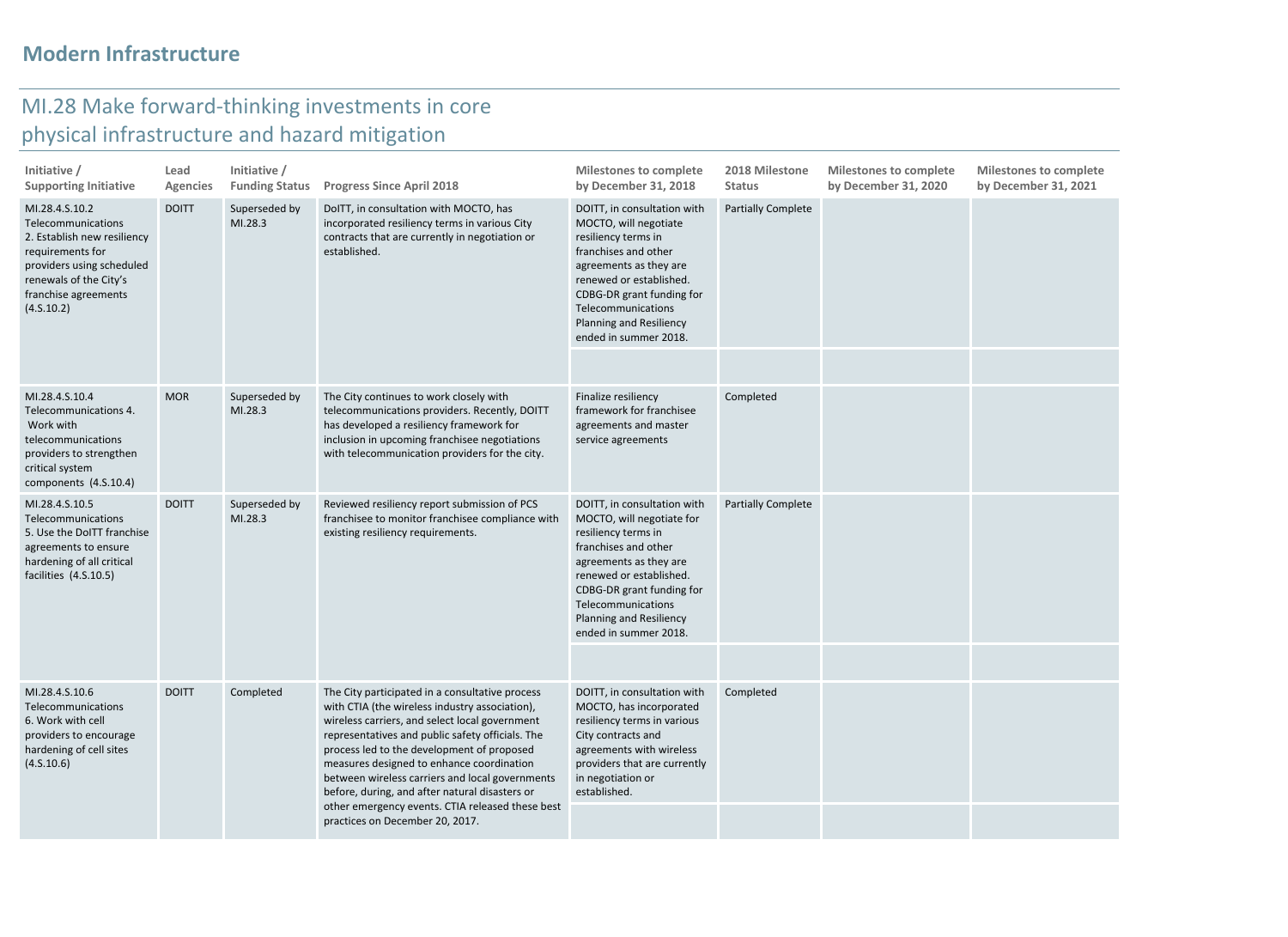| Initiative /<br><b>Supporting Initiative</b>                                                                                                                                                                          | Lead<br><b>Agencies</b> | Initiative /<br><b>Funding Status</b> | <b>Progress Since April 2018</b>                                                                                                                                                                                                                                                                                                                                                                                                                                                                                                                                                                                                                                                                                                                                                                                                                         | <b>Milestones to complete</b><br>by December 31, 2018                                                                                                            | 2018 Milestone<br><b>Status</b> | <b>Milestones to complete</b><br>by December 31, 2020 | <b>Milestones to complete</b><br>by December 31, 2021 |
|-----------------------------------------------------------------------------------------------------------------------------------------------------------------------------------------------------------------------|-------------------------|---------------------------------------|----------------------------------------------------------------------------------------------------------------------------------------------------------------------------------------------------------------------------------------------------------------------------------------------------------------------------------------------------------------------------------------------------------------------------------------------------------------------------------------------------------------------------------------------------------------------------------------------------------------------------------------------------------------------------------------------------------------------------------------------------------------------------------------------------------------------------------------------------------|------------------------------------------------------------------------------------------------------------------------------------------------------------------|---------------------------------|-------------------------------------------------------|-------------------------------------------------------|
| MI.28.4.S.13.2<br><b>Environmental Protection</b><br>and Remediation<br>2. Develop a catalogue of<br>best practices for storing<br>enclosed hazardous<br>substances in the 100-year<br>floodplain (4.S.13.2)          | <b>MOR</b>              | Reconsidered /                        | DCP conducted the Resilient Industry study, in<br>partnership with ORR and the New York City<br>OEM, to identify best practices for industrial<br>businesses located in the 100-year floodplain. The<br>Resilient Industry report includes guidance about<br>best practices for storing enclosed hazardous<br>substances. The report was provided directly to<br>industrial business service providers, SBS, and<br>DEP's Division of Emergency Response and<br>Technical Assessment to make this resource<br>broadly available to businesses storing hazardous<br>materials in the floodplain. The Hazardous Waste<br>Storage regulations were one of the Resilient<br>Industry recommendations, this one enacted by<br>DEP. Several recommendations from the resilient<br>industry study remain and would require policy<br>passage to be implemented. | Implement<br>recommendations from the<br><b>Resilient Industry Study</b>                                                                                         | Reconsidered                    |                                                       |                                                       |
|                                                                                                                                                                                                                       |                         |                                       |                                                                                                                                                                                                                                                                                                                                                                                                                                                                                                                                                                                                                                                                                                                                                                                                                                                          |                                                                                                                                                                  |                                 |                                                       |                                                       |
| MI.28.4.S.10.7<br><b>Telecommunications</b><br>7. Study options to<br>increase conduit<br>infrastructure redundancy<br>and resiliency (4.S.10.7)                                                                      | <b>DOITT</b>            | Completed                             | Received conduit maps from the two major<br>conduit infrastructure providers.                                                                                                                                                                                                                                                                                                                                                                                                                                                                                                                                                                                                                                                                                                                                                                            | Consider policies related to<br>the City's conduit providers<br>to encourage building<br>redundant conduit<br>infrastructure as part of<br>ongoing City projects | Completed                       |                                                       |                                                       |
|                                                                                                                                                                                                                       |                         |                                       |                                                                                                                                                                                                                                                                                                                                                                                                                                                                                                                                                                                                                                                                                                                                                                                                                                                          |                                                                                                                                                                  |                                 |                                                       |                                                       |
| MI.28.4.S.15.2 Food<br>Supply<br>2. Expand upon prior<br>energy studies, to explore<br>options for cost-effective,<br>continuous power for the<br><b>Hunts Point Food</b><br><b>Distribution Center</b><br>(4.5.15.2) | <b>EDC</b>              | Superseded by<br>MI.28.3              | In 2018, the City assessed alternative project<br>design options to be responsive to community<br>concerns about sustainability and air<br>quality. Significant analysis was conducted to<br>understand how to achieve the most efficient<br>system design while still delivering a robust level<br>of resiliency. This analysis resulted in a new<br>concept, which was presented in a new Action<br>Plan Amendment approved by HUD in December<br>2018. Since then, the City has advanced design for<br>the more sustainable solution. The City has also<br>initiated environmental impact analysis and the<br>air permitting process.                                                                                                                                                                                                                 | Complete conceptual design<br>for the energy resilient pilot<br>project                                                                                          | Completed                       |                                                       |                                                       |
|                                                                                                                                                                                                                       |                         |                                       |                                                                                                                                                                                                                                                                                                                                                                                                                                                                                                                                                                                                                                                                                                                                                                                                                                                          | Complete environmental<br>review for the energy<br>resilient pilot project                                                                                       | Completed                       |                                                       |                                                       |
|                                                                                                                                                                                                                       |                         |                                       |                                                                                                                                                                                                                                                                                                                                                                                                                                                                                                                                                                                                                                                                                                                                                                                                                                                          | Complete identification of a<br>coastal flooding defense<br>system                                                                                               | <b>Partially Complete</b>       |                                                       |                                                       |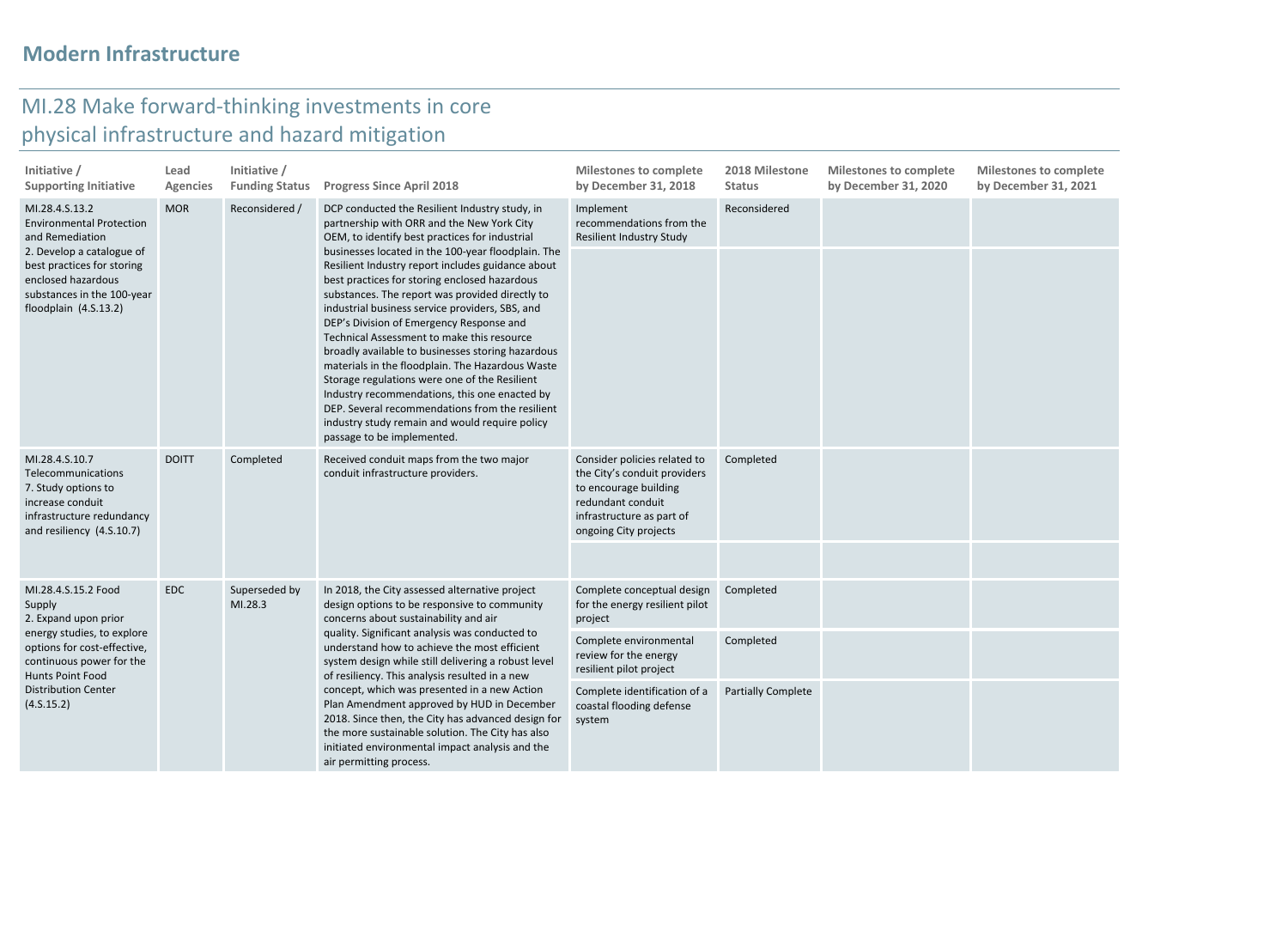| Initiative /                                                                                                      | Lead            | Initiative /             | <b>Progress Since April 2018</b>                                                                                                                                                                                                                                                                                                                                                                                                                                                                                                                                                                                                                                                                                                                                                                                                                                                                                                                                                           | <b>Milestones to complete</b>                            | 2018 Milestone     | Milestones to complete | <b>Milestones to complete</b> |
|-------------------------------------------------------------------------------------------------------------------|-----------------|--------------------------|--------------------------------------------------------------------------------------------------------------------------------------------------------------------------------------------------------------------------------------------------------------------------------------------------------------------------------------------------------------------------------------------------------------------------------------------------------------------------------------------------------------------------------------------------------------------------------------------------------------------------------------------------------------------------------------------------------------------------------------------------------------------------------------------------------------------------------------------------------------------------------------------------------------------------------------------------------------------------------------------|----------------------------------------------------------|--------------------|------------------------|-------------------------------|
| <b>Supporting Initiative</b>                                                                                      | <b>Agencies</b> | <b>Funding Status</b>    |                                                                                                                                                                                                                                                                                                                                                                                                                                                                                                                                                                                                                                                                                                                                                                                                                                                                                                                                                                                            | by December 31, 2018                                     | <b>Status</b>      | by December 31, 2020   | by December 31, 2021          |
| MI.28.4.S.11.1<br>Transportation<br>1. Reconstruct and<br>resurface key streets<br>damaged by Sandy<br>(4.5.11.1) | <b>DOT</b>      | Superseded by<br>MI.28.4 | Resurfacing work has been completed. Segments<br>that were not included in the street resurfacing<br>phase have been moved to FEMA 428 projects.<br>Street Reconstruction: Six reconstruction projects<br>are in construction phase: SANDHW11 (FHWA -<br>Beach Channel Drive, Queens), SANDHW12<br>(FHWA - Edgemere, Queens), SANDHW13 (FHWA<br>- Rockaway Beach, Queens), SANDHW14 (FHWA -<br>South Beach, SI), SANDHW15 (FHWA - Midland<br>Beach, SI), and HWR669C/SAND669C (FEMA -<br>Roma Hett Reconstruction). Four street<br>reconstruction projects completed design:<br>SANDHW06 (FHWA - Vestry Street, Manhattan),<br>SANDHW08 (FHWA - Front Street, Manhattan,<br>SANDHWSI (FEMA - Staten Island), and SANDR02<br>(HUD - Far Rockaway, Queens). Three street<br>reconstruction projects are currently in design<br>phase: SANDR01 (HUD - Hylan Blvd, SI), SANDR03<br>(HUD - Jamaica Bay Greenway Canarsie Pier,<br>Brooklyn), and SANDR04 (HUD - Beach 108th<br>Street, Queens). | Continue advancement of<br>construction for all projects | Partially Complete |                        |                               |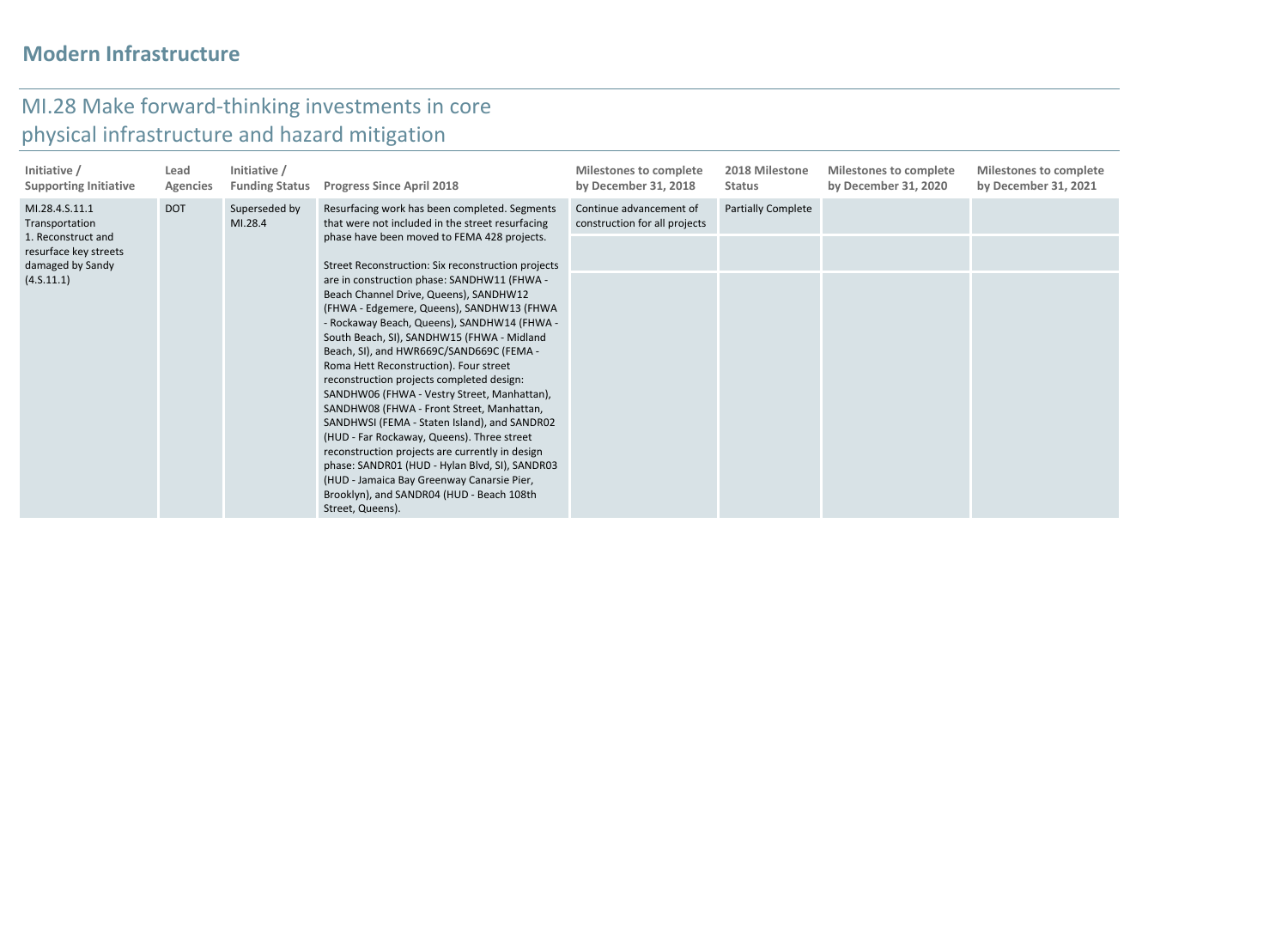| Initiative /<br><b>Supporting Initiative</b>                                                                                  | Lead<br><b>Agencies</b> | Initiative /<br><b>Funding Status</b> | <b>Progress Since April 2018</b>                                                                                                                                                                                                                                                                                                                                                                                                                                                                                                                                                                                                                                                                                                                                                                                                                                                                                                                                                                                                                                                                                                | <b>Milestones to complete</b><br>by December 31, 2018                                                                                                                                    | 2018 Milestone<br><b>Status</b>                        | <b>Milestones to complete</b><br>by December 31, 2020 | <b>Milestones to complete</b><br>by December 31, 2021 |
|-------------------------------------------------------------------------------------------------------------------------------|-------------------------|---------------------------------------|---------------------------------------------------------------------------------------------------------------------------------------------------------------------------------------------------------------------------------------------------------------------------------------------------------------------------------------------------------------------------------------------------------------------------------------------------------------------------------------------------------------------------------------------------------------------------------------------------------------------------------------------------------------------------------------------------------------------------------------------------------------------------------------------------------------------------------------------------------------------------------------------------------------------------------------------------------------------------------------------------------------------------------------------------------------------------------------------------------------------------------|------------------------------------------------------------------------------------------------------------------------------------------------------------------------------------------|--------------------------------------------------------|-------------------------------------------------------|-------------------------------------------------------|
| MI.28.4.S.11.2<br>Transportation<br>2. Integrate climate<br>resiliency features into<br>future capital projects<br>(4.5.11.2) | <b>DOT</b>              | Superseded by<br>MI.28.4              | DOT continues to include provisions in Capital<br>Project Initiation Documents to ensure DDC<br>evaluates the feasibility of including resiliency<br>measures; this is done through the identification<br>of projects with geographies in the FEMA flood<br>zones, Sandy inundation area and areas of high<br>vulnerability. Such examples include the                                                                                                                                                                                                                                                                                                                                                                                                                                                                                                                                                                                                                                                                                                                                                                          | Develop standard operating<br>procedure (SOP) identifying<br>process for draft street<br>reconstruction CPI review<br>evaluating resiliency<br>features<br>Publish and release of Street | <b>Partially Complete</b><br><b>Partially Complete</b> |                                                       |                                                       |
|                                                                                                                               |                         |                                       | reconstruction of Beard Street (Red Hook IFPS)<br>which will be raised to support the reduced risk of<br>flooding in the adjacent neighborhood.<br>DOT Resiliency also works with EDC to implement<br>waterfront inspections of street end sites, and<br>shares this data with the Capital Project Initiation<br>group, who could potentially integrate the<br>report's recommendations into planned projects<br>nearby. If no potential synergies exist, DOT<br>Resiliency works with EDC to implement the<br>recommended capital work. The SOP referenced<br>in the column adjacent is still in development.<br>This process was extended to incorporate DDC's<br>recently released Project Initiation Form, which<br>includes a new Resiliency section, and the<br>updated Street Design Manual (3.0).<br>DOT continues its revisions of the upcoming<br>edition of the Street Design Manual, including<br>new and updated information.<br>DOT has been incorporating Climate Resiliency<br>analysis into the planning process for key capital<br>projects, such as the Master Planning Study for<br>the Harper Street Yard. | Design Manual 3.0,<br>including the resiliency<br>narrative                                                                                                                              |                                                        |                                                       |                                                       |
| MI.28.4.S.17.6 Brooklyn-<br>Queens Waterfront 6.<br>Implement planned<br>upgrades to vulnerable<br>City-owned, industrial     | EDC                     | Superseded by<br>MI.28.2              | Concept design has been finalized.                                                                                                                                                                                                                                                                                                                                                                                                                                                                                                                                                                                                                                                                                                                                                                                                                                                                                                                                                                                                                                                                                              | Procure and finalize<br>contract with a construction<br>manager, and begin<br>construction in the third<br>quarter of 2018                                                               | <b>Partially Complete</b>                              |                                                       |                                                       |
| properties (4.S.17.6)                                                                                                         |                         |                                       |                                                                                                                                                                                                                                                                                                                                                                                                                                                                                                                                                                                                                                                                                                                                                                                                                                                                                                                                                                                                                                                                                                                                 |                                                                                                                                                                                          |                                                        |                                                       |                                                       |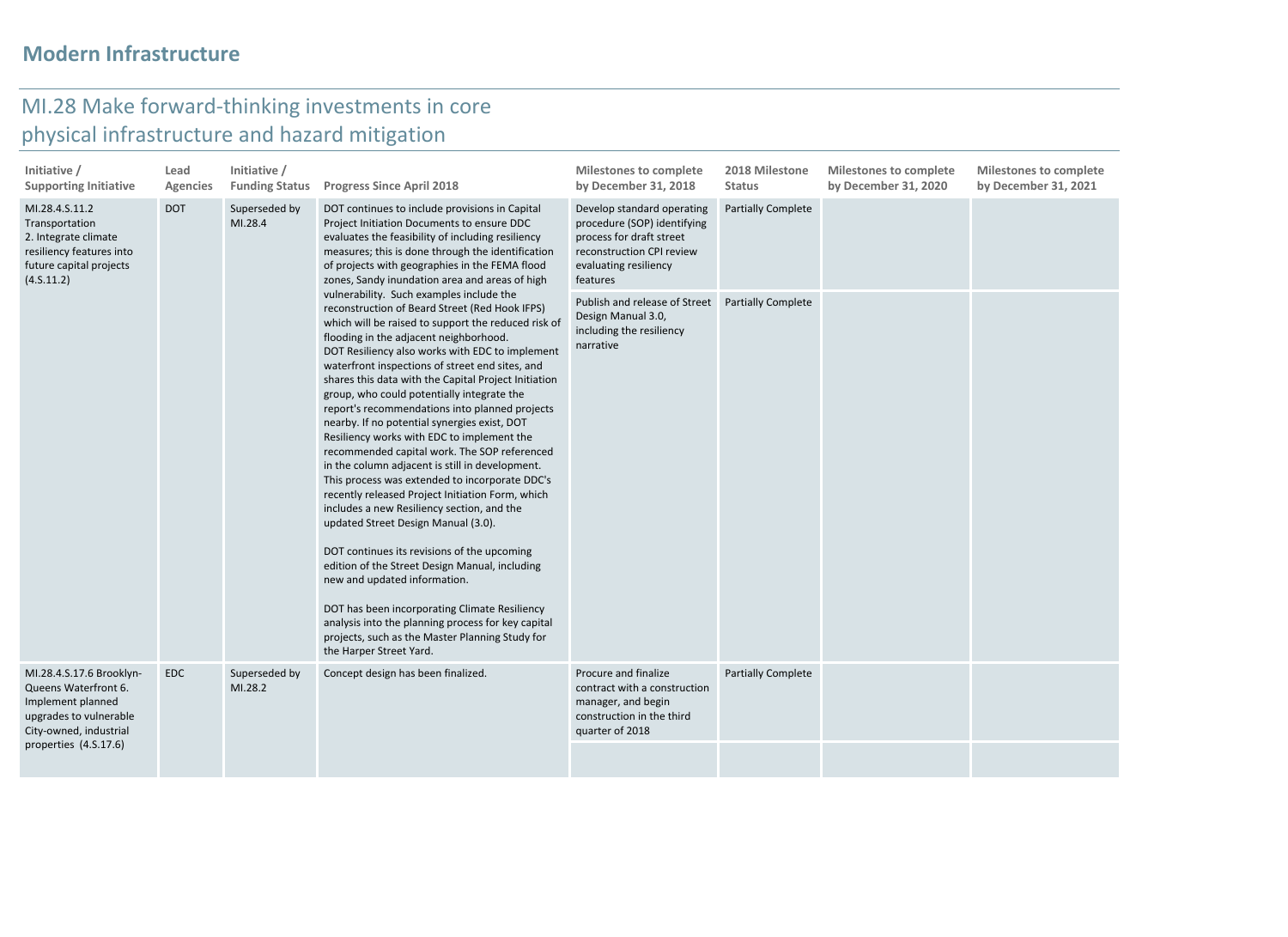| Initiative $/$<br><b>Supporting Initiative</b>                                                                                                                                                        | Lead<br><b>Agencies</b> | Initiative /<br><b>Funding Status</b> | <b>Progress Since April 2018</b>                                                                                                                                                                                                                                                                                                                                                                                                                                                                                                                                                                                                                                                                           | <b>Milestones to complete</b><br>by December 31, 2018                                                                                                                                                                                                                                              | 2018 Milestone<br><b>Status</b> | <b>Milestones to complete</b><br>by December 31, 2020 | <b>Milestones to complete</b><br>by December 31, 2021 |
|-------------------------------------------------------------------------------------------------------------------------------------------------------------------------------------------------------|-------------------------|---------------------------------------|------------------------------------------------------------------------------------------------------------------------------------------------------------------------------------------------------------------------------------------------------------------------------------------------------------------------------------------------------------------------------------------------------------------------------------------------------------------------------------------------------------------------------------------------------------------------------------------------------------------------------------------------------------------------------------------------------------|----------------------------------------------------------------------------------------------------------------------------------------------------------------------------------------------------------------------------------------------------------------------------------------------------|---------------------------------|-------------------------------------------------------|-------------------------------------------------------|
| MI.28.4.S.11.4<br>Transportation<br>4. Protect NYCDOT<br>tunnels in Lower<br>Manhattan from flooding<br>(4.5.11.4)                                                                                    | <b>DOT</b>              | Superseded by<br>MI.28.4              | Completion of Advanced Detail Plans; Completion<br>of Final Design Plans; Preparation of Special<br>Specifications and submission of same to<br>NYSDOT; Compile Final Cost Estimate; Initiate<br>construction procurement phase.<br>Sandy rehabilitation work has continued at the<br>Battery Park/West Street underpasses in Lower<br>Manhattan and is over 75 percent complete. The<br>installation of fans have been completed in all<br>chambers, but one (installation of fans for<br>ventilation chamber #5 is in progress). The design<br>of SCADA system has been completed and<br>installation of components is ongoing. The<br>installation of the FDNY Radio Repeater System is<br>in progress. | Begin construction for<br><b>SANDHBFDR (FDR Drive</b><br>from 18th Street to 25th<br>Street restoration of Sandy-<br>related damages) project                                                                                                                                                      | Delayed                         |                                                       |                                                       |
|                                                                                                                                                                                                       |                         |                                       |                                                                                                                                                                                                                                                                                                                                                                                                                                                                                                                                                                                                                                                                                                            | Install new fans in all five<br>ventilation chambers; install<br>and design the Supervisory<br>Control and Data<br>Acquisition (SCADA) system;<br>install FDNY Arcs in Tunnel<br>RF antennas and repeats for<br>SANDHB001 (Battery Park<br><b>Underpass and West Street</b><br>Underpass) project) | Completed                       |                                                       |                                                       |
|                                                                                                                                                                                                       |                         |                                       | The Flood Gates Design task order for Battery<br>Park Underpass and West Side Underpass was<br>approved by OMB and is currently awaiting<br>registration with the Comptroller's office.                                                                                                                                                                                                                                                                                                                                                                                                                                                                                                                    | Register the design contract<br>for FY19 for SANDB24-Sandy<br>Betterments recovery<br>efforts (located near Avenue<br>C and the Office of the<br>Medical Examiner) project                                                                                                                         | Reconsidered                    |                                                       |                                                       |
| MI.28.4.S.11.5<br>Transportation<br>5. Install watertight<br>barriers to protect<br>movable bridge machinery<br>(4.5.11.5)                                                                            | <b>DOT</b>              | Superseded by<br>MI.28.4              | Metropolitan Avenue Bridge was completed in<br>2016 and DOT assumed the bridge maintenance<br>and operational responsibilities. 3rd Street Bridge<br>over Gowanus Canal and Hunters point Avenue<br>Bridge over Dutch Kills are completed and<br>accepted by NYCDOT in February 2019. Carroll<br>Street Bridge work was completed on May 2018.<br>The bridges' control system was considered<br>instead of installing the SCADA system.                                                                                                                                                                                                                                                                    | Design and install the<br>Supervisory Control and<br>Data Acquisition (SCADA)<br>system                                                                                                                                                                                                            | Completed                       |                                                       |                                                       |
| MI.28.4.S.11.7<br>Transportation<br>7. Integrate resiliency into<br>planning and project<br>development (4.S.11.7)                                                                                    | <b>DOT</b>              | Superseded by<br>MI.28.4              | In early 2019, DDC introduced new Capital Project<br>Initiation Form that includes a Climate Resiliency<br>section. DOT has been incorporating Climate<br>Resiliency analysis into the planning process for<br>key capital projects, such as the Master Planning<br>Study for the Harper Street Yard.                                                                                                                                                                                                                                                                                                                                                                                                      | Include the Mayor's Office<br><b>Preliminary Climate</b><br><b>Resiliency Design Guidelines</b><br>in the list of resources<br>submitted to DDC in the<br>Capital Project Initiation<br>Form for street projects                                                                                   | Completed                       |                                                       |                                                       |
| MI.28.4.S.11.10 Identify<br>critical transportation<br>network elements and<br>improve transportation<br>responses to major events<br>through regular resiliency<br>planning exercises<br>(4.5.11.10) | <b>DOT</b>              | Superseded by<br>MI.28.4              | DOT regularly works with NYCEM to develop and<br>update plans for transit management strategies in<br>the wake of major system disruptions, including<br>coastal storms, blizzards, maritime emergencies<br>and transit strikes.                                                                                                                                                                                                                                                                                                                                                                                                                                                                           | Collaborate with NYCEM to<br>develop and regularly<br>update plans for transit<br>management strategies in<br>the wake of major system<br>disruptions, including<br>coastal storms, blizzards,<br>maritime emergencies and<br>transit strikes                                                      | Completed                       |                                                       |                                                       |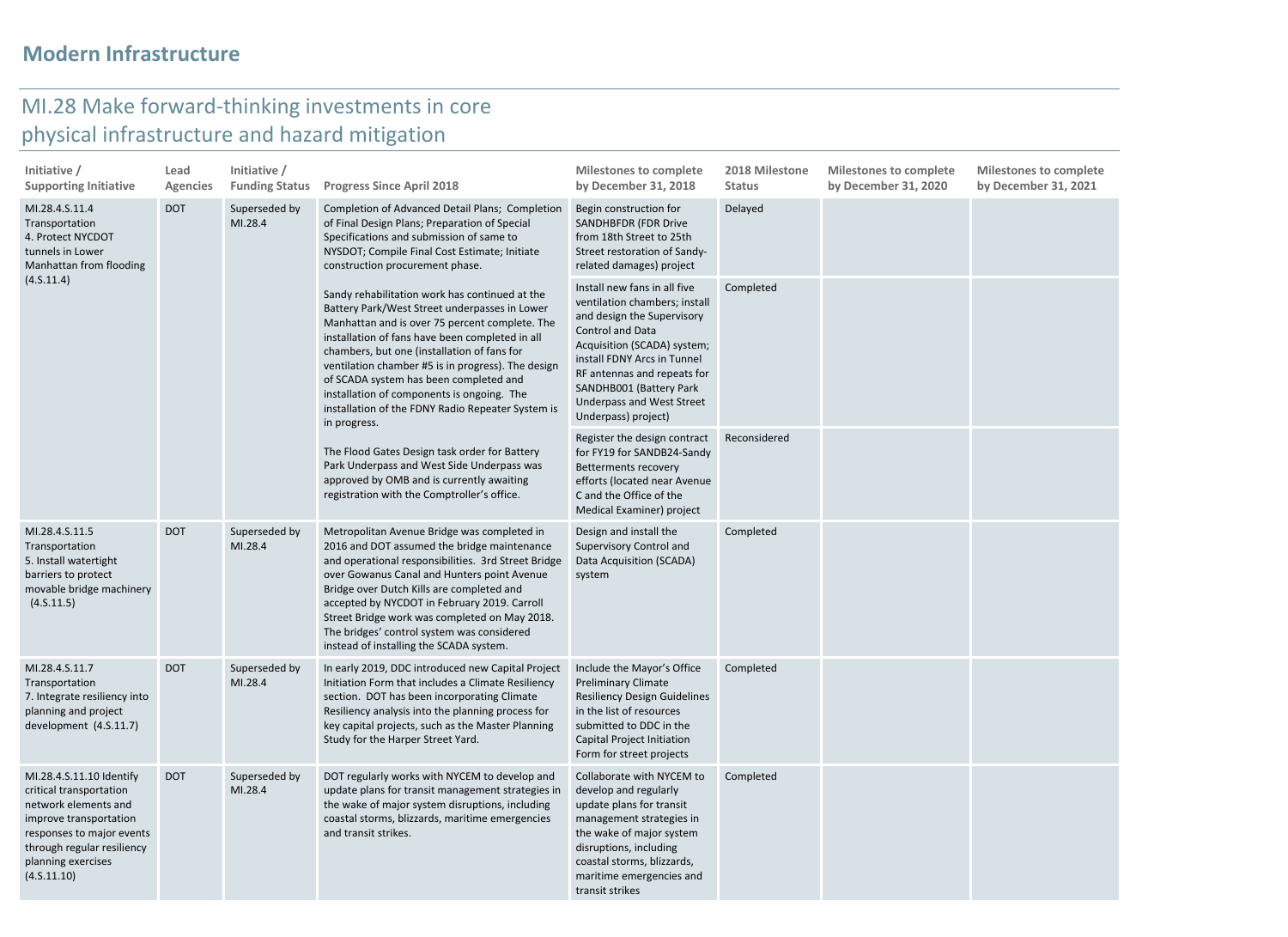| Initiative /<br><b>Supporting Initiative</b>                                                                                                                                                                               | Lead<br><b>Agencies</b> | Initiative /<br><b>Funding Status</b> | <b>Progress Since April 2018</b>                                                                                                                                                                                                                                                                | <b>Milestones to complete</b><br>by December 31, 2018                                                                                                                                                                                              | 2018 Milestone<br><b>Status</b> | <b>Milestones to complete</b><br>by December 31, 2020 | <b>Milestones to complete</b><br>by December 31, 2021 |
|----------------------------------------------------------------------------------------------------------------------------------------------------------------------------------------------------------------------------|-------------------------|---------------------------------------|-------------------------------------------------------------------------------------------------------------------------------------------------------------------------------------------------------------------------------------------------------------------------------------------------|----------------------------------------------------------------------------------------------------------------------------------------------------------------------------------------------------------------------------------------------------|---------------------------------|-------------------------------------------------------|-------------------------------------------------------|
| MI.28.4.S.14.2 Water and<br>Wastewater<br>2. Harden pumping<br>stations (4.S.14.2)                                                                                                                                         | <b>DEP</b>              | Superseded by<br>MI.28.2              | In 2018, DEP initiated design projects, and<br>coordinated resiliency measures into existing<br>capital projects in order to harden the additional<br>15 pumping stations.                                                                                                                      | Initiate additional planning<br>and design projects for 17<br>pumping stations                                                                                                                                                                     | Completed                       |                                                       |                                                       |
| MI.28.4.S.14.3 Water and<br>Wastewater<br>3. Harden wastewater<br>treatment plants<br>(4.5.14.3)                                                                                                                           | <b>DEP</b>              | Superseded by<br>MI.28.2              | All eight contracts are in various stages of design.<br>Construction will be done in phases beginning in<br>2020.                                                                                                                                                                               | Initiate additional planning<br>and design projects for 12<br>wastewater treatment<br>plants                                                                                                                                                       | Completed                       |                                                       |                                                       |
| MI.28.4.S.14.8 Water and<br>Wastewater                                                                                                                                                                                     | <b>DEP</b>              | Superseded by<br>MI.28.2              | In 2018, DEP kicked off public engagement for the<br>Citywide/Open Waters Long Term Control Plan                                                                                                                                                                                                | Submit Jamaica Bay long-<br>term control plan                                                                                                                                                                                                      | Completed                       |                                                       |                                                       |
| 8. Reduce combined<br>sewer overflows (CSOs)<br>with green infrastructure<br>(4.5.14.8)                                                                                                                                    |                         |                                       | and submitted the Jamaica Bay Long Term Control<br>Plan to the New York State Department of<br>Environmental Conservation.                                                                                                                                                                      |                                                                                                                                                                                                                                                    |                                 |                                                       |                                                       |
| MI.28.4.S.14.9 Water and<br>Wastewater<br>9. Reduce combined<br>sewer overflows with<br>high-level storm sewers<br>citywide (4.S.14.9)                                                                                     | DEP                     | Superseded by<br>MI.28.2              | In 2018, DEP completed high level storm sewer<br>projects in Gowanus and Fresh Creek Basin.                                                                                                                                                                                                     | Start construction on four<br>additional HLSS projects                                                                                                                                                                                             | Completed                       |                                                       |                                                       |
| MI.28.4.S.20.3 East and<br>South Shores of Staten<br>Island<br>3. Implement and<br>expedite roadway and<br>sewer capital projects<br>along Hylan Boulevard,<br>especially in vulnerable<br>South Shore areas<br>(4.5.20.3) | <b>DOT</b>              | Superseded by<br>MI.28.4              | Resurfacing work has been completed.<br>Street Reconstruction: SANDHW14 (FHWA - South<br>Beach, SI), SANDHW15 (FHWA - Midland Beach,<br>SI), and HWR669C/SAND669C (FEMA - Roma Hett<br>Reconstruction) are in construction phase.<br>SANDHWSI (FEMA - Staten Island) completed<br>design phase. | Begin construction on four<br>projects: SANDHW14 (FHWA<br>Father Capodanno<br>Reconstruction),<br>SANDHW15 (FHWA Father<br>Capodanno Reconstruction),<br>HWR669C (Roma Hett<br>Reconstruction), SANDHWSI<br>(FEMA Staten Island<br>Reconstruction) | <b>Partially Complete</b>       |                                                       |                                                       |
| MI.28.4.S.18.12 Southern<br>Brooklyn 12. Complete                                                                                                                                                                          | <b>DEP</b>              | Superseded by<br>MI.28.2              | Design was completed on Phase 3A November<br>2018, and construction is expected to begin in<br>October 2019.                                                                                                                                                                                    | Start construction on Coney<br><b>Island Phase 3A</b>                                                                                                                                                                                              | <b>Partially Complete</b>       |                                                       |                                                       |
| planned drainage<br>improvements in Coney<br>Island to mitigate flooding<br>(4.5.18.12)                                                                                                                                    |                         |                                       |                                                                                                                                                                                                                                                                                                 |                                                                                                                                                                                                                                                    |                                 |                                                       |                                                       |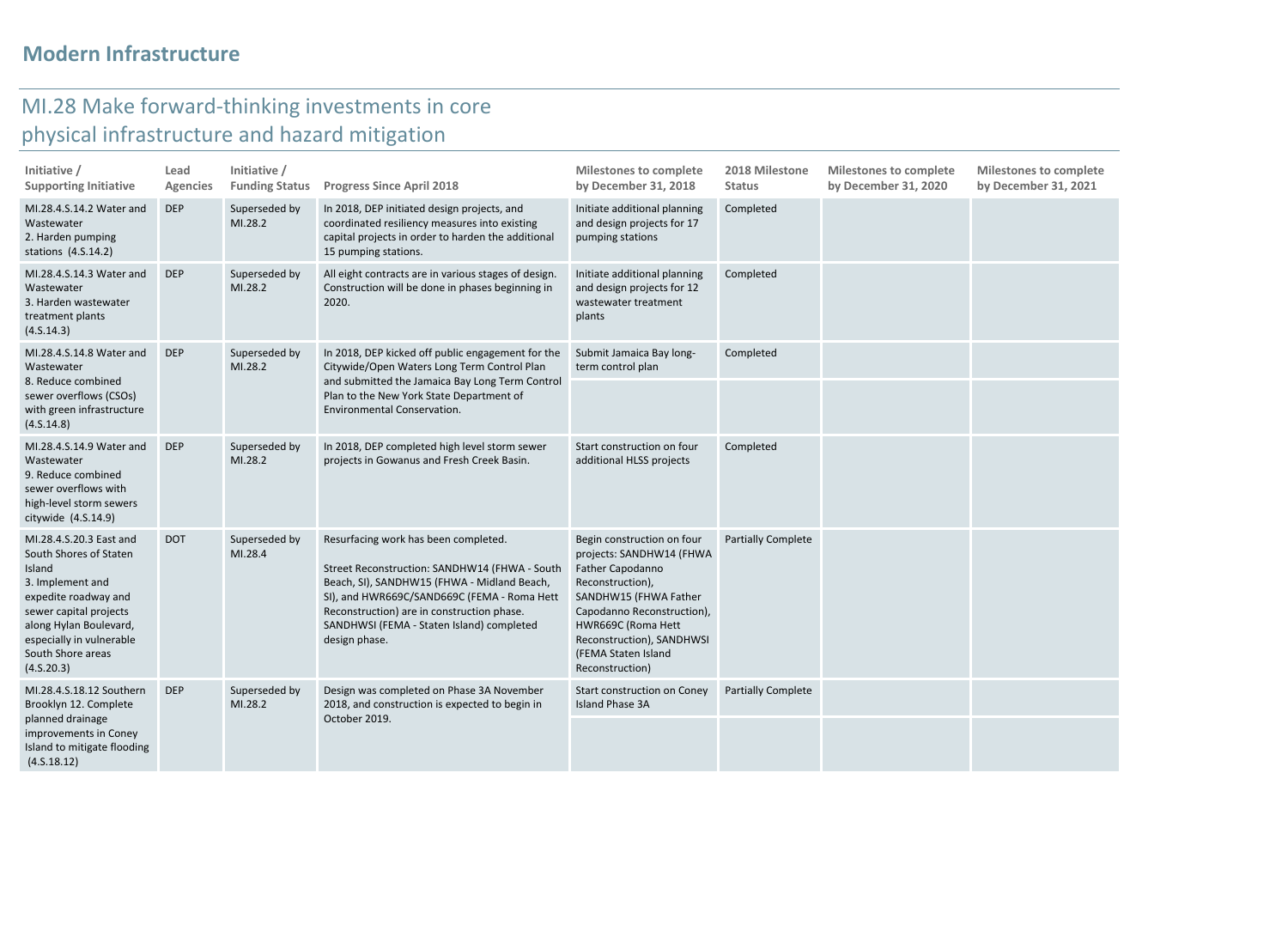# MI.29 Improve digital infrastructure to meet the needs of the 21st century

| Initiative /<br><b>Supporting Initiative</b>                                                                                                                                                       | Lead<br><b>Agencies</b> | Initiative /<br><b>Funding Status</b> | <b>Progress Since April 2018</b>                                                                                                                                                                                                                                                                                                                                                                                                                                                                                                          | <b>Milestones to complete</b><br>by December 31, 2018                                                                                                                                                                                                                                                                                                                                                                                                                                                                                                             | 2018 Milestone<br><b>Status</b> | <b>Milestones to complete</b><br>by December 31, 2020 | <b>Milestones to complete</b><br>by December 31, 2021 |
|----------------------------------------------------------------------------------------------------------------------------------------------------------------------------------------------------|-------------------------|---------------------------------------|-------------------------------------------------------------------------------------------------------------------------------------------------------------------------------------------------------------------------------------------------------------------------------------------------------------------------------------------------------------------------------------------------------------------------------------------------------------------------------------------------------------------------------------------|-------------------------------------------------------------------------------------------------------------------------------------------------------------------------------------------------------------------------------------------------------------------------------------------------------------------------------------------------------------------------------------------------------------------------------------------------------------------------------------------------------------------------------------------------------------------|---------------------------------|-------------------------------------------------------|-------------------------------------------------------|
| MI.29.1.8.1 Create new or<br>expanded franchises and<br>alternative service models<br>to expand infrastructure<br>and produce more<br>competition and increase<br>affordability by 2025<br>(1.8.1) | DOITT,<br><b>MOTI</b>   | Completed                             | DoITT has expanded the geographic reach of the<br>City's Mobile Telecom Franchise to better serve<br>more New Yorkers across the city. The most<br>recent pole top reservation period was completed<br>in opened in June 2018, yielding 884 new pole<br>reservations primarily in underserved areas of the<br>city. LinkNYC rollout also continued through the<br>five boroughs, resulting in free, super-fast Wi-Fi,<br>free domestic calling, and an array of valuable<br>services to residents and visitors at 144 new Link<br>kiosks. | DoITT has expanded the<br>geographic reach of the<br>City's Mobile Telecom<br>Franchise to better serve<br>more New Yorkers across<br>the city. The most recent<br>pole top reservation period<br>was completed in opened in<br>June 2018, yielding 884 new<br>pole reservations primarily<br>in underserved areas of the<br>city. LinkNYC rollout also<br>continued through the five<br>boroughs, resulting in free,<br>super-fast Wi-Fi, free<br>domestic calling, and an<br>array of valuable services to<br>residents and visitors at 144<br>new Link kiosks. | Completed                       |                                                       |                                                       |
|                                                                                                                                                                                                    |                         |                                       |                                                                                                                                                                                                                                                                                                                                                                                                                                                                                                                                           |                                                                                                                                                                                                                                                                                                                                                                                                                                                                                                                                                                   |                                 |                                                       |                                                       |
| MI.29.1.8.4 Ensure a<br>successful citywide roll-<br>out of LinkNYC network;<br>Cover critical mass of the<br>City's public spaces with<br>free Wi-Fi by 2025 (1.8.4)                              | <b>MOTI</b>             | Completed                             | LinkNYC kiosks continue to be deployed across all<br>5 borough resulting in 144 new Link NYC kiosk<br>deployments.                                                                                                                                                                                                                                                                                                                                                                                                                        | LinkNYC kiosks continue to<br>be deployed across all 5<br>borough resulting in 144<br>new Link NYC kiosk<br>deployments.                                                                                                                                                                                                                                                                                                                                                                                                                                          | Completed                       |                                                       |                                                       |
|                                                                                                                                                                                                    |                         |                                       |                                                                                                                                                                                                                                                                                                                                                                                                                                                                                                                                           |                                                                                                                                                                                                                                                                                                                                                                                                                                                                                                                                                                   |                                 |                                                       |                                                       |
|                                                                                                                                                                                                    |                         |                                       |                                                                                                                                                                                                                                                                                                                                                                                                                                                                                                                                           |                                                                                                                                                                                                                                                                                                                                                                                                                                                                                                                                                                   |                                 |                                                       |                                                       |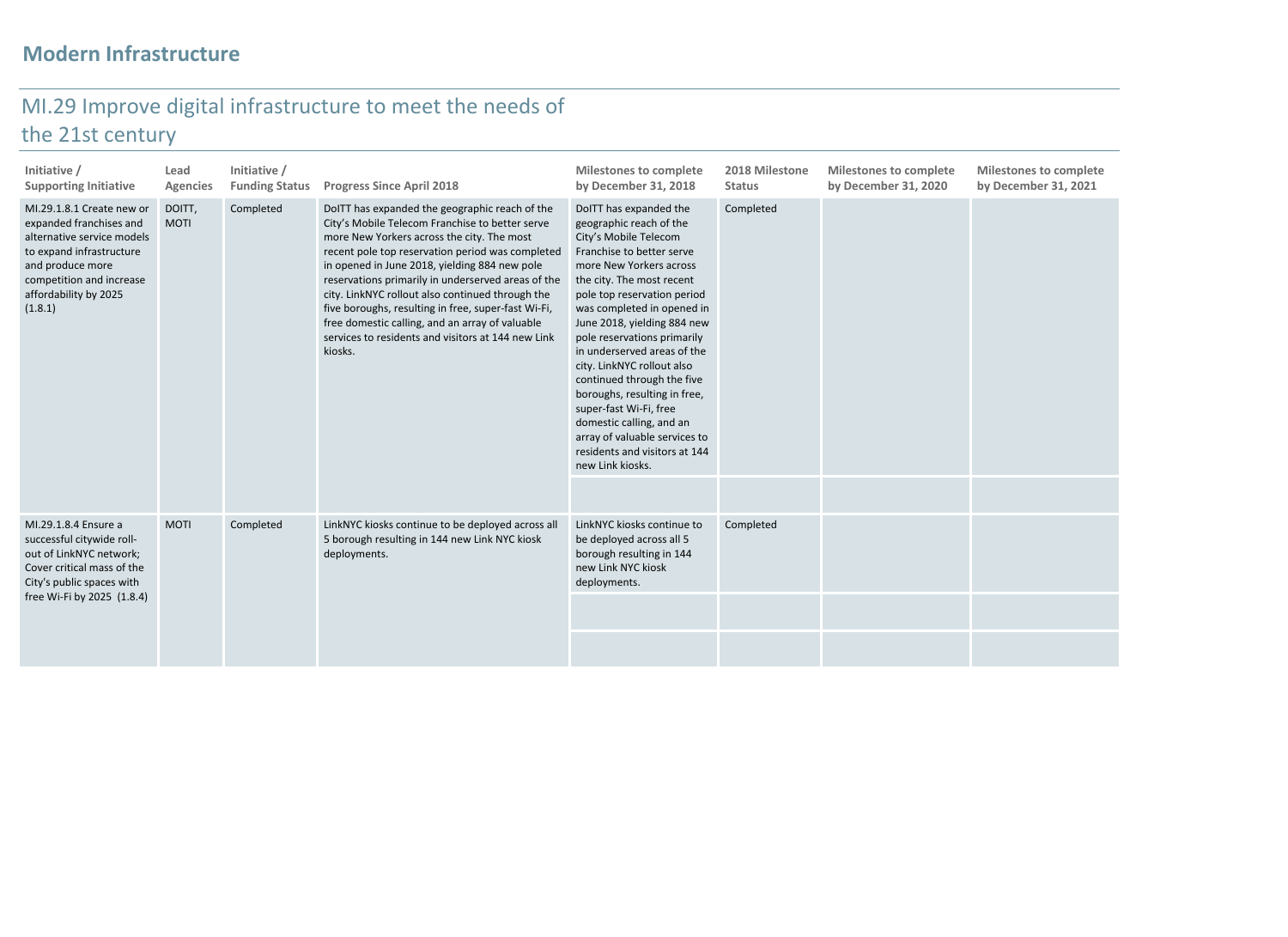# MI.29 Improve digital infrastructure to meet the needs of the 21st century

| Initiative /<br><b>Supporting Initiative</b>                                                                                                         | Lead<br><b>Agencies</b> | Initiative /<br><b>Funding Status</b> | <b>Progress Since April 2018</b>                                                                                                                                                                                                                                                                                                                                                                                                                                                                                                                                                                                                                                                                                                                                                                                                                                                                                           | <b>Milestones to complete</b><br>by December 31, 2018                                                                                                                                                                                                                                                                                                                                                                                                                                                                                                                                                                                                                                                                                                                                                                                                                                                                                                                      | 2018 Milestone<br><b>Status</b> | <b>Milestones to complete</b><br>by December 31, 2020 | <b>Milestones to complete</b><br>by December 31, 2021 |
|------------------------------------------------------------------------------------------------------------------------------------------------------|-------------------------|---------------------------------------|----------------------------------------------------------------------------------------------------------------------------------------------------------------------------------------------------------------------------------------------------------------------------------------------------------------------------------------------------------------------------------------------------------------------------------------------------------------------------------------------------------------------------------------------------------------------------------------------------------------------------------------------------------------------------------------------------------------------------------------------------------------------------------------------------------------------------------------------------------------------------------------------------------------------------|----------------------------------------------------------------------------------------------------------------------------------------------------------------------------------------------------------------------------------------------------------------------------------------------------------------------------------------------------------------------------------------------------------------------------------------------------------------------------------------------------------------------------------------------------------------------------------------------------------------------------------------------------------------------------------------------------------------------------------------------------------------------------------------------------------------------------------------------------------------------------------------------------------------------------------------------------------------------------|---------------------------------|-------------------------------------------------------|-------------------------------------------------------|
| MI.29.1.8.5 Conduct<br>research on latest<br>broadband developments<br>and trends to help inform<br>the City's strategy on<br>connectivity (1.8.5)   | <b>MOTI</b>             | Completed                             | In April 2018, the City partnered with Columbia<br>University, New York University, Rutgers<br>University, the City College of New York and<br>Silicon Harlem to launch COSMOS, an advanced<br>wireless research platform funded through a<br>\$22.5M grant from the National Science<br>Foundation. The City also completed a "State of<br>Broadband in NYC" report on two essential<br>dimensions of universal broadband: access (the<br>service options we have); and adoption (who is<br>actually subscribing to one of those service<br>options). This report will allow the City and the<br>public to benchmark the strategy to bring<br>affordable and reliable broadband options to all<br>New Yorkers. In June 2018, MOCTO and the Trust<br>for Governors Island delivered free public wifi via<br>the NYCx Moonshot Connectivity Challenge that<br>deployed and tested next-generation wireless<br>technologies. | In April 2018, the City<br>partnered with Columbia<br>University, New York<br>University, Rutgers<br>University, the City College<br>of New York and Silicon<br>Harlem to launch COSMOS,<br>an advanced wireless<br>research platform funded<br>through a \$22.5M grant<br>from the National Science<br>Foundation. The City also<br>completed a "State of<br>Broadband in NYC" report<br>on two essential dimensions<br>of universal broadband:<br>access (the service options<br>we have); and adoption<br>(who is actually subscribing<br>to one of those service<br>options). This report will<br>allow the City and the public<br>to benchmark the our<br>strategy to bring affordable<br>and reliable broadband<br>options to all New Yorkers.<br>In June 2018, MOCTO and<br>the Trust for Governors<br>Island delivered free public<br>wifi via the NYCx Moonshot<br>Connectivy Challenge that<br>deployed and tested next-<br>generation wireless<br>technologies. | Completed                       |                                                       |                                                       |
| MI.29.1.8.2 Invest in<br>networks providing high-<br>speed residential access<br>either free or at low-cost<br>for low-income<br>communities (1.8.2) | <b>MOTI</b>             | Completed                             | MOCTO and DOITT continue to negotiate and<br>register Master Service Agreements (MSA)s with<br>major telecom providers, with several MSAs<br>registered as of 2017 and several more completed (MSA)s with major telecom<br>by end of 2018.                                                                                                                                                                                                                                                                                                                                                                                                                                                                                                                                                                                                                                                                                 | MOCTO and DOITT continue<br>to negotiate and register<br><b>Master Service Agreements</b><br>providers, with several<br>MSAs registered as of 2017<br>and several more completed<br>by end of 2018.                                                                                                                                                                                                                                                                                                                                                                                                                                                                                                                                                                                                                                                                                                                                                                        | Completed                       |                                                       |                                                       |
|                                                                                                                                                      |                         |                                       |                                                                                                                                                                                                                                                                                                                                                                                                                                                                                                                                                                                                                                                                                                                                                                                                                                                                                                                            |                                                                                                                                                                                                                                                                                                                                                                                                                                                                                                                                                                                                                                                                                                                                                                                                                                                                                                                                                                            |                                 |                                                       |                                                       |
|                                                                                                                                                      |                         |                                       |                                                                                                                                                                                                                                                                                                                                                                                                                                                                                                                                                                                                                                                                                                                                                                                                                                                                                                                            |                                                                                                                                                                                                                                                                                                                                                                                                                                                                                                                                                                                                                                                                                                                                                                                                                                                                                                                                                                            |                                 |                                                       |                                                       |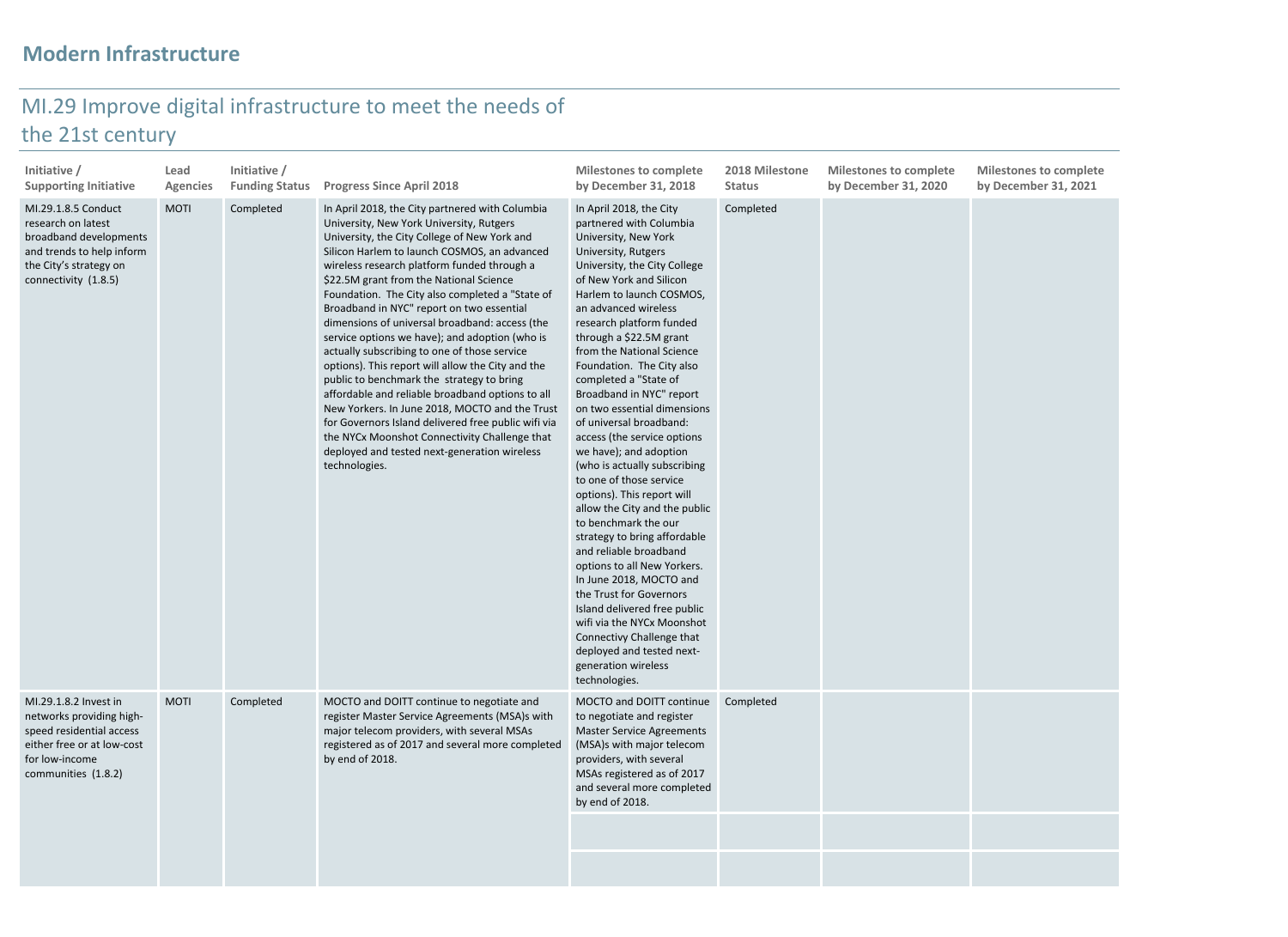# MI.29 Improve digital infrastructure to meet the needs of the 21st century

| Initiative /<br><b>Supporting Initiative</b>                                                                                                                            | Lead<br>Agencies | Initiative /<br><b>Funding Status</b> | <b>Progress Since April 2018</b>                                                                                                                                                                                                                | <b>Milestones to complete</b><br>by December 31, 2018                                                                                                                                                                                                          | 2018 Milestone<br><b>Status</b> | <b>Milestones to complete</b><br>by December 31, 2020 | <b>Milestones to complete</b><br>by December 31, 2021 |
|-------------------------------------------------------------------------------------------------------------------------------------------------------------------------|------------------|---------------------------------------|-------------------------------------------------------------------------------------------------------------------------------------------------------------------------------------------------------------------------------------------------|----------------------------------------------------------------------------------------------------------------------------------------------------------------------------------------------------------------------------------------------------------------|---------------------------------|-------------------------------------------------------|-------------------------------------------------------|
| MI.29.1.8.3 Increase<br>investment in broadband<br>corridors to reach high-<br>growth business districts,<br>with a focus on outer-<br>borough neighborhoods<br>(1.8.3) | EDC, MOTI        | Completed                             | EDC completed its ConnectIBZ program with<br>investments to serve in dustrial business zones in<br>Brooklyn and Queens. EDC, MOCTO, and DOITT<br>continue to review opportunities and develop<br>plans in other high-growth business districts. | EDC completed its<br>ConnectIBZ program with<br>investments to serve in<br>dustrial business zones in<br>Brooklyn and Queens. EDC,<br>MOCTO, and DOITT<br>continue to review<br>opportunities and develop<br>plans in other high-growth<br>business districts. | Completed                       |                                                       |                                                       |
|                                                                                                                                                                         |                  |                                       |                                                                                                                                                                                                                                                 |                                                                                                                                                                                                                                                                |                                 |                                                       |                                                       |

### MI.30 Implement best practices for asset maintenance and capital project delivery

| Initiative /<br><b>Supporting Initiative</b>                                                                                                                                                                                             | Lead<br><b>Agencies</b> | Initiative /<br><b>Funding Status</b> | <b>Progress Since April 2018</b>                                                                                                                                                                                                                                                                                                                                                   | <b>Milestones to complete</b><br>by December 31, 2018 | 2018 Milestone<br><b>Status</b> | <b>Milestones to complete</b><br>by December 31, 2020 | <b>Milestones to complete</b><br>by December 31, 2021 |
|------------------------------------------------------------------------------------------------------------------------------------------------------------------------------------------------------------------------------------------|-------------------------|---------------------------------------|------------------------------------------------------------------------------------------------------------------------------------------------------------------------------------------------------------------------------------------------------------------------------------------------------------------------------------------------------------------------------------|-------------------------------------------------------|---------------------------------|-------------------------------------------------------|-------------------------------------------------------|
| MI.30.1.7.2 The City<br>should maintain a focus<br>on achieving a state of<br>good repair for its<br>infrastructure assets while<br>prioritizing projects that<br>are socially, fiscally, and<br>environmentally<br>advantageous (1.7.2) | <b>DCP</b>              | Superseded by<br>MI.30.1              | The FY20-29 Preliminary Ten Year Capital Strategy<br>was jointly developed by OMB and DCP and<br>released on February 8th, 2019. This document<br>outlines guiding principles to robust capital<br>planning as well as a set of investment priorities -<br>with a clear focus on achieving a state of good<br>repair across all infrastructure types.                              |                                                       |                                 |                                                       |                                                       |
| MI.30.1.7.3A Reform state<br>laws to enable design-<br>build (1.7.3A)                                                                                                                                                                    | Mayor's<br>Office       | Superseded by<br>MI.30.2              | The State has authorized the City to use the<br>design-build project delivery method for specific<br>projects, but the City hopes to expand its use.<br>New York City is advocating for the ability to use<br>design build to deliver housing, transportation,<br>parks, schools, hospital, water infrastructure, and<br>other key capital projects faster and more<br>efficiently |                                                       |                                 |                                                       |                                                       |